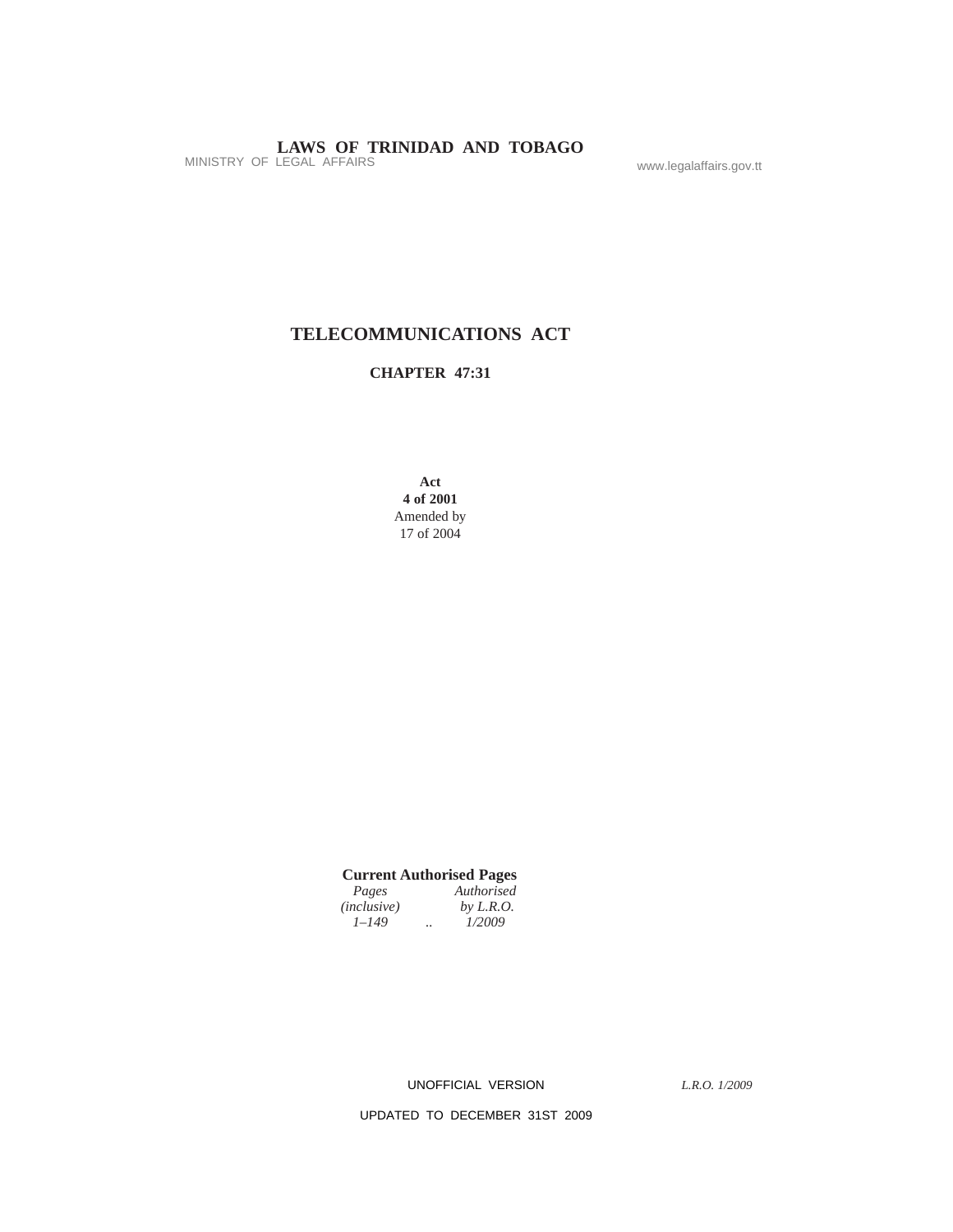|                           | LAWS OF TRINIDAD AND TOBAGO |                         |
|---------------------------|-----------------------------|-------------------------|
| MINISTRY OF LEGAL AFFAIRS |                             | www.legalaffairs.gov.tt |
| <b>Chap.</b> 47:31        | <i>Telecommunications</i>   |                         |

# **Index of Subsidiary Legislation**

|                                                                       | Page |
|-----------------------------------------------------------------------|------|
| Telecommunications Tenders Rules (LN 74/2005)<br>$\cdots$<br>$\cdots$ | 62   |
| Telecommunications (Access to Facilities) Regulations (LN 180/2006)   | 83   |
| Telecommunications (Interconnection) Regulations (LN 181/2006)        | 105  |
| Telecommunications (Fees) Regulations (LN 206/2006)<br>$\cdots$       | 131  |

UNOFFICIAL VERSION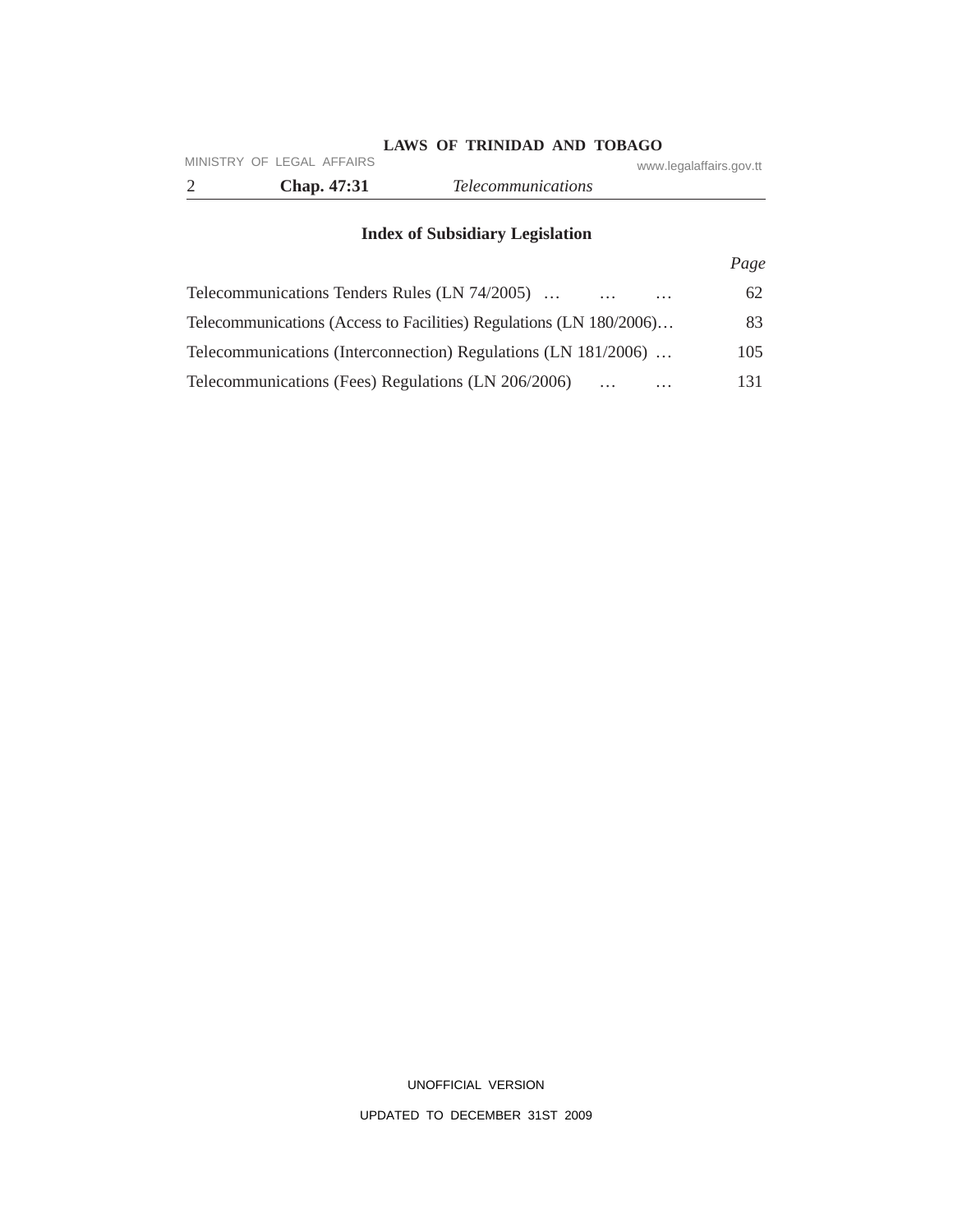MINISTRY OF LEGAL AFFAIRS www.legalaffairs.gov.tt

*Telecommunications* **Chap. 47:31** 3

## **CHAPTER 47:31**

## **TELECOMMUNICATIONS ACT**

### ARRANGEMENT OF SECTIONS

**SECTION**

### **PART I**

### **PRELIMINARY**

- 1. Short title.
- 1A. Commencement.
- 2. Interpretation.
- 3. Objects of the Act.

### **PART II**

### **THE TELECOMMUNICATIONS AUTHORITY**

- 4. Establishment of the Authority.
- 5. Management of Authority by Board.
- 6. Constitution of Board.
- 7. Corporate Secretary.
- 8. Executive Director.
- 9. Absence from office of Executive Director.
- 10. Seal.
- 11. Ordinary meetings.
- 12. Special meetings.
- 13. Quorum.
- 14. Decisions of the Board.
- 15. Disclosure of interest.
- 16. Inducement, collusion, concealment or connivance.
- 17. Personal liability of members.
- 18. Functions and powers of the Authority.
- 19. Directions by the Minister.
- 20. Assets transferred to the Authority.

### **PART III**

## **CONCESSIONS**

- 21. Requirement for a concession.
- 22. Conditions applicable to all concessions.
- 23. Conditions applicable to a concession for a broadcasting service.

UNOFFICIAL VERSION

*L.R.O. 1/2009*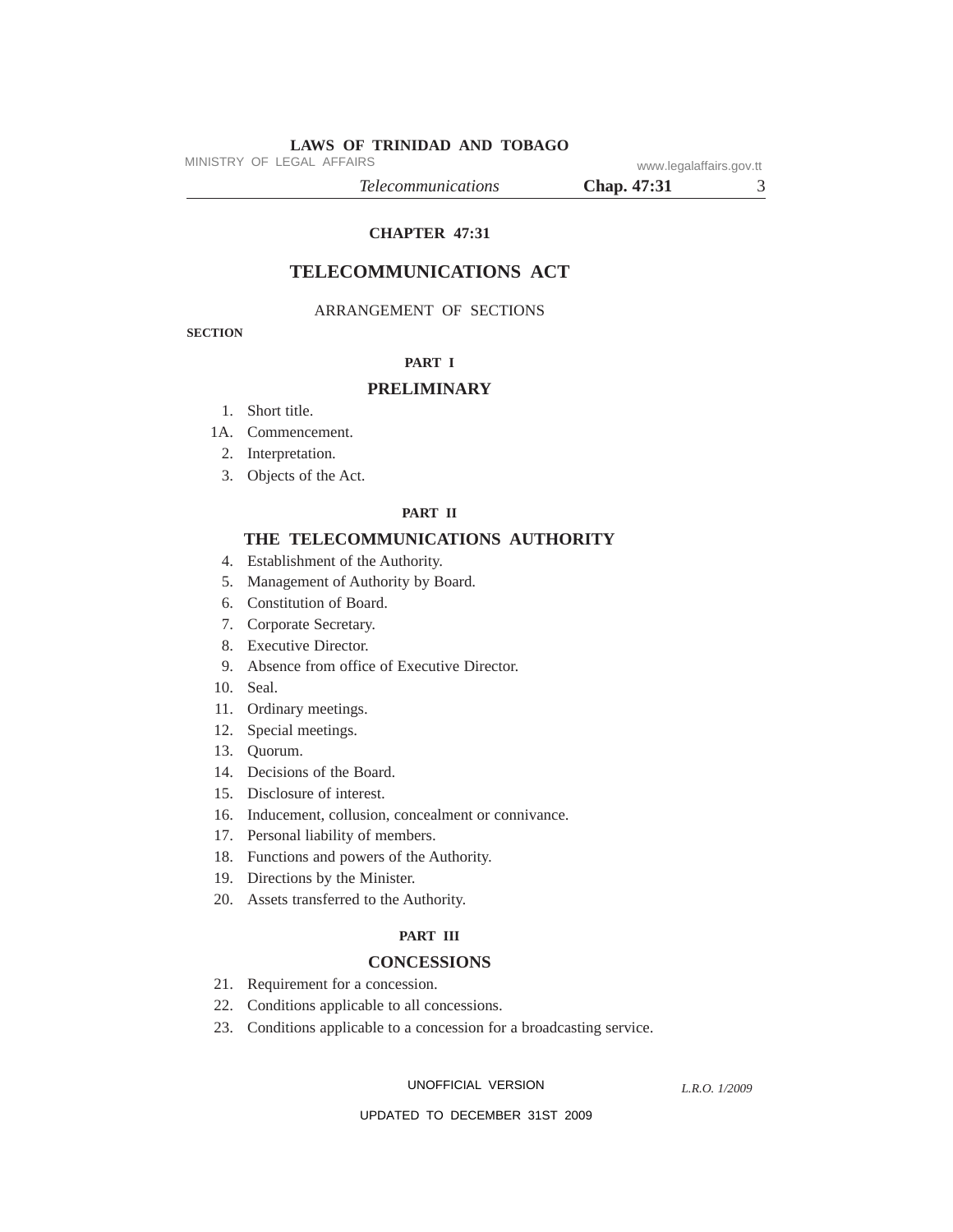MINISTRY OF LEGAL AFFAIRS www.legalaffairs.gov.tt

4 **Chap. 47:31** *Telecommunications*

#### ARRANGEMENT OF SECTIONS—*Continued*

### **SECTION**

- 24. Conditions applicable to a concession for a public telecommunications network or service.
- 25. Interconnection.
- 26. Access to facilities.
- 27. Government essential services.
- 28. Universal service.
- 29. Prices.
- 30. Termination, suspension or amendment of concession.
- 31. Renewal of concession.
- 32. Terminal equipment.
- 33. Road works.
- 34. Repairs and restoration.
- 35. Trees.

### **PART IV**

### **LICENCES, SPECTRUM MANAGEMENT AND NUMBERING**

- 36. Requirement for a licence.
- 37. Conditions of licence.
- 38. Authorisation to operate in territorial waters or airspace.
- 39. Termination, suspension, amendment or renewal of licence.
- 40. Operation of equipment.
- 41. Spectrum.
- 42. Allocation of frequency bands.
- 43. Exercise of functions.
- 44. Numbering plan.

### **PART V**

### **TECHNICAL STANDARDS**

45. Standards.

### **PART VI**

### **TESTING AND INSPECTION**

- 46. Inspectors.
- 47. Power to request information.

#### UNOFFICIAL VERSION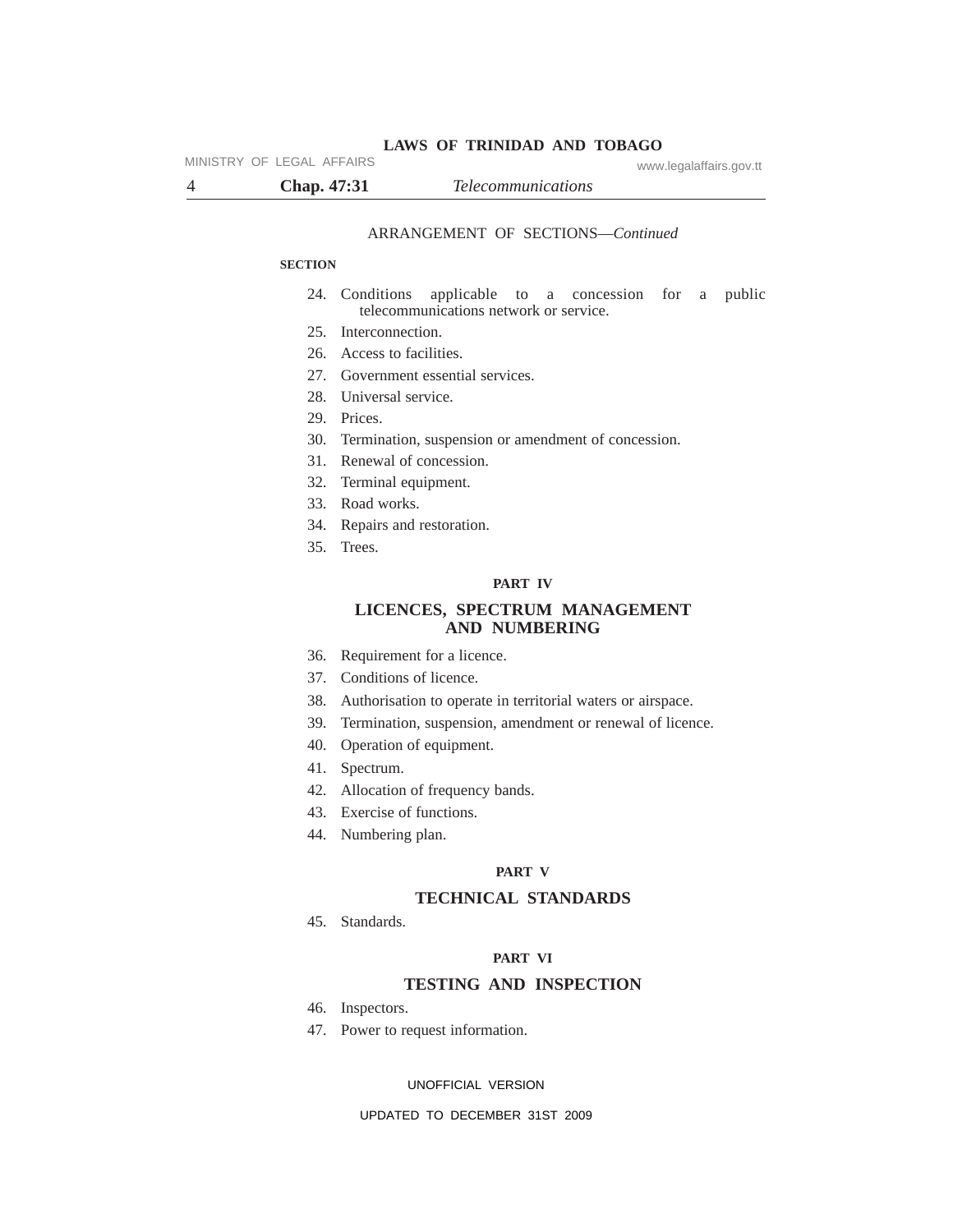MINISTRY OF LEGAL AFFAIRS www.legalaffairs.gov.tt

| Chap. 47:31 |  |
|-------------|--|
|             |  |

### **SECTION**

- 48. Pre-installation testing.
- 49. Standards for testing.
- 50. Entry and search.
- 51. Magistrate may issue warrant.

### **PART VII**

## **FINANCIAL PROVISIONS**

- 52. Financial powers of the Authority.
- 53. Funds of the Authority.
- 54. Exemption from tax and provisions of Central Tenders Board Act.
- 55. Estimates of expenditure.
- 56. Preparation of annual reports and accounts by Authority.
- 57. Audit of accounts.
- 58. Financial year.
- 59. Authority may make rules.

### **PART VIII**

### **STAFF AND RELATED MATTERS**

- 60. Employment of staff.
- 61. Secondment.
- 62. Transfer of officers to the Authority.
- 63. Pension fund plan.
- 64. Employment of persons for specific tasks.

### **PART IX**

### **OFFENCES**

- 65. Offences.
- 66. Obstructing an inspector.
- 67. False signals.
- 68. False communications.
- 69. Damage to equipment.
- 70. Recovery of civil debt.
- 71. General penalty.
- 72. Amendment of penalties.

UNOFFICIAL VERSION

*L.R.O. 1/2009*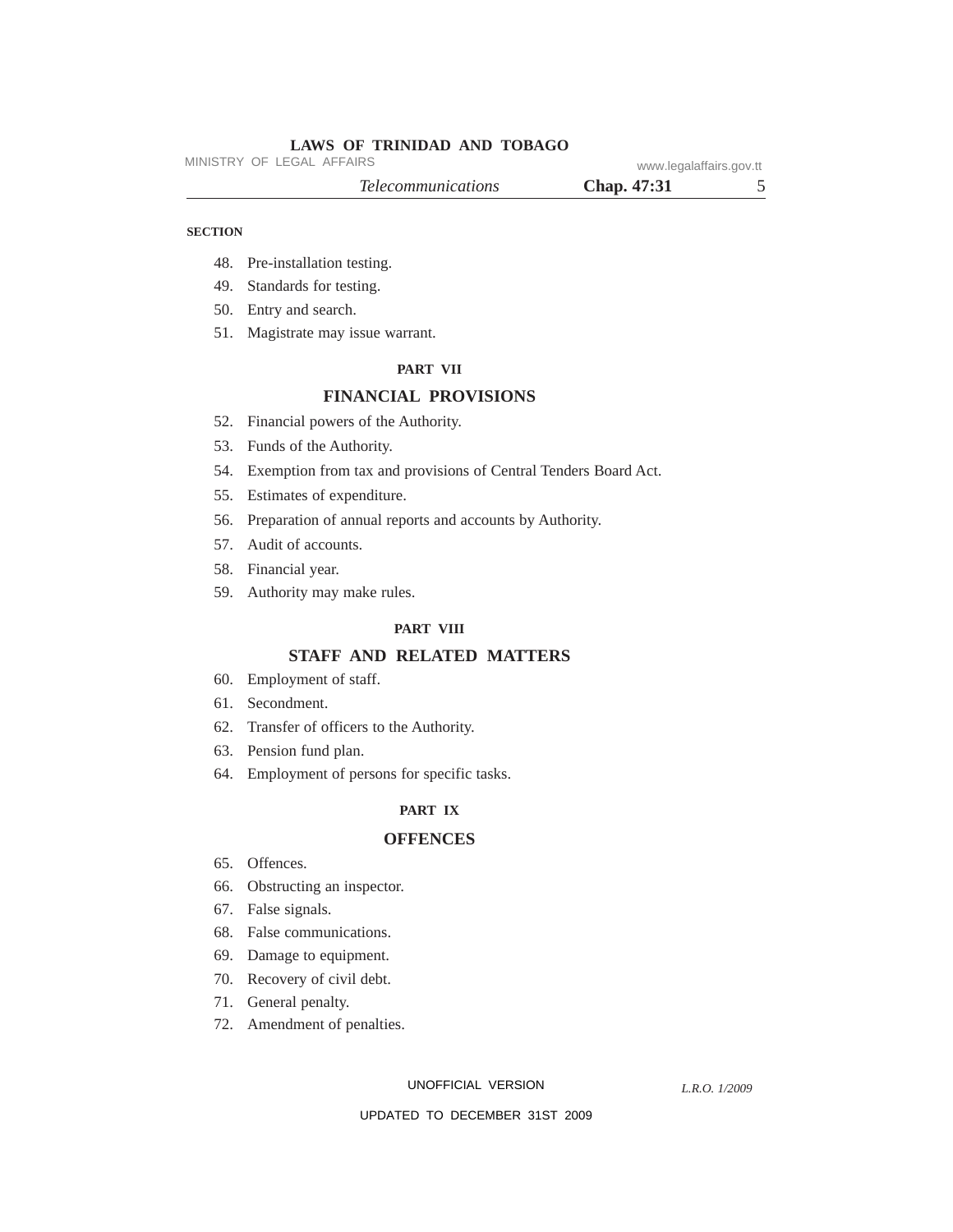MINISTRY OF LEGAL AFFAIRS www.legalaffairs.gov.tt

6 **Chap. 47:31** *Telecommunications*

ARRANGEMENT OF SECTIONS—*Continued*

### **SECTION**

### **PART X**

## **GENERAL**

- 73. Directions for Minister.
- 74. Minister's certification.
- 75. Monitoring stations.
- 76. Harmful interference.
- 77. Obligations under international agreements.
- 78. Regulations.
- 79. Authority to promulgate Broadcasting Code.
- 80. Confidentiality.
- 81. Forbearance.
- 82. Dispute resolution.
- 83. Reconsideration and appeal.
- 84. Telecommunications during an emergency.
- 85. Repeal and transitional provisions.

## **SCHEDULE.**

UNOFFICIAL VERSION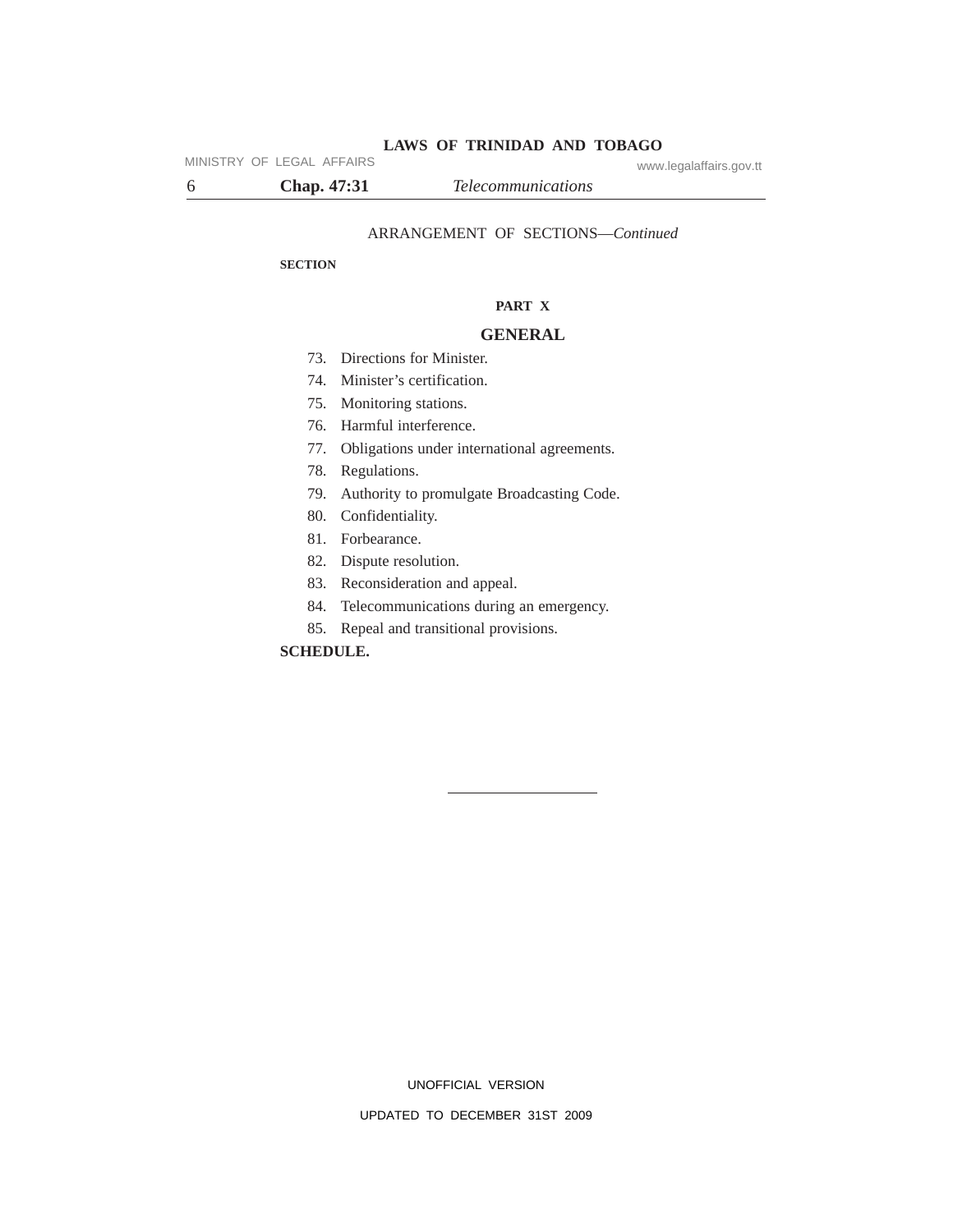MINISTRY OF LEGAL AFFAIRS www.legalaffairs.gov.tt

*Telecommunications* **Chap. 47:31** 7

**CHAPTER 47:31**

## **TELECOMMUNICATIONS ACT**

## An Act for the regulation of Telecommunications in Trinidad 4 of 2001. **and Tobago.**

### \*[ASSENTED TO 5TH JULY, 2001]

Whereas, the Government believes that in order to promote Preamble. the country as the regional centre for the new information economy, it is necessary to establish a comprehensive and modern legal framework for an open telecommunications sector by permitting new providers of telecommunications services to enter the market and compete fairly:

And whereas it is appropriate that an Authority be established with transparent regulatory processes to guide the sector's transformation from virtual monopoly, in which Telecommunications Services of Trinidad and Tobago is the principal provider of telecommunications services, to a competitive environment, to monitor and regulate the sector so transformed and, in particular, to prevent anti-competitive practices:

And whereas, in order to achieve these stated goals, it is necessary to repeal the existing, outdated legislation and enact new legislation, as hereunder proposed:

And whereas existing legislation in the related field of broadcasting is also outdated:

### **PART I**

### **PRELIMINARY**

Short title. **1.** This Act may be cited as the Telecommunications Act.

UNOFFICIAL VERSION

*L.R.O. 1/2009*

<sup>\*</sup>*See* section 1A for dates of commencement of this Act.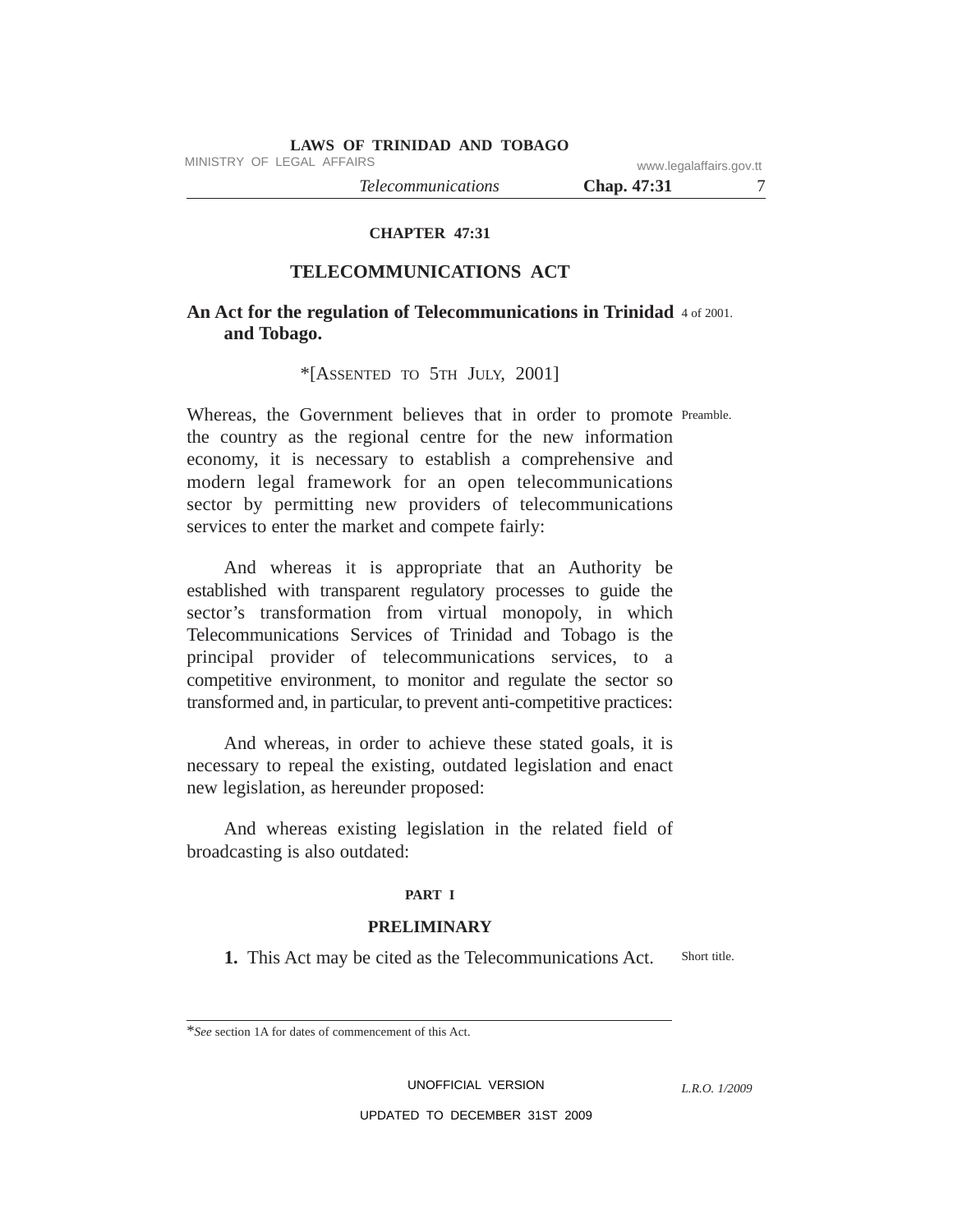| 8                                       | Chap. 47:31         | www.legalaffairs.gov.tt<br><i>Telecommunications</i>                                                                                                                                                                                                                                                                                                                                                                                   |
|-----------------------------------------|---------------------|----------------------------------------------------------------------------------------------------------------------------------------------------------------------------------------------------------------------------------------------------------------------------------------------------------------------------------------------------------------------------------------------------------------------------------------|
|                                         |                     |                                                                                                                                                                                                                                                                                                                                                                                                                                        |
| Commencement.<br>$[4 \text{ of } 2001]$ |                     | <b>1A.</b> The commencement dates of this Act are set out hereunder:                                                                                                                                                                                                                                                                                                                                                                   |
| $126/2004$ ].                           |                     | (a) sections 1 to 20 came into operation on<br>5th July, 2001;                                                                                                                                                                                                                                                                                                                                                                         |
|                                         |                     | $(b)$ sections 21 to 51 came into operation on<br>30th June, 2004;                                                                                                                                                                                                                                                                                                                                                                     |
|                                         |                     | $(c)$ sections 52 to 64 came into operation on<br>5th July, 2001;                                                                                                                                                                                                                                                                                                                                                                      |
|                                         |                     | (d) sections $65$ to $72$ came into operation on<br>30th June, 2004;                                                                                                                                                                                                                                                                                                                                                                   |
|                                         |                     | $(e)$ sections 73 to 76 came into operation on<br>5th July, 2001;                                                                                                                                                                                                                                                                                                                                                                      |
|                                         |                     | ( <i>f</i> ) sections $77$ came<br>into operation<br>on<br>30th June, 2004;                                                                                                                                                                                                                                                                                                                                                            |
|                                         |                     | $(g)$ sections 78 to 80 came into operation on<br>5th July, 2001;                                                                                                                                                                                                                                                                                                                                                                      |
|                                         |                     | $(h)$ sections 81 to 85 came into operation on<br>30th June, 2004.                                                                                                                                                                                                                                                                                                                                                                     |
| Interpretation.                         | 2. (1) In this Act— |                                                                                                                                                                                                                                                                                                                                                                                                                                        |
| $[17 \text{ of } 2004].$                |                     | "access" means the ability of a user or provider to utilise the<br>available network of another provider or user;                                                                                                                                                                                                                                                                                                                      |
| Ch. 81:01.                              |                     | "affiliate" means an affiliated body corporate within the meaning<br>of section 5 of the Companies Act;                                                                                                                                                                                                                                                                                                                                |
|                                         |                     | "Authority" means the Trinidad and Tobago Telecommunications<br>Authority established under section 4;                                                                                                                                                                                                                                                                                                                                 |
|                                         |                     | "broadcasting service" means the offering of the transmission of<br>programmes whether or not encrypted, by any means of<br>telecommunications, for reception by the general public,<br>including sound, radio, television and other types of<br>transmissions, such as those on a point to multipoint basis;<br>"closed user group" means a group of persons, who have a<br>common business or other economic interest other than the |
|                                         |                     | provision of a telecommunications service;<br>"closed user group service" means a telecommunications<br>service, used by a closed user group, operated without<br>interconnection to a public telecommunications network;                                                                                                                                                                                                              |

UNOFFICIAL VERSION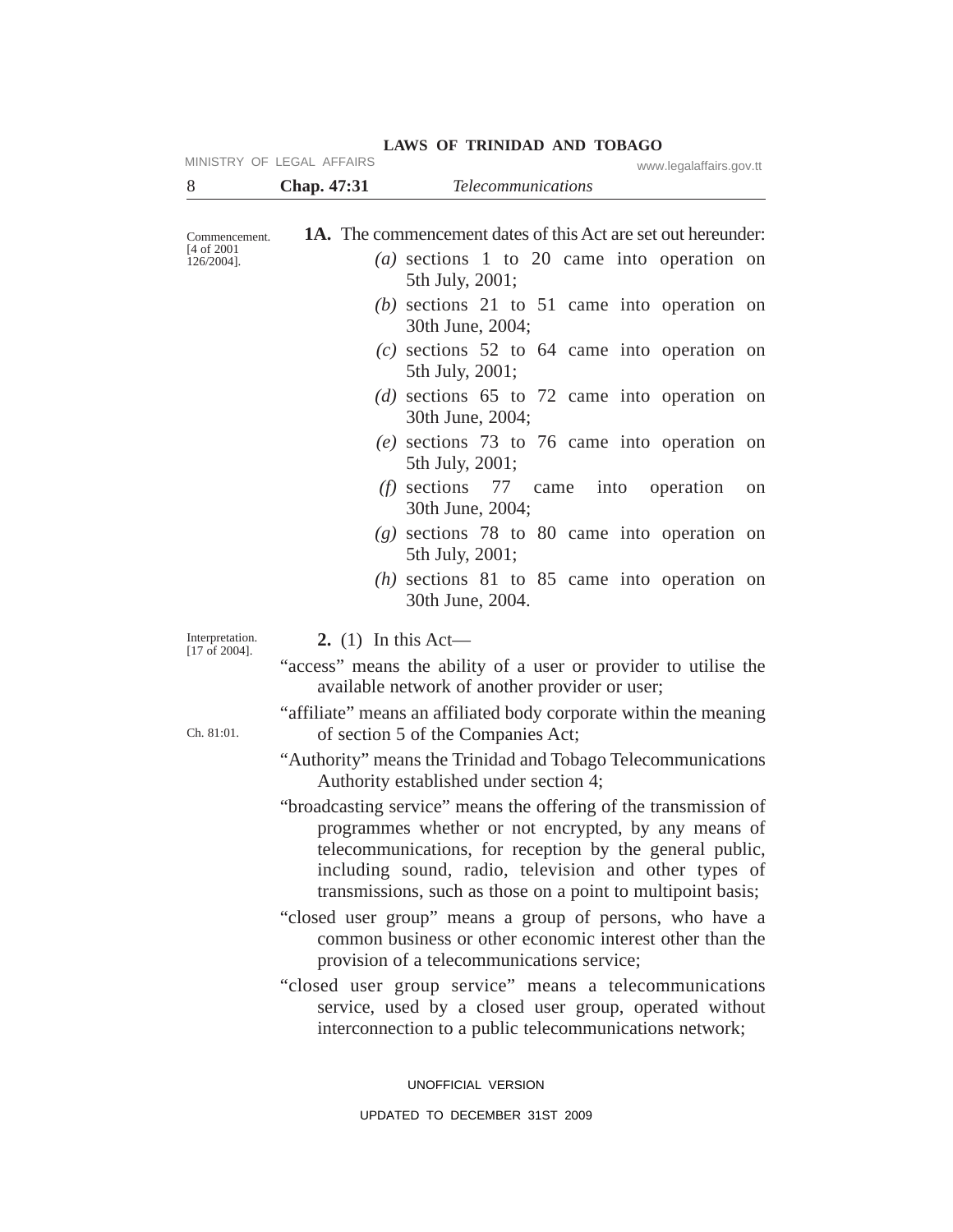MINISTRY OF LEGAL AFFAIRS www.legalaffairs.gov.tt

"concession" means an authorisation to operate a public telecommunications network or provide a public telecommunications service or broadcasting service, issued pursuant to section 21;

"Convention" means the International Telecommunication Union Convention adopted from time to time and in force, to the extent ratified by Trinidad and Tobago;

"Executive Director" means the Chief Executive Officer of the Authority appointed by the Board in accordance with section 8;

"facility" means a physical component of a telecommunications network, other than terminal equipment, including wires, lines, terrestrial and submarine cables, wave guides, optics or other equipment or object connected therewith, used for the purpose of telecommunications and includes any post, pole, tower, standard, bracket, stay, strut, insulator, pipe, conduit, or similar thing used for carrying, suspending, supporting or protecting the structure;

"frequency band" means a continuous frequency range of spectrum;

"harmful interference" means interference which endangers the functioning of telecommunications so as to impede, degrade, obstruct or interrupt a telecommunications service;

"interconnection" means the linking of public telecommunications networks and public telecommunications services, to allow the users of one provider of a public telecommunications service to communicate with the users of another provider of a public telecommunications service, and to access the services provided by such other provider;

"licence" means an authorisation issued pursuant to section 36;

"local authority" means the council of a municipal corporation within the meaning of the Municipal Corporations Act;

Ch. 25:04.

"Minister" means the member of Cabinet to whom responsibility for telecommunications is assigned;

"network termination point" means the point designated for connection of equipment by a user to a telecommunications network;

> UNOFFICIAL VERSION UPDATED TO DECEMBER 31ST 2009

*L.R.O. 1/2009*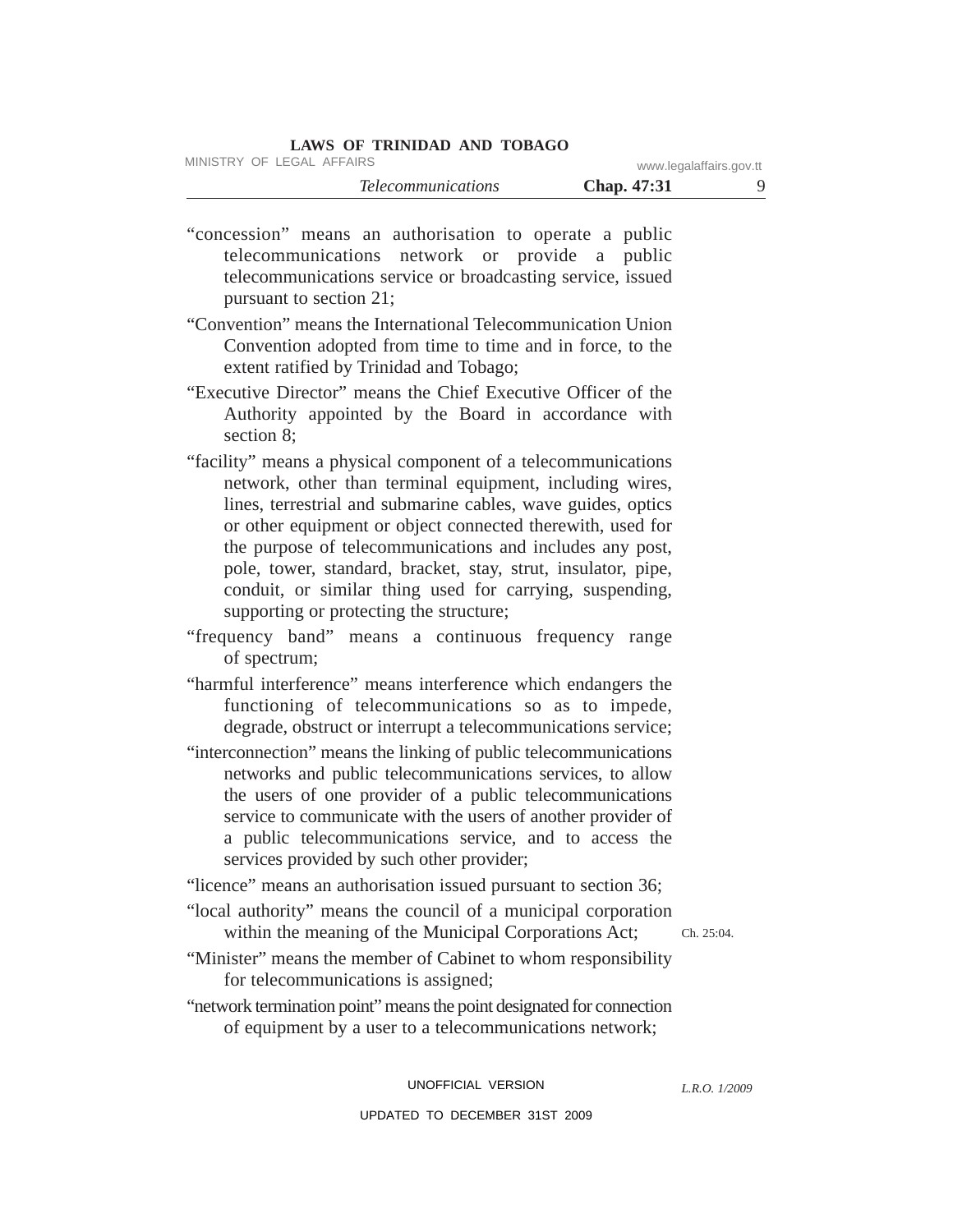|                          | MINISTRY OF LEGAL AFFAIRS<br>www.legalaffairs.gov.tt                                                                                                                                                                                                                                              |
|--------------------------|---------------------------------------------------------------------------------------------------------------------------------------------------------------------------------------------------------------------------------------------------------------------------------------------------|
| 10                       | <b>Telecommunications</b><br>Chap. 47:31                                                                                                                                                                                                                                                          |
|                          | "pension fund plan" has the meaning assigned to it by section $28(1)$                                                                                                                                                                                                                             |
| Ch. 75:01.               | of the Income Tax Act:                                                                                                                                                                                                                                                                            |
| Ch. 23:59.<br>Ch. 14:01. | "pension law" has the meaning assigned to it by the Law<br>Reform (Pensions) Act except for the reference to the                                                                                                                                                                                  |
|                          | Defence Act;<br>"private telecommunications service" means a telecommunications<br>service used within one enterprise or its affiliates, to satisfy its<br>their internal needs and operated without any<br><sub>or</sub>                                                                         |
|                          | interconnection to a public telecommunications network;<br>"public ground" includes any open or enclosed space to which,<br>for the time being, the public has or is permitted to<br>have access;                                                                                                 |
| Ch. 1:01.                | "Public Service" has the meaning assigned to it under section 3<br>of the Constitution;                                                                                                                                                                                                           |
|                          | "public telecommunications network" means a telecommunications<br>network used to provide a public telecommunications service;                                                                                                                                                                    |
|                          | "public telecommunications service" means a telecommunications<br>service, including a public telephone service, offered to<br>members of the general public, whereby one user can<br>communicate with any other user in real time, regardless of<br>the technology used to provide such service; |
|                          | "public telephone service" means the commercial provision to<br>the public of interactive voice communication in real time<br>from and to points at which users are connected to a network<br>such that a user can use terminal equipment to communicate<br>with another user;                    |
|                          | "radiocommunication service" means a service performed or<br>intended to be performed or facilities provided or intended<br>to be provided involving the transmission, emission or<br>reception of electromagnetic waves for telecommunications<br>purposes;                                      |
|                          | "road works" means any activity that involves breaking open a<br>street or public ground, or that removes, alters or affects any<br>utility installation;                                                                                                                                         |
|                          | "spectrum" means the continuous range of electromagnetic wave<br>frequencies used for telecommunications;                                                                                                                                                                                         |
|                          | UNOFFICIAL VERSION                                                                                                                                                                                                                                                                                |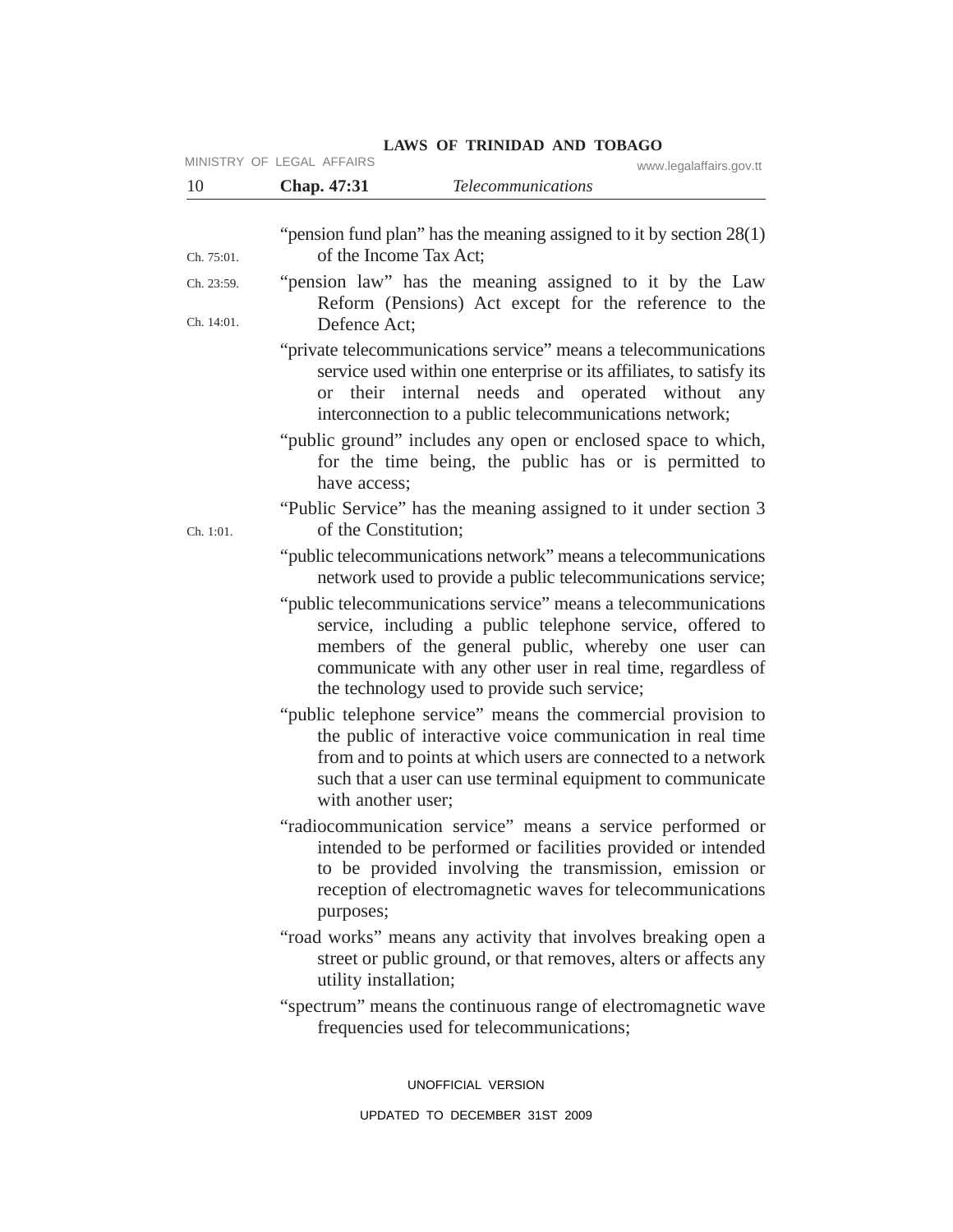|  | LAWS OF TRINIDAD AND TOBAGO |  |
|--|-----------------------------|--|
|  |                             |  |

MINISTRY OF LEGAL AFFAIRS www.legalaffairs.gov.tt

"station" means one or more transmitters or receivers or a combination of transmitters and receivers including accessory equipment at one location for carrying on a radiocommunication service;

- Ch. 48:01. "street" has the same meaning assigned to it in section 2 of the Highways Act;
- "telecommunications" includes the transmission, emission or reception of signals, writing, pulses, images, sounds or other intelligence of any kind by wire, wireless, optical or electromagnetic spectrum or by way of any other technology;
- "telecommunications network" means a system or any part thereof used for the provision of a telecommunications service;
- "telecommunications service" means a service using telecommunications whereby one user can communicate with any other user in real time, regardless of the technology used to provide such a service and includes a public telecommunications service, a private telecommunications service, a closed user group service and a radio communication service;
- "terminal equipment" means equipment on the user's side of the network termination point that is connected to a telecommunications network by wire, wireless, optical or electromagnetic means and with which a user can originate, process or terminate telecommunications;
- "testing of traffic" means the examination of the codes and protocols used in order to verify the type of telecommunications signal being transmitted and received;
- "Tobago House of Assembly" means the Assembly established under the Tobago House of Assembly Act;

Ch. 25:03.

- "traffic" means the electronic composition of a "telecommunications signal";
- "universal service" means the provision of telecommunications services throughout Trinidad and Tobago, taking into account the needs of the public, affordability of the service and advances in technologies;
- "user" means a customer or a subscriber;

### UNOFFICIAL VERSION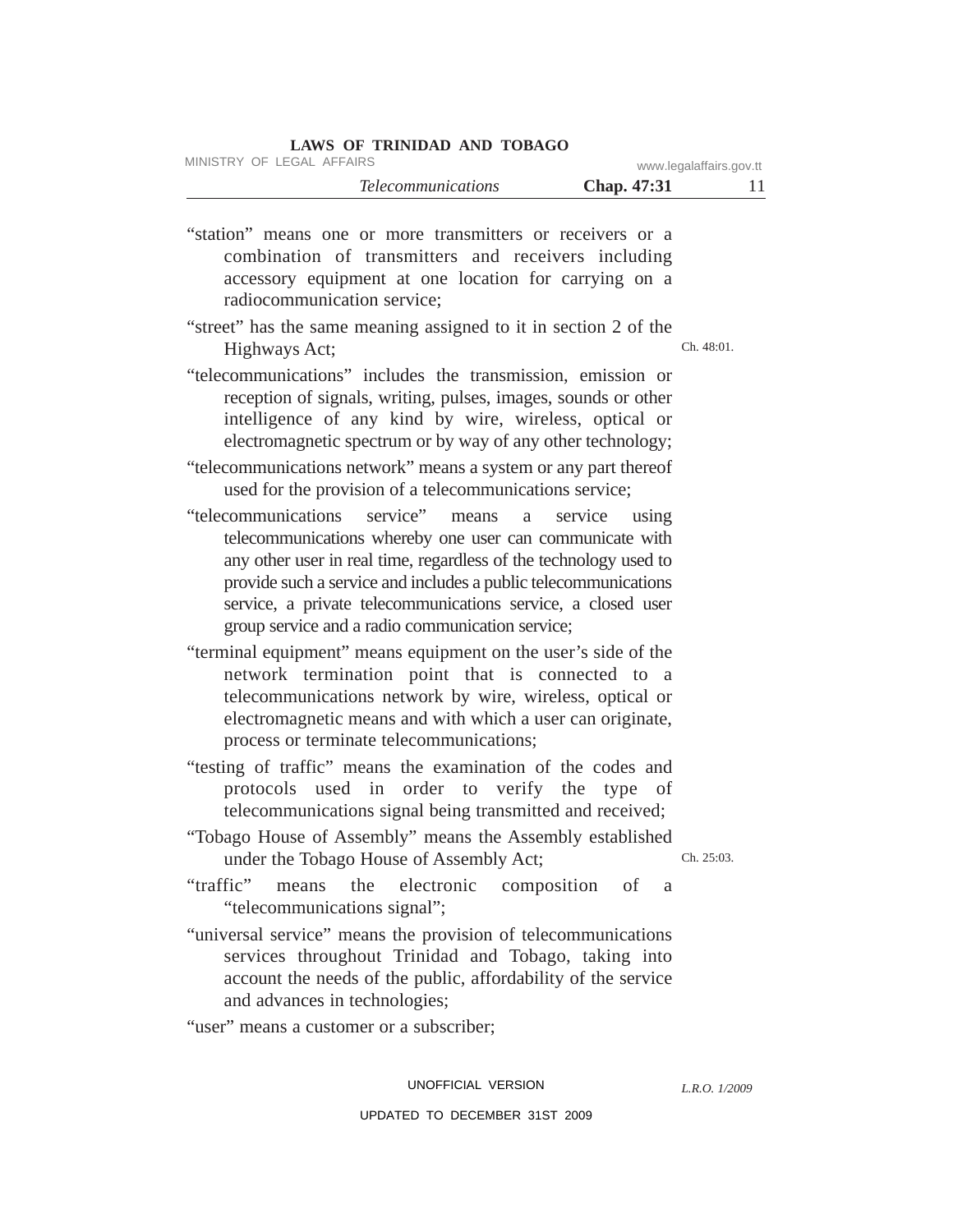| 12                     | MINISTRY OF LEGAL AFFAIRS<br>Chap. 47:31 | www.legalaffairs.gov.tt<br><b>Telecommunications</b>                                                                                                                                                                                                                                                                                                                                                                                      |
|------------------------|------------------------------------------|-------------------------------------------------------------------------------------------------------------------------------------------------------------------------------------------------------------------------------------------------------------------------------------------------------------------------------------------------------------------------------------------------------------------------------------------|
|                        | public ground;                           | "utility installation" means any facility in or over a street or                                                                                                                                                                                                                                                                                                                                                                          |
| Ch. 54:73.             |                                          | "utility installation owner" means the owner or operator of any<br>utility installation, and includes any concessionaire or<br>licensee, statutory authority and any other entity defined to be<br>a public utility in the Regulated Industries Commission Act;                                                                                                                                                                           |
|                        |                                          | "value added service" means a service, other than a public<br>telecommunications service that, using a telecommunications<br>service, provides or modifies content and applications not<br>associated with the telecommunications service.                                                                                                                                                                                                |
|                        |                                          | (2) Terms and words relating to telecommunications<br>used in the Act but not defined in this section shall bear the<br>meaning assigned to them in the Convention.                                                                                                                                                                                                                                                                       |
|                        |                                          | (3) The Minister may, by Order, amend this section,<br>subject to affirmative resolution of Parliament.                                                                                                                                                                                                                                                                                                                                   |
| Objects of<br>the Act. |                                          | <b>3.</b> The objects of the Act are to establish conditions for-<br>$(a)$ an open market for telecommunications services,<br>including conditions for fair competition, at the<br>national and international levels;<br>$(b)$ the facilitation of the orderly development of a<br>telecommunications system that serves to safeguard,<br>enrich and strengthen the national, social, cultural<br>and economic well-being of the society; |
|                        |                                          | $(c)$ promoting and protecting the interests of the<br>public $by$ —                                                                                                                                                                                                                                                                                                                                                                      |
|                        |                                          | (i) promoting access to telecommunications<br>services;                                                                                                                                                                                                                                                                                                                                                                                   |
|                        |                                          | ensuring that services are provided to persons<br>(ii)<br>able to meet the financial and technical<br>obligations in relation to those services;                                                                                                                                                                                                                                                                                          |
|                        |                                          | (iii) providing for the protection of customers;                                                                                                                                                                                                                                                                                                                                                                                          |
|                        |                                          | promoting the interests of customers,<br>(iv)<br>purchasers and other users in respect of the<br>quality and variety of telecommunications<br>services and equipment supplied;                                                                                                                                                                                                                                                            |
|                        |                                          | UNOFFICIAL VERSION                                                                                                                                                                                                                                                                                                                                                                                                                        |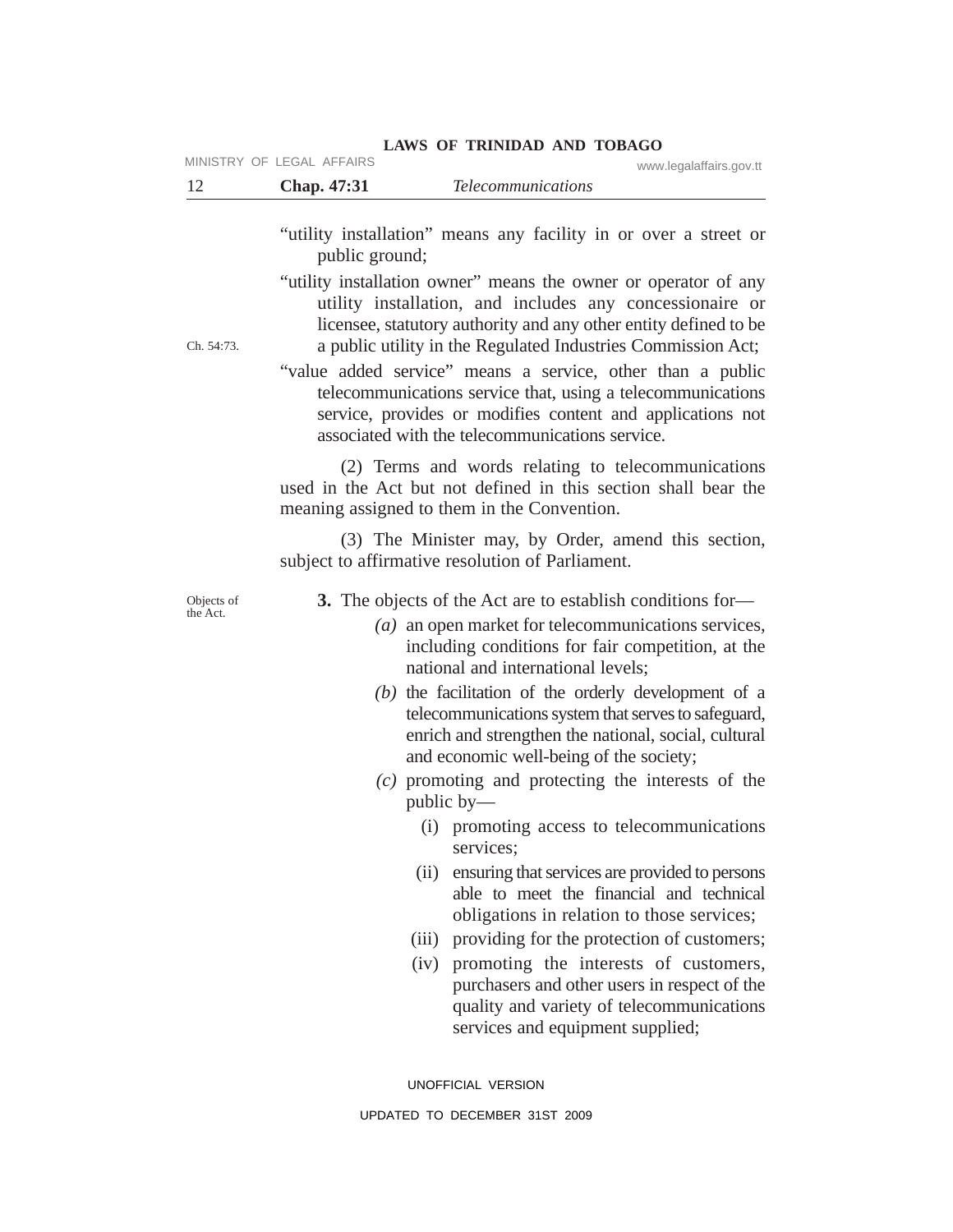| MINISTRY OF LEGAL AFFAIRS |  |  |  | www.legalaffairs.gov.tt |  |
|---------------------------|--|--|--|-------------------------|--|
|---------------------------|--|--|--|-------------------------|--|

| <i><u><b>Telecommunications</b></u></i> | Chap. 47:31 | 13 |
|-----------------------------------------|-------------|----|
|-----------------------------------------|-------------|----|

- *(d)* promoting universal access to telecommunications services for all persons in Trinidad and Tobago, to the extent that is reasonably practicable to provide such access;
- *(e)* facilitating the achievement of the objects referred to in paragraphs *(a)* and *(b)* in a manner consistent with Trinidad and Tobago's international commitments in relation to the liberalisation of telecommunications;
- *(f)* promoting the telecommunications industry in Trinidad and Tobago by encouraging investment in, and the use of, infrastructure to provide telecommunications services; and
- contained in sections 4 and 5 of the Constitution. Ch. 1:01. *(g)* to regulate broadcasting services consistently with the existing constitutional rights and freedoms

#### **PART II**

### **THE TELECOMMUNICATIONS AUTHORITY**

4. There is hereby established a body corporate to be known Establishment of the as the Telecommunications Authority of Trinidad and Tobago  $\frac{\text{of the}}{\text{Authority}}$ (hereinafter referred to as "The Authority").

**5.** The Authority shall be managed by a Board (hereinafter Management of referred to as "the Board") for the purpose of exercising and Board. performing such duties as are conferred upon it by this Act and by any other written law.

6. (1) The Board shall consist of a Chairman, a Deputy Constitution of Board. Chairman and not less than five or more than nine members  $_{[17 \text{ of } 2004]}^{3040}$ . appointed by the President on such terms and conditions as the President may determine.

- (2) Of the members appointed under subsection  $(1)$ 
	- *(a)* one member shall be appointed on the recommendation of the Chief Secretary of the Tobago House of Assembly;

UNOFFICIAL VERSION

UPDATED TO DECEMBER 31ST 2009

[17 of 2004].

Authority by

*L.R.O. 1/2009*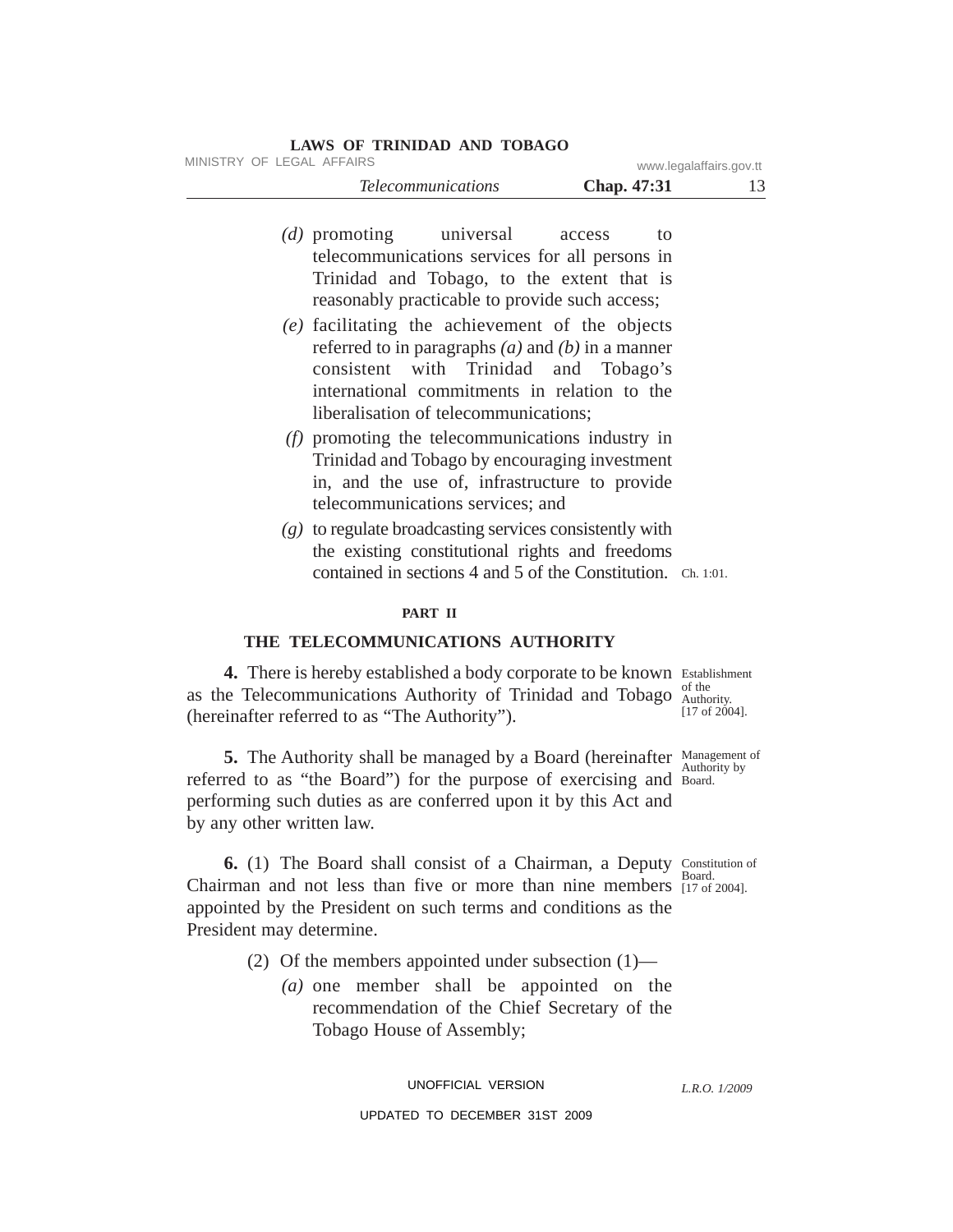| 14         | Chap. 47:31                       | <b>Telecommunications</b>                                                                                                                                                                                                                                                                        |
|------------|-----------------------------------|--------------------------------------------------------------------------------------------------------------------------------------------------------------------------------------------------------------------------------------------------------------------------------------------------|
|            |                                   | $(b)$ at least three members shall be qualified, by reason<br>of training and experience, in telecommunications<br>or the telecommunication sector;                                                                                                                                              |
| Ch. 90:03. |                                   | $(c)$ one member shall be an Attorney-at-law within<br>the meaning of the Legal Profession Act;                                                                                                                                                                                                  |
|            |                                   | $(d)$ one member shall be a representative of art<br>and culture;                                                                                                                                                                                                                                |
|            |                                   | $(e)$ one member shall be a representative of the non-<br>governmental organisation movement; and                                                                                                                                                                                                |
|            |                                   | $(f)$ the remainder shall be qualified, by reason of<br>training and experience, in the fields of<br>economics, finance or business.                                                                                                                                                             |
|            |                                   | (3) Subject to subsection (4) an appointment under<br>subsection (1) shall be for such period, being not more than three<br>years at any one time, as the President shall specify in the<br>instrument of appointment, and the appointments of members<br>shall not all expire at the same time. |
|            |                                   | (4) The first Board shall consist of a Chairman, Deputy<br>Chairman and two members appointed for a term of three years,<br>three members appointed for a term of two years and any other<br>members that may be appointed for a term of one year each.                                          |
|            |                                   | (5) The Chairman or Deputy Chairman may at any time<br>resign his office as Chairman or Deputy Chairman or as a<br>member of the Board or both by letter addressed to the President<br>and forwarded through the Minister.                                                                       |
|            |                                   | (6) A member of the Board may at any time resign by<br>letter addressed to the Chairman who shall forthwith cause it to<br>be forwarded to the Minister to be submitted to the President.                                                                                                        |
|            | shall be notified in the Gazette. | (7) The appointment of any person to an office or<br>membership of the Board and the termination thereof whether by<br>death, resignation, revocation, effluxion of time or otherwise,                                                                                                           |
|            |                                   | (8) The President may terminate the appointment of a<br>member of the Board where he-                                                                                                                                                                                                            |
|            |                                   | $(a)$ becomes of unsound mind or is incapable of<br>carrying out his duties;                                                                                                                                                                                                                     |
|            |                                   | UNOFFICIAL VERSION                                                                                                                                                                                                                                                                               |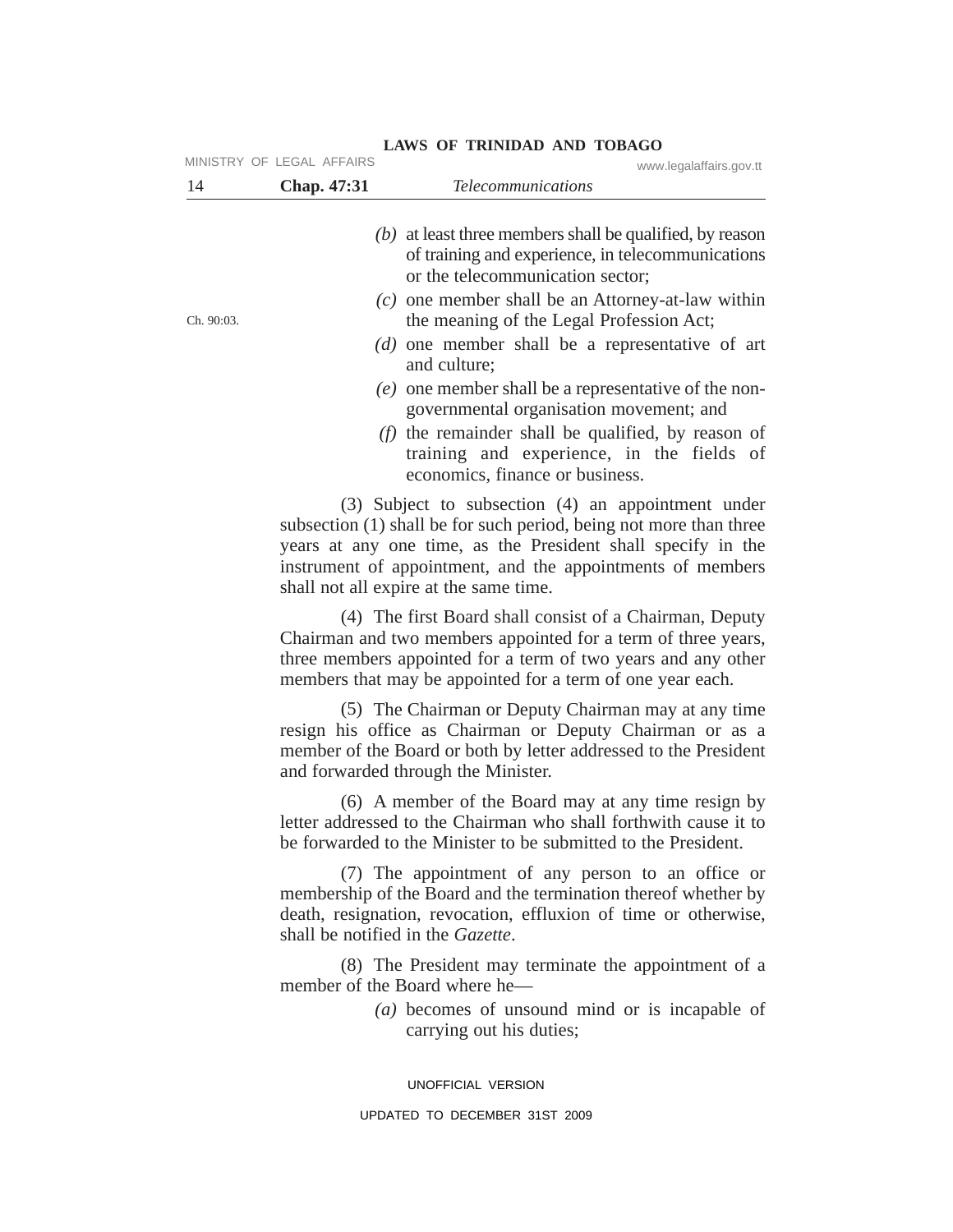| <b>LAWS OF TRINIDAD AND TOBAGO</b> |                         |  |
|------------------------------------|-------------------------|--|
| MINISTRY OF LEGAL AFFAIRS          | www.legalaffairs.gov.tt |  |
| <i>Telecommunications</i>          | <b>Chap.</b> 47:31      |  |
| $(b)$ has been declared bankrupt;  |                         |  |

- *(c)* is convicted of any offence which brings the Authority into disrepute;
- *(d)* is guilty of misconduct in relation to his duties;
- *(e)* is absent, except on leave granted by the Board, from three consecutive meetings of the Board; or
- *(f)* fails materially and willfully to carry out any of the duties or functions conferred or imposed on him under this Act.

(9) Where a member, appointed under subsection (1) is unable to act by reason of illness or other cause, the President may appoint a person to act as a Board member in his stead for that occasion or until termination of the disability.

(10) A person appointed pursuant to subsection (9), may complete any unfinished business of the Authority in which he has taken part, notwithstanding the resumption of duty of the Board member in whose place he was appointed under this section.

(11) Section 15 applies *mutatis mutandis* to a person appointed under subsection (9).

7. (1) The Board shall appoint a Corporate Secretary Corporate (hereinafter referred to as "the Secretary") for a period of not less than three years on such terms and conditions as it shall determine.

(2) The Secretary shall be responsible for such matters as the Board may determine.

(3) Service upon the Authority of any document shall be effected by delivering or sending the same by registered post or by facsimile or other electronic means, addressed to the Secretary, at the office of the Authority.

(4) Service upon the Authority of any document, by facsimile or other electronic means, shall be supported by hard copy as soon as possible thereafter.

**8.** (1) The Board shall appoint an Executive Director, who Executive shall be the Chief Executive Officer of the Authority, for a term Director. not exceeding five years on such terms and conditions as are agreed upon between the Board and the Executive Director.

UNOFFICIAL VERSION

#### UPDATED TO DECEMBER 31ST 2009

Secretary.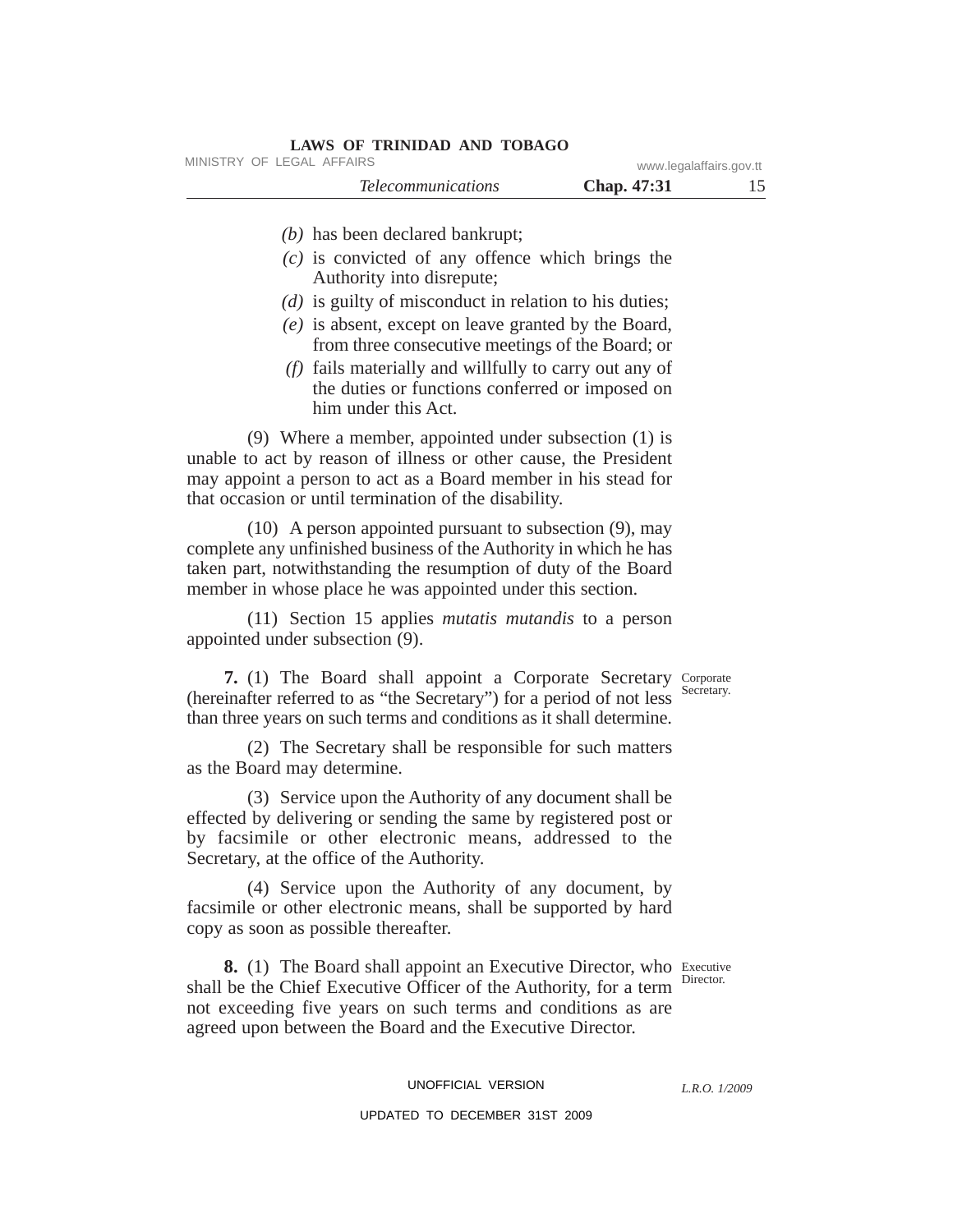| MINISTRY OF LEGAL AFFAIRS |                           | www.legalaffairs.gov.tt |
|---------------------------|---------------------------|-------------------------|
| <b>Chap.</b> 47:31        | <i>Telecommunications</i> |                         |

- (2) The Executive Director shall—
	- *(a)* manage the affairs of the Authority subject to the directions of the Board;
	- *(b)* attend all meetings of the Board and take part in its deliberations but he shall have no right to vote.

(3) The appointment of the Executive Director and the termination of his appointment, whether by death, resignation or otherwise, shall be published in the *Gazette*.

Absence from office of Executive Director.

**9.** (1) Where a vacancy arises in the office of the Executive Director either—

- *(a)* by a resignation or termination of appointment;
- *(b)* by absence approved by the Board,

the Board shall appoint, from amongst the staff of the Authority, a person to act as Executive Director.

- (2) Where a person acts in accordance with this section he—
	- *(a)* shall have and may exercise all the powers and perform all of the functions of the Executive Director;
	- *(b)* shall receive the same remuneration as the Executive Director; and
	- *(c)* shall, where the vacancy arose as a result of a resignation or termination, continue to act until such time as an Executive Director is appointed, such appointment to be no later than six months from the date of the acting appointment.

(3) At no time shall an appointment to act as Executive Director exceed a period of six months.

**10.** (1) The Authority shall have an official seal that is to be kept in the custody of the Secretary.

(2) The seal shall be used with the permission of the Board and every instrument to which it is affixed shall be signed by the Secretary and Chairman or the Secretary and Deputy Chairman.

(3) All documents other than those required by law to be under seal shall be signed by the Chairman or the Deputy Chairman or a member authorised by resolution of the Board to do so.

> UNOFFICIAL VERSION UPDATED TO DECEMBER 31ST 2009

Seal.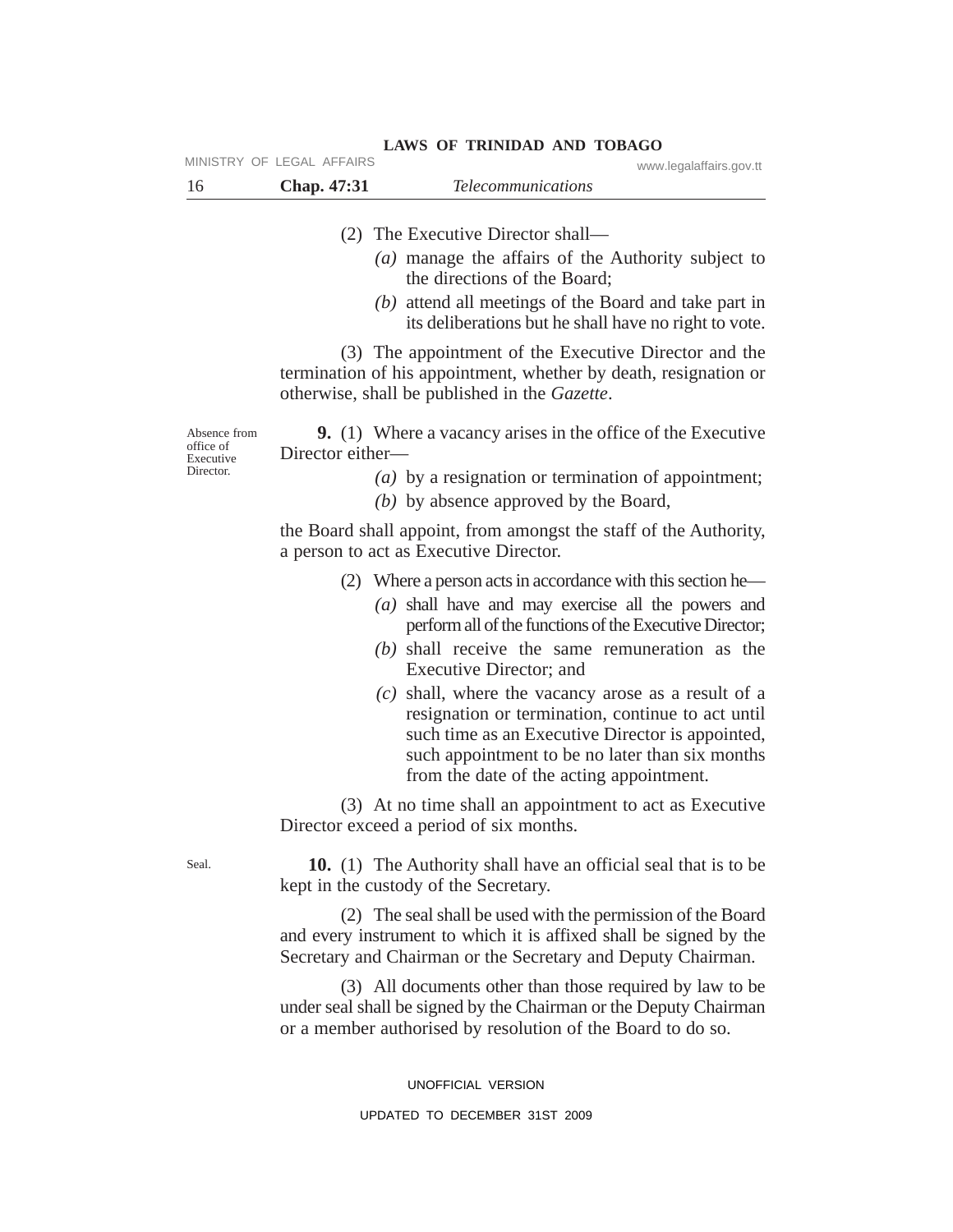| LAWS OF TRINIDAD AND TOBAGO |                         |    |
|-----------------------------|-------------------------|----|
| MINISTRY OF LEGAL AFFAIRS   | www.legalaffairs.gov.tt |    |
| <i>Telecommunications</i>   | <b>Chap.</b> 47:31      | 17 |

11. (1) The Board shall meet at such times as may be Ordinary meetings. necessary or expedient for the transaction of business and in any case at least once every two months at such place and time and on such days as the Board may determine.

(2) The Chairman or, in his absence, the Deputy Chairman shall preside at all meetings of the Board.

(3) Where, for any reason, the Chairman or the Deputy Chairman is absent, the members present may choose one of their number to preside at that meeting.

(4) Notwithstanding subsections (2) and (3), no person shall preside at any meeting when the provisions of section 15(2) apply to him.

(5) The Board may, by way of rules or resolutions, regulate its own procedure for the conduct of its business.

(6) Minutes of each meeting shall be kept in the proper form by the Secretary and confirmed at a subsequent meeting of the Board.

(7) Copies of the confirmed Minutes referred to in subsection (6), shall be made available to the Minister upon his request.

12. (1) The Chairman may at any time call a special meeting Special meetings. of the Board.

(2) The Chairman shall call a special meeting within seven days of receiving a request, in writing, so to do, signed by any four members of the Board and shall cause notices to be issued to all members in respect of every special meeting.

(3) Every request for a special meeting shall include sufficient indication of the purpose of the meeting.

**13.** (1) At any meeting of the Board, half of the members Quorum. [17 of 2004]. plus one additional member, shall constitute a quorum.

(2) Decisions of the Board shall be by a majority of votes of the members present and voting.

(3) The Chairman, or other member duly presiding, shall have an original, and if the vote is equal, a casting vote.

UNOFFICIAL VERSION

*L.R.O. 1/2009*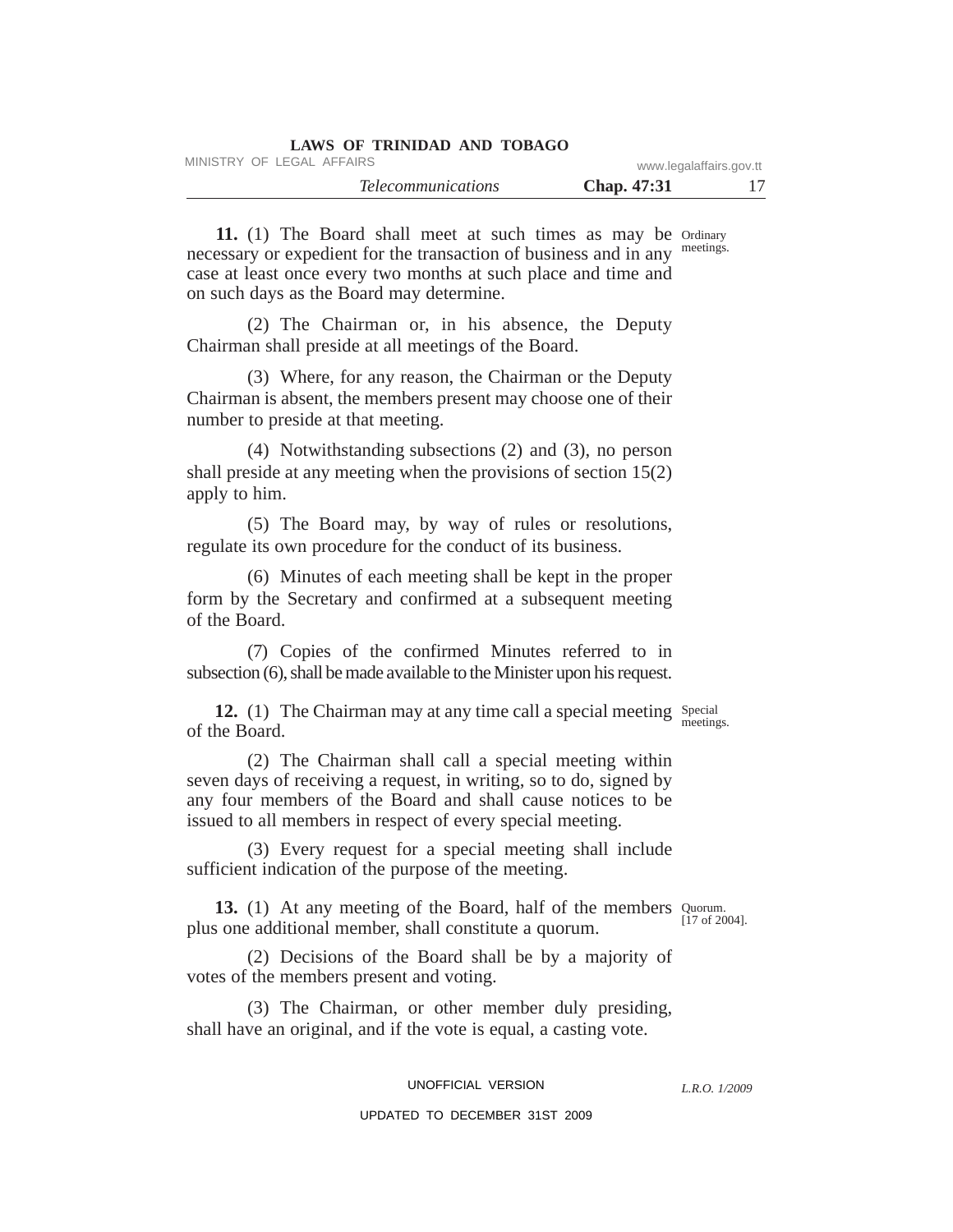|     |                           |                    | LAWS OF INIMIDAD AND TODAGO |                         |
|-----|---------------------------|--------------------|-----------------------------|-------------------------|
|     | MINISTRY OF LEGAL AFFAIRS |                    |                             | www.legalaffairs.gov.tt |
| -18 |                           | <b>Chap.</b> 47:31 | <i>Telecommunications</i>   |                         |

Decisions of the Board.

**14.** A decision of the Board, by a majority of members present and voting, shall be final and conclusive.

**LAWS OF TRINIDAD AND TOBAGO**

Disclosure of interest.

**15.** (1) The Minister and every member of the Board shall, on appointment and annually thereafter, submit to the President a declaration stating whether or not he has an actual or contingent pecuniary interest—

- *(a)* in any network or service regulated by the Authority; and
- *(b)* in any business or any body corporate carrying on any business with the Authority in the exercise of its functions.

(2) The Minister and a member of the Board whose actual or contingent pecuniary interest is likely to be affected in any way by a decision of the Board on any matter specified in subsection (1) shall, as soon as possible after the relevant facts come to his knowledge, disclose to the President the nature of that interest.

(3) In respect of any matter which, pursuant to the provisions of this Act, requires the Board to seek the approval of the Minister, a disclosure by the Minister pursuant to subsection (2) shall preclude him from withholding that approval.

(4) A disclosure under subsection (2) shall be recorded in the minutes of a meeting of the Board and the member shall—

- *(a)* not take part after disclosure in any deliberation or decision of the Board with respect to that matter; and
- *(b)* be disregarded for the purpose of constituting a quorum of the Board.

(5) For the purposes of this section, a person who, or a nominee or relative of whom, is a shareholder who owns shares in excess of five per cent, or is a partner in a company or other body of persons other than a statutory authority or who is an employee thereof, shall be treated as having an actual or contingent pecuniary interest.

(6) In this section, "relative" means spouse, cohabitant within the meaning of the Cohabitational Relationships Act, father, mother, brother, sister, son or daughter of a person.

UNOFFICIAL VERSION

Ch. 45:55.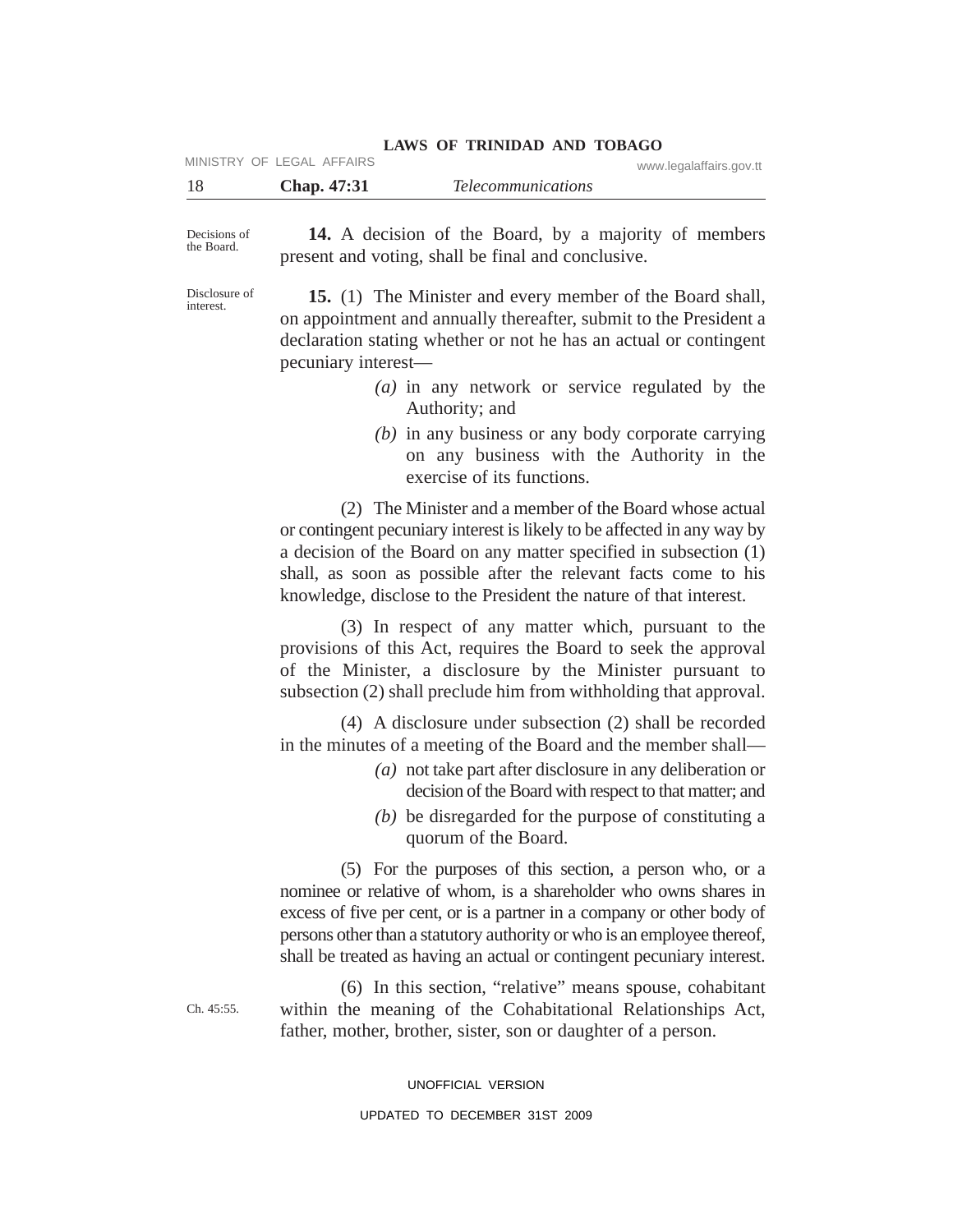| LAWS OF TRINIDAD AND TOBAGO |                         |     |
|-----------------------------|-------------------------|-----|
| MINISTRY OF LEGAL AFFAIRS   | www.legalaffairs.gov.tt |     |
| <i>Telecommunications</i>   | <b>Chap.</b> 47:31      | 19. |

(7) Any person to whom this section applies who fails to comply with the provisions of this section commits an offence and is liable on summary conviction to a fine of one hundred thousand dollars unless he proves, to the satisfaction of the Court, that he did not know that—

- *(a)* the matter in which he had an interest was the subject of consideration at the meeting; or
- *(b)* he had an interest in the matter under consideration at the meeting.

16. The provisions of the Prevention of Corruption Act Inducement, apply where a member of the Board or an employee of the  $_{\rm{concedment~or}}^{\rm{conusion}}$ Authority demands or accepts any fee, perquisite, bribe, gratuity,  $\frac{\text{connivanc}}{\text{Ch. 11:11}}$ recompense or reward, whether pecuniary or otherwise, from any person, on account of anything done or to be done, omitted or to be omitted by such person, in any way relating to his office or employment, or if such a person attempts to make any collusive agreement to neglect his duty or to conceal or connive at any act whereby any provision of this Act or any other law may be evaded or violated, such person commits an offence and is liable, on summary conviction, to a fine of not less than two hundred and fifty thousand dollars and imprisonment for two years.

17. (1) No personal liability shall attach to any member for— Personal

- *(a)* any act or omission of the Board; or
- *(b)* anything done or permitted in good faith in the course of the operations of the Authority under this Act.

(2) Any sums of money, damages or costs recovered against the Authority for anything done, omitted or permitted in good faith in the course of the operations of the Authority shall be paid out of such amounts as may be appropriated by Parliament.

18. (1) Subject to the provisions of this Act, the Authority Functions and powers of the may exercise such functions and powers as are imposed on it by  $\frac{p_{\text{owes}}}{\text{Authority}}$ .  $[17$  of  $2004]$ . this Act and in particular—

> *(a)* make recommendations to the Minister on the granting of concessions and licences and

> > UNOFFICIAL VERSION

*L.R.O. 1/2009*

UPDATED TO DECEMBER 31ST 2009

liability of members. [17 of 2004].

collusion, connivance.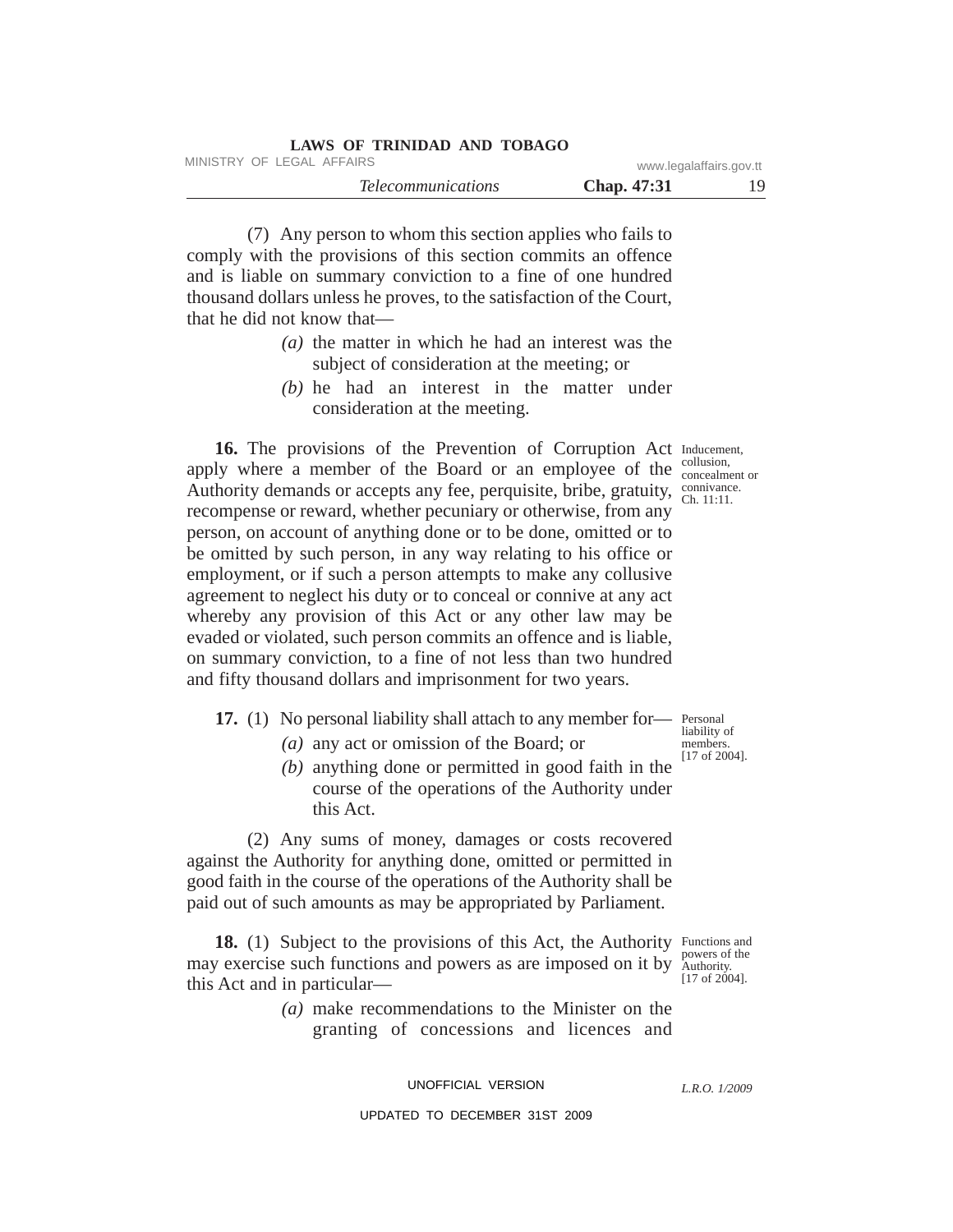| 20 | MINISTRY OF LEGAL AFFAIRS<br>Chap. 47:31 | www.legalaffairs.gov.tt<br><b>Telecommunications</b>                                                                                                                                                                                                                                                                                                   |
|----|------------------------------------------|--------------------------------------------------------------------------------------------------------------------------------------------------------------------------------------------------------------------------------------------------------------------------------------------------------------------------------------------------------|
|    |                                          |                                                                                                                                                                                                                                                                                                                                                        |
|    |                                          | monitor and ensure compliance with the<br>conditions set out therein;                                                                                                                                                                                                                                                                                  |
|    |                                          | $(b)$ classify telecommunications networks and services<br>as public telecommunications networks, public<br>telecommunications services, closed user group<br>services, private telecommunications services,<br>value added services, broadcasting services or<br>any other type of telecommunication service;                                         |
|    |                                          | $(c)$ determine<br>universal service<br>obligations<br>throughout Trinidad and Tobago, pursuant to<br>section 28, and ensure that such obligations<br>are realised;                                                                                                                                                                                    |
|    |                                          | $(d)$ establish national telecommunications industry<br>standards and technical standards;                                                                                                                                                                                                                                                             |
|    |                                          | (e) advise the Minister on policies governing the<br>telecommunications industry and issues arising<br>at international, regional and national levels;                                                                                                                                                                                                 |
|    |                                          | $(f)$ advise the Minister on technical standards;                                                                                                                                                                                                                                                                                                      |
|    |                                          | $(g)$ ensure compliance with the Convention;                                                                                                                                                                                                                                                                                                           |
|    |                                          | $(h)$ implement and enforce the provisions of this Act<br>and the policies and Regulations made hereunder;                                                                                                                                                                                                                                             |
|    |                                          | $(i)$ plan, supervise, regulate and manage the use of<br>the radio frequency spectrum, including—                                                                                                                                                                                                                                                      |
|    |                                          | (i) the licensing and registration of radio<br>frequencies and call signs to be used by all<br>stations operating in Trinidad and Tobago<br>or on any ship, aircraft, or other vessel or<br>satellite registered in Trinidad and Tobago;<br>(ii) the allocation, assignment and reallocation<br>or reassignment of frequency bands<br>where necessary; |
|    |                                          | administer,<br>$(i)$ plan,<br>assign<br>manage<br>and<br>telecommunications<br>numbering<br>for                                                                                                                                                                                                                                                        |
|    |                                          | telecommunications services;<br>$(k)$ collect all fees, including concession and licence<br>fees, and any other charges levied under this Act;                                                                                                                                                                                                         |
|    |                                          | UNOFFICIAL VERSION                                                                                                                                                                                                                                                                                                                                     |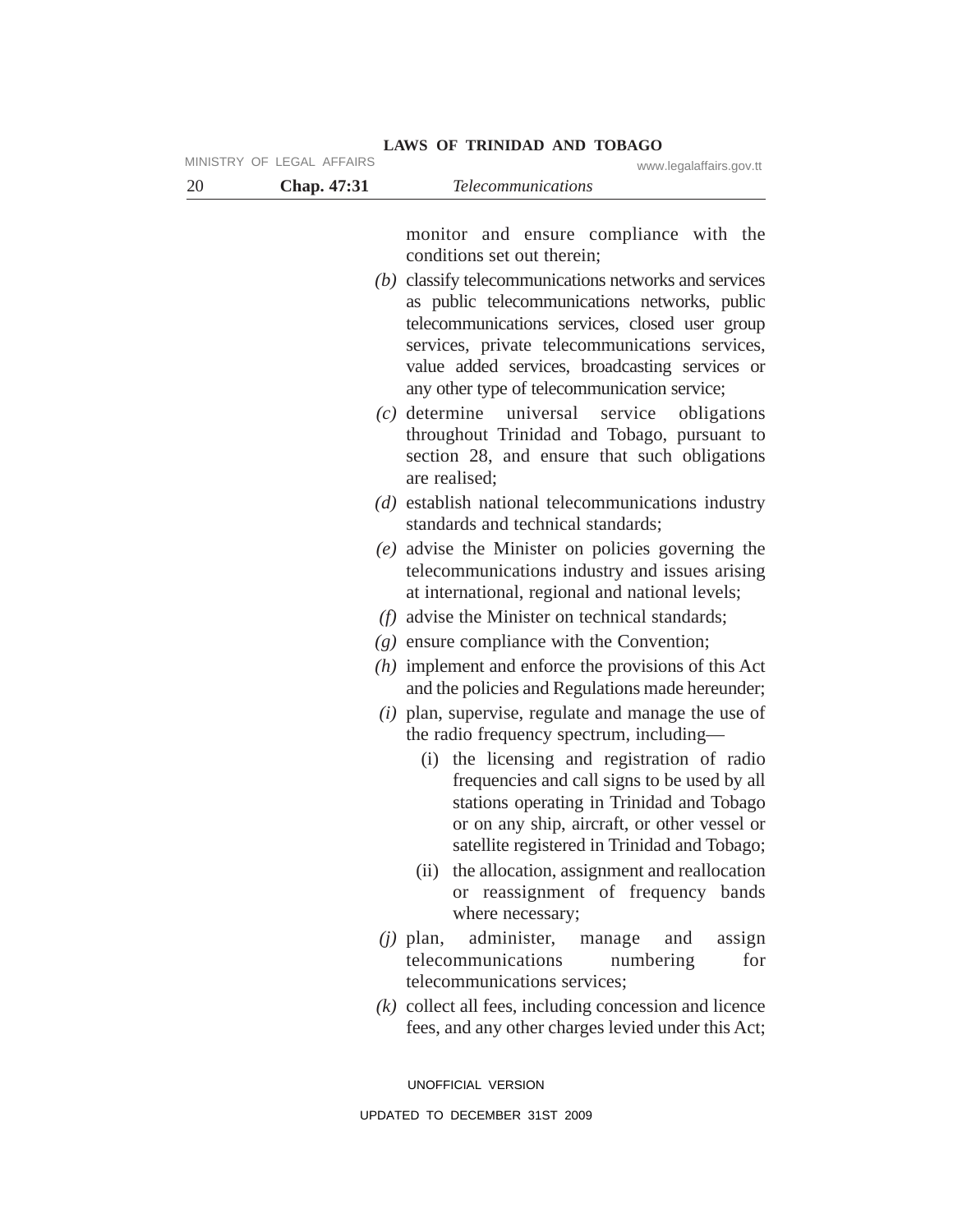|                           | <i>Telecommunications</i> | <b>Chap.</b> 47:31 |                         |
|---------------------------|---------------------------|--------------------|-------------------------|
| MINISTRY OF LEGAL AFFAIRS |                           |                    | www.legalaffairs.gov.tt |

- *(l)* investigate and resolve all allegations of harmful interference;
- *(m)* investigate complaints by users, operators of telecommunications networks, providers of telecommunications and broadcasting services or other persons arising out of the operation of a public telecommunications network, or the provision of a telecommunications service or broadcasting service, in respect of rates, billings and services provided generally and to facilitate relief where necessary;
- *(n)* train and certify its personnel in accordance with the Convention;
- *(o)* test and certify telecommunications equipment, subject to section 48*(*3), to ensure compliance with—
	- (i) international standards; and
	- (ii) environmental health and safety standards, including electromagnetic radiation and emissions;
- *(p)* ensure the orderly and systematic development of telecommunications throughout Trinidad and Tobago;
- *(q)* establish a consumer complaints committee to collect, decide on and report on consumer complaints, such reports to be included in the Authority's annual report; and
- *(r)* carry out such other functions imposed by or under this Act and do anything incidental or conducive to the performance of any of its functions.

(2) In the performance of its functions under subsection  $(1)(b)$ , the Authority shall require that all persons operating or intending to operate any of the services listed in subsection  $(1)(b)$  notify the Authority accordingly and the Authority shall establish a Register of all such persons and services.

## UNOFFICIAL VERSION

*L.R.O. 1/2009*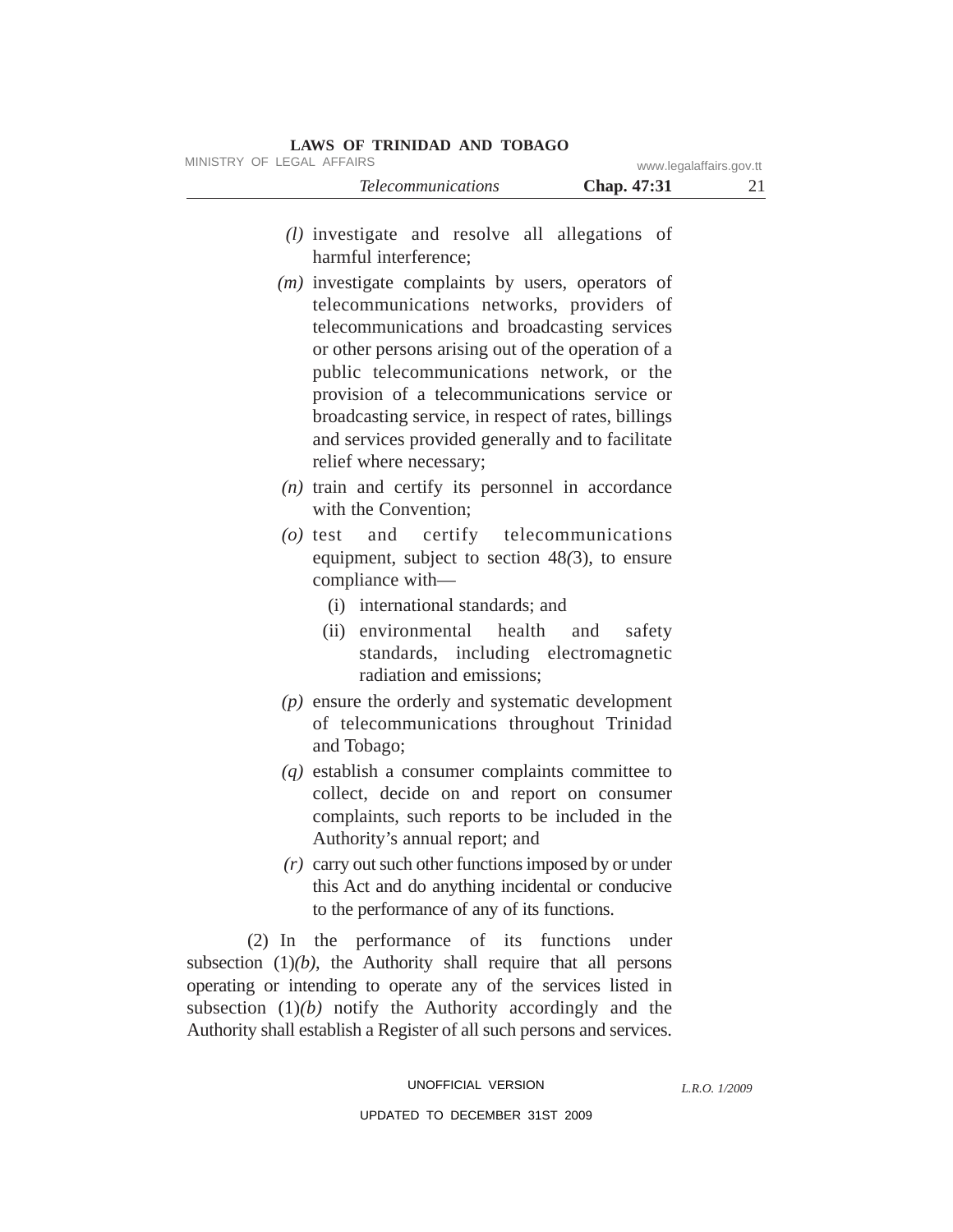(3) In the performance of its functions, the Authority shall have regard to the interests of consumers and in particular—

**LAWS OF TRINIDAD AND TOBAGO**

- *(a)* to the quality and reliability of the service provided at the lowest possible cost;
- *(b)* to fair treatment of consumers and service providers similarly situated;
- *(c)* in respect of consumers similarly placed, to nondiscrimination in relation to access, pricing and quality of service; and
- *(d)* current national environmental policy.

(4) In the performance of its functions under subsection (1)*(c)*, *(d)*, *(e)*, *(m)* and *(p)*, sections 28, 78 and 79 and any other provisions of the Act as the Authority deems appropriate, the Authority shall adopt procedures by which it will—

- *(a)* afford interested parties and the public opportunities for consultation;
- *(b)* permit affected persons and the public to make appropriate submissions to the Authority.

(5) At all times the Authority shall, in the performance of its functions and exercise of its powers, act in an objective, transparent and non-discriminatory manner.

Directions by the Minister.

**19.** Subject to the provisions of this Act or any other written law, the Minister may give written directions to the Authority on matters of general public policy and the Authority shall give effect to that policy.

**20.** (1) All rights, claims or interests of the Government in the assets set out in the Schedule are hereby vested in the Authority.

(2) The Auditor General shall within thirty days of the commencement of this Act, cause an audit of the assets vested in the Authority.

(3) The Auditor General shall within thirty days of completion of the audit cause a copy of the audited statement together with an inventory to be laid in Parliament or if Parliament is not then in session, within thirty days after commencement of its next session.

### UNOFFICIAL VERSION

#### UPDATED TO DECEMBER 31ST 2009

Assets transferred to the Authority. Schedule.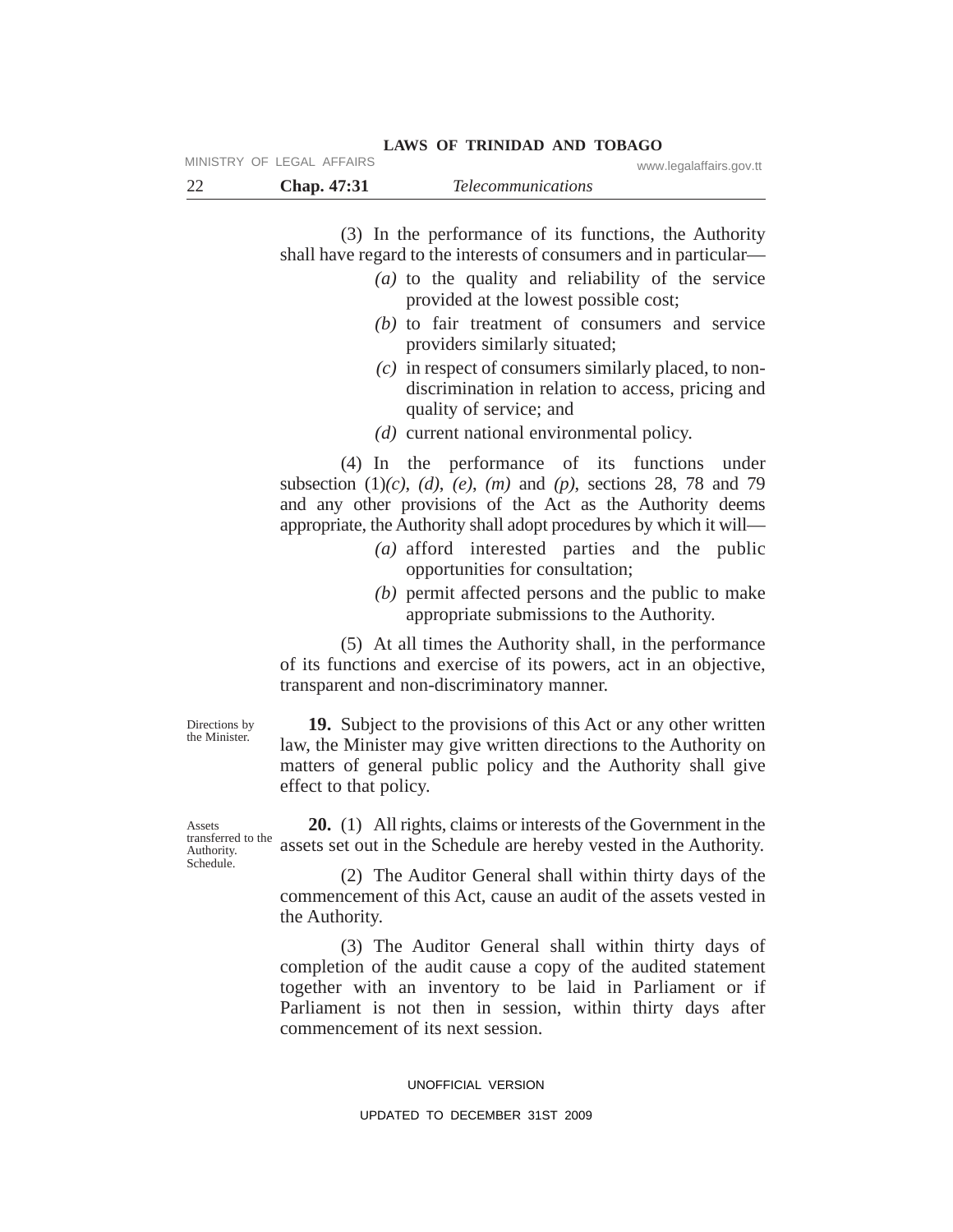| <b>LAWS OF TRINIDAD AND TOBAGO</b> |                         |  |
|------------------------------------|-------------------------|--|
| MINISTRY OF LEGAL AFFAIRS          | www.legalaffairs.gov.tt |  |
| <i>Telecommunications</i>          | <b>Chap.</b> 47:31      |  |

(4) The audited statement shall indicate among other things, the value of the inventory, as of the date of the audit.

## **PART III**

### **CONCESSIONS**

21. (1) No person shall operate a public telecommunications Requirement for network, provide a public telecommunications service or  $_{[17 \text{ of } 2004]}^{a}$ broadcasting service, without a concession granted by the Minister.

(2) A person who wishes to operate a network or provide a service described in subsection (1), shall apply to the Authority in the manner prescribed.

(3) On its receipt of an application, the Authority shall cause to be published in the *Gazette* and in at least one daily newspaper circulating in Trinidad and Tobago, a notice to the effect that it has received and is reviewing the application.

(4) A notice published pursuant to subsection (3) shall state the time, which shall not be less than twenty-eight days from the date of publication of the notice, within which any comment on or objection to the application may be submitted to the Authority and the Authority shall consider the comments and objections prior to making its recommendations to the Minister.

(5) The Authority shall forward its recommendations to the Minister within ninety days of receiving all relevant information pertinent to the application and the Minister shall indicate his approval, modification or rejection of the recommendation within sixty days of receipt of the Authority's recommendation.

(6) Where the Minister approves the recommendation of the Authority or modifies or rejects it, he shall give his reasons in writing for so doing and the Authority shall publish both the recommendations and the Minister's position in respect thereof in the *Gazette* and at least one daily newspaper circulating in Trinidad and Tobago.

(7) On the granting of a concession by the Minister, the Authority shall cause to be published in the *Gazette* and at least one daily newspaper circulating in Trinidad and Tobago, a notice to that effect.

a concession.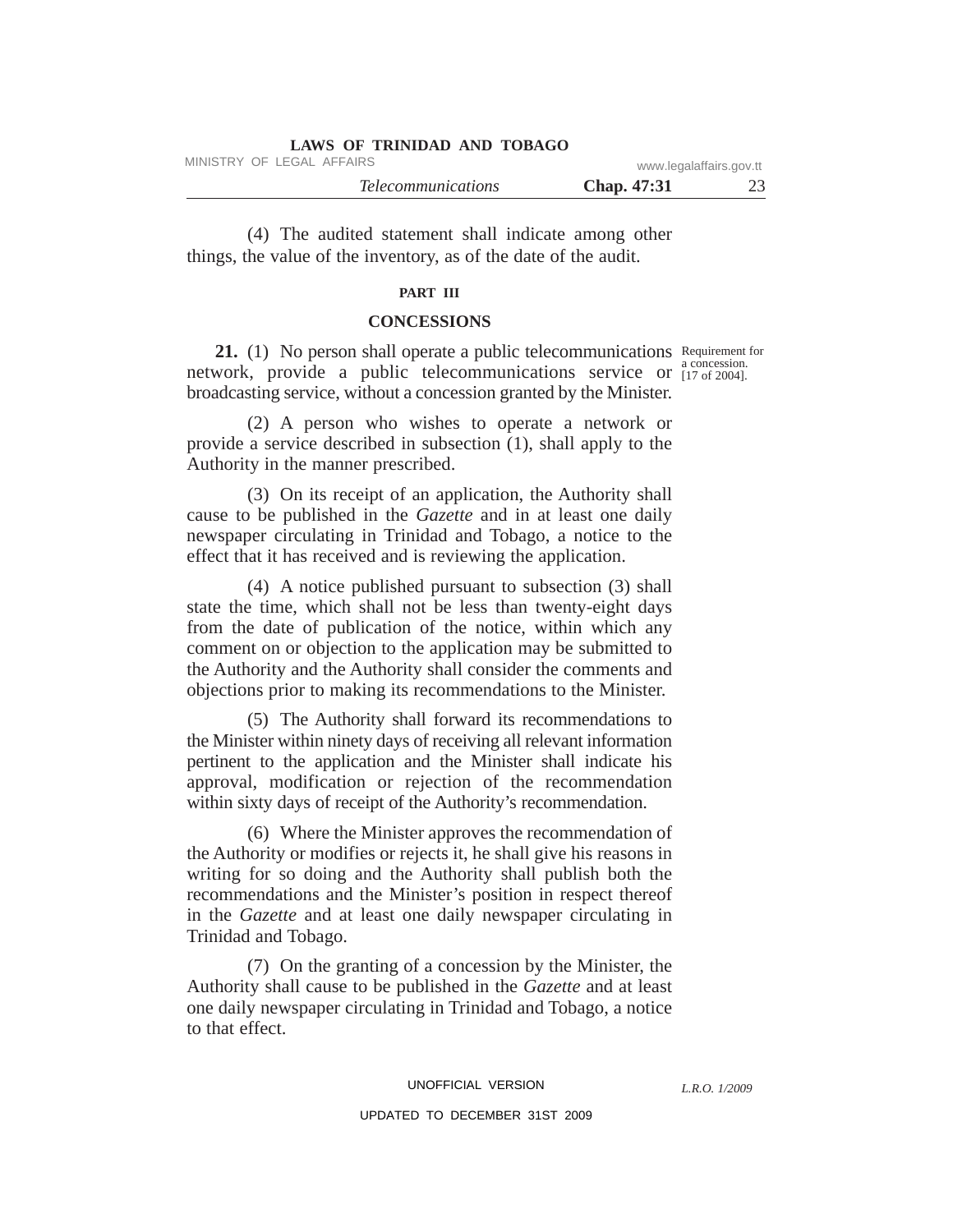|      | MINISTRY OF LEGAL AFFAIRS |                           | www.legalaffairs.gov.tt |
|------|---------------------------|---------------------------|-------------------------|
| - 24 | Chap. 47:31               | <i>Telecommunications</i> |                         |

(8) The terms of a concession shall be available for public scrutiny in the manner prescribed by the Authority.

(9) If, on the expiration of the period referred to in subsection (5), the Minister has not indicated to the Authority, in writing, his approval, modification or rejection of the recommendation, it shall be deemed to have been approved.

(10) The Authority may conduct public hearings in respect of applications for concessions for public telecommunications services and broadcasting services, when such applications are made in the first instance or subsequently at five-year intervals when such services are in existence.

**Conditions** applicable to all concessions.

**22.** (1) Every concession for a public telecommunications network, a public telecommunications service or a broadcasting service shall—

- *(a)* require the concessionaire to pay fees annually to the Authority;
- *(b)* prohibit anti-competitive pricing and other related practices;
- *(c)* prohibit the transfer of control of the concessionaire without the prior written approval of the Authority;
- *(d)* prohibit the assignment of the concession without the prior written approval of the Authority;
- *(e)* require the concessionaire, upon request made by the Minister of National Security and subject to any written law, to collaborate with the Ministry in matters of national security; and
- *(f)* require the observance of regulations made pursuant to this Act.

(2) The approval of the Authority as required under subsection  $(1)(c)$  and  $(d)$ , shall not be unreasonably withheld.

(3) Every concession for a public telecommunications network, a public telecommunications service or a broadcasting service shall contain conditions regarding—

> *(a)* the expiration of the concession and the time required for an application for renewal;

UNOFFICIAL VERSION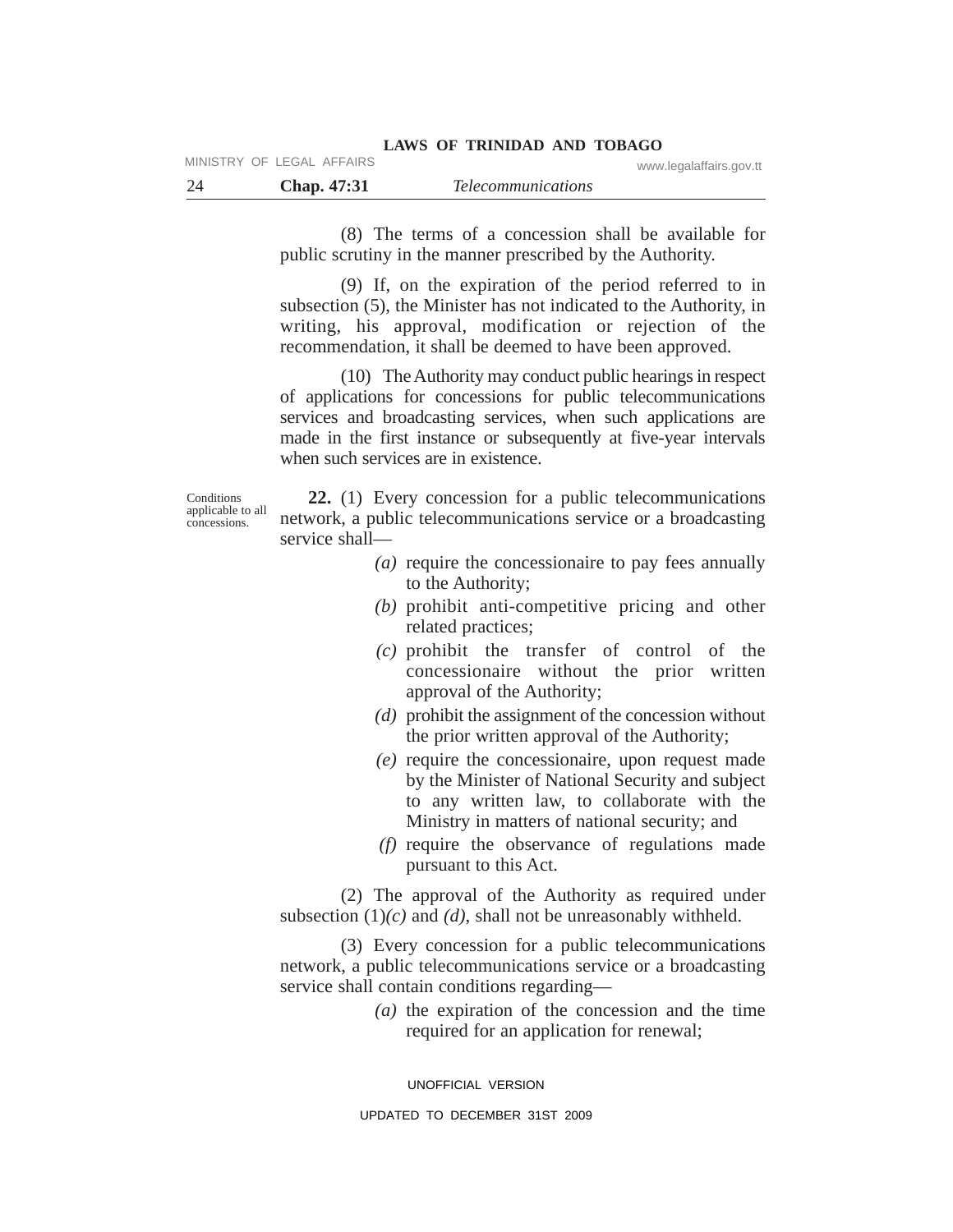| MINISTRY OF LEGAL AFFAIRS                                                                                                                                                                                                                                        |             | www.legalaffairs.gov.tt                     |
|------------------------------------------------------------------------------------------------------------------------------------------------------------------------------------------------------------------------------------------------------------------|-------------|---------------------------------------------|
| <b>Telecommunications</b>                                                                                                                                                                                                                                        | Chap. 47:31 | 25                                          |
| $(b)$ the circumstances under which the concession<br>may be amended, e.g., <i>force majeure</i> , national<br>security, changes in national legislation,<br>implementation of international obligations;                                                        |             |                                             |
| $(c)$ the provision of information and reports to<br>the Authority;                                                                                                                                                                                              |             |                                             |
| $(d)$ the overall performance of the concessionaire;                                                                                                                                                                                                             |             |                                             |
| $(e)$ the provision of information to users and<br>procedures for handling and responding to user<br>complaints and disputes;                                                                                                                                    |             |                                             |
| $(f)$ the submission to the Authority of disputes with<br>other concessionaires, users and any person,<br>where such disputes arise out of the<br>concessionaire's exercise of his rights and<br>obligations under the concession, subject to<br>section 82; and |             |                                             |
| $(g)$ any other matter as may be agreed between the<br>Minister and the concessionaire.                                                                                                                                                                          |             |                                             |
| 23. In addition to the conditions stipulated in section 22, a Conditions<br>concession for a broadcasting service shall require the <i>experience</i> of a<br>concessionaire to adhere to the Broadcasting Code promulgated<br>pursuant to this Act.             |             | applicable to a<br>broadcasting<br>service. |

**24.** (1) In addition to the conditions stipulated in section 22, Conditions a concession for a public telecommunications network or a public concession for a telecommunications service shall require the concessionaire to  $\frac{public \t{teler}}{communications}$ adhere, where applicable, to conditions requiring the network concessionaire to—

applicable to a public telenetwork or [17 of 2004].

- *(a)* submit to the Authority plans for its approval respecting—
	- (i) the development of its network or service;
	- (ii) quality of service; and
	- (iii) any other related matter as the Authority may require,

and in the event that the concessionaire and Authority fail to agree with respect to the plans

UNOFFICIAL VERSION

*L.R.O. 1/2009*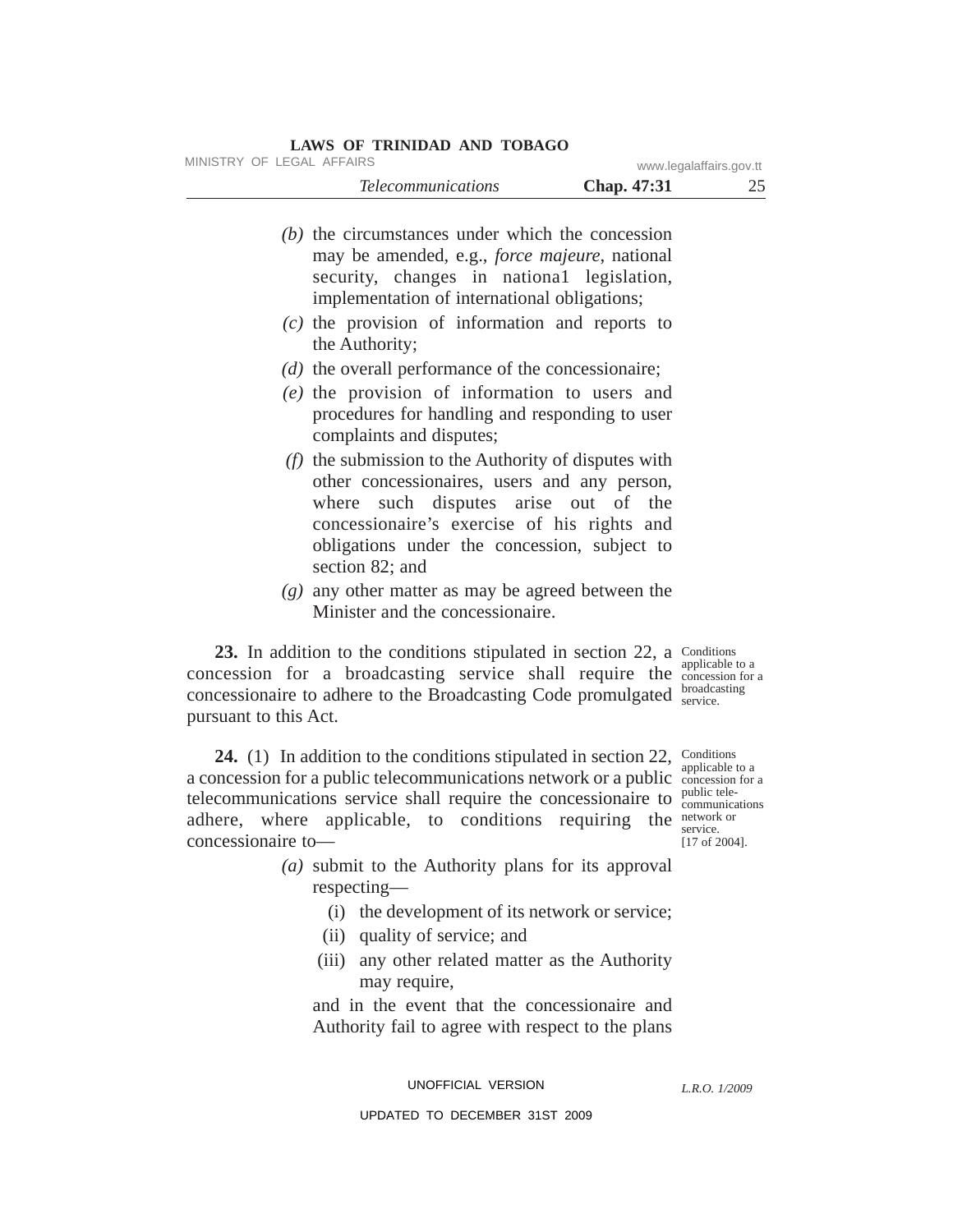| 26 | Chap. 47:31 | <b>Telecommunications</b>                                                                                                                                                                                                                                                                                                                                       |
|----|-------------|-----------------------------------------------------------------------------------------------------------------------------------------------------------------------------------------------------------------------------------------------------------------------------------------------------------------------------------------------------------------|
|    |             | required under this paragraph, the Minister may<br>be asked to commission a dispute arbitration<br>procedure to resolve the dispute in the context of<br>the concession;                                                                                                                                                                                        |
|    |             | $(b)$ provide users, under conditions which are<br>published or are otherwise filed with the<br>Authority, with access to and the opportunity to<br>use such network or service on a fair and<br>reasonable basis, and without discrimination<br>among similarly situated users;                                                                                |
|    |             | $(c)$ refrain from using revenues or resources, from a<br>telecommunications network or service to<br>cross-subsidise any other telecommunications<br>network or service, without the prior written<br>approval of the Authority;                                                                                                                               |
|    |             | $(d)$ meet prescribed standards of quality;<br>$(e)$ file annually with the Authority forms of user<br>agreements with users for the provision of<br>for<br>public<br>telecommunications<br>services<br>approval by the Authority;                                                                                                                              |
|    |             | $(f)$ permit the resale of its telecommunications<br>service by not imposing unreasonable<br><b>or</b><br>discriminatory conditions or limitations<br>on<br>such resale;                                                                                                                                                                                        |
|    |             | $(g)$ provide and contribute to universal service in<br>accordance with section 28;                                                                                                                                                                                                                                                                             |
|    |             | $(h)$ account for costs and keep such books of<br>accounts and where the Authority prescribes by<br>regulation the manner in which such books are<br>to be kept, to keep such books of accounts in<br>accordance with such regulations;                                                                                                                         |
|    |             | $(i)$ refrain from impairing or terminating the<br>telecommunications service to a user or other<br>provider of a telecommunication service during a<br>dispute, without first having undertaken to resolve<br>the dispute in accordance with established<br>procedures approved by the Authority and where<br>such dispute cannot be resolved, to seek written |

MINISTRY OF LEGAL AFFAIRS www.legalaffairs.gov.tt

UNOFFICIAL VERSION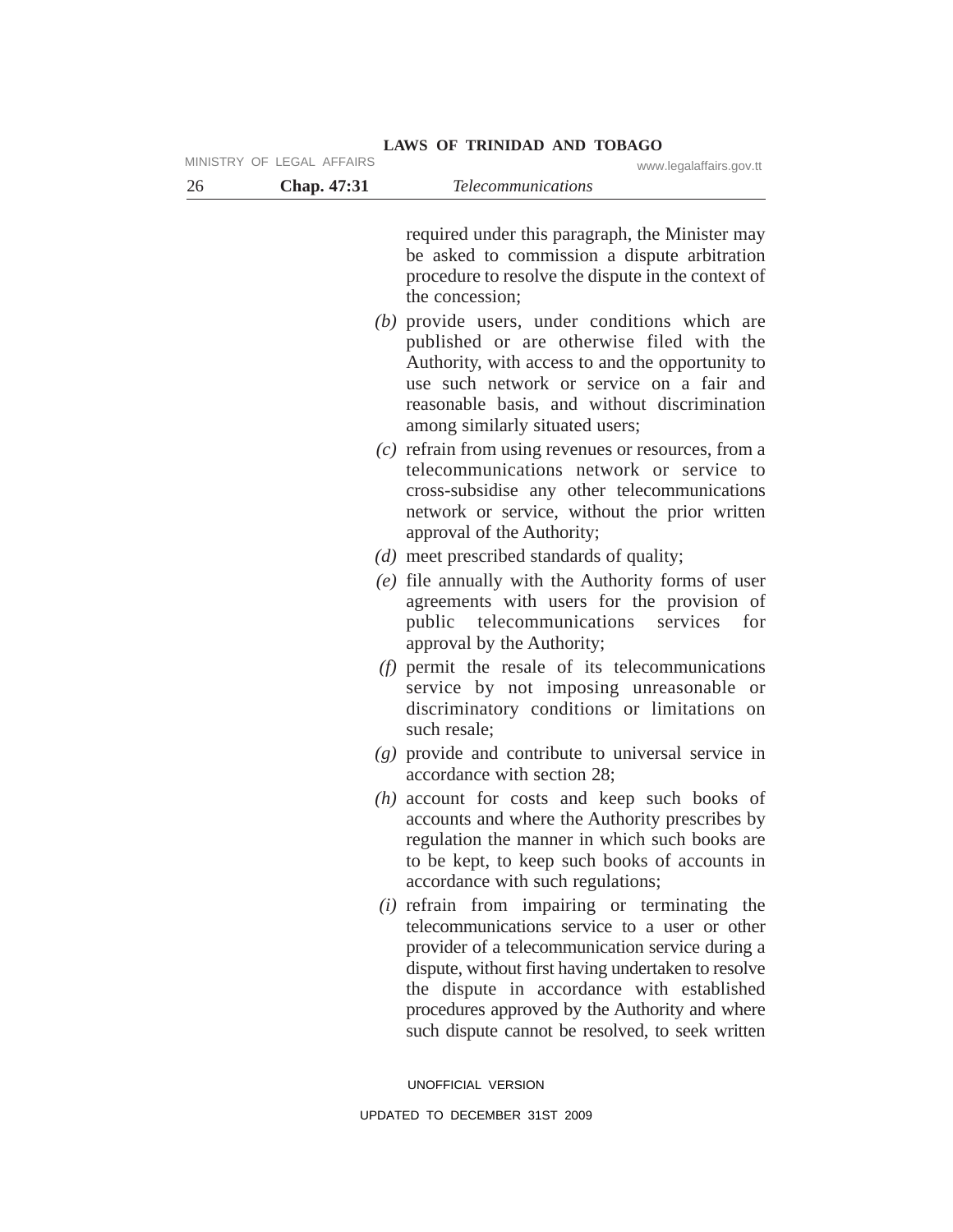MINISTRY OF LEGAL AFFAIRS www.legalaffairs.gov.tt

*Telecommunications* **Chap. 47:31** 27

approval from the Authority; but in respect of a billing dispute the concessionaire shall collect such amounts that are not in dispute from such user or other provider;

- *(j)* refrain from using, and maintain the confidentiality of any confidential, personal and proprietary information of any user, other operator of a public telecommunications network or other provider of a telecommunications service originating from—
	- (i) any such user, operator or provider; or
	- (ii) any information regarding usage of the service or information received or obtained in connection with the operation of the concessionaire's network or service,

for any purpose other than to—

- (iii) operate such network or service;
- (iv) bill and collect charges;
- (v) protect the rights or property of the concessionaire;
- (vi) protect users or other providers from the fraudulent use of the concessionaire's network or service,

or as otherwise permitted by the concessionaire, user or other provider, as the case may be; and

- *(k)* make available on a timely basis, to other providers of telecommunications services, such technical information as the Authority may prescribe regarding the concessionaire's network, including planned deployment of equipment, and other relevant information necessary for the provision of such services.
- (2) *(Repealed by Act No. 17 of 2004).*

25. (1) In addition to the requirements of sections 22 and 24, Interconnection. a concession for a public telecommunications network or a

[17 of 2004].

UNOFFICIAL VERSION

*L.R.O. 1/2009*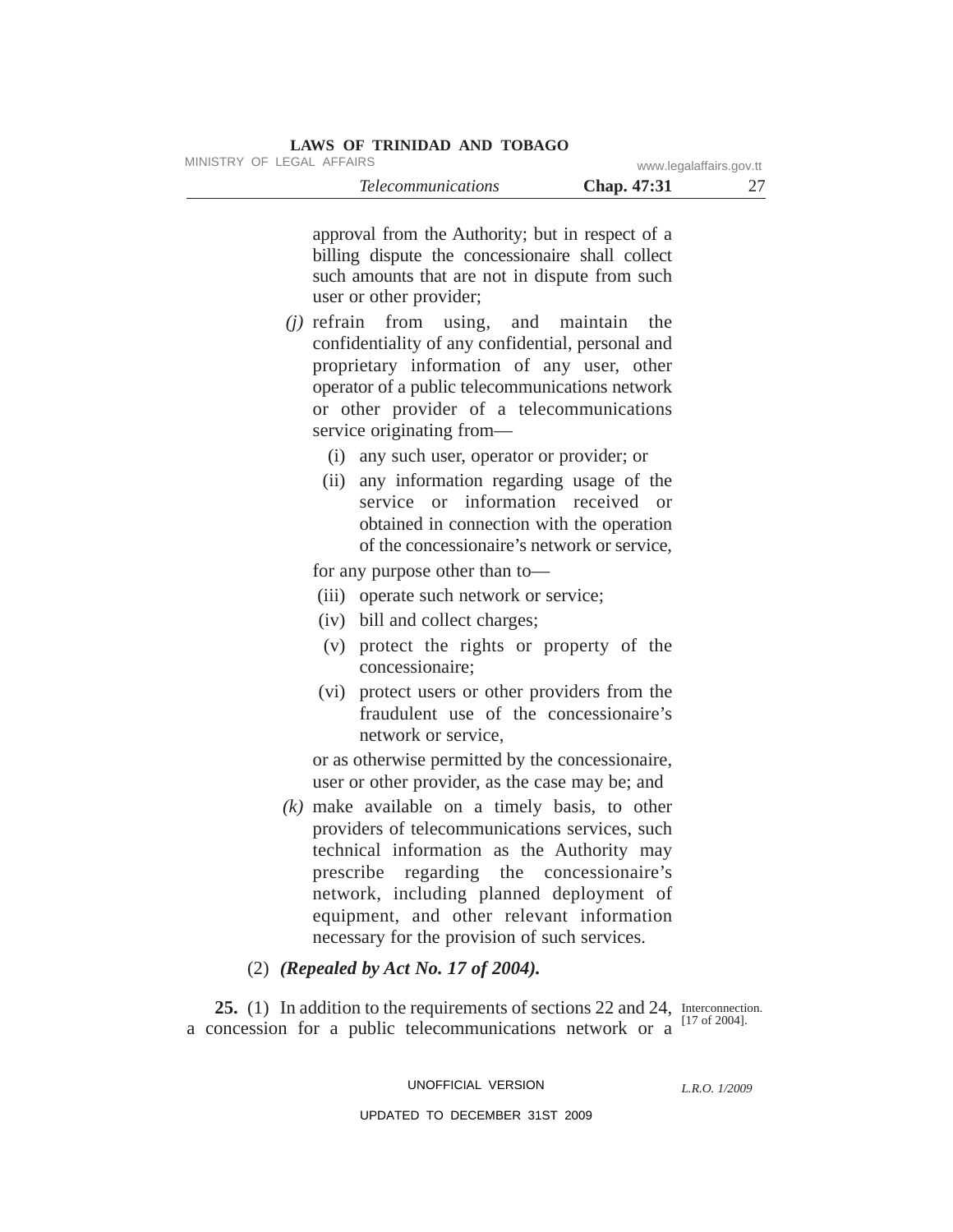|      | MINISTRY OF LEGAL AFFAIRS |                           | www.legalaffairs.gov.tt |
|------|---------------------------|---------------------------|-------------------------|
| - 28 | <b>Chap.</b> 47:31        | <i>Telecommunications</i> |                         |

public telecommunications service shall include conditions obliging the concessionaire to provide for—

**LAWS OF TRINIDAD AND TOBAGO**

- *(a)* direct interconnection with the public telecommunications network or public telecommunications service of another concessionaire;
- *(b)* indirect interconnection with such network or service referred to in paragraph *(a)*, through the public telecommunications networks or public telecommunications services of other concessionaires; and
- *(c)* the transmission and routing of the services of other concessionaires, at any technically feasible point in the concessionaire's network.

(2) In respect of a concessionaire's obligations pursuant to subsection (1), the Authority shall require a concessionaire to—

- *(a)* comply with guidelines and standards established by the Authority to facilitate interconnection;
- *(b)* provide, upon request, points of interconnection in addition to those offered generally to other concessionaires, subject to rates that reflect the concessionaire's total economic cost of constructing additional facilities necessary to satisfy such request;
- *(c)* publish, in such manner as the Authority may prescribe, the prices and the technical and other terms and conditions pertaining to its offer for the elements of interconnection;
- *(d)* provide the elements of interconnection, to other concessionaires of public telecommunications networks and public telecommunications services, in a manner that is at least equal in both quality and rates to that provided by the concessionaire to a subsidiary, affiliate or any other party to which the concessionaire provides interconnection;
- *(e)* promptly negotiate, upon the request of another concessionaire of a public telecommunications

UNOFFICIAL VERSION UPDATED TO DECEMBER 31ST 2009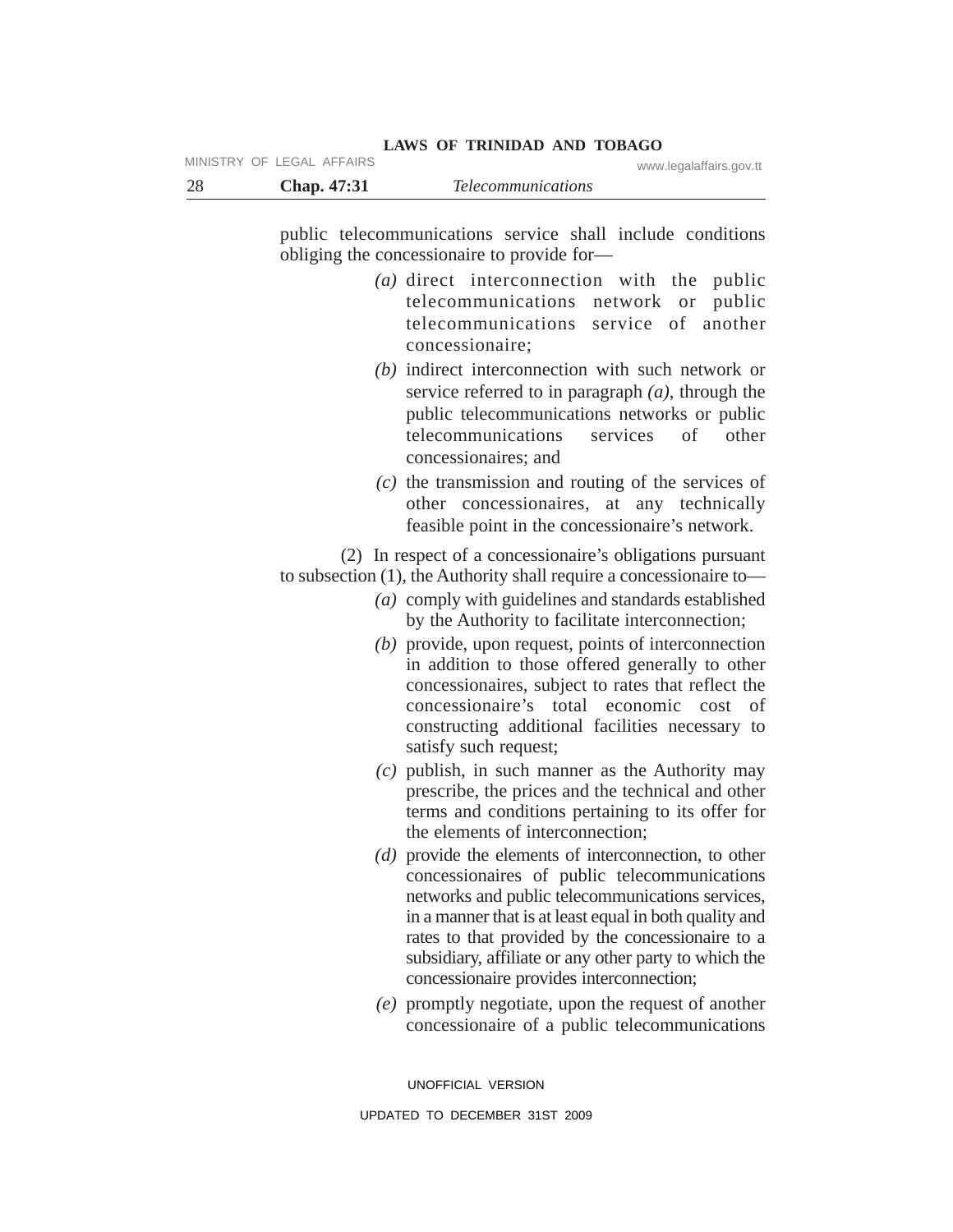MINISTRY OF LEGAL AFFAIRS www.legalaffairs.gov.tt

*Telecommunications* **Chap. 47:31** 29

network or a public telecommunications service, and endeavour to conclude, subject to paragraph *(h)*, an agreement with regard to the prices and the technical and other terms and conditions for the elements of interconnection;

- *(f)* deposit with the Authority a copy of any agreement concluded pursuant to paragraph *(e)* within twenty-eight days of its making;
- *(g)* offer the terms and conditions of an agreement concluded pursuant to paragraph *(e)* to any other concessionaire of a public telecommunications network or public telecommunications service on a non-discriminatory basis;
- *(h)* submit to the Authority for prompt resolution, in accordance with such procedures as the Authority may adopt, any disputes that may arise between concessionaires relating to any aspect of interconnection, including the failure to conclude an agreement made pursuant to paragraph *(e)*, or disputes as to price and any technical or other term and condition for any element of interconnection;
- *(i)* submit to any decision rendered by the Authority made pursuant to paragraph *(h)*;
- *(j)* provide, to the extent technically feasible, number portability when required to do so and in accordance with the requirements prescribed, by the Authority;
- *(k)* provide dialing parity to other concessionaires of public telecommunications networks and public telecommunications services in accordance with requirements prescribed by the Authority;
- *(l)* permit other concessionaries of public telecommunications networks and public telecommunications services to have equal access to telephone numbers, operator services,

*L.R.O. 1/2009*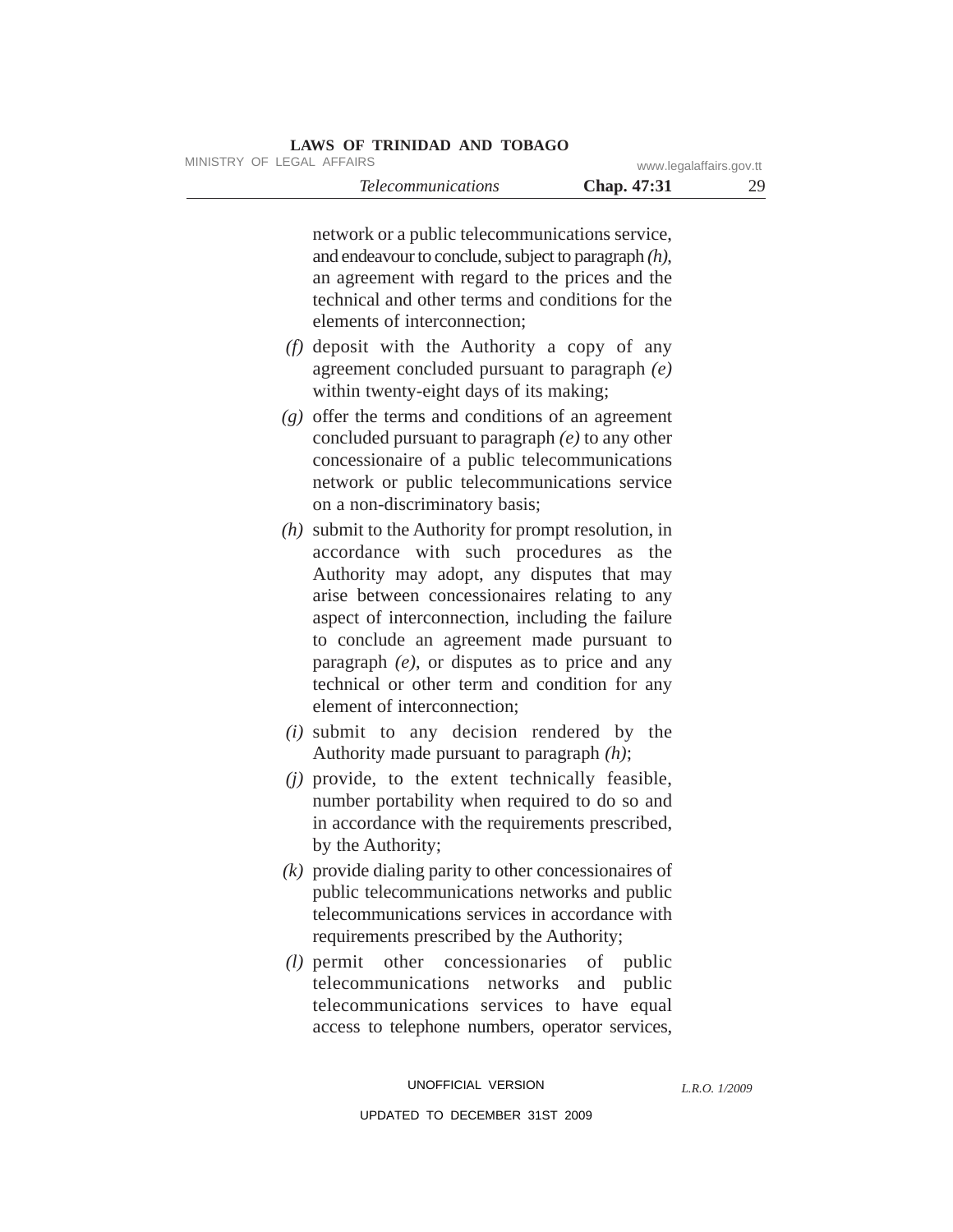| 30 | Chap. 47:31               | <i>Telecommunications</i> |                         |
|----|---------------------------|---------------------------|-------------------------|
|    | MINISTRY OF LEGAL AFFAIRS |                           | www.legalaffairs.gov.tt |

directory assistance and directory listing at a cost efficient rate without unreasonable delay, in accordance with requirements prescribed by the Authority; and

- *(m)* disaggregate the network and, on a cost basis, in such manner as the Authority may prescribe, establish prices for its individual elements and offer the elements at the established prices to other concessionaires of public telecommunications networks and public telecommunications services.
- (3)
- to } *(Deleted by Act No. 17 of 2004).*
- (5)

Access to facilities. [17 of 2004].

**26.** (1) Subject to the provisions of this section, it shall be a further condition of a concession for a public telecommunications network and broadcasting service that the concessionaire be required to provide other concessionaires with access to the facilities that it owns or controls, such access not to be unreasonably withheld.

(2) Access to facilities shall be negotiated between concessionaires on a non-discriminatory and equitable basis and, at the request of either party, the Authority may assist in negotiating a settlement between such parties.

(3) A concessionaire may deny access only where it demonstrates that there is insufficient capacity in the facility, taking into account its reasonably anticipated requirements and its obligations pursuant to section 27, or, for reasons of safety, security, reliability or difficulty of a technical or engineering nature.

(4) The Authority may regulate the rates, terms and conditions for access to any facility, such rates, terms and conditions to be just and reasonable and it may adopt procedures necessary and appropriate to facilitate, by such means as the Authority deems appropriate, the determination of complaints concerning such rates, terms and conditions.

> UNOFFICIAL VERSION UPDATED TO DECEMBER 31ST 2009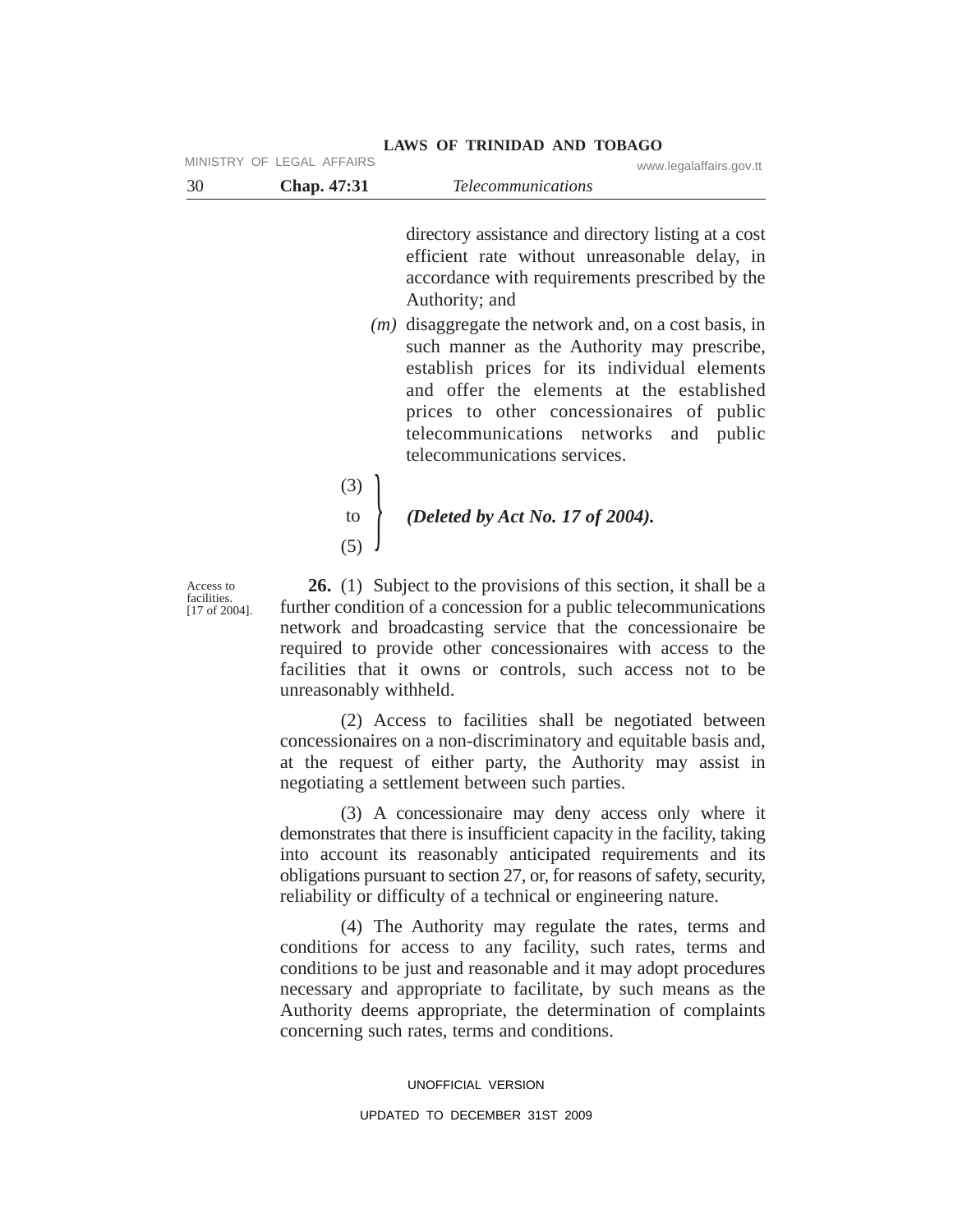| LAWS OF TRINIDAD AND TOBAGO |                         |    |
|-----------------------------|-------------------------|----|
| MINISTRY OF LEGAL AFFAIRS   | www.legalaffairs.gov.tt |    |
| <i>Telecommunications</i>   | <b>Chap.</b> 47:31      | 31 |

(5) For purposes of this section, access to facilities does not include interconnection.

27. A concessionaire of a public telecommunications Government essential network shall permit the Minister to place, at his request, one services. cross-arm on any or all of its poles in Trinidad and Tobago free of all rental charges for the purpose of providing essential firealarm, police signaling or other services of the Government, but any cross-arm so placed shall be provided, placed and maintained at the expense of the Government, and any damage caused to the property of such concessionaire or any expense, cost, damage or claim incurred by such concessionaire by the exercise by the Minister of the powers conferred by this subsection shall be made good and paid to such concessionaire by the Government.

28. (1) In accordance with the policy established by the Universal Minister, the Authority shall determine the public  $_{[17 \text{ of } 2004]}^{[17 \text{ of } 2004]}$ telecommunications services in respect of which the requirement of universal service shall apply.

(2) Such services, as are referred to in subsection (1), shall include, at a minimum, a quality public telephone service.

(3) In accordance with the policy established by the Minister, the Authority shall periodically determine the manner in which a public telecommunications service or value added service shall be provided and funded in order to meet the requirements of universal service for that service, including the obligations, if any, of the providers and users of the service.

(4) The Authority may, with the approval of the Minister, require that closed user group services, private telecommunications services and value added services as well as the users of such services and all telecommunications services generally, contribute to the funding of universal service.

(5) The Authority shall forward its recommendations to the Minister pursuant to this section and the Minister shall indicate his approval, modification or disapproval of the recommendation within sixty days of receipt of the Authority's recommendation.

(6) Where the Minister accepts the recommendation of the Authority or modifies or rejects it, he shall give his reason in

UNOFFICIAL VERSION

*L.R.O. 1/2009*

service.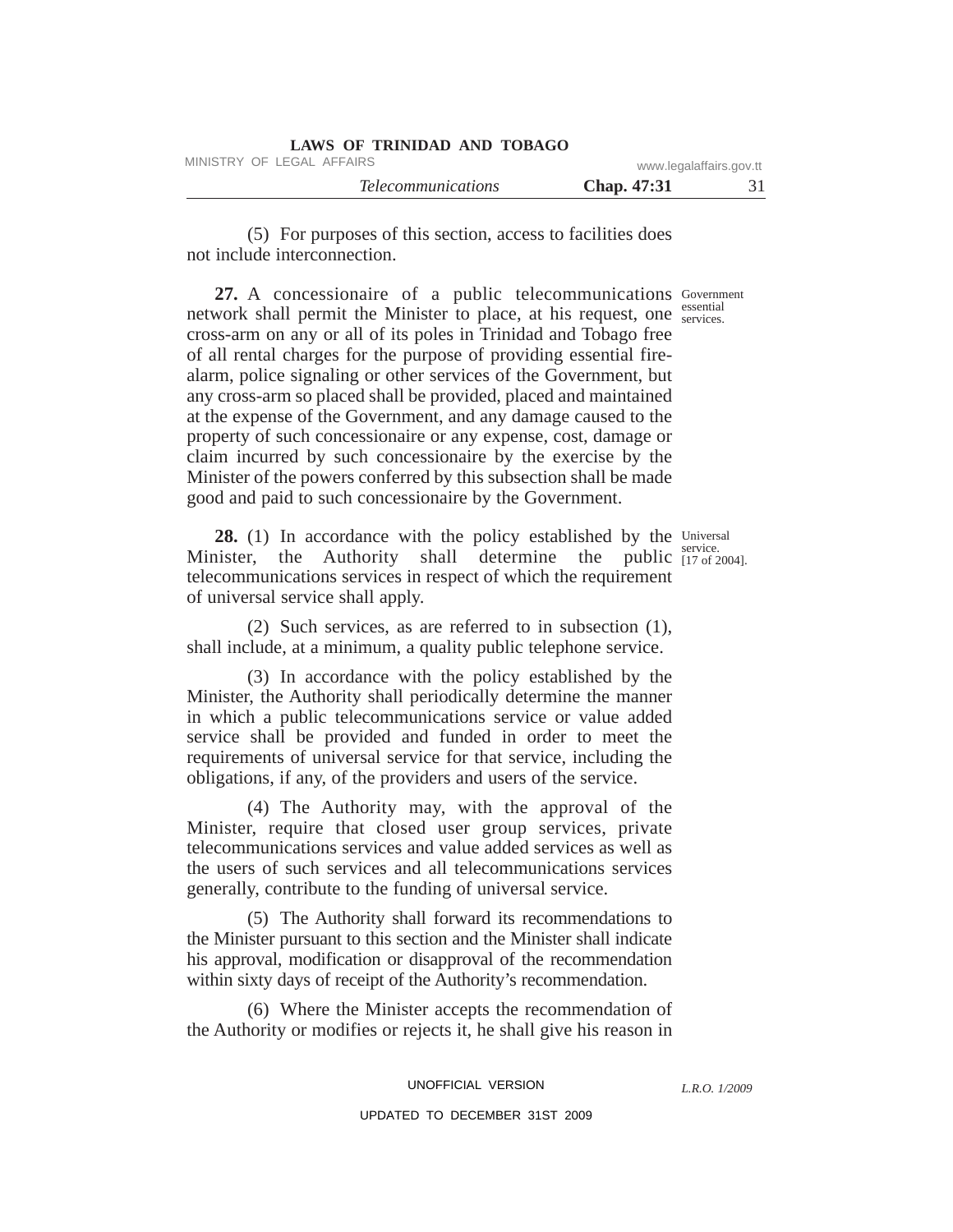#### **LAWS OF TRINIDAD AND TOBAGO** MINISTRY OF LEGAL AFFAIRS WWW.Legalaffairs.gov.tt

|      |             |                           | www.iogaianano.gov.u |
|------|-------------|---------------------------|----------------------|
| - 32 | Chap. 47:31 | <i>Telecommunications</i> |                      |

writing for so doing and the Authority shall arrange for the publication of both the recommendation and the Minister's position in respect thereof.

(7) If on the expiration of the period referred to in subsection (5), the Minister has not indicated to the Authority, in writing, his approval, modification or rejection of the recommendation, it shall be deemed to have been approved.

(8) The obligations to provide and contribute to the funding of the services referred to in subsection (1) shall be applied on a non-discriminatory basis as between all similarly situated telecommunications service providers and users.

Prices. [17 of 2004].

**29.** (1) Prices for telecommunications services, except those regulated by the Authority in accordance with this section, shall be determined by providers in accordance with the principles of supply and demand in the market.

(2) The Authority may establish price regulation regimes, which may include setting, reviewing and approving prices, in any case where—

- *(a)* there is only one concessionaire operating a public telecommunications network or providing a public telecommunications service, or where one concessionaire has a dominant position in the relevant market;
- *(b)* a concessionaire operating a public telecommunications network or providing a public telecommunications service crosssubsidises another telecommunications service provided by such concessionaire; or
- *(c)* the Authority detects anti-competitive pricing or acts of unfair competition.

(3) The Authority shall regulate prices for public telecommunications services and international incoming and outgoing settlement tariffs by publishing pricing rules and principles.

(4) Such rules and principles, made pursuant to subsection (3), shall require rates to be fair and reasonable and

UNOFFICIAL VERSION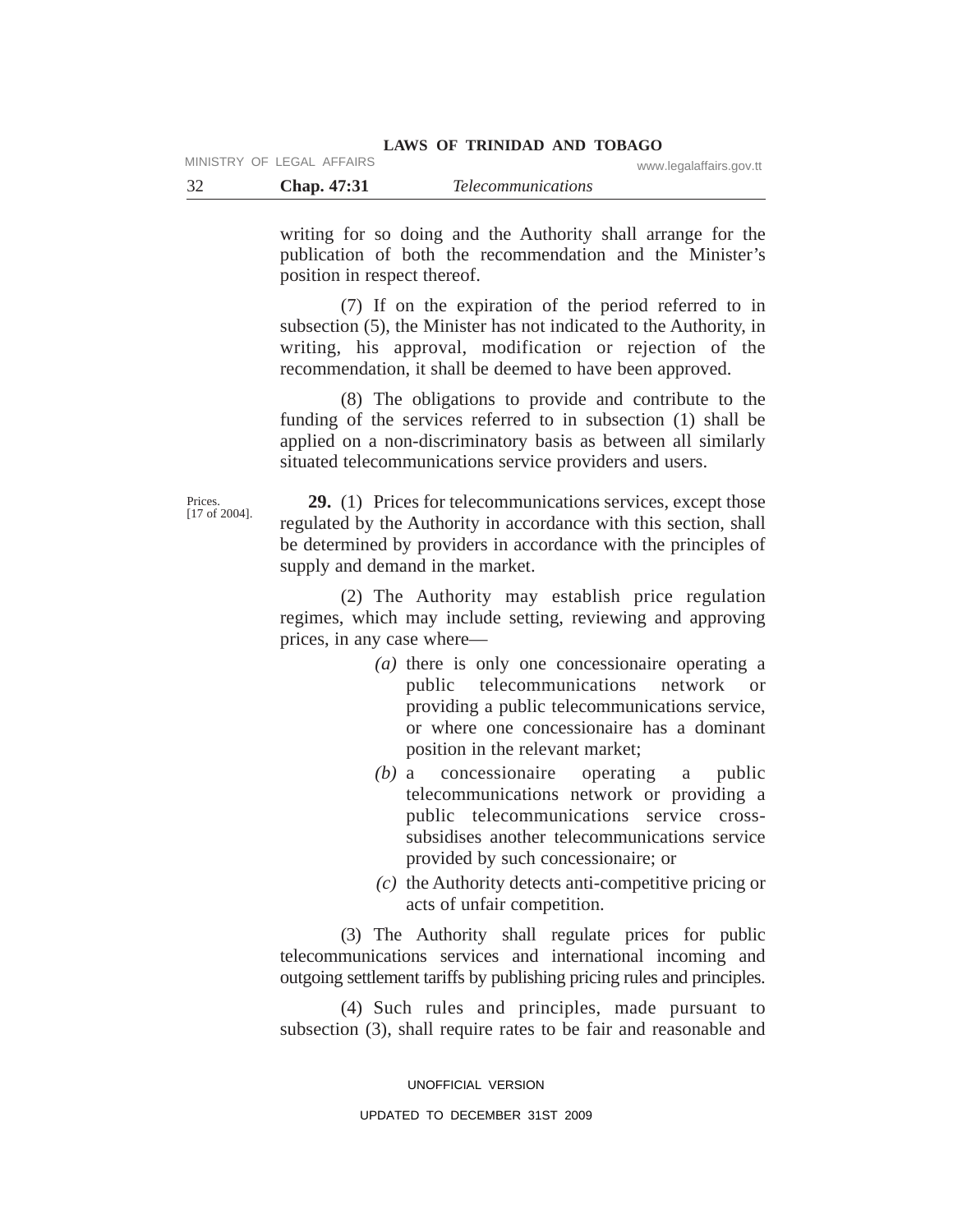| <b>LAWS OF TRINIDAD AND TOBAGO</b> |                         |    |
|------------------------------------|-------------------------|----|
| MINISTRY OF LEGAL AFFAIRS          | www.legalaffairs.gov.tt |    |
| <i>Telecommunications</i>          | <b>Chap.</b> 47:31      | 33 |

shall prohibit unreasonable discrimination among similarly situated persons, including the concessionaire.

(5) In respect of any telecommunications services provided on an exclusive basis by a concessionaire, the Authority shall establish the maximum rate-of-return that the concessionaire may receive on its investment or shall prescribe the use of any other measures for determining the concessionaires profitability, as it deems appropriate.

(6) For any public telecommunications service provided on a non-exclusive basis, the Authority may introduce a method for regulating the prices of a dominant provider of such telecommunications service by establishing caps and floors on such prices, or by such other methods as it may deem appropriate.

(7) Prices, terms and conditions for public telecommunications services shall be published by the concessionaire at such times and in such manner as the Authority shall prescribe and shall thereafter, subject to this Act and the conditions of any concession, be the lawful prices, terms and conditions for such services.

(8) For the purposes of this Part and wherever the issue of dominance otherwise arises in the Act, the Authority may determine that an operator or provider is dominant where, individually or jointly with others, it enjoys a position of economic strength affording it the power to behave to an appreciable extent independently of competitors, customers and ultimately consumers and, for such determination, the Authority shall take into account the following factors:

- *(a)* the relevant market;
- *(b)* technology and market trends;
- *(c)* the market share of the provider;
- *(d)* the power of the provider to set prices;
- *(e)* the degree of differentiation among services in the market;
- *(f)* any other matters that the Authority deems relevant.

(9) Where a concessionaire, deemed dominant by the Authority pursuant to subsection (8), considers that it has lost its

UNOFFICIAL VERSION

*L.R.O. 1/2009*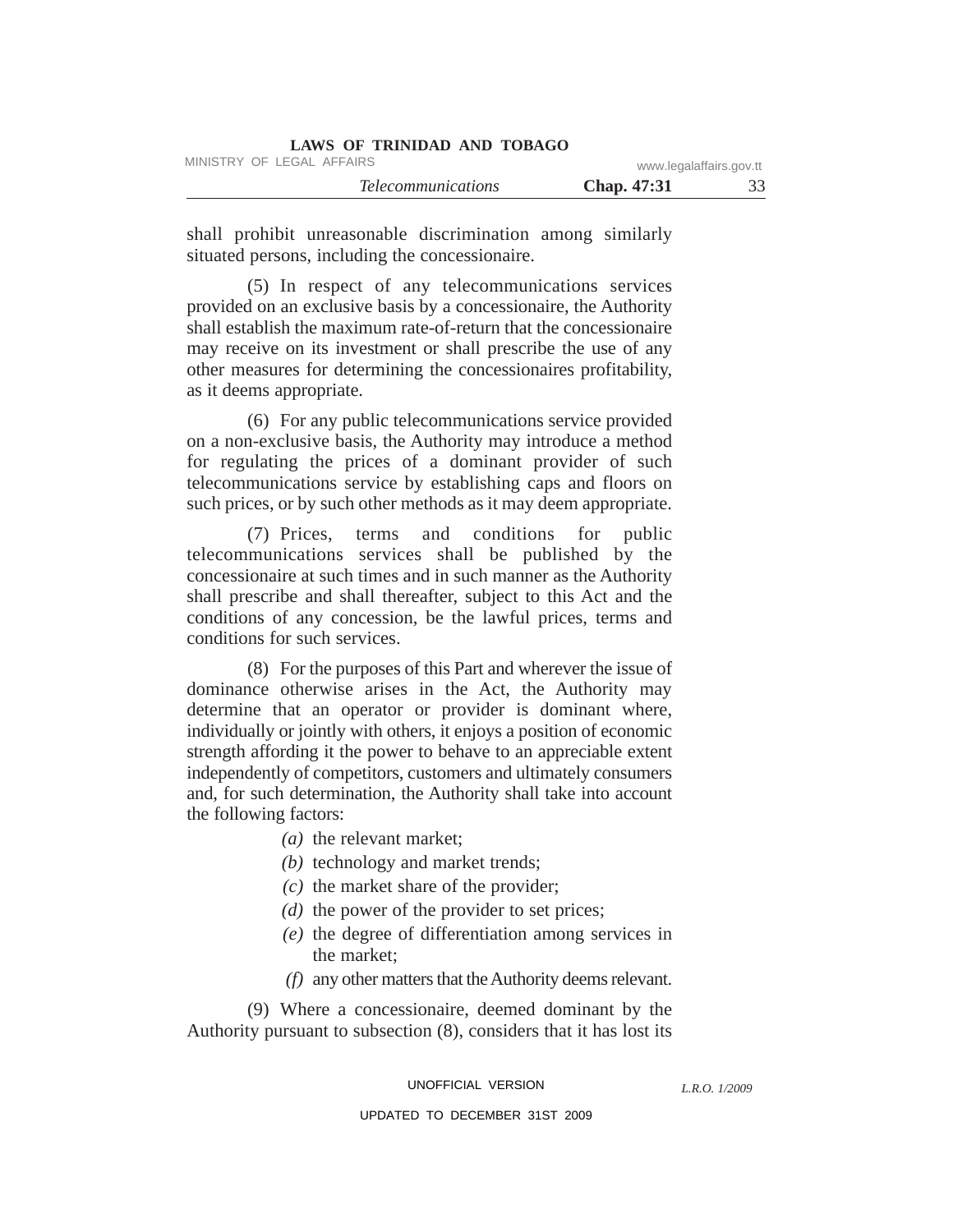#### **LAWS OF TRINIDAD AND TOBAGO** MINISTRY OF LEGAL AFFAIRS WWW.Legalaffairs.gov.tt

|             |                           | www.iogaianano.gov.u |
|-------------|---------------------------|----------------------|
| Chap. 47:31 | <i>Telecommunications</i> |                      |

dominance, it may apply to the Authority to be classified as nondominant and should the Authority so classify, the relevant concession shall be amended to reflect such classification.

Termination, suspension or amendment of concession.

**30.** (1) Subject to this section, the Minister, on the recommendation of the Authority, may suspend or terminate a concession where—

- *(a)* the concessionaire has failed to comply materially with any of the provisions of this Act, Regulations made hereunder or the terms and conditions of the concession; or
- *(b)* the concessionaire has failed to comply materially with any lawful direction of the Authority.

(2) A concession may be amended by the Minister, where *force majeure*, national security considerations, changes in national legislation or the implementation of international obligations requires amendment to a concession.

(3) Where a concession is amended pursuant to subsection (2), on grounds of national security, the rights of the concessionaire to compensation shall not be prejudiced.

(4) The Minister shall, before exercising the power of termination or suspension conferred by this section—

- *(a)* serve on the concessionaire, a written notice to the effect that—
	- (i) he is considering exercising the power and setting out the ground on which it may be exercised; and
	- (ii) the concessionaire may within thirty days of the notice being served, make written representation to the Authority;
- *(b)* take into consideration any representation made to the Authority under paragraph *(a)*(ii).

(5) During the period that the Minister is considering exercising his power to suspend or terminate the concession, the concessionaire shall continue to operate until such time as the Minister makes a determination and in the event that the period

UNOFFICIAL VERSION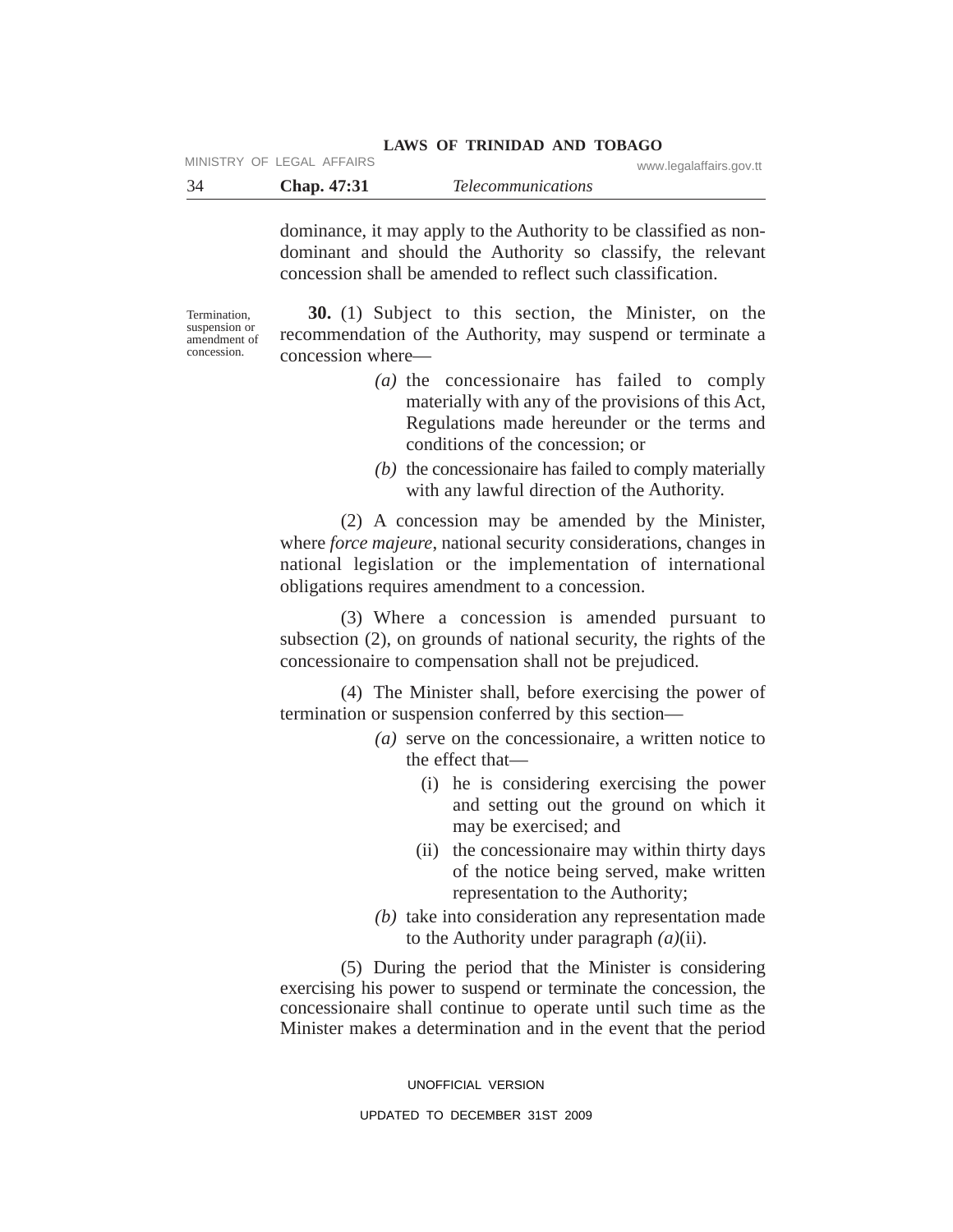| LAWS OF TRINIDAD AND TOBAGO |                         |    |
|-----------------------------|-------------------------|----|
| MINISTRY OF LEGAL AFFAIRS   | www.legalaffairs.gov.tt |    |
| <i>Telecommunications</i>   | <b>Chap.</b> 47:31      | 35 |

of the concession comes to an end before the determination by the Minister is made, an interim renewal of the concession on the same terms shall be granted.

(6) Before amending a concession, the Minister shall serve on the concessionaire written notice of the proposed amendment, giving reasons for the amendment and the date by which the amendment shall take effect.

(7) A decision of the Minister pursuant to this section may be reviewed by the High Court.

31. (1) Upon application by a concessionaire for the Renewal of concession. renewal of the first concession issued to him under this Act, the  $\frac{\text{concession}}{[17 \text{ of } 2004]}$ . Minister shall, on the recommendation of the Authority, renew that concession unless—

- *(a)* the concessionaire failed to operate within the terms of the first concession; and
- *(b)* the concessionaire failed to comply materially with any of the provisions of this Act, Regulations made hereunder or the terms and conditions of the concession; or
- *(c)* the concessionaire failed to comply materially with any lawful direction of the Authority.

(2) The period of renewal shall be as agreed between the concessionaire and the Minister acting upon the recommendation of the Authority.

32. Any terminal equipment may be connected to a public Terminal telecommunications network where the Authority, after consultation with the concessionaire, has certified such terminal equipment as—

equipment.

- *(a)* being safe for the user;
- *(b)* being in compliance with international standards, and environmental health and safety standards including standards for electromagnetic radiation and emissions;
- *(c)* meeting requirements of electromagnetic compatibility if specified;
- *(d)* not posing a risk of harm to the network;

UNOFFICIAL VERSION

*L.R.O. 1/2009*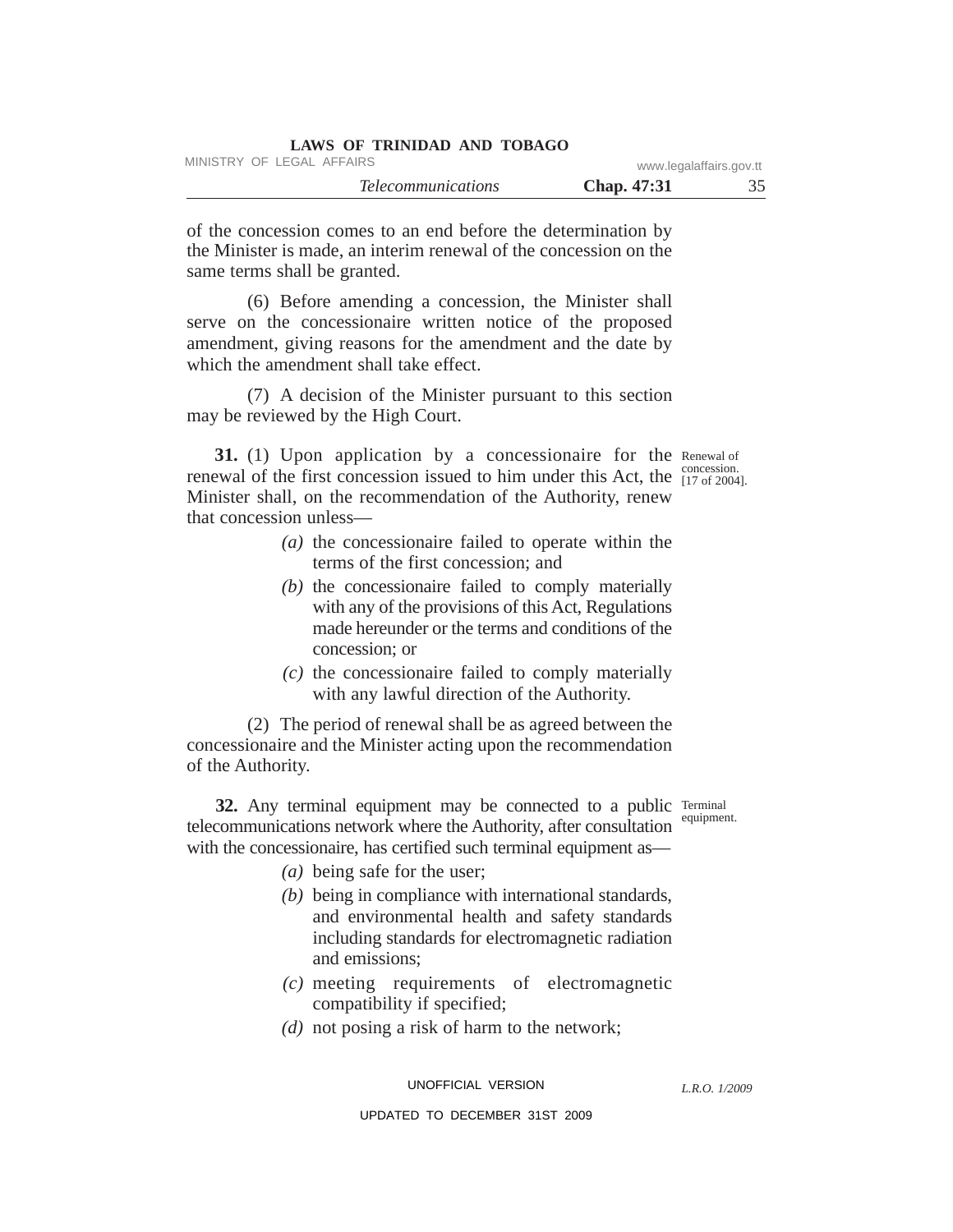- *(e)* effectively utilising the electromagnetic spectrum and preventing interference between satellite and terrestrial-based systems and between terrestrial systems; and
- *(f)* being compatible with the network.

Road works. [17 of 2004].

Ch. 48:01.

**33.** (1) In connection with the operation of a telecommunications network or the provision of a telecommunications service, a concessionaire may install or maintain a facility in or over a street or public ground or remove the facility therefrom and, for that purpose, may, in accordance with the development plan for the area and the provisions of the Highways Act and any other written law, carry out road works.

(2) Before carrying out any road works for the purposes specified in subsection (1), a concessionaire shall—

- *(a)* obtain from the Ministry with responsibility for highways, the local authority or the Tobago House of Assembly, as the case may be (hereinafter referred to as "the relevant authority"), plans showing all utility installations that might be affected;
- *(b)* submit detailed plans of the intended road works to each utility installation owner likely to be affected thereby;
- *(c)* not commence any road works that might affect a utility installation without first having requested and obtained written permission from the said utility installation owner; and
- *(d)* notify the Authority of any intended road works.

(3) Pursuant to the notification received by the Authority under subsection (2)*(d)*, the Authority shall notify other concessionaires of the intended road works and inquire of them whether they have any intention of undertaking, similar type road works.

> (4) to to *(Deleted by Act No. 17 of 2004).*<br>(7)

> > UNOFFICIAL VERSION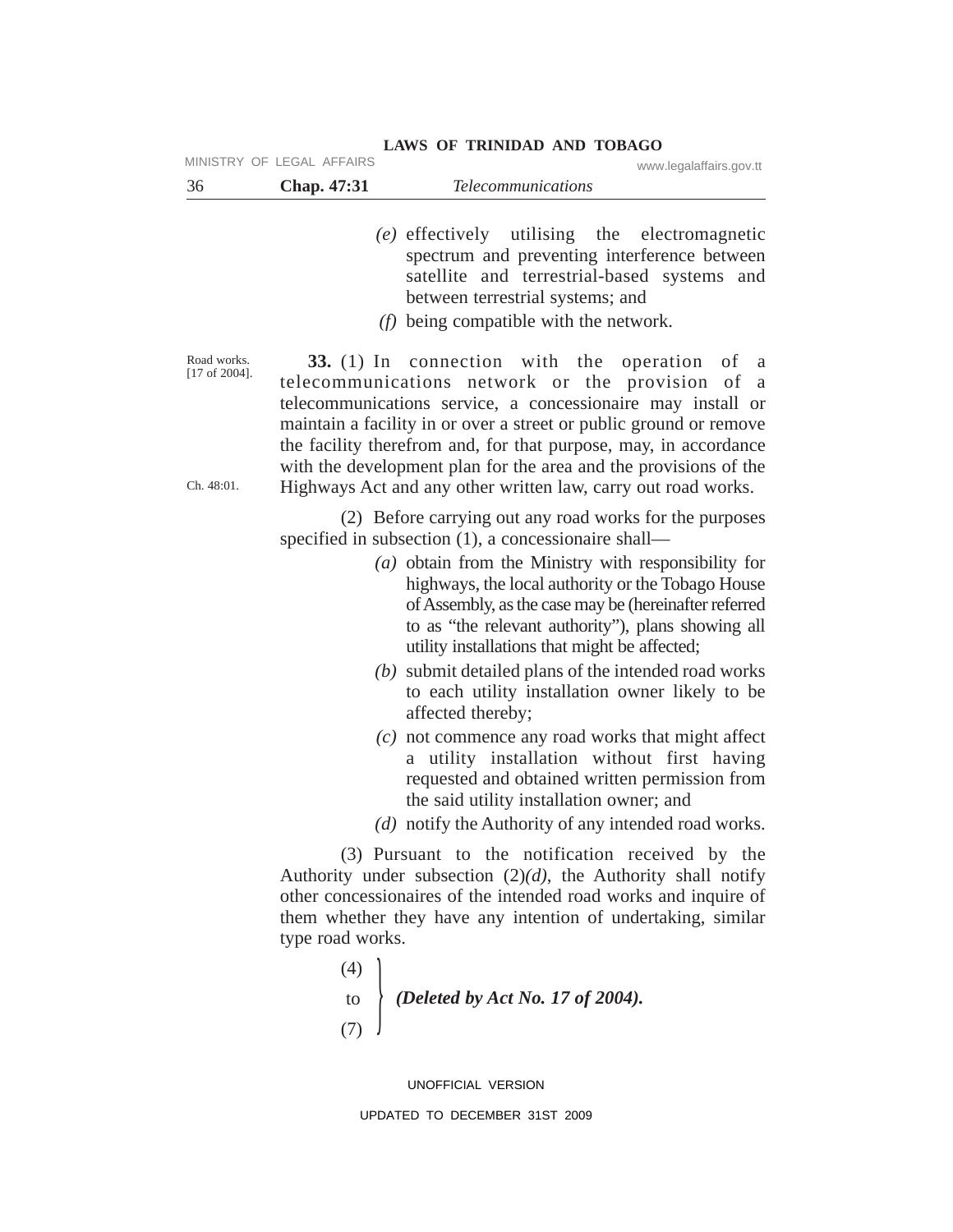| LAWS OF TRINIDAD AND TOBAGO |                         |    |
|-----------------------------|-------------------------|----|
| MINISTRY OF LEGAL AFFAIRS   | www.legalaffairs.gov.tt |    |
| <i>Telecommunications</i>   | <b>Chap.</b> 47:31      | 37 |

(8) No concessionaire notified under subsection (3) shall carry out road works within six months of the receipt of such notification except where such concessionaire proves to the satisfaction of the Authority the necessity of carrying out emergency works.

(9) The Authority shall require that, at least two weeks prior to carrying out road works, a concessionaire publish a description thereof in at least one daily newspaper.

34. (1) Where a concessionaire damages any utility Repairs and restoration. installation in carrying out road works, he shall immediately [17 of 2004]. request the utility installation owner to repair the damage to the utility installation.

(2) The concessionaire shall compensate the utility installation owner for the full cost of repair.

(3) A concessionaire shall, as speedily as possible, complete all road works and restore the street and public grounds, including the removal of any debris, to the satisfaction of the relevant utility installation owner, such satisfaction to be expressed in writing.

(4) Where a concessionaire fails to comply with subsection (2), he shall be held liable for any expenditure that the relevant utility installation owner incurs in such restoration and for any other loss by any other person.

(5) The liability of the concessionaire under subsection (4) shall continue for a period of four years or until the relevant utility installation owner expresses its satisfaction in writing pursuant to subsection (3).

35. Where trees on private lands overhang or interfere with Trees. any facility or road works, a concessionaire shall, before cutting down, pruning or trimming the trees, obtain the consent of the owner or person in possession of the land.

*L.R.O. 1/2009*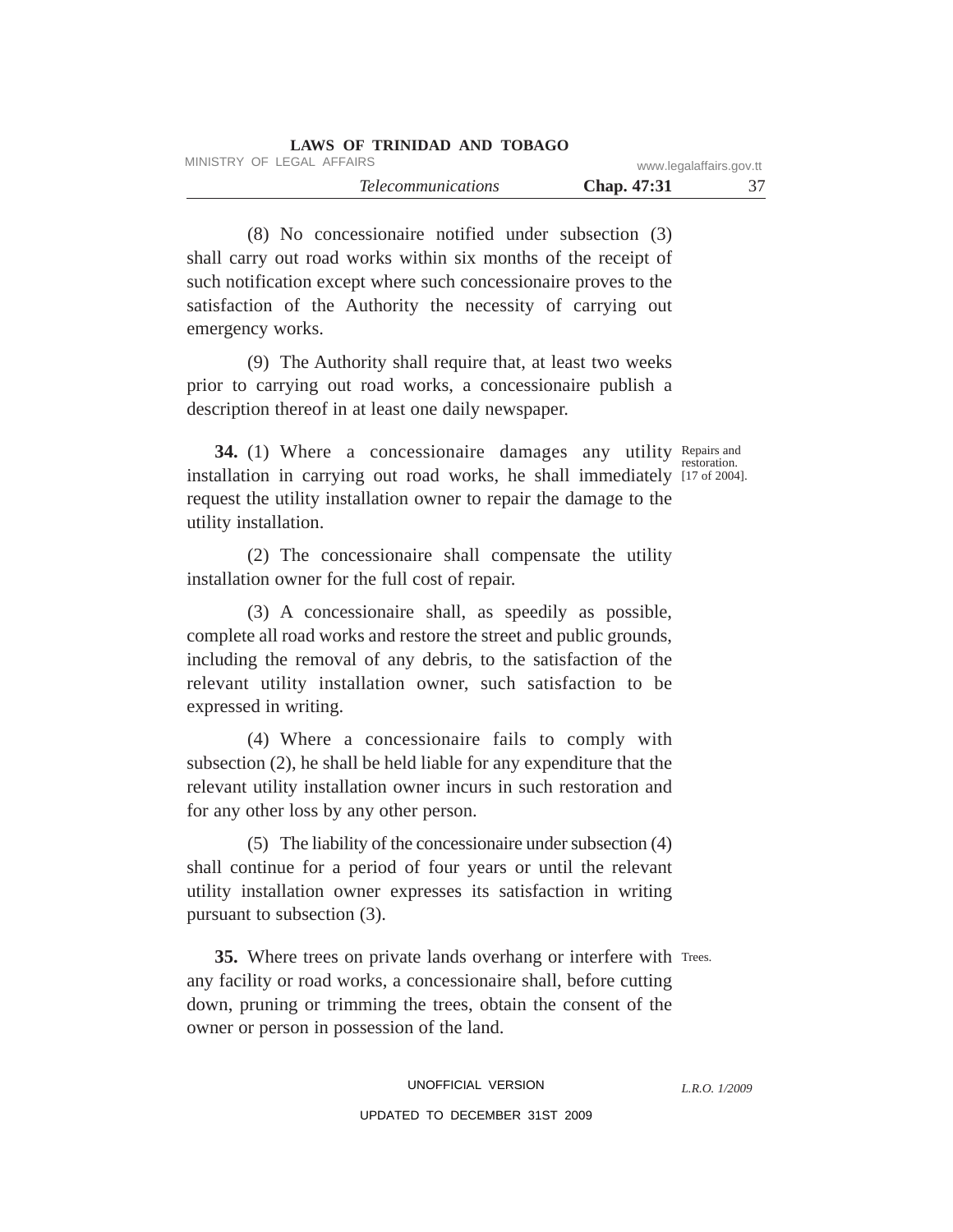MINISTRY OF LEGAL AFFAIRS www.legalaffairs.gov.tt

38 **Chap. 47:31** *Telecommunications*

# **PART IV**

# **LICENCES, SPECTRUM MANAGEMENT AND NUMBERING**

Requirement for a licence. [17 of 2004].

**36.** (1) Subject to subsection (2), no person shall—

- *(a)* establish, operate or use a radio-communication service;
- *(b)* install, operate or use any radio-transmitting equipment; or
- *(c)* establish, operate or use any radiocommunication service on board any ship, aircraft, or other vessel in the territorial waters or territorial airspace of Trinidad and Tobago, other than a ship of war or a military aircraft or satellite registered in Trinidad and Tobago,

without a licence granted by the Authority.

(2) Where spectrum is required in respect of a concession that has been applied for under Part III, the licence application shall be processed as part of the concession application pursuant to section 21.

(3) The Authority shall notify the applicant of its determination within ninety days of receipt of the application.

(4) The Authority shall cause to be published in the *Gazette* and at least one daily newspaper circulating in Trinidad and Tobago, a notice of licences issued.

(5) The terms of a licence shall be made available for public scrutiny in the manner prescribed by the Authority.

(6) Where it appears to the Authority that the licence contains information contrary to national security or other international obligations, the Authority shall withhold that information from public scrutiny.

(7) A licence shall be consistent with the spectrum plan established pursuant to section 41 and Regulations made pursuant to this Act and shall confer the right on the licensee to use a certain frequency band or bands subject to such conditions as may be set out in the licence.

#### UNOFFICIAL VERSION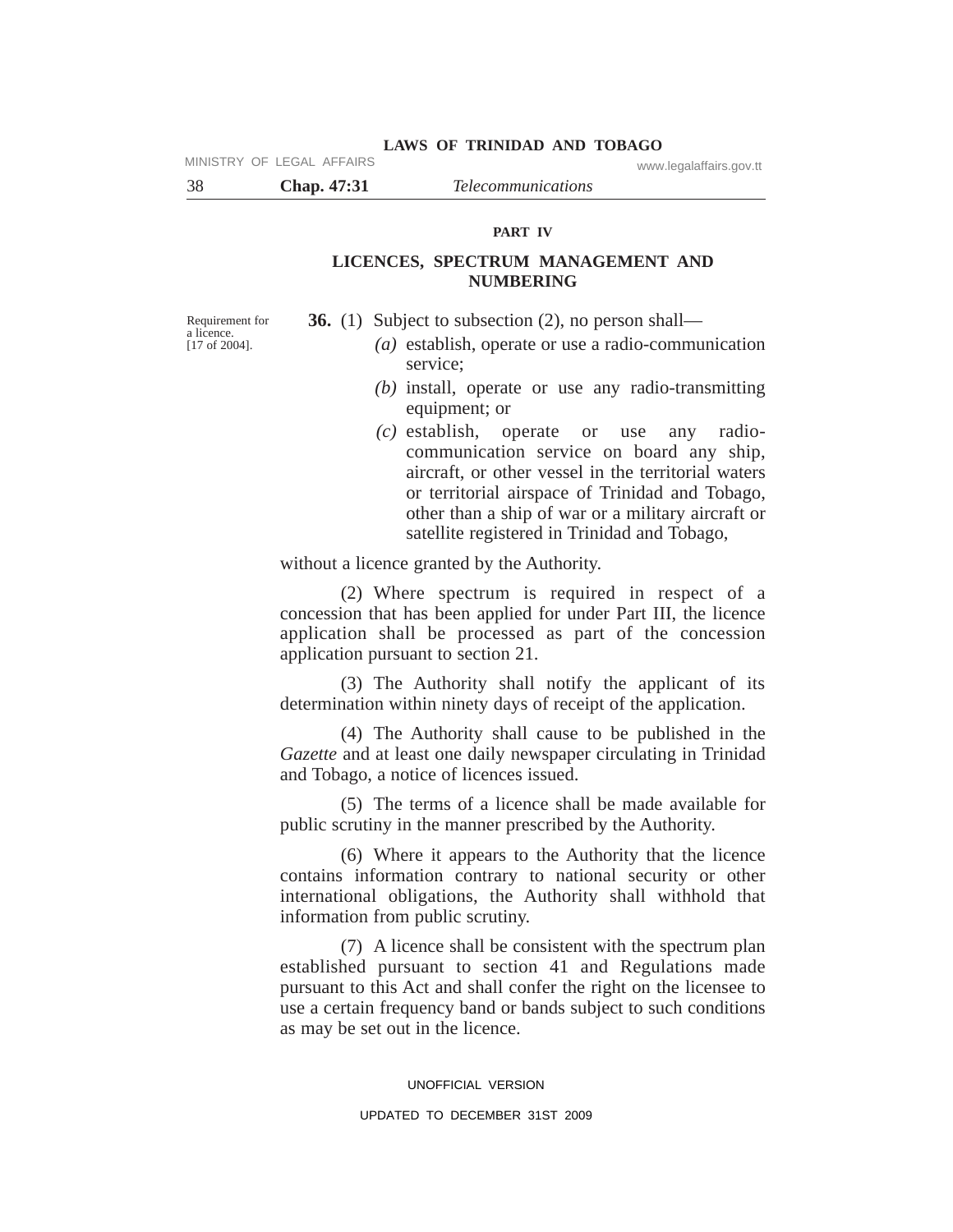| <b>Telecommunications</b><br>Chap. 47:31<br>37. $(1)$ Every licence shall—<br>( <i>a</i> ) require the licensee to pay fees annually to the $\frac{1}{17}$ of 2004].<br>Authority;<br>$(b)$ require strict adherence to the allotted frequency<br>band:<br>$(c)$ prohibit the transfer of control of the licensee<br>without the prior written approval of the Authority;<br>$(d)$ prohibit the assignment of the licence, without<br>the prior written approval of the Authority;<br>$(e)$ require the licensee, upon request made by the<br>Minister of National Security and subject to any<br>written law, to collaborate with the Ministry in<br>matters of national security; and<br>$(f)$ require the observance of regulations made | 39                        |
|---------------------------------------------------------------------------------------------------------------------------------------------------------------------------------------------------------------------------------------------------------------------------------------------------------------------------------------------------------------------------------------------------------------------------------------------------------------------------------------------------------------------------------------------------------------------------------------------------------------------------------------------------------------------------------------------------------------------------------------------|---------------------------|
|                                                                                                                                                                                                                                                                                                                                                                                                                                                                                                                                                                                                                                                                                                                                             |                           |
|                                                                                                                                                                                                                                                                                                                                                                                                                                                                                                                                                                                                                                                                                                                                             | Conditions of<br>licence. |
|                                                                                                                                                                                                                                                                                                                                                                                                                                                                                                                                                                                                                                                                                                                                             |                           |
|                                                                                                                                                                                                                                                                                                                                                                                                                                                                                                                                                                                                                                                                                                                                             |                           |
|                                                                                                                                                                                                                                                                                                                                                                                                                                                                                                                                                                                                                                                                                                                                             |                           |
|                                                                                                                                                                                                                                                                                                                                                                                                                                                                                                                                                                                                                                                                                                                                             |                           |
| pursuant to this Act.                                                                                                                                                                                                                                                                                                                                                                                                                                                                                                                                                                                                                                                                                                                       |                           |
| (2) The approval of the Authority required under<br>subsections $(1)(c)$ and $(d)$ shall not be unreasonably withheld.                                                                                                                                                                                                                                                                                                                                                                                                                                                                                                                                                                                                                      |                           |
| (3) Every licence shall contain conditions regarding—<br>$(a)$ the use of the frequency or frequencies so licensed;<br>$(b)$ the expiration and renewal of a licence;                                                                                                                                                                                                                                                                                                                                                                                                                                                                                                                                                                       |                           |
| $(c)$ the circumstances under which the licence may<br>be amended, e.g., <i>force majeure</i> , national<br>security, changes in national legislation,<br>implementation of international obligations;                                                                                                                                                                                                                                                                                                                                                                                                                                                                                                                                      |                           |
| $(d)$ type of emission, power and other technical<br>requirements for the radio-communication<br>service; and                                                                                                                                                                                                                                                                                                                                                                                                                                                                                                                                                                                                                               |                           |
| (e) any other matter as may be agreed between the<br>Authority and the licensee.                                                                                                                                                                                                                                                                                                                                                                                                                                                                                                                                                                                                                                                            |                           |

38. Notwithstanding section 36(1), a ship or aircraft being a Authorisation to ship or aircraft not registered in Trinidad and Tobago while territorial waters operating in the territorial waters or airspace of Trinidad and <sup>or airspace.</sup> Tobago, is not required to have authorisation from the Authority for the establishment, operation or use of any telecommunications network or service or radio-communication equipment as long as

operate in

UNOFFICIAL VERSION

*L.R.O. 1/2009*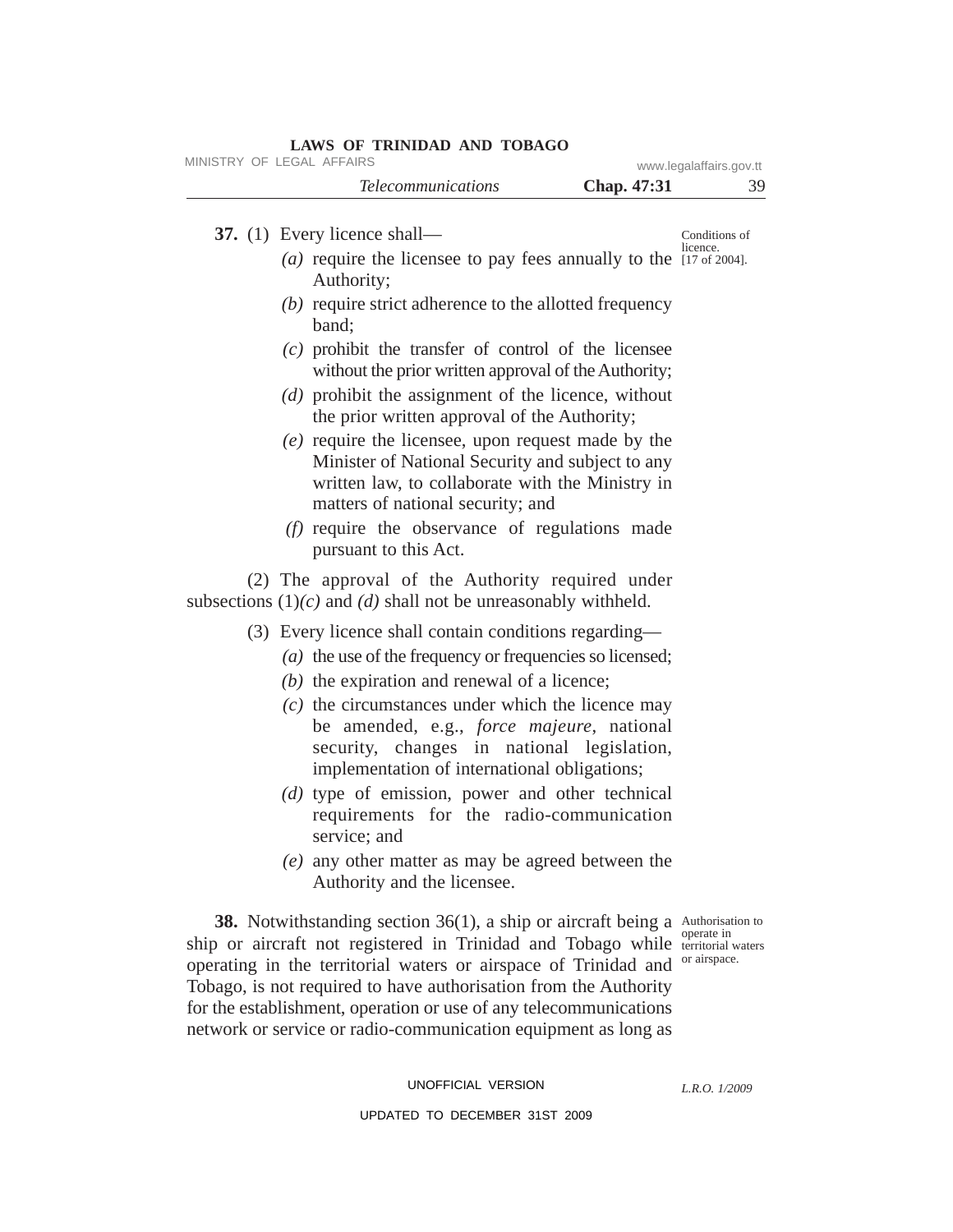### **LAWS OF TRINIDAD AND TOBAGO** MINISTRY OF LEGAL AFFAIRS www.legalaffairs.gov.tt

| -40 | Chap. 47:31 | <i>Telecommunications</i> |  |
|-----|-------------|---------------------------|--|

the service or equipment is operated or used under a valid authority or licence issued elsewhere than in Trinidad and Tobago in accordance with international agreements relating to telecommunications or radio-communication in respect of ships or aircraft.

**Termination** suspension, amendment or renewal of licence. [17 of 2004].

**39.** (1) Subject to this section, the Authority or the Minister, on the recommendation of the Authority, in respect of frequencies assigned for the operation of services to which Part III refers, may suspend or terminate a licence where—

- *(a)* the licensee has failed to comply materially with any of the provisions of this Act, Regulations made hereunder or the terms and conditions of the licence; or
- *(b)* the licensee has failed to comply materially with any lawful direction of the Authority.

(2) A licence may be amended by the Minister or Authority, as the case may be, where *force majeure*, national security considerations, changes in national legislation or the implementation of international obligations requires amendment to the licence.

(3) Where a licence is amended pursuant to subsection (2), on grounds of national security, the rights of the concessionaire to compensation shall not be prejudiced.

(4) The Minister or Authority, as the case may be, shall, before exercising the power of suspension or termination conferred by this section—

- *(a)* serve on the licensee, a written notice to the effect that—
	- (i) he is considering exercising the power and setting out the ground on which it may be exercised; and
	- (ii) the licensee may within thirty days of the date on which the notice was served, make written representation to the Authority;
- *(b)* take into consideration any representation made to the Authority under paragraph *(a)*(ii).

UNOFFICIAL VERSION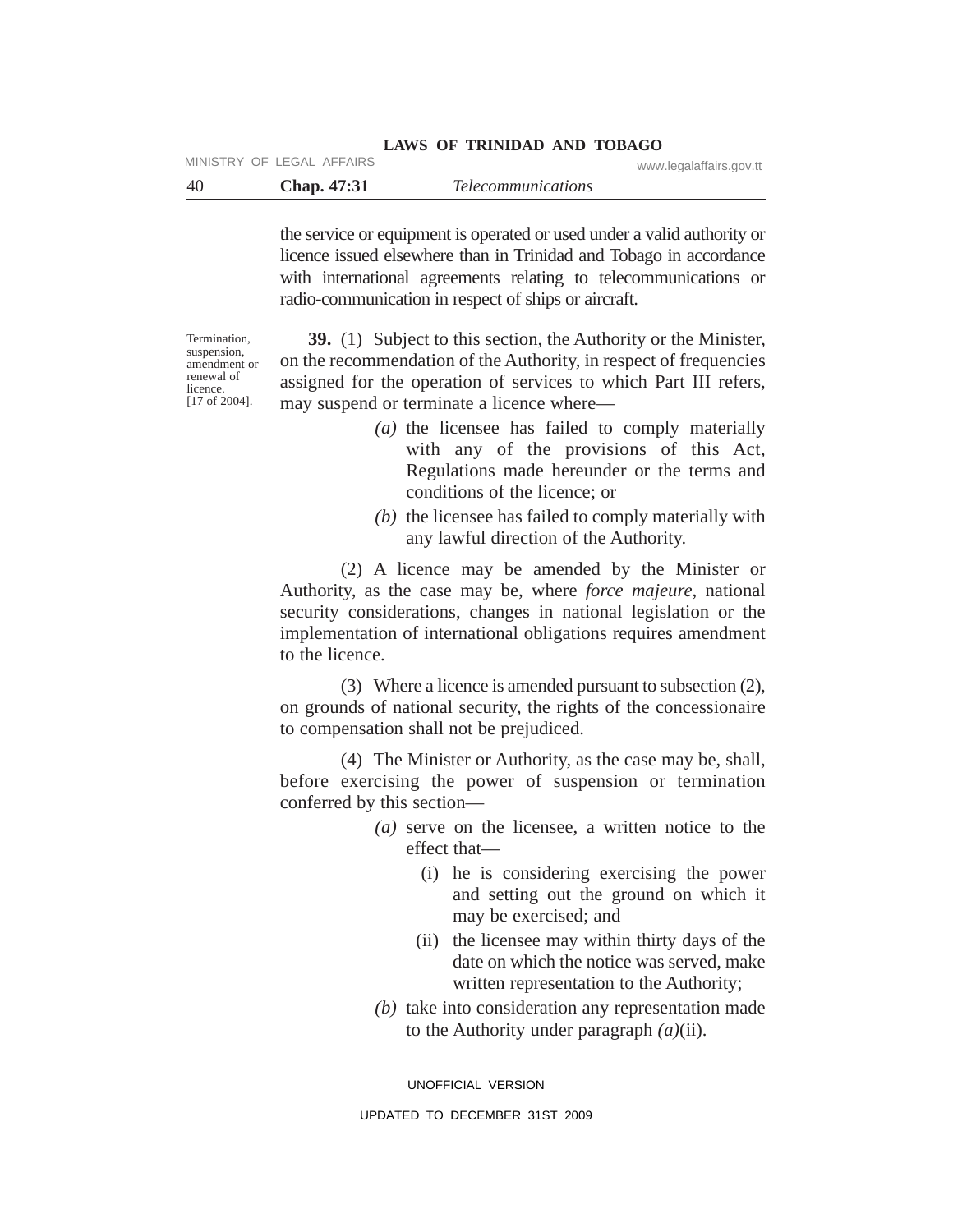| <b>LAWS OF TRINIDAD AND TOBAGO</b> |                    |                         |
|------------------------------------|--------------------|-------------------------|
| MINISTRY OF LEGAL AFFAIRS          |                    | www.legalaffairs.gov.tt |
| <i>Telecommunications</i>          | <b>Chap.</b> 47:31 | 41                      |

(5) The licensee shall continue to operate in accordance with the terms of the licence until such time as the Minister or Authority, as the case may be, makes a determination and in the event that the period of the licence comes to an end before the determination by the Minister or Authority, as the case may be, is made, an interim renewal of the licence on the same terms shall be granted.

(6) Before a licence is amended, the licensee shall be served with written notice of the proposed amendment, giving reasons for the amendment and the date by which the amendment shall take effect.

(7) A decision of the Minister or the Authority pursuant to this section may be reviewed by the High Court.

(8) Upon application by a licensee for the renewal of the first licence issued to him under this Act, the Authority or the Minister, on the recommendation of the Authority, in respect of frequencies assigned for the operation of services to which Part III refers, shall renew that licence for a period equivalent to the period for which the first licence was granted unless—

- *(a)* the licensee failed to operate within the terms of the licence;
- *(b)* during the period for which the first licence was granted the licensee engaged in any conduct amounting to a material contravention of this Act, or Regulations made hereunder; and
- *(c)* the licensee failed to comply materially with any lawful direction of the Authority.

(9) The period of renewal shall be as agreed between the licensee and the Minister acting upon the recommendation of the Authority or the licensee and the Authority, as the case may be.

40. Radio-communication equipment shall not be operated Operation of in a manner likely to cause harmful interference to any other equipment. means of telecommunication.

**41.** (1) The Authority shall regulate the use of the spectrum in Spectrum. order to promote the economic and orderly utilisation of  $^{[17 \text{ of } 2004]}.$ frequencies for the operation of all means of telecommunications and to recover the cost incurred in the management of the spectrum.

### UNOFFICIAL VERSION

### UPDATED TO DECEMBER 31ST 2009

*L.R.O. 1/2009*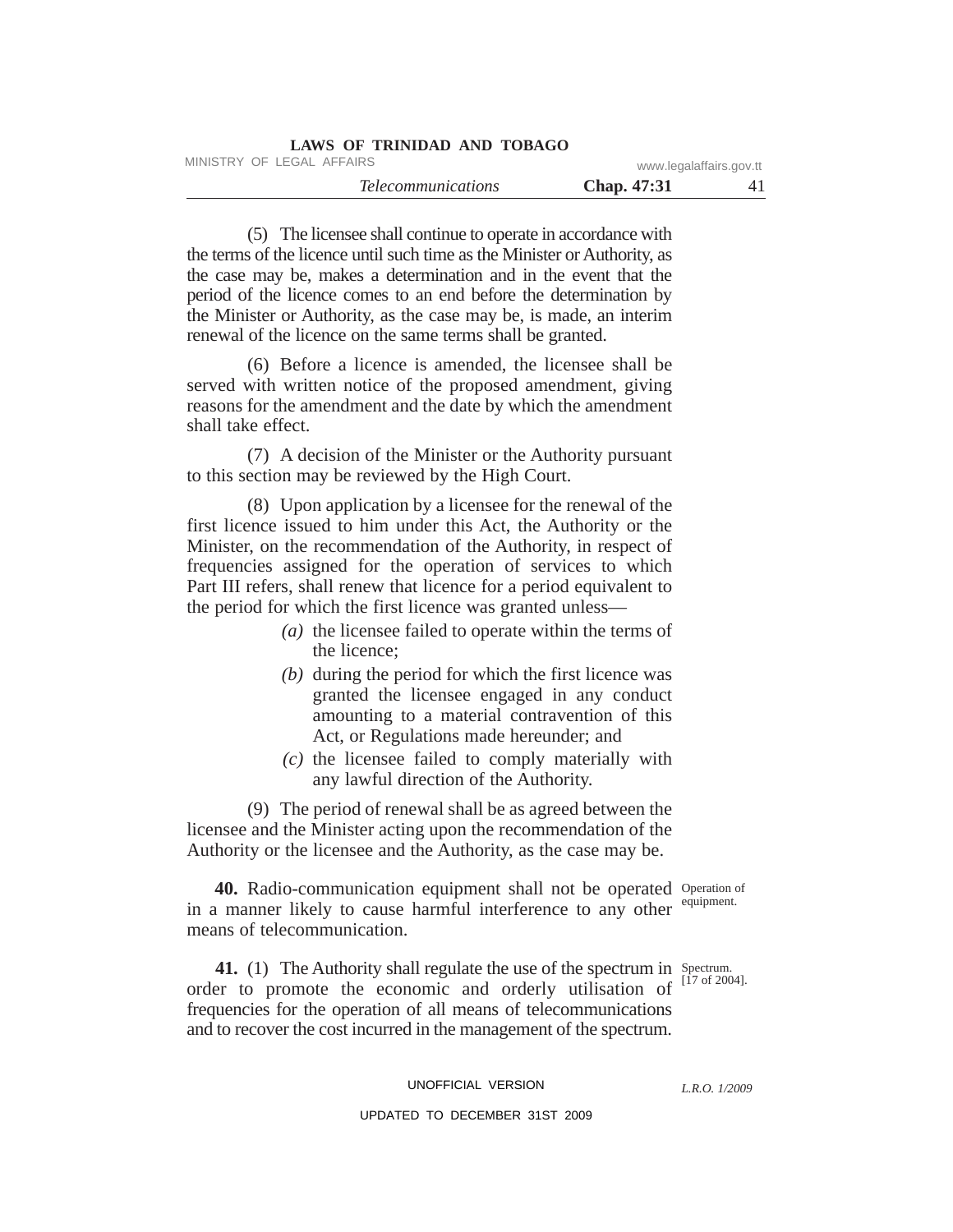(2) The Authority shall develop a spectrum plan in order to regulate the use of the spectrum.

**LAWS OF TRINIDAD AND TOBAGO**

(3) The National Spectrum Plan shall be made available to the public in the manner prescribed by the Authority.

(4) The National Spectrum Plan shall state how the spectrum shall be used and the procedures for licensing frequency bands.

(5) The procedures referred to in subsection (4) may include, but are not limited to—

- *(a)* procedures for licensing frequency bands by auction;
- *(b)* procedures for licensing frequency bands by tender;
- *(c)* procedures for licensing frequency bands at a fixed price; or
- *(d)* procedures for licensing frequency bands based on stated criteria.

Allocation of frequency bands.

**42.** (1) Subject to subsection (2), the Authority may, in accordance with the spectrum plan allocate and re-allocate frequency bands.

(2) In the allocation or assignment and re-allocation or reassignment of frequency bands by the Authority priority shall be given to the needs of the State in respect of matters of national security.

**43.** The Authority, in exercising the functions under sections 36 to 42, shall take into account—

- *(a)* the objects of the Act;
- *(b)* the impact of the spectrum plan on existing and future use;
- *(c)* the efficient use of the spectrum;
- *(d)* the Convention;
- *(e)* any applicable international standards, conventions and other agreements; and
- *(f)* any other relevant matters having regard to the circumstances of the case.

UNOFFICIAL VERSION

Exercise of functions.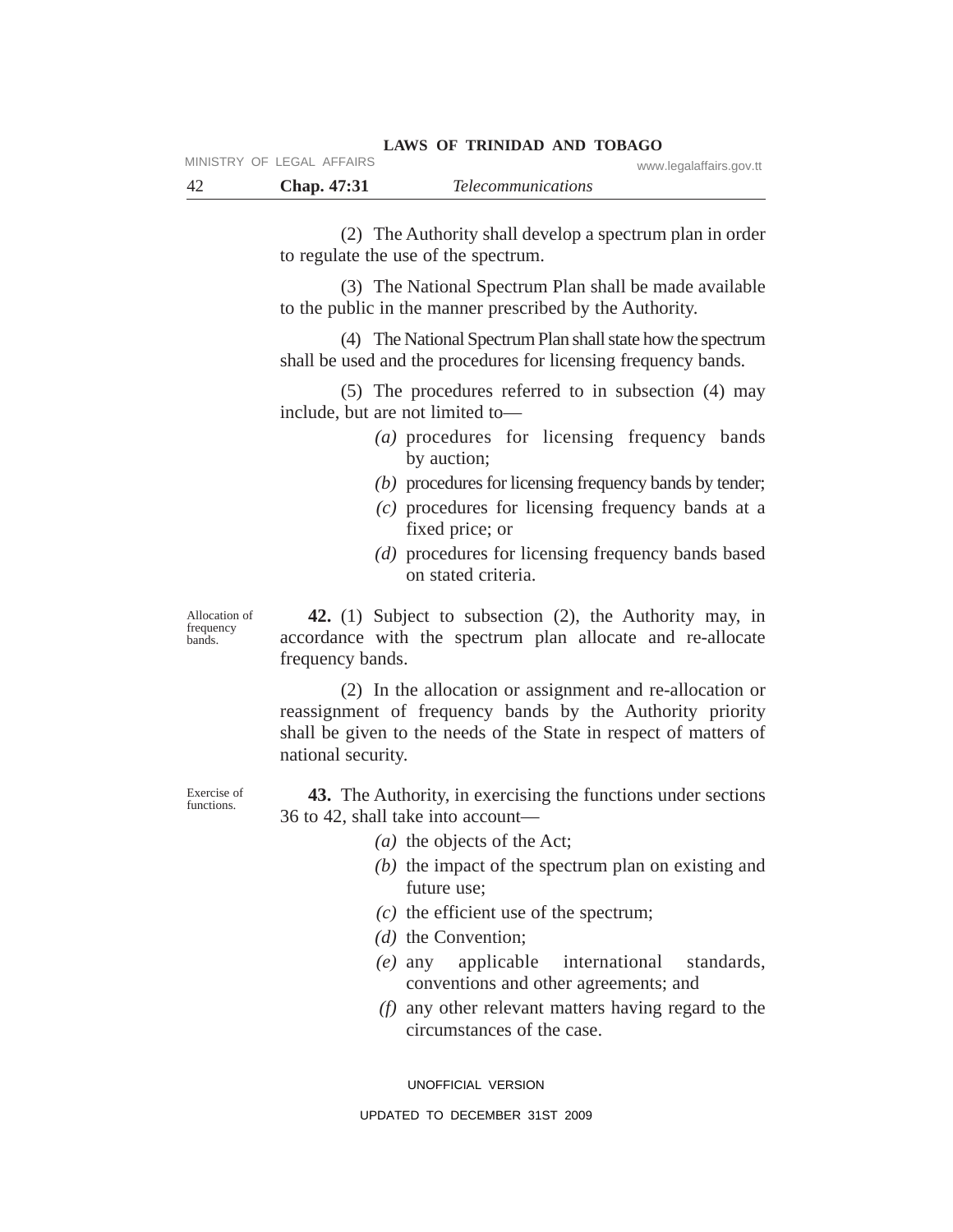| LAWS OF TRINIDAD AND TOBAGO |                         |    |
|-----------------------------|-------------------------|----|
| MINISTRY OF LEGAL AFFAIRS   | www.legalaffairs.gov.tt |    |
| <i>Telecommunications</i>   | <b>Chap.</b> 47:31      | 43 |

44. (1) The Authority shall develop a plan for the Numbering plan. numbering of telecommunications services and shall administer  $\frac{\text{plan}}{\{17 \text{ of } 2004\}}$ . and manage such numbers.

(2) Subject to subsection (5), numbers shall be made available to providers of telecommunications services on an equitable basis.

(3) The numbering plan may establish procedures by which providers of telecommunications services may assign or reassign telephone numbers to users.

(4) The numbering plan shall be made available to the public in the manner prescribed by the Authority.

(5) In developing the numbering plan referred to in subsection (1), the Authority shall preserve to the extent feasible, the assignment of numbers made before the commencement of this Act.

(6) The Authority shall notify all service providers of any new numbering assignments made.

#### **PART V**

# **TECHNICAL STANDARDS**

45. (1) Subject to the other provisions of this Act, Standards. concessionaires and licensees may implement such technical standards as they deem appropriate and which are in conformity with accepted international standards.

(2) Notwithstanding subsection (1), the Authority may identify, adopt or establish preferred technical standards.

### **PART VI**

# **TESTING AND INSPECTION**

46. The Authority may, for the purpose of this Act, appoint Inspectors. suitably qualified and experienced officers to be telecommunications inspectors, (hereinafter referred to as "inspectors").

47. (1) To ensure compliance with the conditions of a Power to request concession or licence, or for any other purpose authorised  $_{information}^{request}$ 

### UNOFFICIAL VERSION

*L.R.O. 1/2009*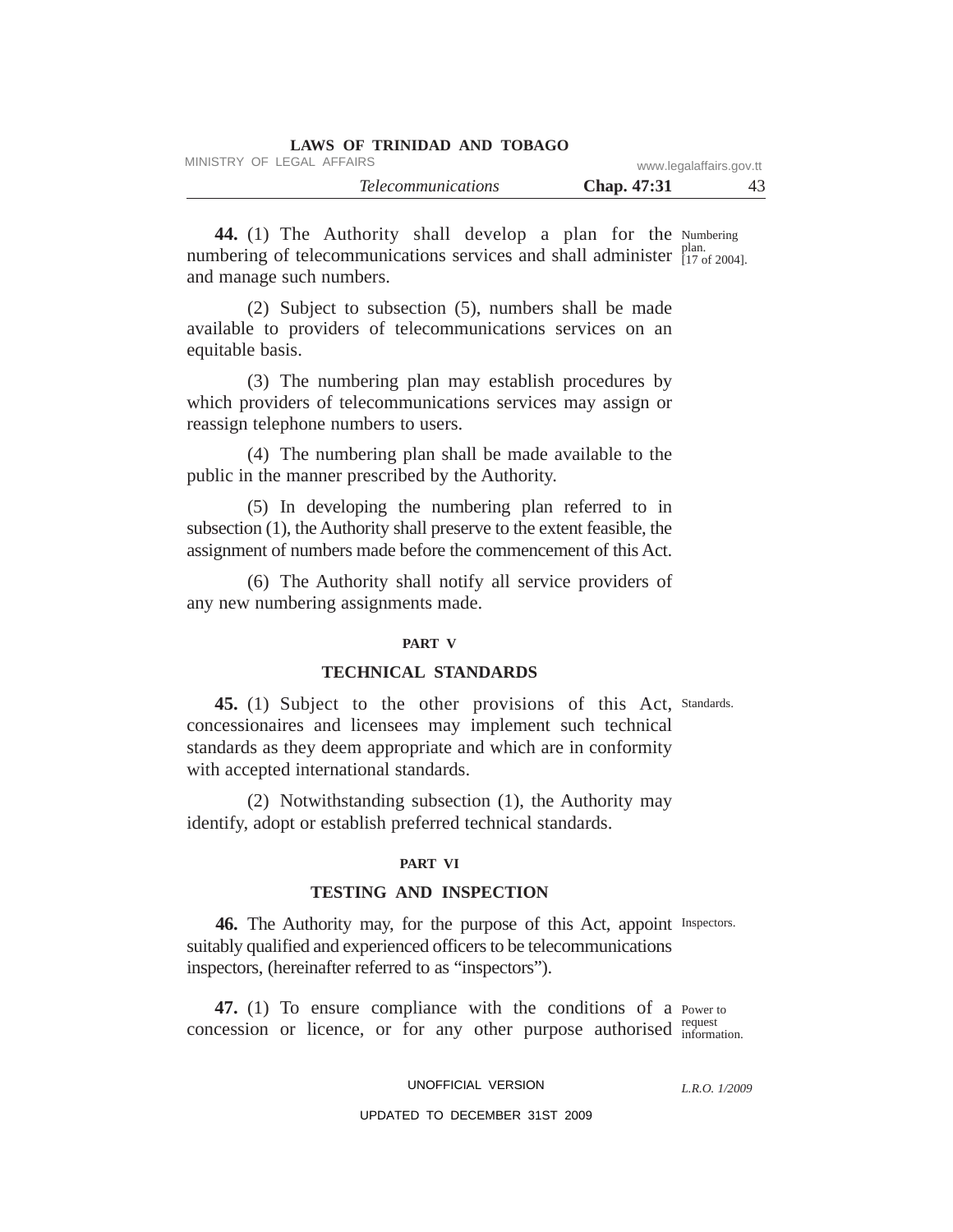#### **LAWS OF TRINIDAD AND TOBAGO** MINISTRY OF LEGAL AFFAIRS www.legalaffairs.gov.tt

| - 44 |                    | <i>Telecommunications</i> |  |
|------|--------------------|---------------------------|--|
|      | <b>Chap.</b> 47:31 |                           |  |

pursuant to this Act, an inspector may require a concessionaire or licensee to supply information, including specific answers to questions submitted to such concessionaire or licensee, concerning any telecommunications network or telecommunications or radio-communication service for which the concession was granted or the licence issued, the operation of any equipment or any works carried out in relation to such network or service.

(2) In the exercise of his powers under this Part, an inspector shall at all times act reasonably.

**48.** (1) The Authority shall, for the purpose of certifying or approving terminal equipment and other equipment to be installed or used for a public telecommunications network or telecommunications service or broadcasting service determine whether such equipment fulfils the criteria stipulated in section 32 and such other requirements as the Authority may prescribe.

(2) For the purpose of a determination made pursuant to subsection (1), the Authority may require that such equipment be submitted for testing by an inspector.

(3) The requirement for testing may be waived by the Authority, after consultation with the concessionaire or licensee, if the Authority is satisfied that the equipment has been certified in accordance with international standards.

**49.** The tests stipulated under sections 48 and 50 shall be carried out in compliance with international standards and other standards prescribed by the Authority.

Entry and search. [17 of 2004].

Standards for testing.

Pre-installation testing.

> **50.** An inspector may, at all reasonable times, enter any place, vehicle, ship, aircraft, vessel or other contrivance from which any telecommunications network is operated or telecommunications service is provided, or in which any telecommunications equipment, excluding broadcast receivers, is located, and—

> > *(a)* test any equipment, traffic or article found therein which is used or intended to be used for the purpose of operating a telecommunications network or of providing a telecommunications service;

UNOFFICIAL VERSION UPDATED TO DECEMBER 31ST 2009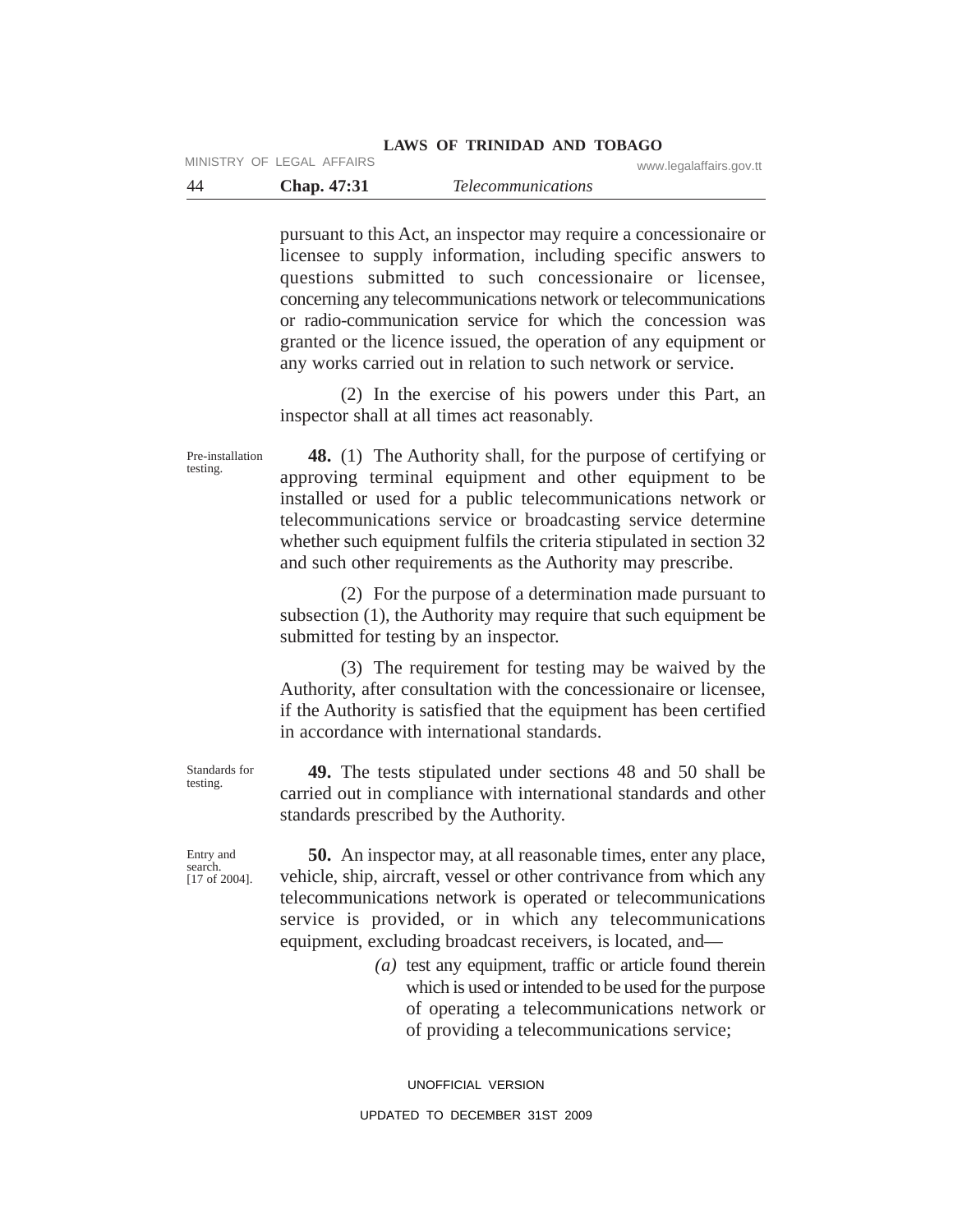# *(b)* examine records or other documents relating to the operation of the telecommunications network or the provision of the telecommunications service; *(c)* search, where necessary with the assistance of any other person authorised for the purpose by the Authority, for any equipment, articles, books, records or documents that may afford evidence of contravention of this Act or of any Regulation made hereunder, or of any breach of any condition of any concession or licence; *(d)* require the owner or person in charge of the place, vehicle, ship, aircraft, vessel or other contrivance to give him all reasonable assistance in the examination or search; and *(e)* seize and take away any equipment, articles, books, records or documents if it appears that *Telecommunications* **Chap. 47:31** 45 MINISTRY OF LEGAL AFFAIRS www.legalaffairs.gov.tt

there has been a contravention of this Act or of any regulation made hereunder, or of any breach of any condition of any concession or licence, and such items so seized shall be lodged with the Authority.

issue warrant.

51. (1) Notwithstanding section 50, an inspector shall not Magistrate may exercise the powers vested in him under that section except upon warrant of a Magistrate issued to him for the purpose and, in the execution of the warrant, the inspector shall be accompanied by a police officer.

(2) A warrant issued under this section remains in force until the purpose for which the warrant is required has been satisfied or for one month, whichever is sooner.

# **PART VII**

### **FINANCIAL PROVISIONS**

52. (1) The Authority shall, in accordance with the policy Financial framework established by the Minister—

powers of the Authority.

- *(a)* charge fees for any concession or licence; and
- *(b)* charge fees for any service that it provides.

UNOFFICIAL VERSION

*L.R.O. 1/2009*

UPDATED TO DECEMBER 31ST 2009

# **LAWS OF TRINIDAD AND TOBAGO**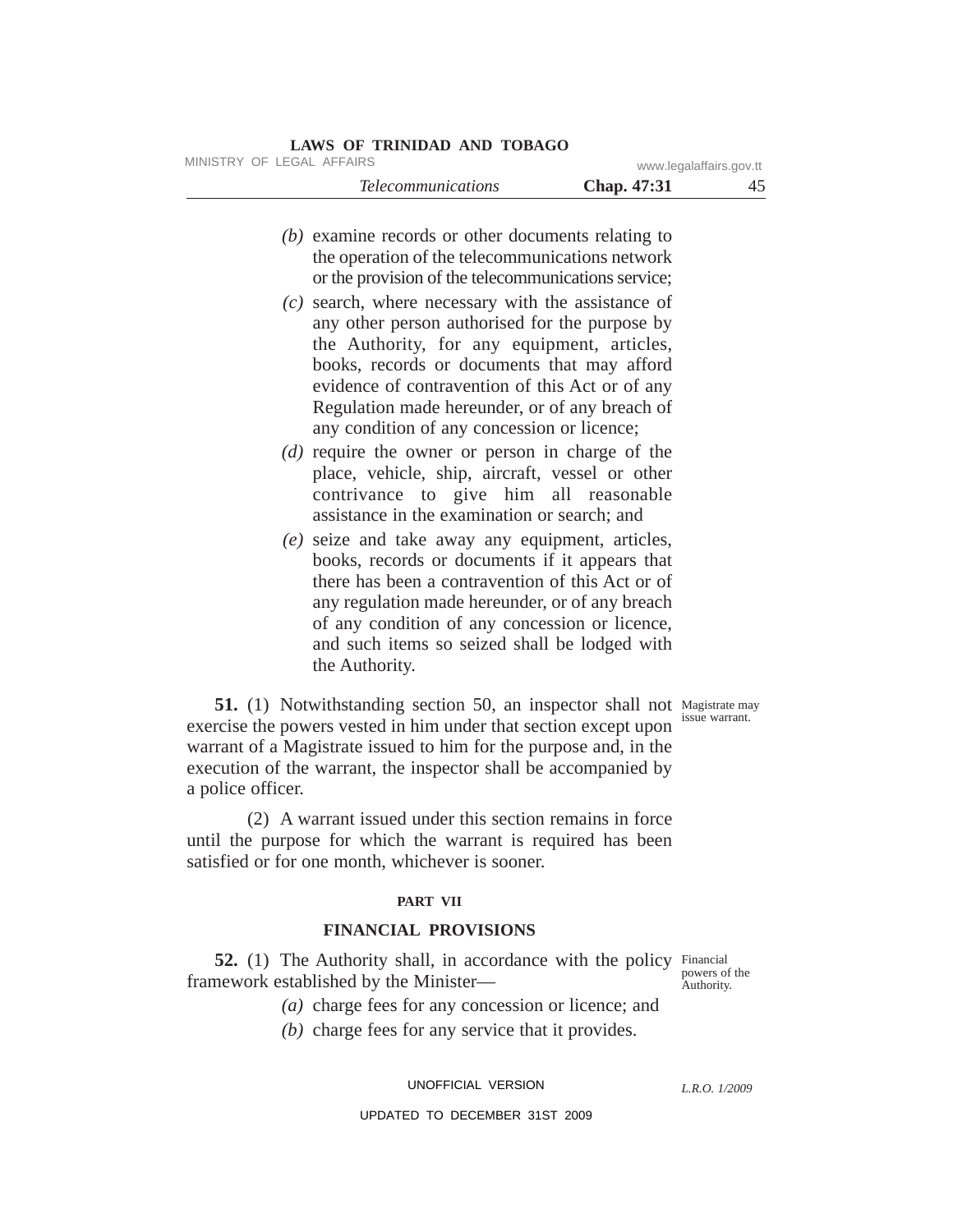|     | MINISTRY OF LEGAL AFFAIRS | LAWS OF INIMIDAD AND TODAGO | www.legalaffairs.gov.tt |
|-----|---------------------------|-----------------------------|-------------------------|
| -46 | Chap. 47:31               | <i>Telecommunications</i>   |                         |

(2) Except as provided under section 41, fees charged by the Authority under subsection (1) shall be commensurate with the cost of—

**LAWS OF TRINIDAD AND TOBAGO**

- *(a)* providing a service under subsection (1)*(a)*;
- *(b)* operating the Authority; and
- *(c)* administering concessions or licences,

and shall be charged to concessionaires, licensees or other persons where applicable, on a just and reasonable basis.

Funds of the Authority.

- **53.** (1) The funds of the Authority shall consist of—
	- *(a)* such amounts as may be appropriated by Parliament for the purposes specified in subsection (2);
	- *(b)* special grants of funds as may from time to time be provided for the financing of any special project;
	- *(c)* fees collected in respect of concessions granted or licences issued under this Act;
	- *(d)* sums collected in respect of universal service obligations;
	- *(e)* all sums from time to time received by or falling due to the Authority as fees or payments for services rendered;
	- *(f)* all other sums that may in any manner become lawfully payable to the Authority in respect of any matters incidental to its functions.

(2) The funds of the Authority, in any financial year shall, with the exception of those sums referred to in subsection (1)*(d)*, be applied in defraying the following expenditure:

- *(a)* the remuneration, fees and allowances of the Chairman and other members of the Board;
- *(b)* the salaries, fees, allowances, advances, loans, gratuities, pensions and other payments to the Executive Director, Secretary and other members of staff of the Authority;
- *(c)* research and development projects, training and certification and other related matters; and

UNOFFICIAL VERSION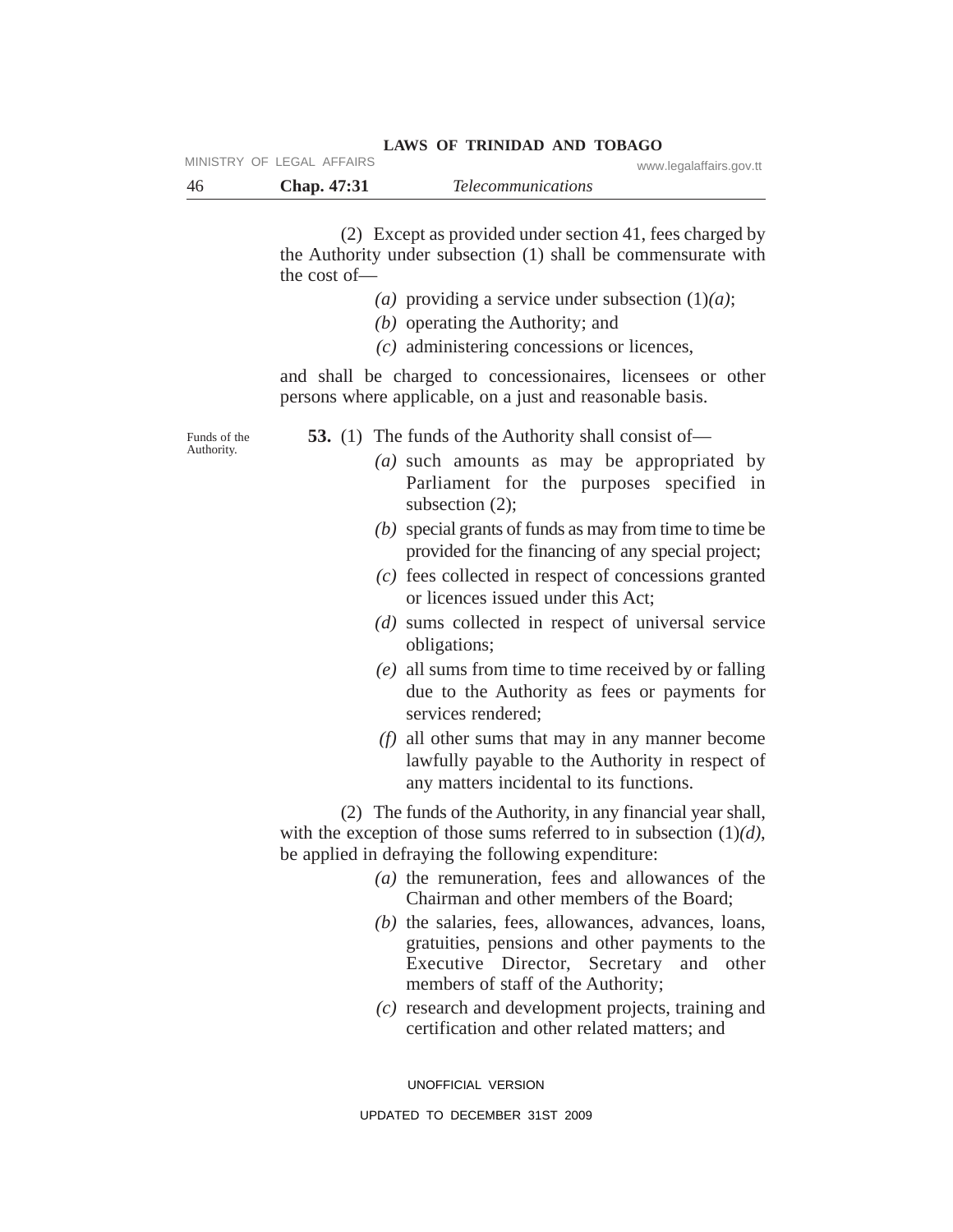| LAWS OF TRINIDAD AND TOBAGO |                         |
|-----------------------------|-------------------------|
| MINISTRY OF LEGAL AFFAIRS   | www.legalaffairs.gov.tt |

| <i>Telecommunications</i> | Chap. 47:31 |  |
|---------------------------|-------------|--|
|                           |             |  |

*(d)* any other expenditure authorised by the Authority in the discharge of its duties, functions and contractual obligations.

(3) Funds arising in respect of paragraph (1)*(d)* shall only be applied to facilitate the provision of universal service in accordance with the provisions of section 28.

(4) A percentage of the funds collected in respect of concessions and licences may be transferred to the account opened in accordance with subsection (6), at the discretion of the Authority.

(5) Subject to subsection (6), such amounts appropriated by Parliament and the other sums referred to in subsection (1) shall be paid into a bank account opened with the approval of the Minister of Finance.

(6) The Authority shall keep and maintain a separate account opened with the approval of the Minister of Finance for the purpose of depositing funds collected in respect of the funding of the services referred to in section 28 and such funds shall not be used for any other purpose.

(7) At the end of each financial year, any surplus of funds remaining in the account opened in accordance with subsection (5), after defraying the expenditure referred to in subsection (2), shall be paid into the Consolidated Fund.

54. (1) The Authority is exempt from stamp duty, Exemption from taxes, fees, charges, provisions of assessments, levies and imposts  $\frac{\text{Central Tel}}{\text{Board Act}}$ corporation tax, customs duty, motor vehicle tax and all other on its income or on assets which it acquires for its own use.

tax and provisions of Central Tenders

- (2) Where—
	- *(a)* goods are imported by the Authority for and on behalf of the Authority;
	- *(b)* the commercial sale of goods or services is in the opinion of the Board of Inland Revenue required for the purposes of the Authority,

the goods and services shall be exempt from Value Added Tax.

UNOFFICIAL VERSION

*L.R.O. 1/2009*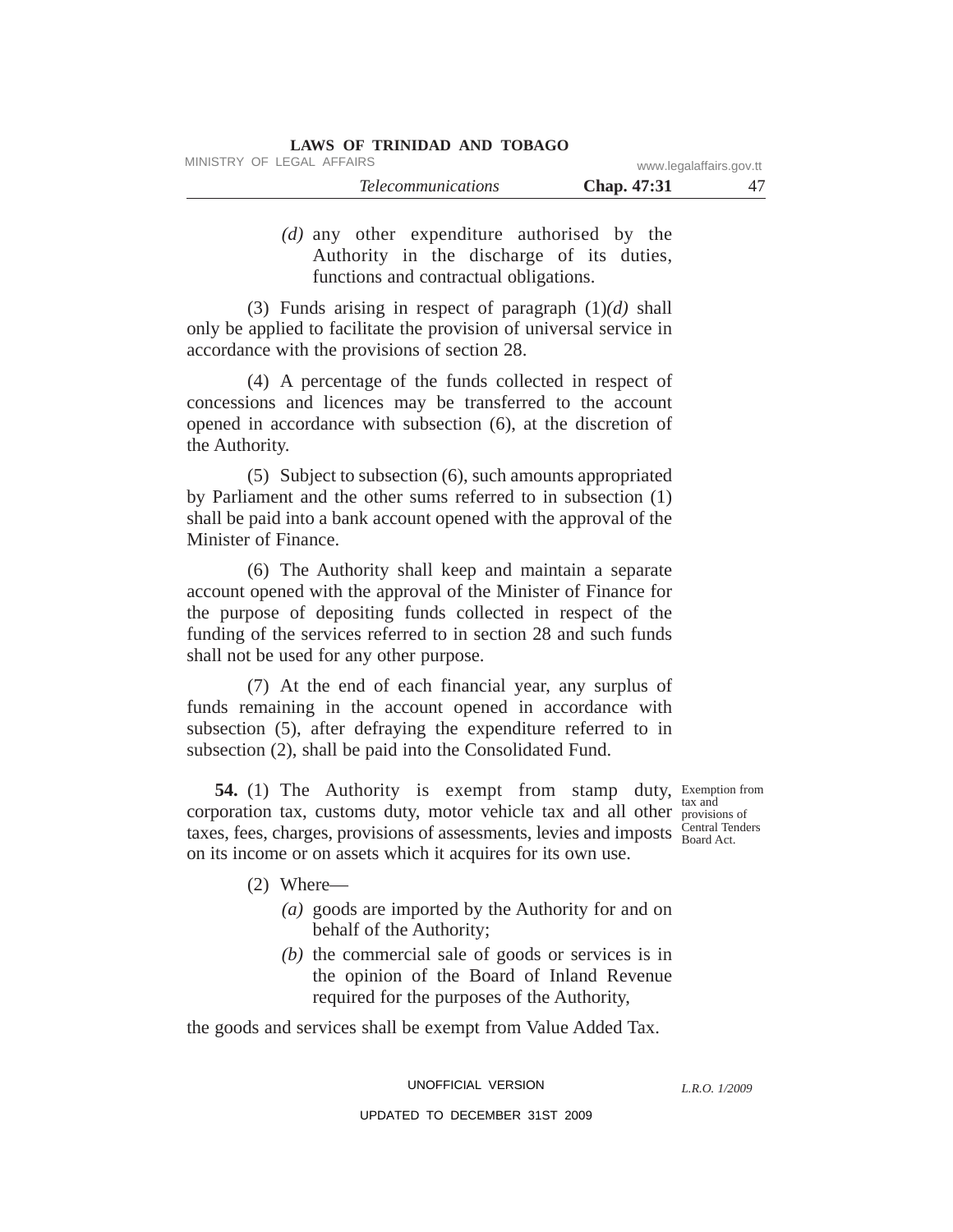| MINISTRY OF LEGAL AFFAIRS | LAWS OF INIMIDAD AND TODAGO | www.legalaffairs.gov.tt |
|---------------------------|-----------------------------|-------------------------|
| 48<br><b>Chap.</b> 47:31  | <i>Telecommunications</i>   |                         |

Ch. 71:91. (3) The Authority shall, in the performance of its functions, be subject to the provisions of the Central Tenders Board Act until such time as the Authority develops its own tendering rules, approved by the Minister and subject to negative resolution of Parliament.

> (4) Rules made pursuant to subsection (3) shall govern the award of tenders and related matters.

**LAWS OF TRINIDAD AND TOBAGO**

(5) Every tender shall be opened in public and shall indicate the parties to and the content of each tender.

Estimates of expenditure.

**55.** (1) For the purpose of this Part, "GAAP" means Generally Accepted Accounting Practice which includes the International Accounting Standards adopted by the Institute of Chartered Accountants of Trinidad and Tobago.

(2) The Authority shall prepare a budget in accordance with GAAP or such other form as the Minister, with responsibility for Finance, may direct for each financial year and the Authority shall submit estimates so prepared to the Treasury not later than the deadline date stipulated by the Minister of Finance, having first obtained approval of the estimates of expenditure from the Minister.

(3) The Authority shall, at such time as the Minister directs, furnish him with any further information in relation to the estimates as he may require.

(4) The estimates of expenditure as approved by the Minister shall be the expenditure budget of the Authority for the financial year to which it relates.

Preparation of annual reports and accounts by Authority.

**56.** (1) The Authority shall keep proper books of accounts and records of all sums received and expended by the Authority and shall record the matters in respect of which such sums were received and expended.

(2) Within three months after the end of each financial year the Authority shall cause to be prepared, in respect of that year—

> *(a)* a report setting out the activities of the Authority; and

UNOFFICIAL VERSION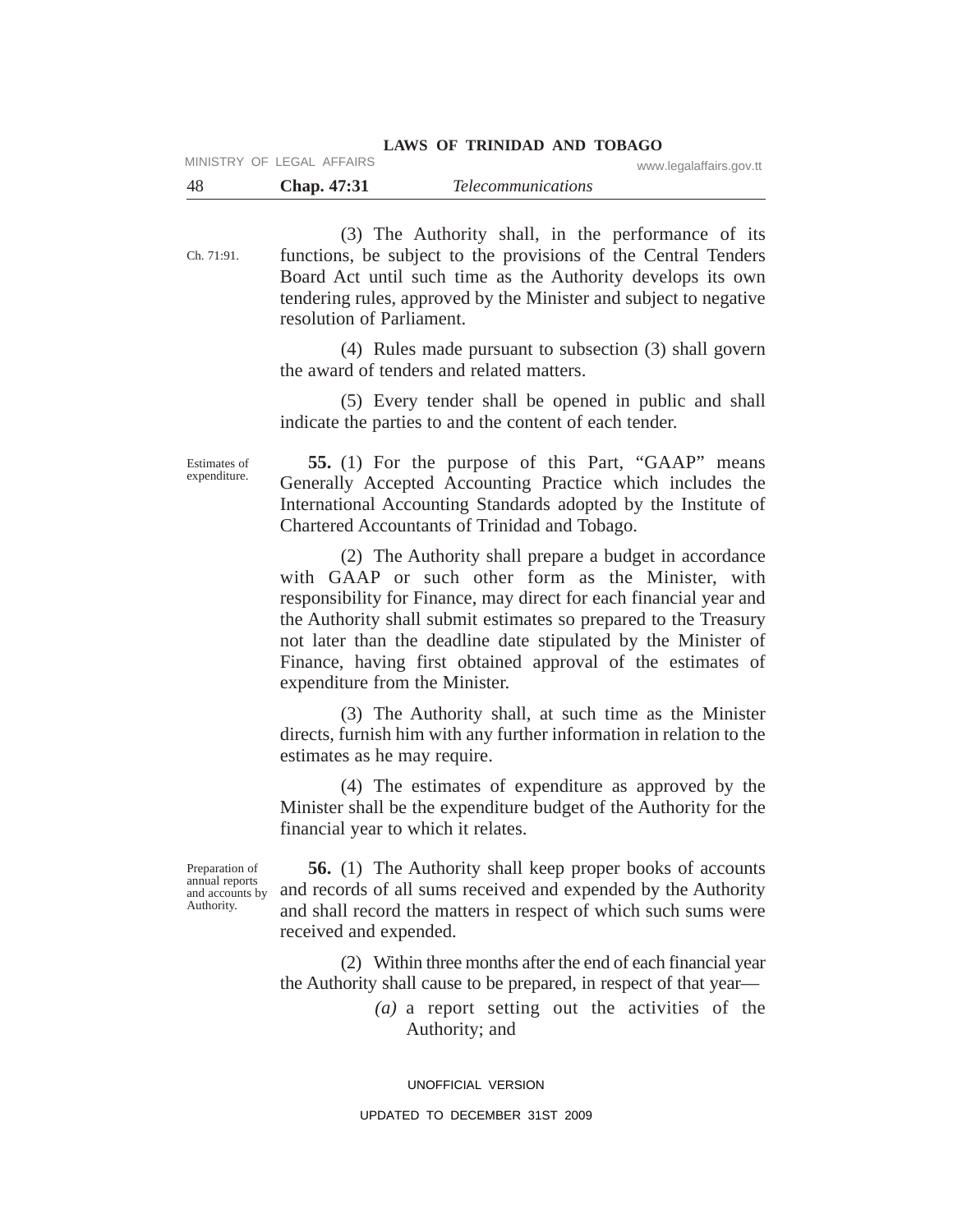MINISTRY OF LEGAL AFFAIRS www.legalaffairs.gov.tt

| <i>Ielecommunications</i> | Chap. 47:31 |  |
|---------------------------|-------------|--|
|                           |             |  |

# *(b)* financial statements prepared in accordance with GAAP,

and a copy of such report and financial statements shall be forwarded to the Minister and shall be laid in Parliament as soon as possible thereafter.

(3) Where the standards included in GAAP are inappropriate or inadequate for any type of accounting method the Comptroller of Accounts may provide such instructions as may be necessary.

57. (1) The accounts of the Authority are public accounts of Audit of accounts. Trinidad and Tobago for the purpose of section 116 of the Constitution. Ch. 1:01.

(2) On completion of an audit of the Authority, the Auditor General or an auditor authorised by him to undertake the audit, as the case may be, shall immediately draw to the attention of the Minister and the Board any irregularity disclosed by the audit which in the opinion of the Auditor General or the auditor is of sufficient importance to justify so doing.

this Act the Exchequer and Audit Act shall apply as if an audit Ch. 69:01. (3) For the purpose of an audit conducted pursuant to referred to in this Part is one to which that Act applies.

(4) As soon as the accounts of the Authority have been audited, the Auditor General shall submit his report in accordance with section 116 of the Constitution and shall simultaneously forward a copy of the said report to the Minister.

(5) Nothing in this section precludes the Auditor General or an auditor engaged by the Board from performing a management or comprehensive audit of the activities of the Authority.

58. The financial year of the Authority shall be 1st October Financial year. to 30th September in every year or such other period as the Authority may prescribe, but the period from the date of commencement of this Act to the end of September next following shall be deemed to be the first financial year.

59. The Authority may, by resolution subject to the prior Authority may make rules. approval, in writing, of the Minister with responsibility for

### UNOFFICIAL VERSION

*L.R.O. 1/2009*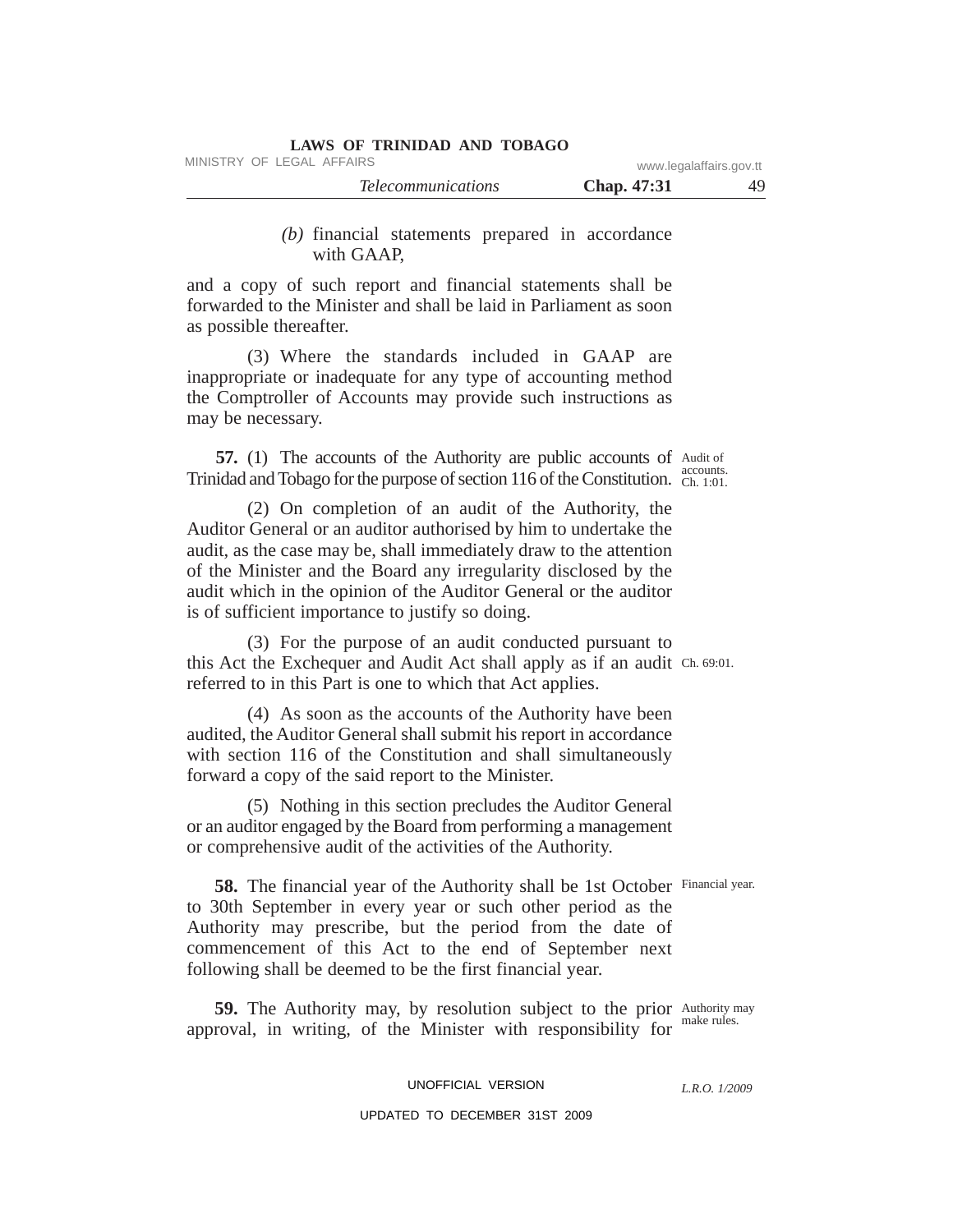# 50 **Chap. 47:31** *Telecommunications* **LAWS OF TRINIDAD AND TOBAGO** MINISTRY OF LEGAL AFFAIRS www.legalaffairs.gov.tt

finance, make rules for the proper control of the system of accounting and the finances of the Authority.

#### **PART VIII**

### **STAFF AND RELATED MATTERS**

Employment of staff.

Secondment.

**60.** (1) The Authority may employ on such terms and conditions as it thinks fit such persons as it considers necessary for the due and efficient performance of its functions and exercise of its powers under this Act on such terms and conditions as are agreed between the Authority and the person and subject to such maximum limit of remuneration as the Board, in consultation with the Minister, determines.

(2) Section 15 applies *mutatis mutandis* to persons employed under this Part.

**61.** (1) Subject to subsection (2) and to the approval of the Authority, the appropriate Service Commission and with the consent of the officer, any officer in the public service or a statutory authority may be seconded to the service of the Authority.

(2) Where a secondment referred to in subsection (1) is effected, arrangements shall be made to preserve the rights of the officer so transferred to any pension, gratuity or other allowance for which he would have been eligible had he not been seconded to or from the service of the Authority.

(3) A period of secondment shall not, in any case, exceed three years.

Transfer of officers to the Authority.

**62.** Subject to the approval of the Authority, the appropriate Service Commission and with the consent of the officer, an officer in the Public Service or a statutory authority may be transferred to the service of the Authority on terms and conditions no less favourable than those enjoyed by the officer in the Public Service or statutory authority, as the case may be.

Pension fund plan.

**63.** (1) The Authority shall establish a pension fund plan, or where the establishment of a plan is not feasible, join an existing plan.

### UNOFFICIAL VERSION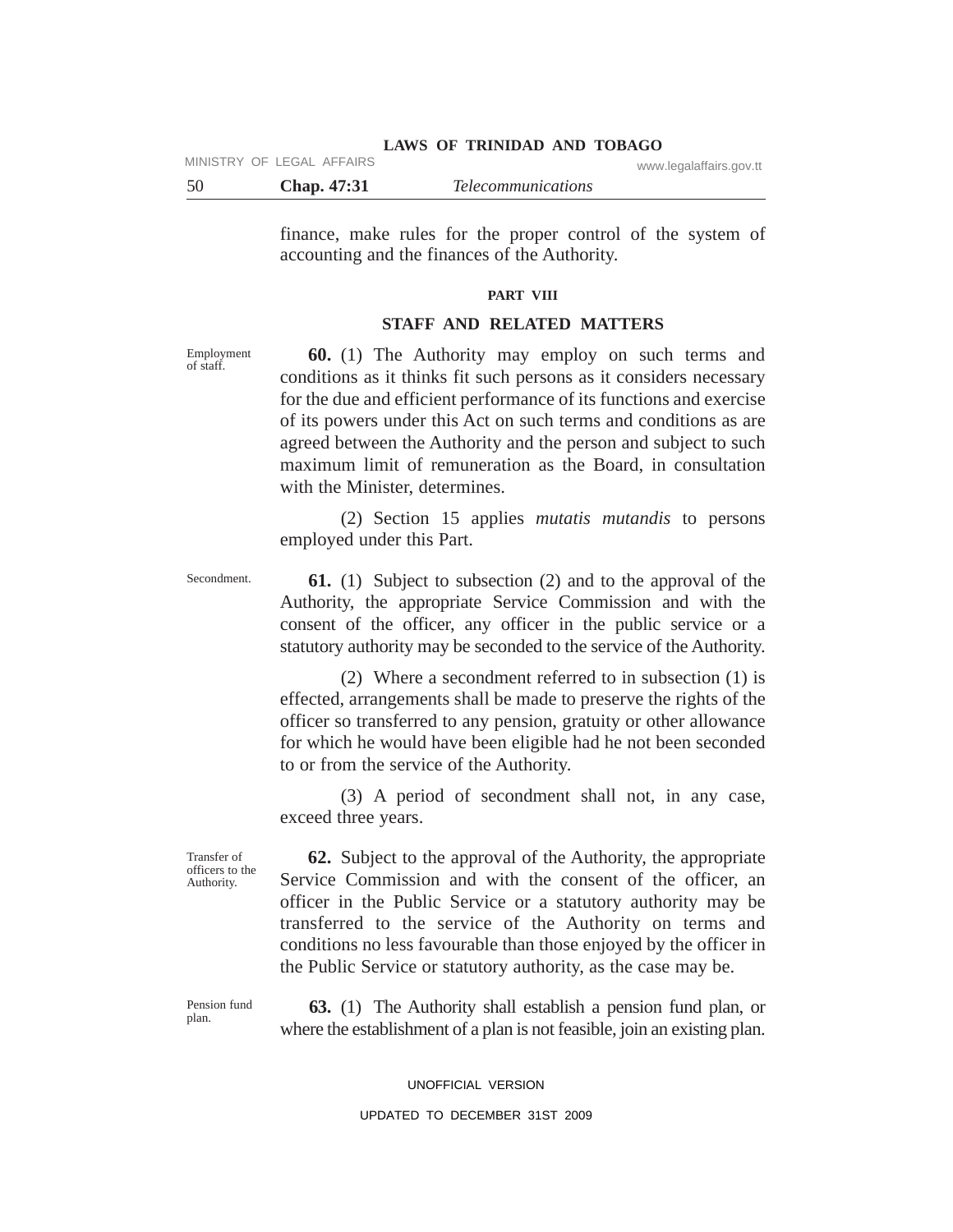| LAWS OF TRINIDAD AND TOBAGO |                         |  |
|-----------------------------|-------------------------|--|
| MINISTRY OF LEGAL AFFAIRS   | www.legalaffairs.gov.tt |  |
| <i>Telecommunications</i>   | <b>Chap.</b> 47:31      |  |

(2) All employees of the Authority shall be eligible to become members of the pension fund plan.

(3) Superannuation benefits which had accrued to a person who transferred in accordance with section 62 shall be preserved as at the date of his employment by the Authority and such benefits shall continue to accrue under the relevant pension law up to the date of establishing or joining a pension fund plan on the basis of pay, pensionable emoluments or salary, as the case may be, applicable, at the time of his transfer, to the office held by him immediately prior to his employment by the Authority.

(4) Where a person, who is transferred in accordance with section 62, dies, retires or his post in the Authority is abolished or he is retrenched by the Authority prior to establishing or joining the pension fund plan and, if at the date that his service is terminated by any of the above-mentioned methods he was in receipt of a salary higher than the pay, pensionable emoluments or salary referred to in subsection (3), the superannuation benefits payable to his estate or to him, as the case may be, shall be based on the higher salary.

(5) The difference between the superannuation benefits payable on the basis of the higher salary referred to in subsection (4) and the superannuation benefits payable under the relevant pension law, on the basis of the pay, pensionable emoluments or salary, referred to in subsection (3), shall be paid by the Authority.

(6) Where a person, who is transferred in accordance with section 62, dies, retires or his post in the Authority is abolished or he is retrenched from the Authority while being a member of the pension fund plan established by the Authority, he shall be paid superannuation benefits by the pension fund plan at the amount which, when combined with superannuation benefits payable under the relevant pension law, is equivalent to the benefits based on his pensionable service in the Public Service or a statutory authority combined with his service in the Authority and calculated at the final salary applicable to him on the date that his service was terminated by any of the above-mentioned methods.

(7) For the purposes of subsection (6), "final salary" shall have the meaning assigned to it by the pension fund plan.

> UNOFFICIAL VERSION UPDATED TO DECEMBER 31ST 2009

*L.R.O. 1/2009*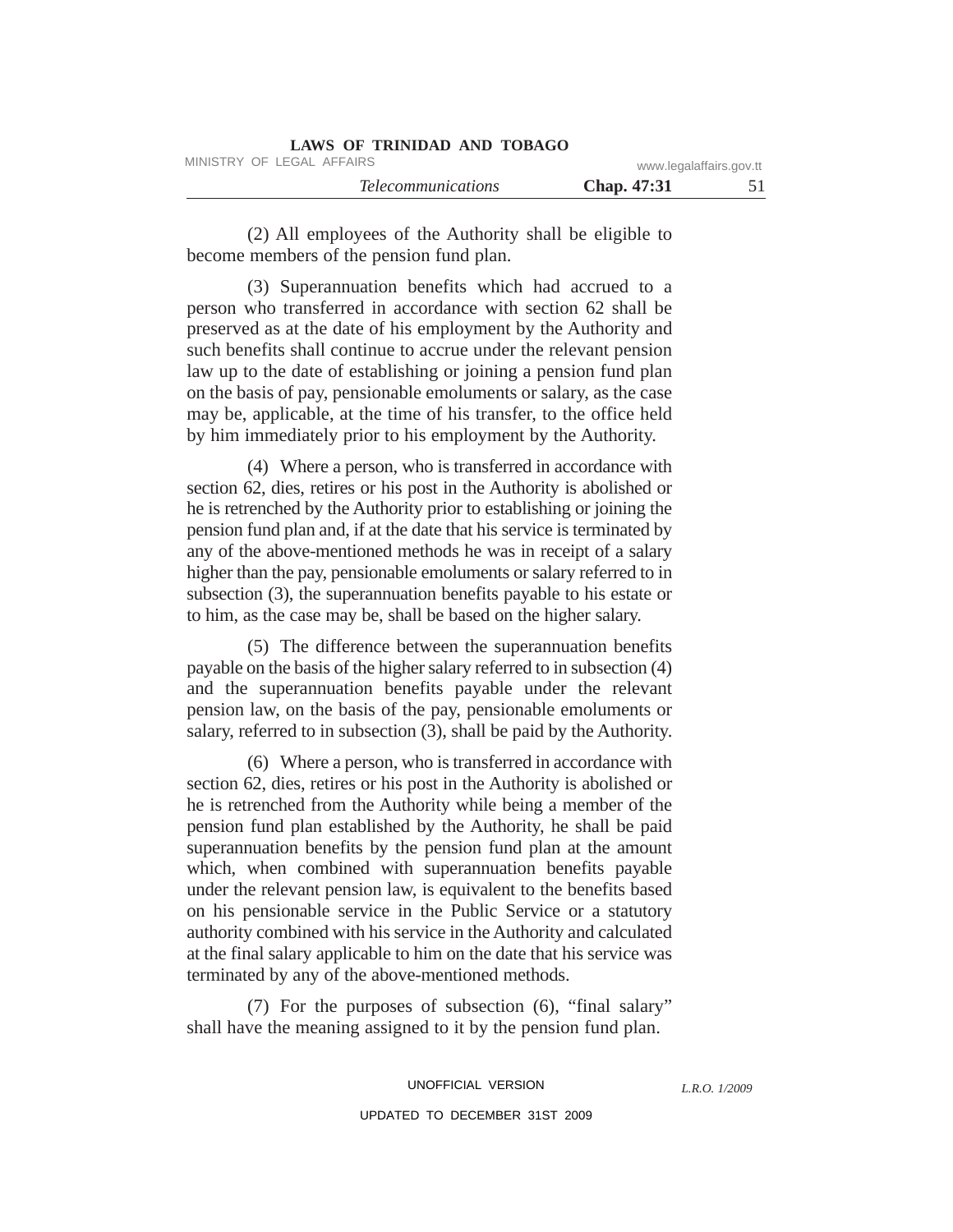#### **LAWS OF TRINIDAD AND TOBAGO** MINISTRY OF LEGAL AFFAIRS WAS also as a strategy of the contract of the contract of the contract of the contract of the contract of the contract of the contract of the contract of the contract of the contract of the contra

|             |                           | www.icyalallallo.yuv.u |
|-------------|---------------------------|------------------------|
| Chap. 47:31 | <i>Telecommunications</i> |                        |

(8) Where a person who is transferred in accordance with section 62, dies, retires or his post in the Authority is abolished or he is retrenched from the Authority while being a member of a pension fund plan that the Authority joined, superannuation benefits payable under that plan shall be no less favourable than those payable in accordance with subsection (6).

Employment of persons for specific tasks.

**64.** The Authority may employ persons to perform specific tasks that the Authority considers necessary for the due performance of its functions and exercise of its powers under this Act, on such terms and conditions as are agreed between the Authority and the person and subject to such maximum limit of remuneration as the Board, in consultation with the Minister, determines.

### **PART IX**

### **OFFENCES**

Offences. [17 of 2004]. **65.** A person who—

- *(a)* fails to comply with or acts in contravention of section 21(1), 33, 36(1), or 73;
- *(b)* commits a material breach of any condition contained in a concession or licence issued under this Act;
- *(c)* operates a station or uses any equipment in such a manner as to cause harmful interference to any telecommunications network or telecommunications or radio-communication service;
- *(d)* obstructs or interferes with the sending, transmission, delivery or reception of any communication;
- *(e)* manufactures or sells any system, equipment, card, plate or other device whatsoever, or produces, sells, offers for sale or otherwise provides any account number, mobile identification number or personal identification number, for the purpose of fraudulent use of or access to any telecommunications service;

UNOFFICIAL VERSION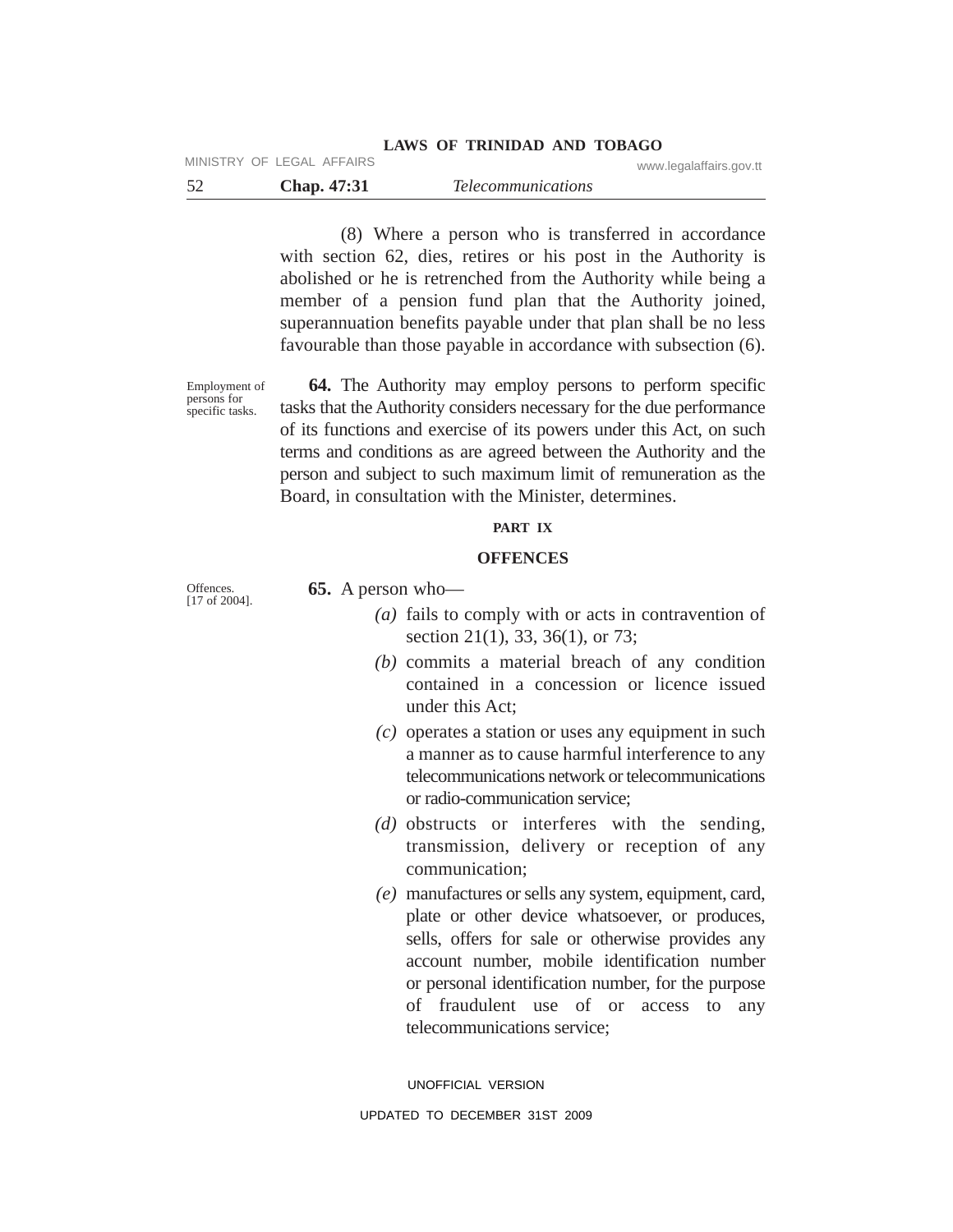| <b>LAWS OF TRINIDAD AND TOBAGO</b> |                         |    |
|------------------------------------|-------------------------|----|
| MINISTRY OF LEGAL AFFAIRS          | www.legalaffairs.gov.tt |    |
| <i>Telecommunications</i>          | <b>Chap.</b> 47:31      | 53 |
|                                    |                         |    |

- *(f)* aids or abets any telecommunications network or telecommunications, broadcasting or radiocommunication service to operate contrary to its concession or licence, as the case may be;
- *(g)* fails to contribute to the funding of the services referred to in section 28 in accordance with the directions of the Authority,

commits an offence and is liable on summary conviction to a fine of two hundred and fifty thousand dollars and to imprisonment for five years, and, in the case of a continuing offence, to a further fine of ten thousand dollars for each day that the offence continues after conviction.

66. A person who wilfully obstructs, hinders, molests or Obstructing an assaults an inspector duly engaged in the performance of any duty or the exercise of any power conferred on him under this Act commits an offence and is liable on summary conviction to a fine of fifty thousand dollars and to imprisonment for one year.

67. A person who knowingly transmits or circulates false or False signals. deceptive distress, safety or identification signals commits an offence and is liable on summary conviction to a fine of fifty thousand dollars and to imprisonment for two years.

**68.** (1) A person who by means of any telecommunications False . or radio-communication service sends any communication that to his knowledge is false or misleading and likely to prejudice the efficiency of any life-safety service or endanger the safety of any person, ship, aircraft, vessel or vehicle commits an offence and is liable on summary conviction to a fine of one hundred thousand dollars and to imprisonment for three years.

(2) For the purposes of subsection (1), a person is taken to know that a communication is false or misleading if he did not take reasonable steps to ensure that it was not false or misleading.

Damage to **69.** (1) A person who maliciously damages, removes or  $\frac{D \text{ amage to}}{\text{ equipment}}$ . destroys any facility, works or other installation of a public

> UNOFFICIAL VERSION UPDATED TO DECEMBER 31ST 2009

inspector.

communications

*L.R.O. 1/2009*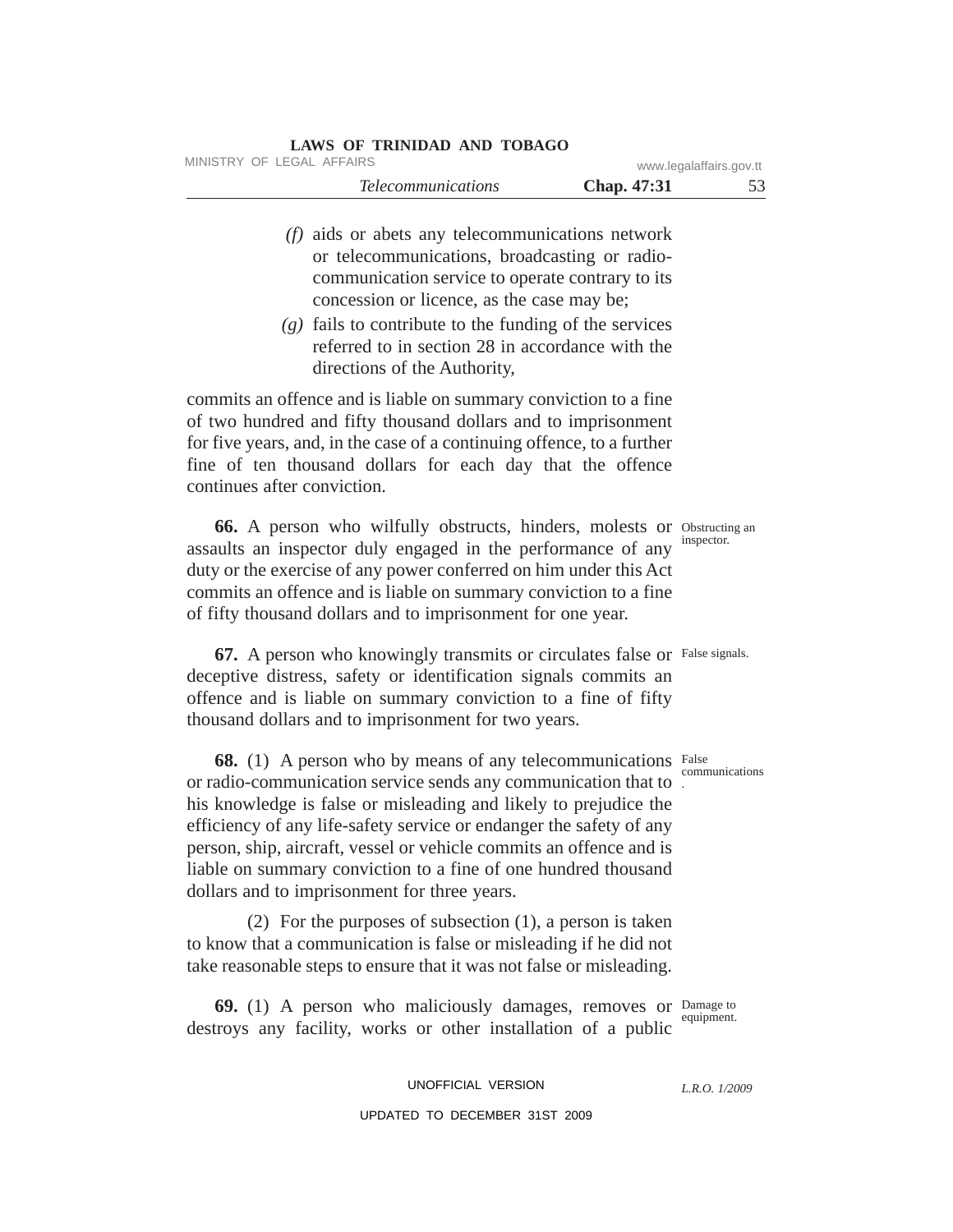#### **LAWS OF TRINIDAD AND TOBAGO** MINISTRY OF LEGAL AFFAIRS **WWW.LEGAL ASSAULTS** www.legalaffairs.gov.tt

| Chap. 47:31 | <i>Telecommunications</i> |  |
|-------------|---------------------------|--|

telecommunications network or a public telecommunications service or of any telecommunications service operated by the Police Service, the Fire Service, the Prison Service or the Trinidad and Tobago Defence Force commits an offence and is liable on summary conviction to a fine of two hundred and fifty thousand dollars and to imprisonment for five years.

(2) A person who negligently damages, removes or destroys any facility, works or other installation described in subsection (1) commits an offence and is liable on summary conviction to a fine of fifty thousand dollars.

Recovery of civil debt. **70.** A person convicted under section 69 is liable for all expenses reasonably incurred in the repairing, restoration or replacement of any facility, works or other installation damaged, removed or destroyed by him and the expenses are recoverable summarily as a civil debt.

General penalty. **71.** A person who contravenes or fails to comply with any of the provisions of this Act or any Regulations made hereunder commits an offence and except where the provision by or under which the offence is created provides the penalty to be imposed, is liable on summary conviction to a fine of twenty-five thousand dollars, and in the case of a continuing offence to a further fine of one thousand dollars for each day that the offence continues after conviction.

Amendment of **72.** The Minister may, by Order, subject to negative resolution of Parliament amend the penalties set out in this Act and Regulations made pursuant thereto.

#### **PART X**

### **GENERAL**

**73.** (1) Where the Executive Director has reasonable grounds for believing that any person is operating a telecommunications network or providing a telecommunications or radio-communication service—

*(a)* that is dangerous to the security of the State;

UNOFFICIAL VERSION

UPDATED TO DECEMBER 31ST 2009

Directions for Minister. [17 of 2004].

penalties.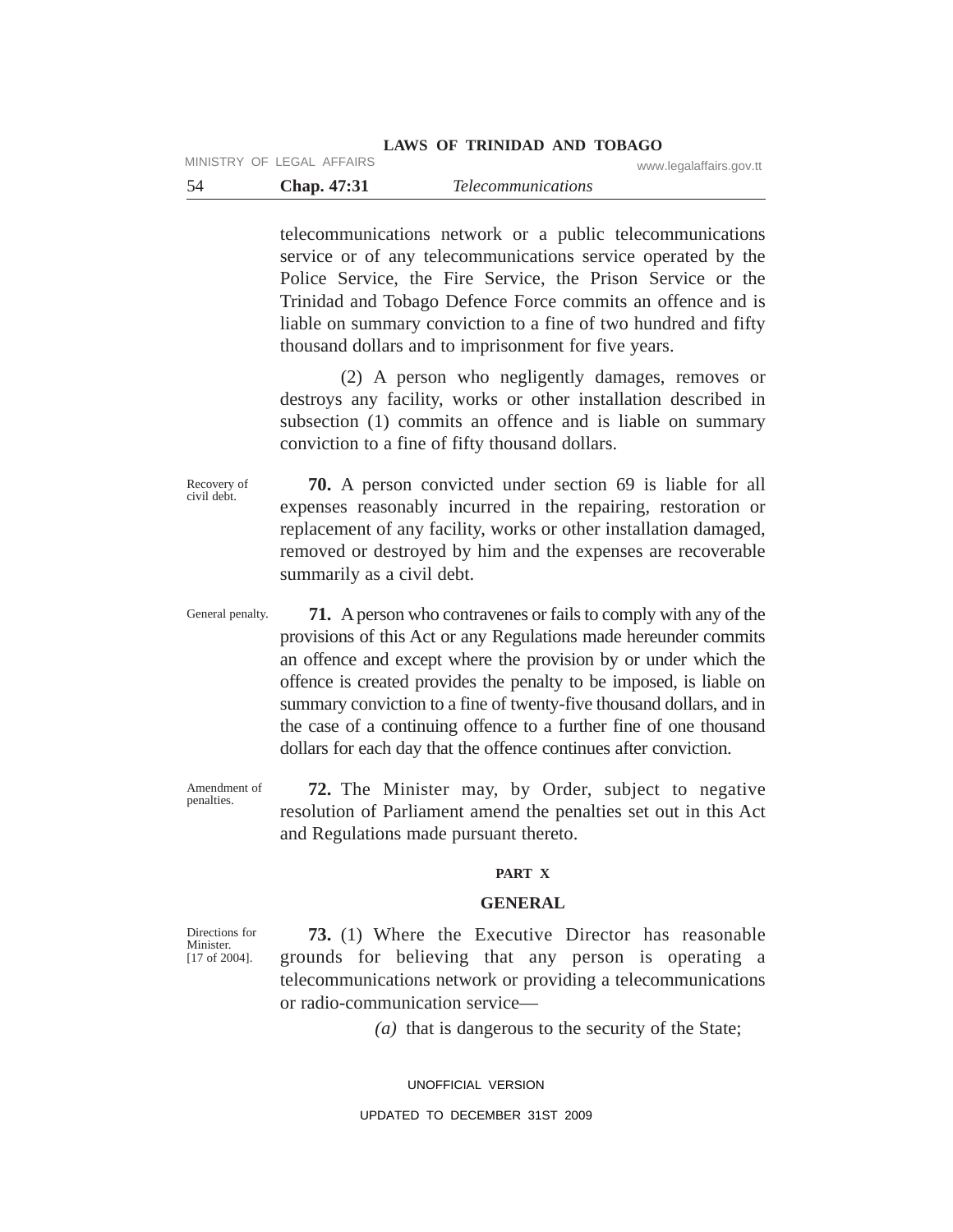# *Telecommunications* **Chap. 47:31** 55 **LAWS OF TRINIDAD AND TOBAGO** MINISTRY OF LEGAL AFFAIRS www.legalaffairs.gov.tt

- *(b)* that disrupts a telecommunications network or a telecommunications or radio-communication service on land or on board any ship, aircraft, vessel or other floating or airborne contrivance;
- *(c)* that causes harmful interference to any telecommunications network or telecommunications or radio-communication service established in respect of natural disasters and emergencies; or
- *(d)* without first having obtained a concession or licence pursuant to the requirements of this Act,

the Executive Director shall immediately notify the Minister of National Security, the Minister and the Board, in writing.

(2) Upon such notification by the Executive Director, in accordance with subsection (1), the Minister may direct that person, in writing, to cease operating such telecommunications network or providing such telecommunications or radiocommunication service.

(3) Where a person fails to comply immediately with a direction given by the Minister under subsection (2), the Minister may direct the Authority to suspend the concession or licence, if any, granted to that person.

(4) A person aggrieved by a direction of the Minister given under subsection (2) may apply to the High Court for judicial review.

certification.

*L.R.O. 1/2009*

**74.** Where, on an application for review of a decision made Minister's by the Minister under section 73(1)*(a)*, *(b)* or *(c)*, the Minister certifies that in his opinion it is contrary to public order, public safety or national security to disclose the grounds for believing that the appellant is operating a telecommunications network or providing a telecommunications or radio-communication service in the manner described in section 73(1)*(a)*, *(b)* or *(c)*, then, unless the High Court thinks fit to order otherwise, the Minister is presumed to have had reasonable grounds for so believing.

# UNOFFICIAL VERSION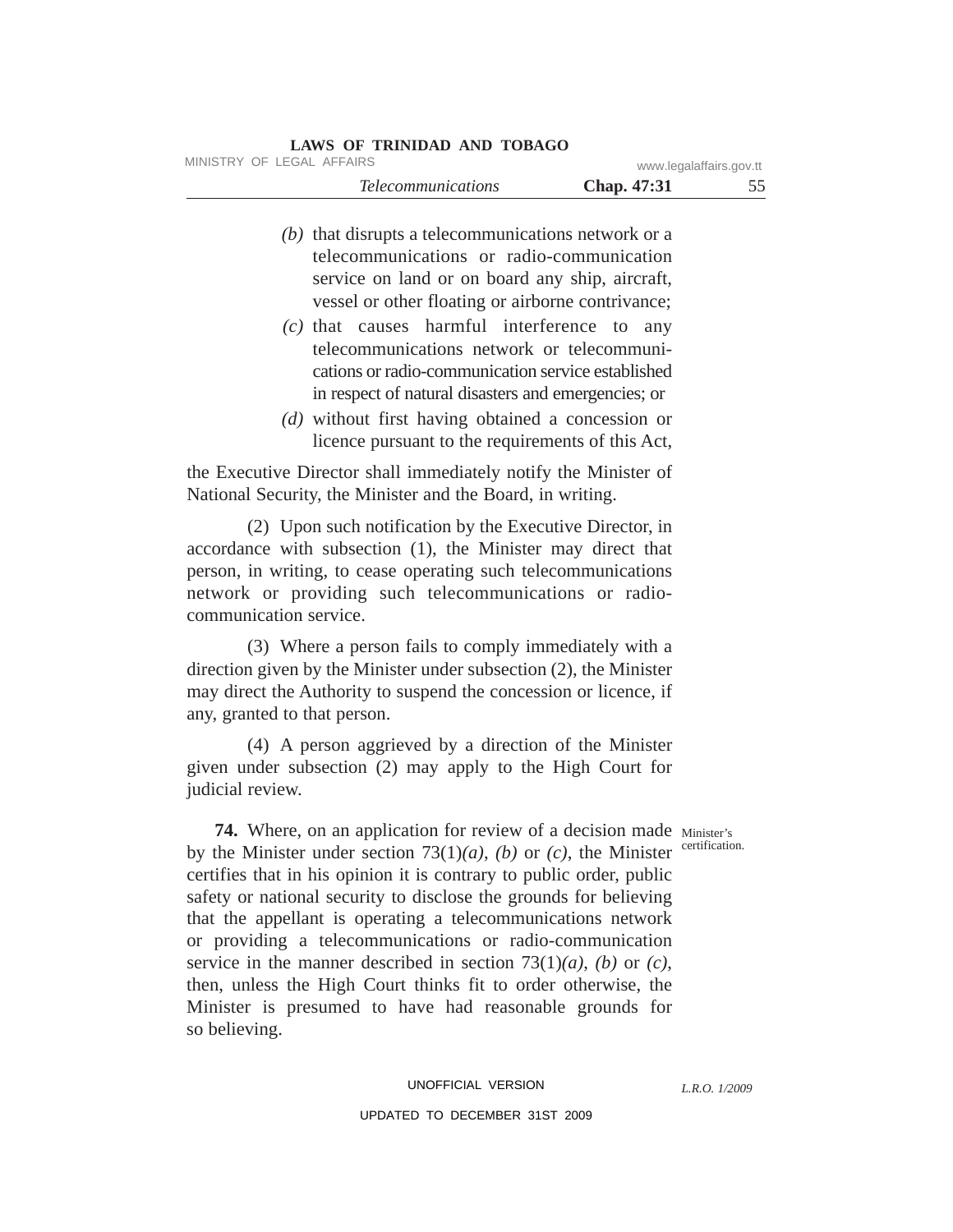|                                                      | MINISTRY OF LEGAL AFFAIRS<br>www.legalaffairs.gov.tt                                                                                                                                                                                                                                                                                                                                                                                                                                                                                                                                    |
|------------------------------------------------------|-----------------------------------------------------------------------------------------------------------------------------------------------------------------------------------------------------------------------------------------------------------------------------------------------------------------------------------------------------------------------------------------------------------------------------------------------------------------------------------------------------------------------------------------------------------------------------------------|
| 56                                                   | Chap. 47:31<br><b>Telecommunications</b>                                                                                                                                                                                                                                                                                                                                                                                                                                                                                                                                                |
| Monitoring<br>stations.                              | <b>75.</b> (1) The Authority may operate frequency monitoring<br>stations for-                                                                                                                                                                                                                                                                                                                                                                                                                                                                                                          |
|                                                      | $(a)$ ascertaining whether radio-communication<br>services and broadcasting services are operated<br>in accordance with this Act:                                                                                                                                                                                                                                                                                                                                                                                                                                                       |
|                                                      | $(b)$ planning, supervising and regulating the use of<br>the frequency spectrum; and                                                                                                                                                                                                                                                                                                                                                                                                                                                                                                    |
|                                                      | $(c)$ carrying out any technical function necessary for<br>fulfilling the requirements of the Radio Regulations<br>of the International Telecommunication Union for<br>the time being in force.                                                                                                                                                                                                                                                                                                                                                                                         |
|                                                      | (2) The Minister may, by Order, exempt a frequency<br>monitoring station operated by the Authority from any of the<br>provisions of this Act.                                                                                                                                                                                                                                                                                                                                                                                                                                           |
| Harmful<br>interference.                             | <b>76.</b> (1) Where the Executive Director is of the opinion that the<br>use of any facility or terminal equipment is likely to cause or has<br>caused or is causing harmful interference, whether or not all<br>reasonable steps to minimise interference have been taken, he may-<br>( <i>a</i> ) serve notice on the person, in possession of the<br>facility or terminal equipment, requiring the<br>person to cease such use within seven days from<br>the date of service of the notice; or<br>$(b)$ impose limits as to when the facility or terminal<br>equipment may be used. |
|                                                      | (2) A person aggrieved by a notice of the Executive<br>Director under subsection (1) may make representation to the<br>Board who, having regard to the representation made, may vary<br>the decision made under subsection (1).                                                                                                                                                                                                                                                                                                                                                         |
|                                                      | (3) A person aggrieved by the decision of the Board<br>made pursuant to subsection (2) may apply to the High Court for<br>judicial review.                                                                                                                                                                                                                                                                                                                                                                                                                                              |
| Obligations<br>under<br>international<br>agreements. | 77. The obligations of a concessionaire operating a<br>telecommunications network or providing a telecommunication<br>service, or a licensee providing a radio-communication service,<br>shall not be abrogated by reason of any international agreement<br>to which Trinidad and Tobago is a party.                                                                                                                                                                                                                                                                                    |
|                                                      | UNOFFICIAL VERSION                                                                                                                                                                                                                                                                                                                                                                                                                                                                                                                                                                      |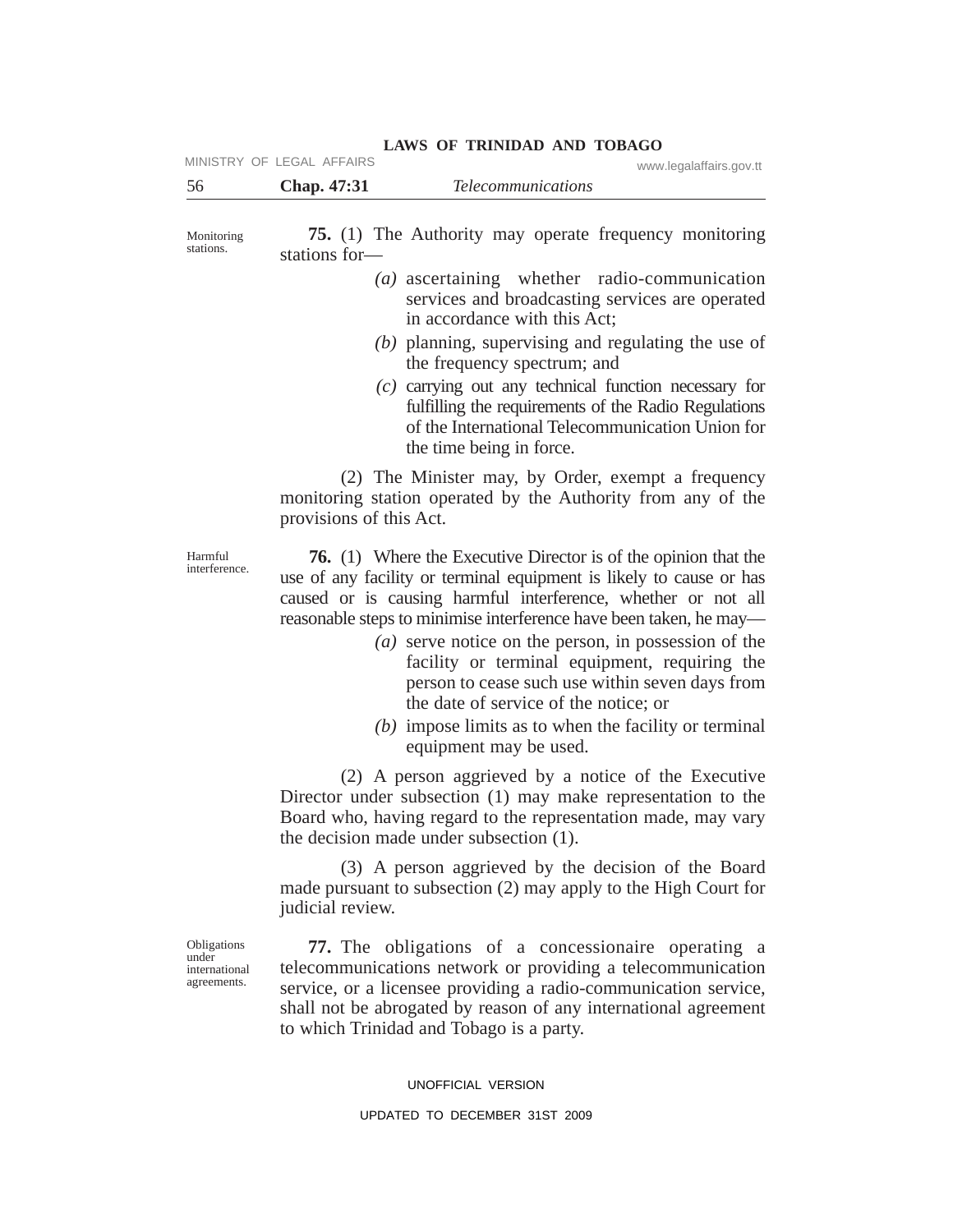| LAWS OF TRINIDAD AND TOBAGO |                         |    |
|-----------------------------|-------------------------|----|
| MINISTRY OF LEGAL AFFAIRS   | www.legalaffairs.gov.tt |    |
| <i>Telecommunications</i>   | <b>Chap.</b> 47:31      | 57 |

**78.** (1) The Minister, on the recommendation of the Regulations. [17 of 2004]. Authority, shall make such Regulations, subject to negative resolution of Parliament, as may be required for the purposes of this Act, including regulations prescribing—

- *(a)* application procedures in relation to concessions and licences;
- *(b)* fees payable to the Authority for or in relation to applications, concessions, licences or the provision of services provided by the Authority to any person;
- *(c)* procedures for the management of the spectrum;
- *(d)* approvals and certification of terminal equipment;
- *(e)* price regulation;
- *(f)* interconnection;
- *(g)* universal service;
- *(h)* numbering;
- *(i)* quality of service standards;
- *(j)* procedures for investigating and resolving complaints by users with regard to public telecommunications services; and
- *(k)* procedures for investigating alleged breaches of any term or condition of a concession or licence or alleged violations of any provision of this Act or Regulations made pursuant thereto.

(2) Regulations made pursuant to this Act may prescribe penalties, not exceeding fifty thousand dollars for offences committed thereunder.

(3) Regulations made pursuant to this Act shall apply equally to all similarly situated persons.

79. (1) Subject to this Act, the Authority shall, within a year Authority to promulgate of its establishment, by Order subject to affirmative resolution of **Broadcasting** Parliament, promulgate a Broadcasting Code to regulate the Code. practices of concessionaires of broadcasting services.

(2) In the course of developing a Broadcasting Code, the provisions of section 78(3) shall apply *mutatis mutandis*.

UNOFFICIAL VERSION

*L.R.O. 1/2009*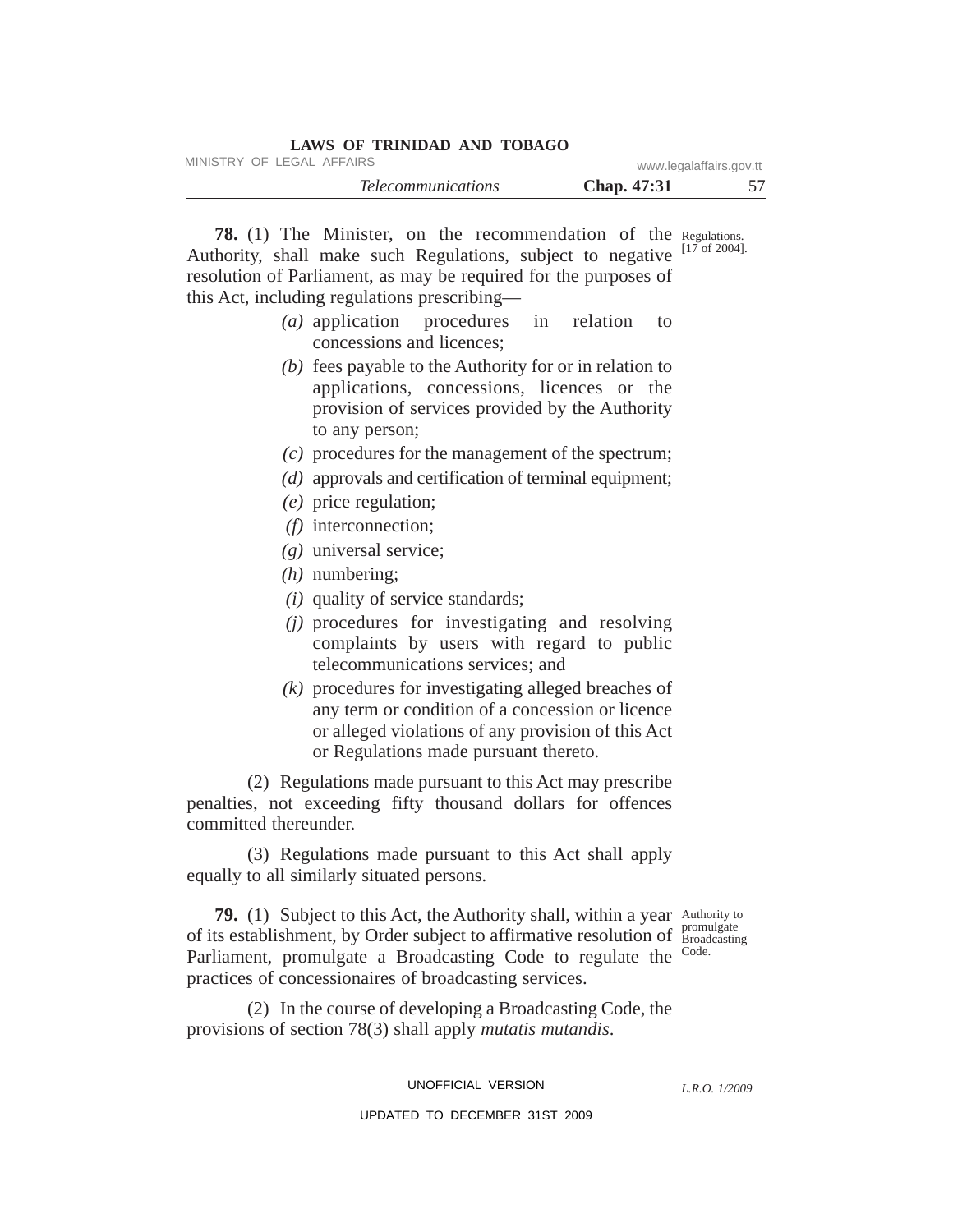|     |                           |  | LAWS OF TRINIDAD AND TOBAGO |                         |
|-----|---------------------------|--|-----------------------------|-------------------------|
|     | MINISTRY OF LEGAL AFFAIRS |  |                             | www.legalaffairs.gov.tt |
| -58 | <b>Chap.</b> 47:31        |  | <i>Telecommunications</i>   |                         |

(3) The Authority may, by Order, amend the Broadcasting Code, subject to affirmative resolution of Parliament.

Confidentiality.

**80.** (1) The Board, employees of the Authority and every person concerned with the administration of this Act shall treat documents, information or other matters related to the administration of this Act as secret and confidential except that disclosures—

- *(a)* made by the Authority, or any other person, pursuant to the provisions of this Act or any Regulations made hereunder; or
- *(b)* which the Authority considers necessary in the discharge of its functions,

shall not be deemed inconsistent with any duty imposed under this section.

(2) Subject to subsection (1), any person has the right to request that any proprietary or confidential documents, information or matters provided or submitted to the Authority be maintained secret and confidential.

Forbearance.

**81.** The Authority shall refrain, in whole or in part and conditionally or unconditionally, from the exercise of any power or the performance of any duty in relation to a telecommunications network, telecommunications service, broadcasting service, radio-communication service or a class of service provided by a concessionaire or licensee, where the Authority finds that to refrain would be consistent with the agreed telecommunications policy objectives.

Dispute resolution.

**82.** (1) The Authority shall establish a dispute resolution process to be utilised in the event of a complaint or dispute arising between parties in respect of any matter to which section  $18(1)(m)$  or  $25(2)(h)$  applies, or where a negotiated settlement, as required under section 26, cannot be achieved, or in respect of any other matter that the Authority considers appropriate for dispute resolution.

(2) The Authority shall not be a party to any dispute resolution process.

> UNOFFICIAL VERSION UPDATED TO DECEMBER 31ST 2009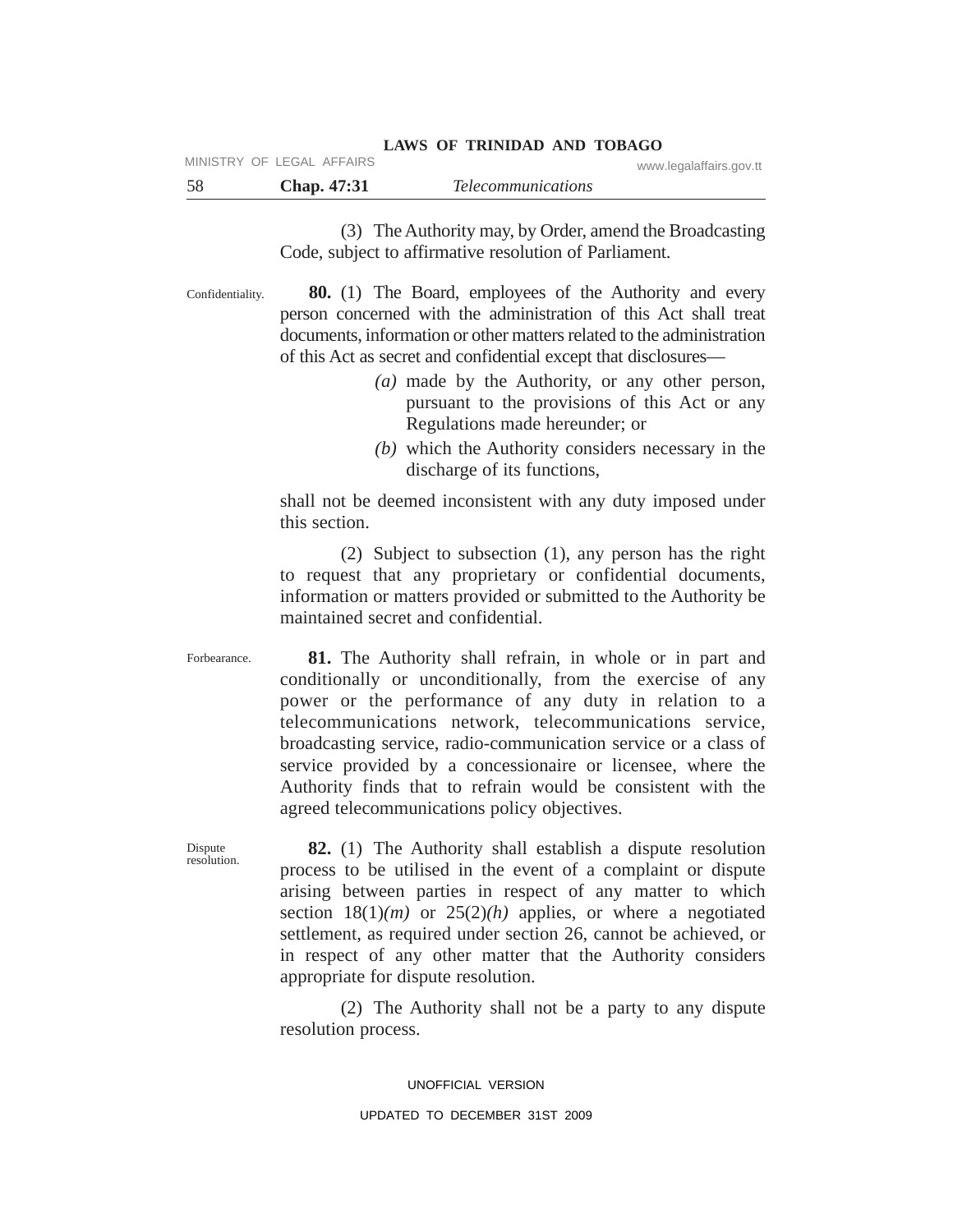| LAWS OF TRINIDAD AND TOBAGO |                         |    |
|-----------------------------|-------------------------|----|
| MINISTRY OF LEGAL AFFAIRS   | www.legalaffairs.gov.tt |    |
| <i>Telecommunications</i>   | <b>Chap.</b> 47:31      | 59 |

(3) Such dispute resolution process shall be funded by the parties to the dispute and shall be conducted in an open, nondiscriminatory and unbiased fashion, within thirty days after the filing of the dispute.

(4) The Authority may establish penalties for referral of frivolous disputes to the dispute resolution process.

83. A person aggrieved by a decision of the Minister or Reconsideration Authority may request that such decision be reconsidered based and appeal. upon information not previously considered, and the Minister or the Authority, as the case may be, shall consider the new information submitted and decide accordingly.

84. (1) Where a state of emergency has been declared, the Tele-President may, on the advice of the Minister of National Security— during an

- *(a)* authorise the taking of possession and control by the Government of any telecommunications equipment, installation, service, apparatus or station to be used—
	- (i) for Government service;
	- (ii) for such ordinary service as the Minister of National Security may determine; or
- *(b)* direct or authorise the control of the transmission and reception of messages in any manner as he may direct.

(2) The Government shall, excluding loss of profit, compensate reasonably the owner or controller of any installation, service, apparatus or station, the possession or control of which was assumed under subsection (1).

(3) Where an agreement cannot be reached between the parties concerned with respect to the amount of the compensation paid, the matter shall be referred to an arbitrator agreed to by both parties whose decision shall be binding on all the parties.

(4) Each service provider may, during a period of emergency in which normal telecommunication installations are

communications emergency.

*L.R.O. 1/2009*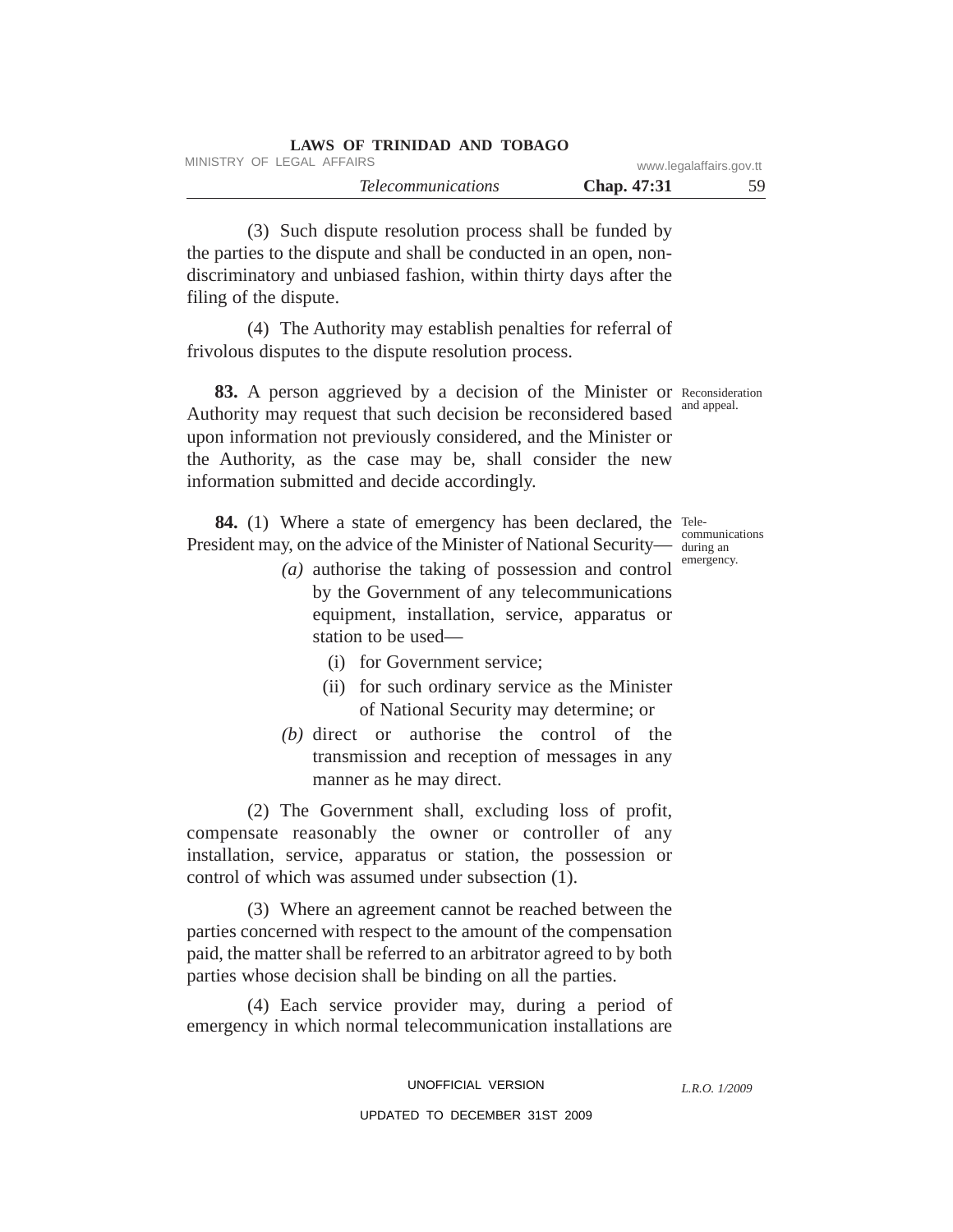### **LAWS OF TRINIDAD AND TOBAGO** MINISTRY OF LEGAL AFFAIRS www.legalaffairs.gov.tt

60 **Chap. 47:31** *Telecommunications*

disrupted as a result of a hurricane, flood, earthquake or any other disaster, use his service, apparatus or station for emergency communications and in a manner other than that specified in the concession or in the regulations governing the relevant service, apparatus or station.

(5) Emergency use permitted under this section shall be discontinued when normal telecommunication facilities are again available or when such special use of the installation, service, apparatus or station is terminated by the President.

Repeal and transitional provisions. [17 of 2004]. Ch. 36. No. 2.

**85.** (1) Subject to this section, the Wireless Telegraphy Ordinance is repealed.

(2) Regulations made under the Wireless Telegraphy Ordinance shall remain in force until replaced by corresponding Regulations made pursuant to this Act.

(3) Licences issued under the Wireless Telegraphy Ordinance and in force at the commencement of this Act remain in force for one year but no more than two years thereafter as the Minister may determine, upon the advice and recommendation of the Authority.

(4) During the period referred to in subsection (3), any person licensed under the Wireless Telegraphy Ordinance to provide a telecommunications service or radio-communication service shall apply to the Authority for a concession or a licence to provide such service under this Act, as the case may be.

(4A) Persons other than those to whom subsection (4) relates and who commenced operations of a public telecommunications service prior to the coming into force of the Act may remain in operation thereafter pending an application to the Authority for a concession pursuant to section 21.

(4B) An application shall be made within six months of the coming into effect of the Act and shall be considered in accordance with section 21.

(5) The Minister shall approve any application submitted pursuant to subsection (4) in accordance with this Act and any concession granted or licence issued shall be subject to the provisions of this Act.

UNOFFICIAL VERSION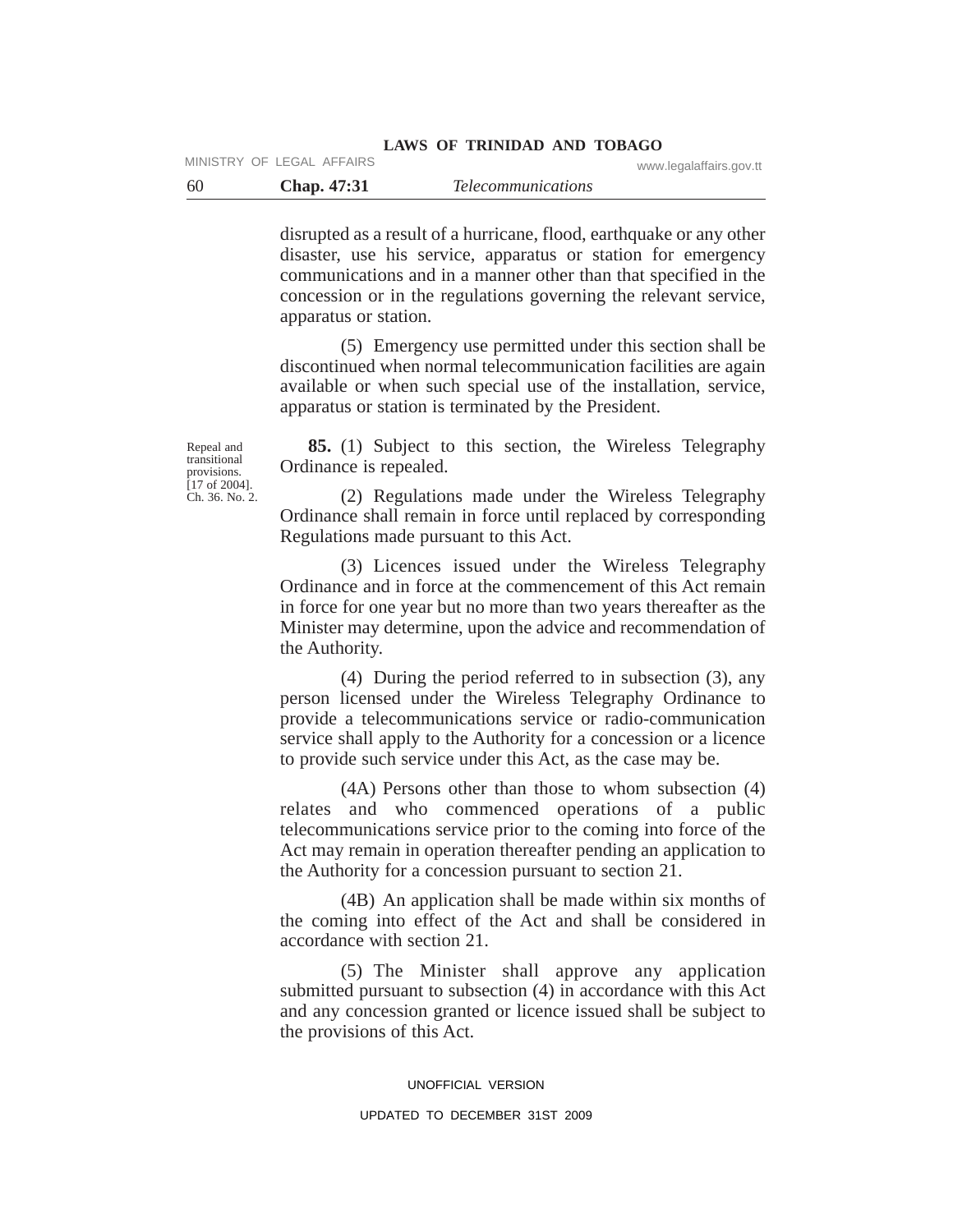| LAWS OF TRINIDAD AND TOBAGO |                         |    |
|-----------------------------|-------------------------|----|
| MINISTRY OF LEGAL AFFAIRS   | www.legalaffairs.gov.tt |    |
| <i>Telecommunications</i>   | <b>Chap.</b> 47:31      | 61 |

(6) Any concession granted or licence issued in accordance with subsection (5) shall expire on the date that the licence issued under the Wireless Telegraphy Ordinance would have expired.

(7) The holder of a licence issued under the Wireless Telegraphy Ordinance shall enjoy no new benefit or right conferred by this Act unless such benefit or right was conferred under the Wireless Telegraphy Ordinance.

(8) The Cable and Wireless (West Indies) Limited Ch. 36. No. 3. Ordinance is repealed.

(9) The Trinidad and Tobago Telephone Act is repealed, Ch. 47:30. with all rights and obligations thereunder remaining in force for one year or such longer period as the Minister may determine upon the advice and recommendation of the Authority, or until the Company (as defined in such Act), having applied for a concession pursuant to Part III of this Act, is granted a concession hereunder, whichever is earlier.

# SCHEDULE (Section 20).

# **ASSETS VESTED IN THE AUTHORITY**

All the—

- *(a)* Vehicles;
- *(b)* Furniture;
- *(c)* Equipment, including office equipment, testing equipment and computers and their peripheral equipment and manuals;
- *(d)* Mobile monitoring and direction-finding facilities including maintenance equipment and spare parts; and
- *(e)* Miscellaneous items operated or used by the Telecommunications Division.

UNOFFICIAL VERSION

*L.R.O. 1/2009*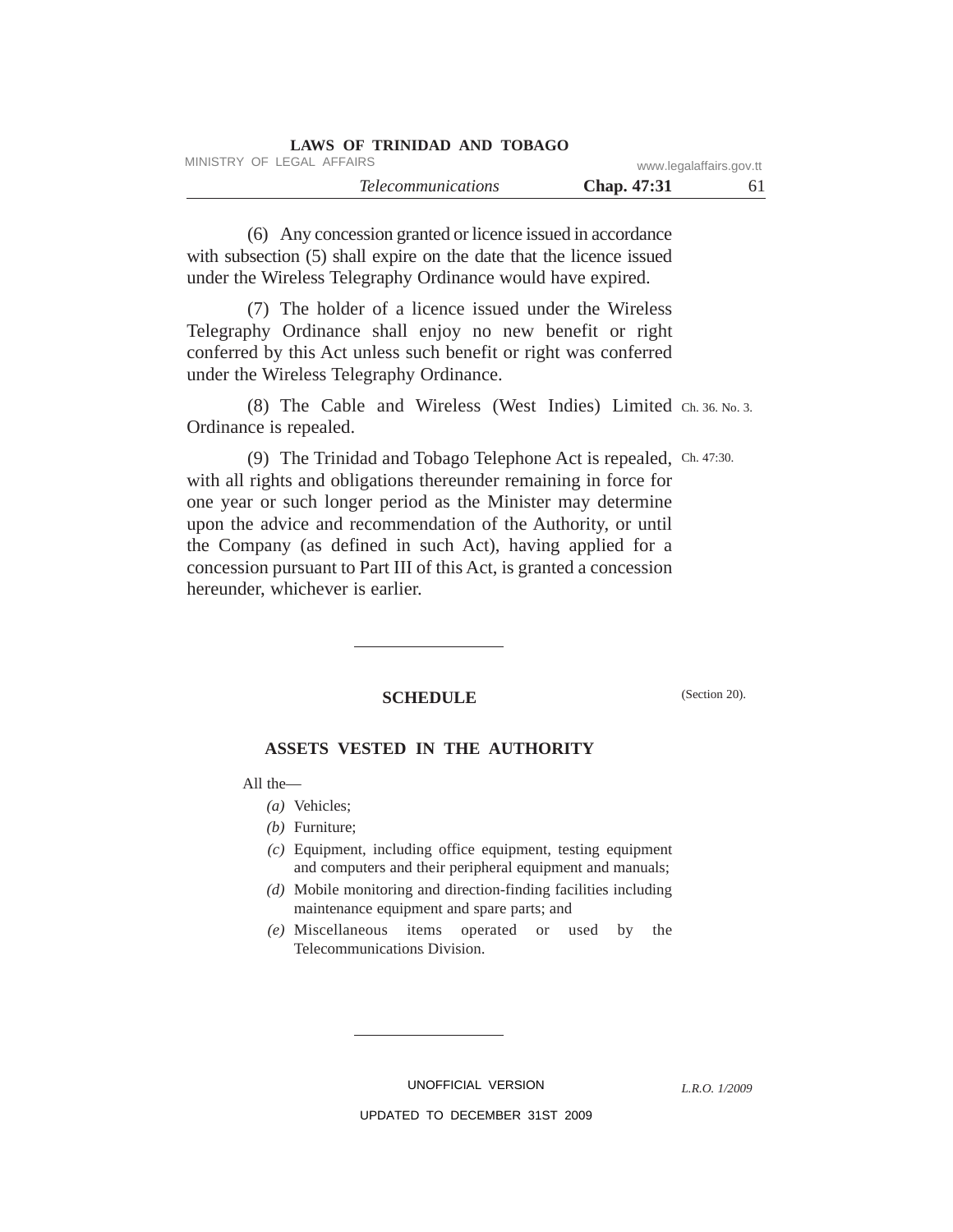62 **Chap. 47:31** *Telecommunications*

MINISTRY OF LEGAL AFFAIRS www.legalaffairs.gov.tt

**SUBSIDIARY LEGISLATION**

## **TELECOMMUNICATIONS TENDERS RULES**

### ARRANGEMENT OF RULES

### **RULE**

- 1. Citation.
- 2. Interpretation.
- 3. Establishment of Committees.
- 4. Composition of Committees.
- 5. Functions of Committees.
- 6. Power of Excecutive Director to award contracts.
- 7. Duties of Secretary.
- 8. Meetings of Committees.
- 9. Quorum.
- 10. Decisions of Committees.
- 11. Disclosure of interest.
- 12. Tendering process.
- 13. Invitation to tender.
- 14. Submission of tenders.
- 15. Rejection of tenders.
- 16. Tenders Box.
- 17. Withdrawal of tender.
- 18. Opening of tenders box.
- 19. Consideration of tenders.
- 20. Deviations, errors and omissions in tender.
- 21. Acceptance of tender.
- 22. Form of contract.
- 23. Tender performance deposit.
- 24. Disposal of surplus.
- 25. Confidentiality of documents.
- 26. Maintenance of records, etc.
- 27. Central Tenders procedures.

UNOFFICIAL VERSION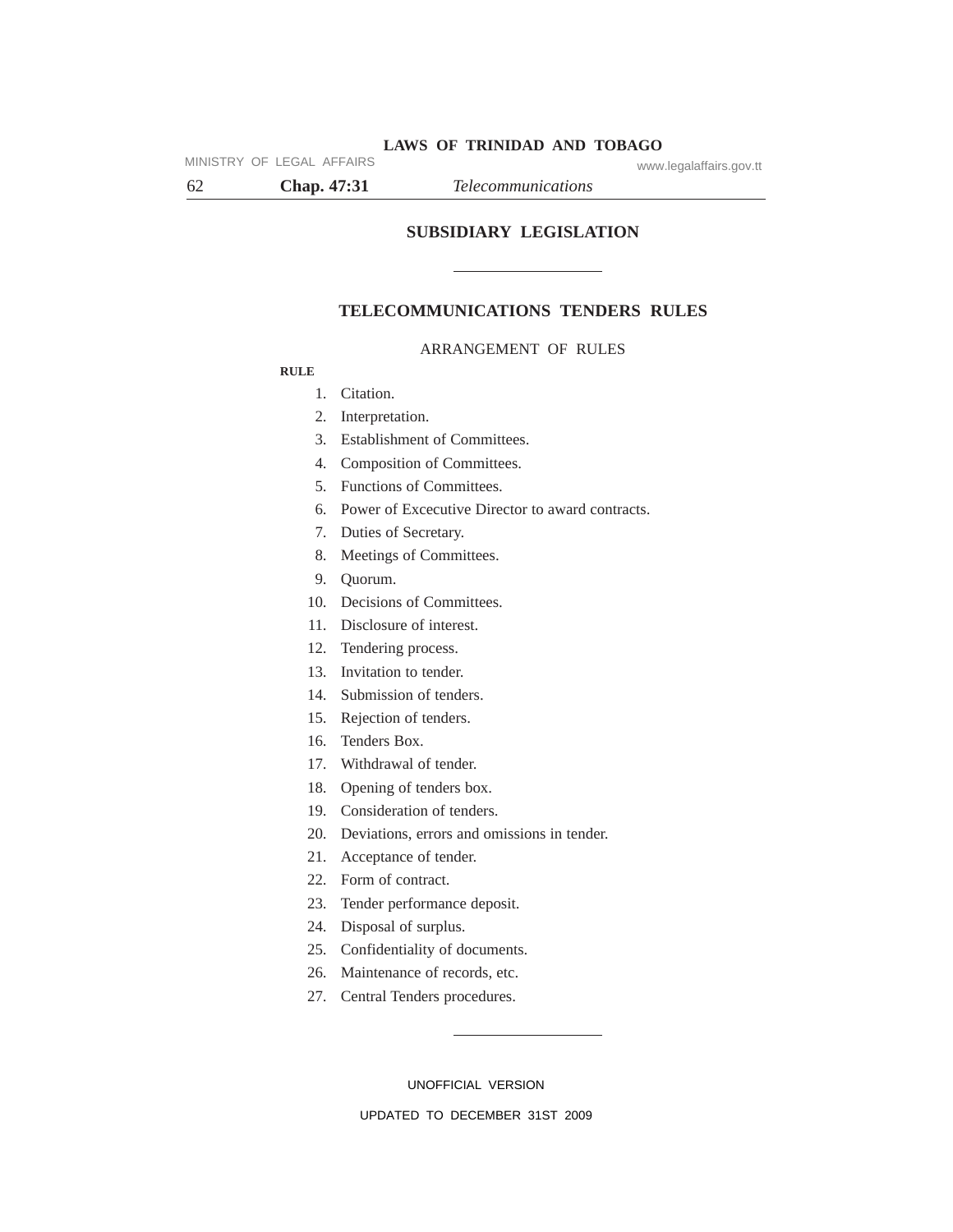| www.iogalanano.gov.u | <b>Chap.</b> 47:31 | <i>Telecommunications</i> |  |
|----------------------|--------------------|---------------------------|--|
| [Subsidiary]         |                    |                           |  |

#### **LAWS OF TRINIDAD AND TOBAGO** MINISTRY OF LEGAL AFFAIRS WWW.Legalaffairs.gov.tt

**TELECOMMUNICATIONS TENDERS RULES**

*made under section 54(3)*

1. These Rules may be cited as the Telecommunications Citation. Tenders Rules, hereinafter referred to as "the Rules".

**2.** (1) In these Rules—

Interpretation.

74/2005.

"Act" means the Telecommunications Act;

"articles" means all goods, materials, stores, vehicles, machinery, equipment and things of all kinds;

"Authority" means the Telecommunications Authority of Trinidad and Tobago established under section 4 of the Act;

- "Board" means the Board of the Authority established under section 6 of the Act;
- "Board Tenders Committee" means the Committee established by the Board pursuant to subrule 3(2);
- "committees" means the Board Tenders Committee and the Operations Tenders Committee, and "committee" means either of them;
- "competitive bidding process" means the tendering process described under subrule 12;
- "competitive selection" means the process of selection of the most competitive tender based on the evaluation criteria prescribed by the Authority and stated in the relevant Invitation to Tender;
- "Invitation to Tender" means any invitation issued by the Authority to members of the public to supply articles, undertake works or services, apply for the right to use a telecommunications resource, or apply for a right to be given by the Authority or the Minister under the Act, whether such invitation is referred to as an Invitation to Tender, Request for Proposal or otherwise;
- "Operations Tenders Committee" means the Committee established by the Board pursuant to subrule 3(1);
- "public tendering process" means a tendering process open to the public, as described in subrule 11(5);

UNOFFICIAL VERSION

*L.R.O. 1/2009*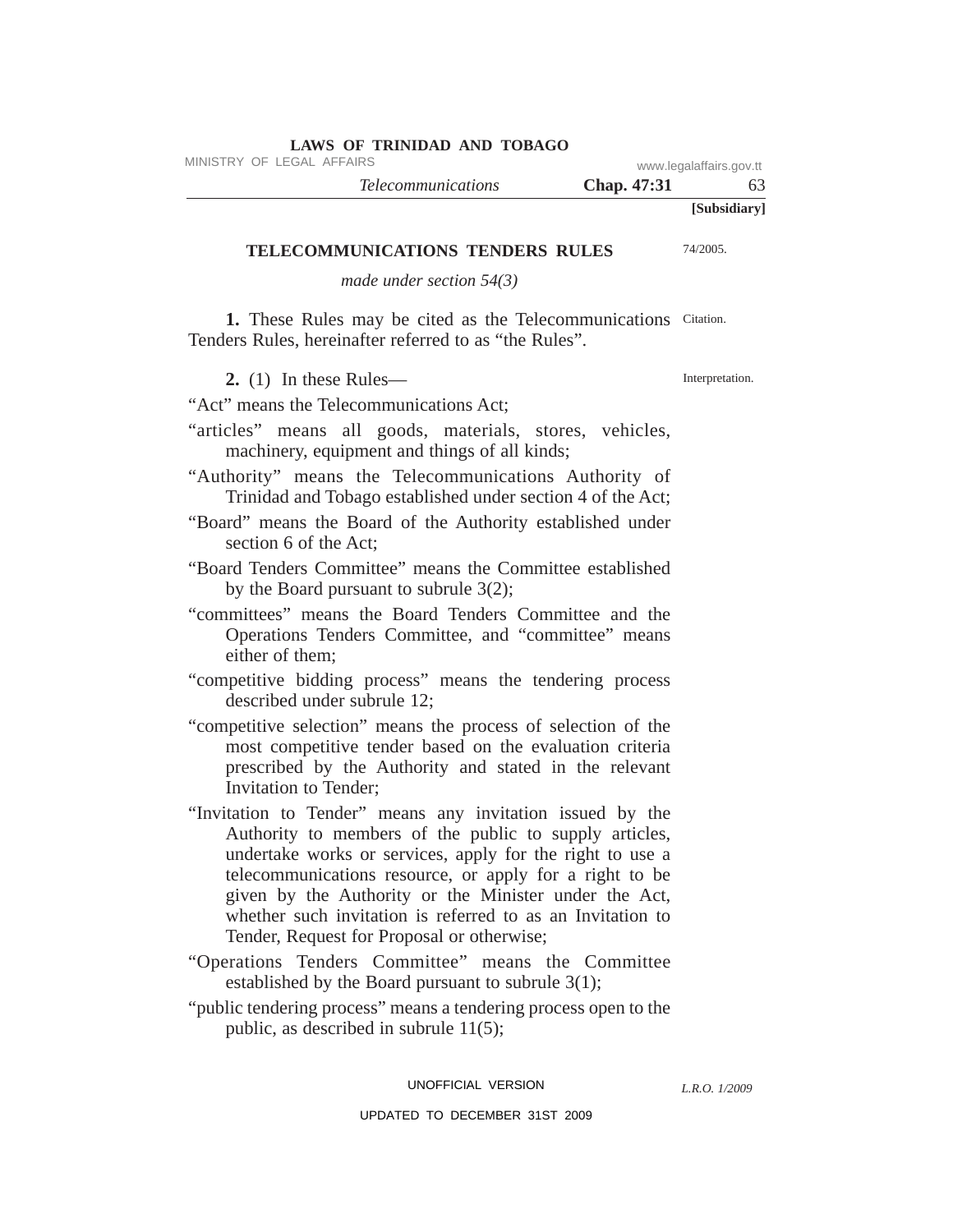|                                 | MINISTRY OF LEGAL AFFAIRS<br>www.legalaffairs.gov.tt                                                                                                                                          |
|---------------------------------|-----------------------------------------------------------------------------------------------------------------------------------------------------------------------------------------------|
| 64                              | Chap. 47:31<br><b>Telecommunications</b>                                                                                                                                                      |
| [Subsidiary]                    | <b>Telecommunications Tenders Rules</b>                                                                                                                                                       |
| Ch. 45:55.                      | "relative" means spouse, cohabitant within the meaning of the<br>Cohabitational Relationships Act, father, mother, brother,<br>sister, son or daughter of a person;                           |
|                                 | "selective tendering process" mean a tendering process involving<br>only persons or entities selected by the Authority in<br>accordance with subrule $11(3)$ ;                                |
|                                 | "services" means consultancy services of all kinds;                                                                                                                                           |
|                                 | "State" means the Republic of Trinidad and Tobago;                                                                                                                                            |
|                                 | "telecommunications resource" means a national resource used<br>provide a telecommunications network<br>to<br><sub>or</sub><br>telecommunications service;                                    |
|                                 | "works" means construction and maintenance of buildings,<br>equipment and engineering works and works of all kinds.                                                                           |
|                                 | (2) Unless otherwise defined herein, terms used in these<br>Rules shall have the meanings given in the Act.                                                                                   |
|                                 | (3) References to a "Rule" are references to the relevant<br>rule in these Rules.                                                                                                             |
| Establishment<br>of Committees. | <b>3.</b> (1) There is hereby established an Operations Tenders<br>Committee for the purpose of—                                                                                              |
|                                 | $(a)$ inviting, considering, accepting or rejecting<br>offers for the supply of such articles, works or<br>services, as are necessary for carrying out the<br>functions of the Authority; and |
|                                 | $(b)$ disposing of any surplus articles belonging to<br>the Authority with the approval of the Board,                                                                                         |
|                                 | where the total value of such articles, works or services is more<br>than one hundred thousand dollars, but less than five hundred<br>thousand dollars.                                       |
|                                 | (2) There is hereby established a Board Tenders<br>Committee for the purpose of—                                                                                                              |
|                                 | $(a)$ inviting, considering, accepting or rejecting<br>offers for the supply of such articles, works or                                                                                       |

UNOFFICIAL VERSION

services, as are necessary for carrying out the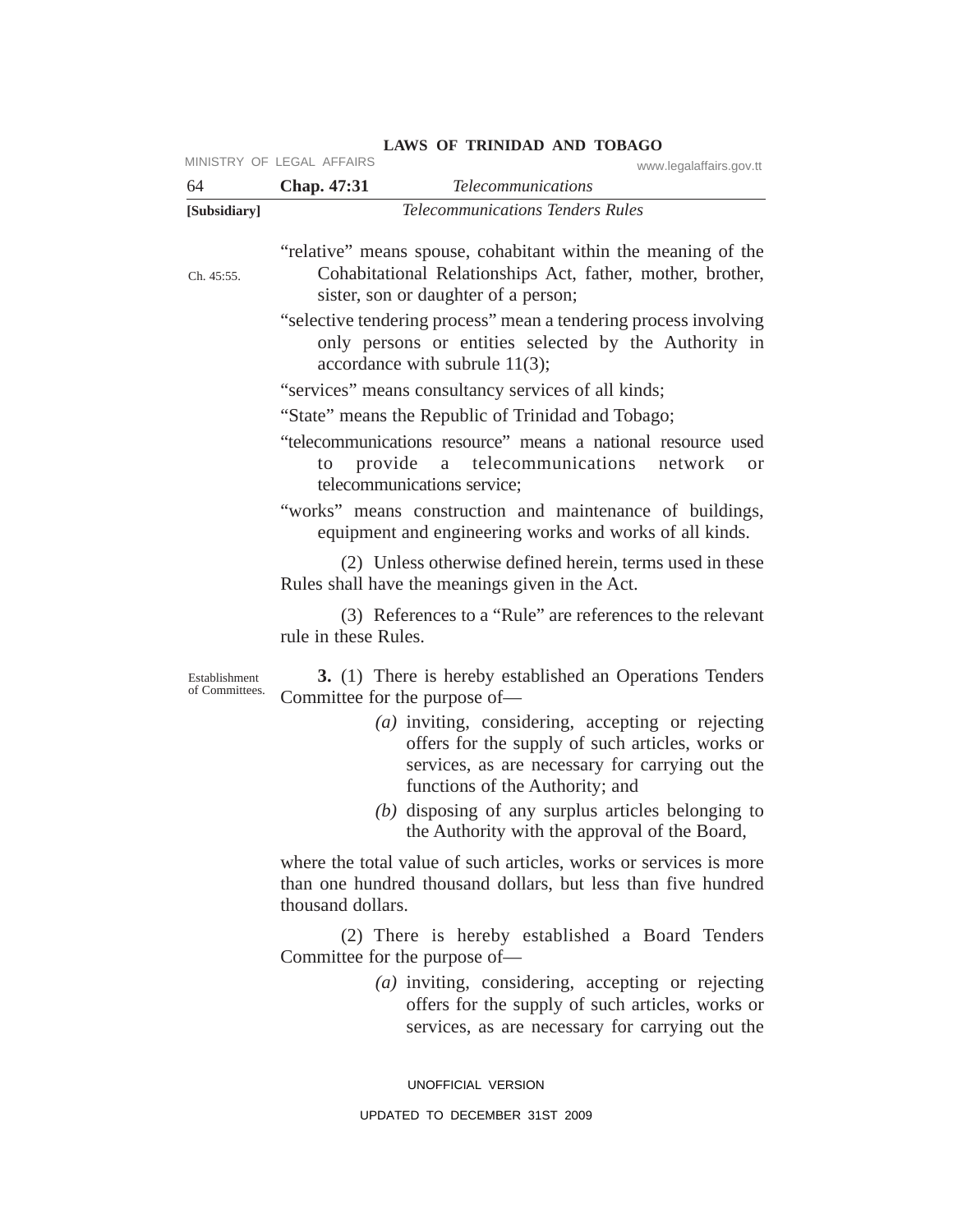| LAWS OF TRINIDAD AND TOBAGO<br>MINISTRY OF LEGAL AFFAIRS                                                                                                                                                                                                                                                                  |                               |
|---------------------------------------------------------------------------------------------------------------------------------------------------------------------------------------------------------------------------------------------------------------------------------------------------------------------------|-------------------------------|
| <b>Telecommunications</b><br>Chap. 47:31                                                                                                                                                                                                                                                                                  | www.legalaffairs.gov.tt<br>65 |
| <b>Telecommunications Tenders Rules</b>                                                                                                                                                                                                                                                                                   | [Subsidiary]                  |
| functions of the Authority, where the total value<br>of such articles, works or services is more than<br>five hundred thousand dollars;<br>$(b)$ when instructed by the Board, inviting and<br>evaluating on behalf of the Board, tenders<br>submitted in respect of a competitive bidding                                |                               |
| process for-<br>(i) the grant of the right to use<br>a a<br>telecommunications resource; or<br>(ii) the grant of the right to provide a public<br>telecommunications<br>network<br>$\alpha$<br>telecommunications service<br>or<br>a<br>broadcasting service; and<br>$(c)$ disposing of any surplus articles belonging to |                               |
| the Authority where the total value of such<br>articles, works or services is more than five<br>hundred thousand dollars.                                                                                                                                                                                                 |                               |
| 4. (1) The Operations Tenders Committee shall be Composition of<br>appointed by the Board and shall comprise—                                                                                                                                                                                                             | Committees.                   |
| (a) the Executive Director;                                                                                                                                                                                                                                                                                               |                               |
| (b) the Corporate Secretary who shall be an<br>ex officio member and Secretary of the<br>Committee; and<br>$(c)$ three officers of the Authority (at least one of<br>whom shall be a senior finance/accounting<br>officer), one of whom the Board shall appoint<br>as Chairman.                                           |                               |
| (2) The tenure of a member of the Operations Tenders<br>Committee appointed under paragraph $(1)(c)$ , shall be for such<br>period as the Board considers appropriate.                                                                                                                                                    |                               |
| (3) The Board Tenders Committee shall comprise—<br>(a) any three members of the Board determined by                                                                                                                                                                                                                       |                               |

*(a)* any three members of the Board determined by resolution of the Board from time to time;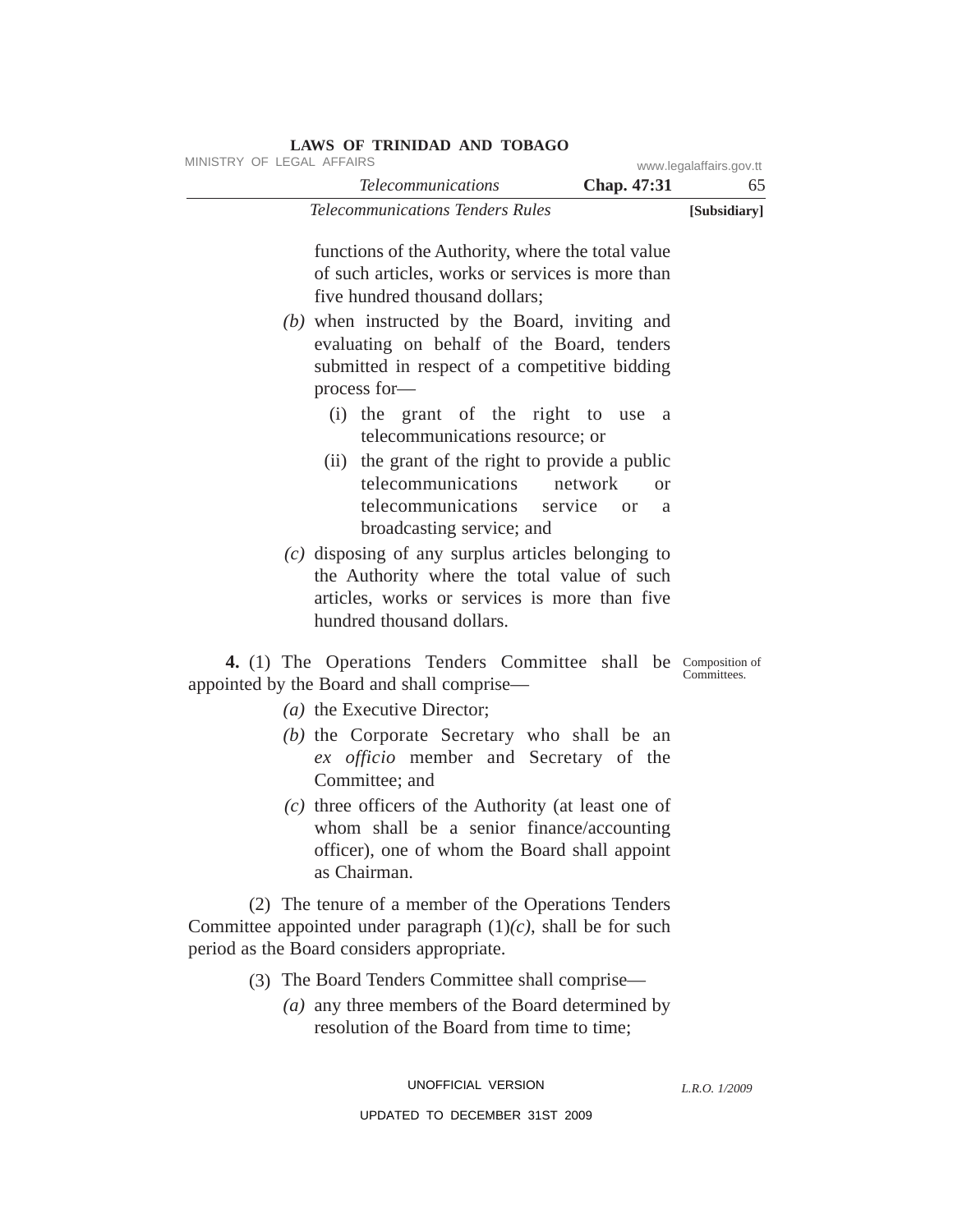| 66                         | Chap. 47:31 | <b>Telecommunications</b>                                                                                                                                                                                                                                                                                                                                                                                                                                                                                                                                                                                                                                                                                                                                                                                                                       |
|----------------------------|-------------|-------------------------------------------------------------------------------------------------------------------------------------------------------------------------------------------------------------------------------------------------------------------------------------------------------------------------------------------------------------------------------------------------------------------------------------------------------------------------------------------------------------------------------------------------------------------------------------------------------------------------------------------------------------------------------------------------------------------------------------------------------------------------------------------------------------------------------------------------|
| [Subsidiary]               |             | <b>Telecommunications Tenders Rules</b>                                                                                                                                                                                                                                                                                                                                                                                                                                                                                                                                                                                                                                                                                                                                                                                                         |
|                            |             | $(b)$ two persons such as the Board considers<br>appropriate, having regard to the subject matter<br>being considered and the expertise of such<br>persons; and<br>$(c)$ the Corporate Secretary, who shall be an <i>ex officio</i><br>member and Secretary to the Committee.                                                                                                                                                                                                                                                                                                                                                                                                                                                                                                                                                                   |
|                            |             | (4) In exercise of the authority vested in them under<br>these Rules, the Committee may from time to time consult with<br>such officers of the Authority or the required other persons<br>having regard to the award of a contract or tender.                                                                                                                                                                                                                                                                                                                                                                                                                                                                                                                                                                                                   |
|                            |             | (5) A member of the Board Tenders Committee<br>appointed under Rule $4(3)(b)$ shall be appointed by the Board<br>only for the duration of any evaluation under Rule $3(2)(b)$ .                                                                                                                                                                                                                                                                                                                                                                                                                                                                                                                                                                                                                                                                 |
|                            |             | (6) The Board shall be entitled by resolution to remove<br>any member of any Committee at any time, save that-<br>$(a)$ a member of a Committee shall only be<br>removed while that Committee is engaged in a<br>tendering process if that member is guilty of<br>misconduct, dishonesty or corrupt practices in<br>relation to that process or has otherwise acted to<br>prejudice the fairness of that process; and<br>$(b)$ if the removal of a member of a Committee<br>makes inadequate the composition of that<br>Committee as required by subrule $4(1)$ , that<br>member shall be replaced by a suitably qualified<br>person forthwith.<br>(7) Subject to the provisions of subrule $4(4)$ , the Board<br>shall forthwith remove any member of any Committee who for<br>any reason is no longer eligible to sit on that Committee under |
| Function of<br>Committees. |             | the conditions set out in subrule $4(1)$ .<br><b>5.</b> (1) The Board Tenders Committee shall—<br>( <i>a</i> ) in respect of tenders for the supply of goods or<br>services or the undertaking of works of all kinds<br>necessary for the carrying out of the functions                                                                                                                                                                                                                                                                                                                                                                                                                                                                                                                                                                         |

### **LAWS OF TRINIDAD AND TOBAGO** MINISTRY OF LEGAL AFFAIRS www.legalaffairs.gov.tt

UPDATED TO DECEMBER 31ST 2009

UNOFFICIAL VERSION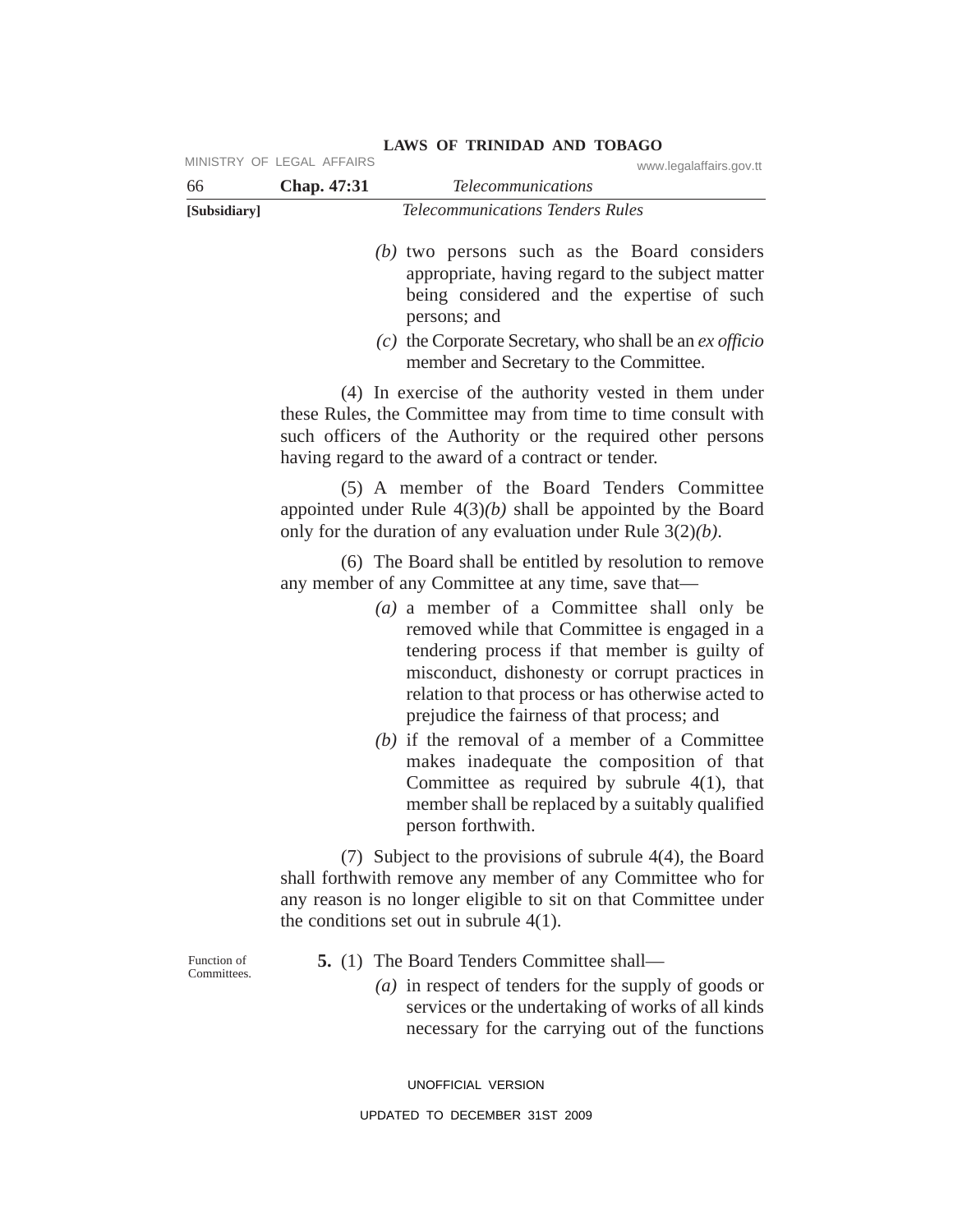| MINISTRY OF LEGAL AFFAIRS  |                                                                                                                                                                                                                                                                                                                                                                            | www.legalaffairs.gov.tt |              |
|----------------------------|----------------------------------------------------------------------------------------------------------------------------------------------------------------------------------------------------------------------------------------------------------------------------------------------------------------------------------------------------------------------------|-------------------------|--------------|
|                            | <b>Telecommunications</b>                                                                                                                                                                                                                                                                                                                                                  | Chap. 47:31             | 67           |
|                            | <b>Telecommunications Tenders Rules</b>                                                                                                                                                                                                                                                                                                                                    |                         | [Subsidiary] |
|                            | of the Authority, where the total value of such<br>articles, works or services is more than five<br>hundred thousand dollars-                                                                                                                                                                                                                                              |                         |              |
|                            | (i) act for the Aurthority in inviting and<br>considering tenders;                                                                                                                                                                                                                                                                                                         |                         |              |
|                            | (ii) make recommendations to the Board or<br>make decisions on behalf of the Authority<br>on the acceptance or rejection of<br>tenders; and                                                                                                                                                                                                                                |                         |              |
| (iii)                      | award contracts in respect of accepted<br>tenders;                                                                                                                                                                                                                                                                                                                         |                         |              |
|                            | (b) invite, and using a competitive bidding process,<br>evaluate tenders for the right to-                                                                                                                                                                                                                                                                                 |                         |              |
| (i)                        | use a telecommunications resource;                                                                                                                                                                                                                                                                                                                                         |                         |              |
| (ii)                       | provide a public telecommunications<br>network or telecommunications service; or                                                                                                                                                                                                                                                                                           |                         |              |
|                            | (iii) provide a broadcasting service,                                                                                                                                                                                                                                                                                                                                      |                         |              |
| rejection of such tenders. | and make recommendations to the Board on the acceptance or                                                                                                                                                                                                                                                                                                                 |                         |              |
|                            | (2) The Operations Tenders Committee shall—<br>( <i>a</i> ) in respect of tenders for the supply of articles or<br>services or the undertaking of works of all kinds<br>necessary for the carrying out of the functions<br>of the Authority, where the total value of such<br>articles, services or works is more than one<br>hundred thousand dollars, but less than five |                         |              |

# (i) act for the Authority in inviting and considering tenders;

hundred thousand dollars—

- (ii) make recommendations to, or make decisions on behalf of the Authority on the acceptance or rejection of tenders;
- (iii) award contracts in respect of accepted tenders; and

UNOFFICIAL VERSION

*L.R.O. 1/2009*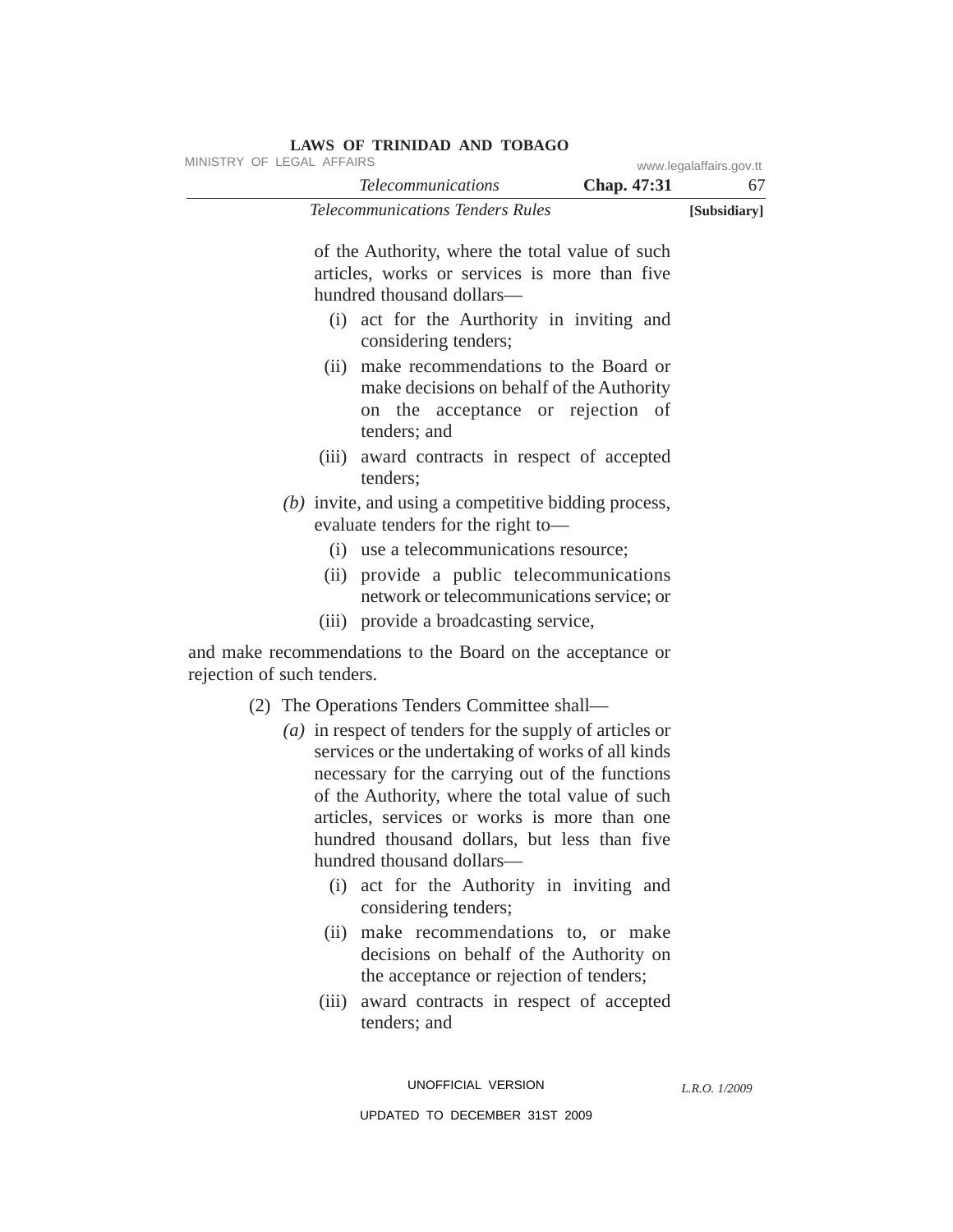|                                    | MINISTRY OF LEGAL AFFAIRS | www.legalaffairs.gov.tt                                                                                                                                                                                                                                                                                                                                                                  |
|------------------------------------|---------------------------|------------------------------------------------------------------------------------------------------------------------------------------------------------------------------------------------------------------------------------------------------------------------------------------------------------------------------------------------------------------------------------------|
| 68                                 | Chap. 47:31               | <b>Telecommunications</b>                                                                                                                                                                                                                                                                                                                                                                |
| [Subsidiary]                       |                           | <b>Telecommunications Tenders Rules</b>                                                                                                                                                                                                                                                                                                                                                  |
|                                    |                           | (b) subject to the provisions of rule 24, dispose of<br>surplus articles of the Authority.                                                                                                                                                                                                                                                                                               |
| Power of<br>Executive              |                           | <b>6.</b> (1) The Executive Director shall—                                                                                                                                                                                                                                                                                                                                              |
| Director to<br>award<br>contracts. |                           | (a) have power to award contracts up to the value of<br>one hundred thousand dollars and in respect of<br>the award of contracts may delegate such<br>authority to officers of the Authority, setting<br>such limits as he deems appropriate; and                                                                                                                                        |
|                                    |                           | (b) submit to the Board Tenders Committee on a<br>quarterly basis, reports in respect of contracts<br>awarded under the authority granted to him.                                                                                                                                                                                                                                        |
|                                    |                           | (2) For the purpose of enabling action under this<br>provision, neither the Operations Tenders Committee nor the<br>Executive Director (or any officer so authorised by the Executive<br>Director) shall subdivide the quantity of articles to be supplied or<br>works and services to be undertaken into two or more portions so<br>that the value of any portion empowers them to act. |
| Duties of<br>Secretary.            |                           | 7. (1) The duties of the Secretary shall include the<br>organisation of agendas, the circulation of documents and the<br>recording of the Minutes of each meeting.                                                                                                                                                                                                                       |
|                                    |                           | (2) In the absence of the Corporate Secretary an officer<br>of the Authority shall be appointed by the Executive Director to<br>carry out the functions of Secretary.                                                                                                                                                                                                                    |
| Meetings of<br>Committees.         |                           | <b>8.</b> (1) Each Committee shall meet as often as it considers<br>necessary or expedient for the proper carrying out of its functions<br>as determined by its Chairman.                                                                                                                                                                                                                |
|                                    | fixed for such meetings.  | (2) Notice of meetings together with agendas shall be<br>circulated to members at least forty-eight hours before the time                                                                                                                                                                                                                                                                |
|                                    |                           | (3) Minutes of all meetings in proper form shall be kept<br>by the Secretary and shall be confirmed and certified by the<br>Secretary at the next succeeding meeting of the relevant Committee.                                                                                                                                                                                          |

UNOFFICIAL VERSION UPDATED TO DECEMBER 31ST 2009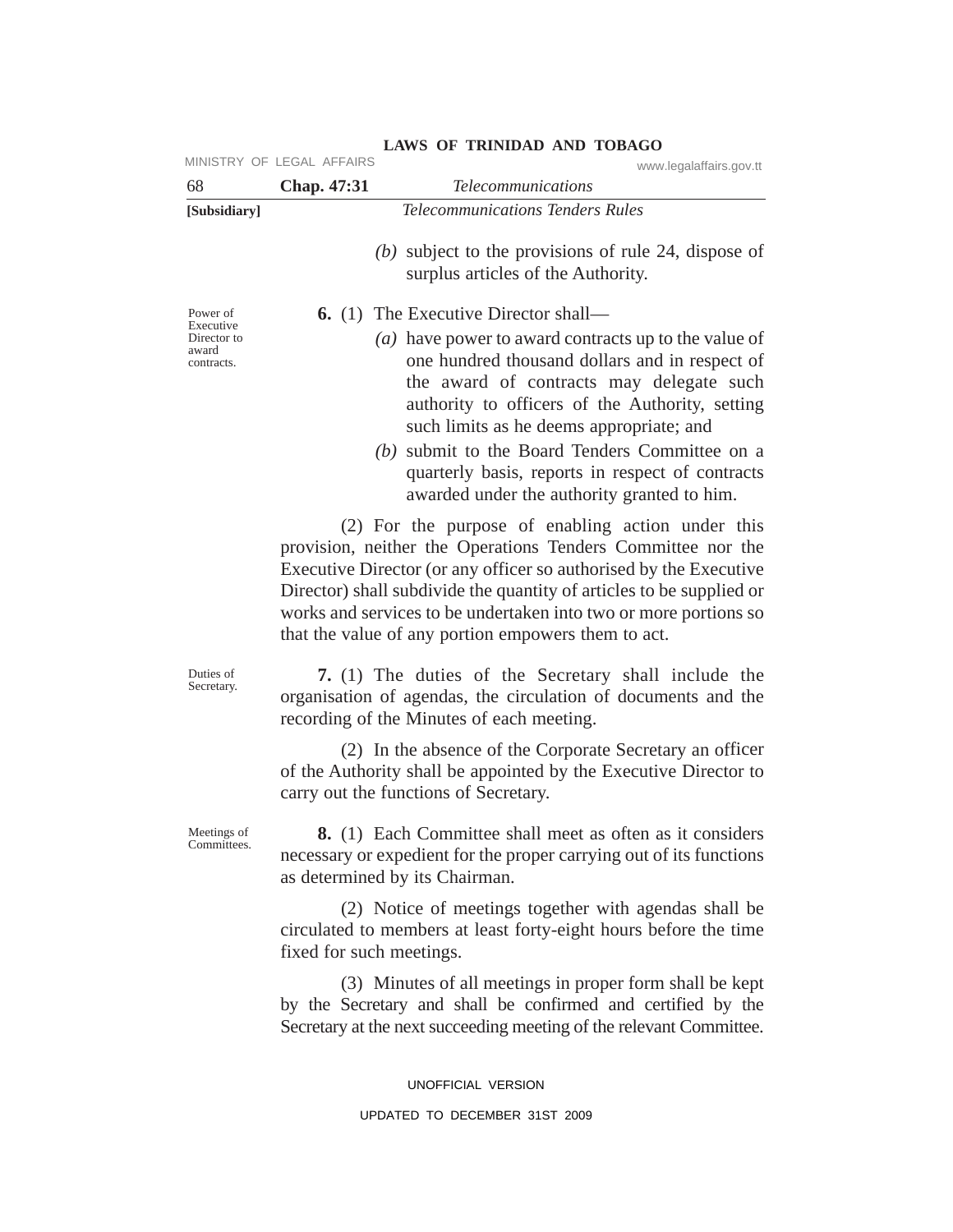| LAWS OF TRINIDAD AND TOBAGO             |             |                         |
|-----------------------------------------|-------------|-------------------------|
| MINISTRY OF LEGAL AFFAIRS               |             | www.legalaffairs.gov.tt |
| <i>Telecommunications</i>               | Chap. 47:31 | 69.                     |
| <i>Telecommunications Tenders Rules</i> |             | [Subsidiary]            |

(4) Copies of certified Minutes of the meetings of all Committees shall be forwarded to the Board for information together with copies of such relevant documentation that the Committee considers appropriate.

(5) The Board may from time to time request and the relevant Committee shall provide, such additional documentation as the Board may require regarding any matter contained in the Minutes of any meeting of a Committee.

**9.** For the purpose of any vote on any matter, whether Quorum. carried out at the meeting of a Committee or on the basis of papers circulated, a simple majority shall constitute a quorum.

10. (1) Decisions shall be taken at meetings or, in cases Decisions of where the Chairman of a Committee shall so direct, by each member casting his or her vote in writing following the circulation of relevant papers among the members.

(2) Papers shall not be circulated to a member who through illness, absence from office or otherwise is incapacitated from voting.

(3) At the next meeting of a Committee following the circulation of papers the decision of that Committee in respect of a matter that was circulated shall be recorded in the Minutes of the meeting.

(4) The dissent of any member in respect of a decision shall be properly recorded.

(5) Decisions shall be by a majority of votes and for that purpose the Chairman shall have both an original and a casting vote.

(6) Any document purporting to record a decision of a Committee and signed by the Secretary of the relevant Committee or the person designated in accordance with subrule 7(2), is admissable as *prima facie* proof that the decision was recorded.

**11.** (1) A person involved on behalf of the Authority in the Disclosure of process of tendering for articles, works, services, a right to use a

interest.

UNOFFICIAL VERSION UPDATED TO DECEMBER 31ST 2009

*L.R.O. 1/2009*

Committees.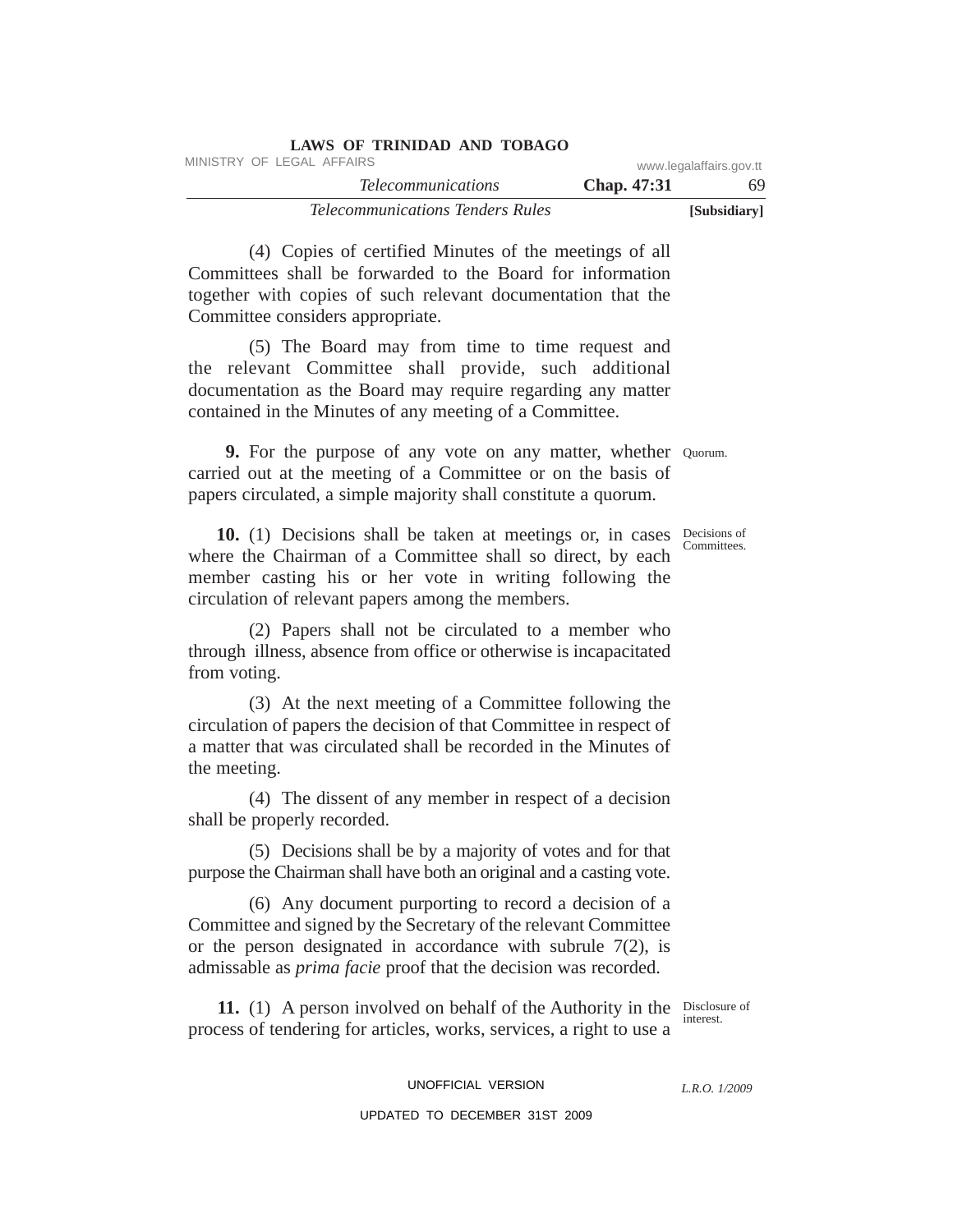| [Subsidiary] |             | <i>Telecommunications Tenders Rules</i> |
|--------------|-------------|-----------------------------------------|
| -70          | Chap. 47:31 | <i>Telecommunications</i>               |
|              |             | www.iegalalialis.gov.tt                 |

**LAWS OF TRINIDAD AND TOBAGO** MINISTRY OF LEGAL AFFAIRS

> telecommunications resource, a right to provide a public telecommunications network or telecommunications service or a broadcasting service who has—

- *(a)* a financial or other vested interest; or
- *(b)* a relative who is a member of, or has a financial or other vested interest,

in a business entity which has submitted a tender for the supply or purchase of articles, the undertaking of works or services, a right to use a telecommunications resource, or a right to provide a public telecommunications network or telecommunications service or a broadcasting service, shall disclose his financial or other vested interest or that of his relative and shall remove himself from all aspects of the tendering process.

(2) A person who fails to comply with the provisions of this rule, shall be subject to the disciplinary action of the Authority, unless he can prove that he did not know that the relevant business entity had submitted that tender.

Tendering process.

## **12.** (1) Whenever—

- *(a)* articles are required to be supplied to, or works or services are required to be undertaken on behalf of the Authority, and the total value of such articles, works or services exceeds one hundred thousand dollars;
- *(b)* a right to use a telecommunications resource is to be granted by the Authority via a competitive bidding process; or
- *(c)* a right to provide a public telecommunications network or telecommunications service or a broadcasting service is to be recommended to the Minister by the Authority via a competitive bidding process,

the Executive Director shall make a written request to the Secretary of the relevant Committee to invite tenders.

> UNOFFICIAL VERSION UPDATED TO DECEMBER 31ST 2009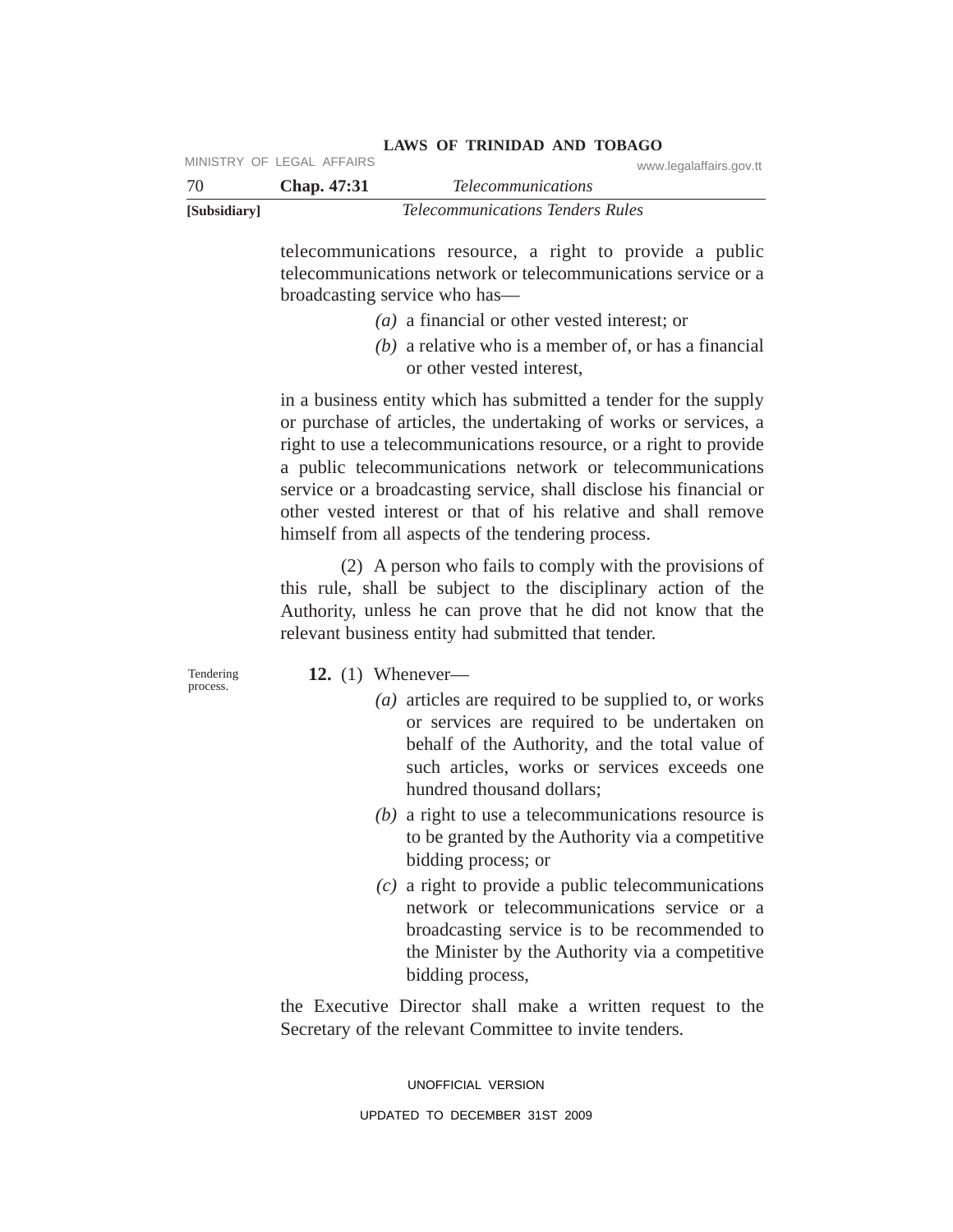|                         | LAND OF INIMPAD AND TODAUO              |  |
|-------------------------|-----------------------------------------|--|
| www.legalaffairs.gov.tt | MINISTRY OF LEGAL AFFAIRS               |  |
| <b>Chap.</b> 47:31      | <i>Telecommunications</i>               |  |
| [Subsidiary]            | <i>Telecommunications Tenders Rules</i> |  |

(2) Where the selective tendering process may not be used in the case of a matter referred to the Board Tenders Committee under subrule (1)*(b)* or (1)*(c)*, the relevant Committee or the Executive Director, as the case may be, shall determine whether an Invitation to Tender shall be public or selective.

**LAWS OF TRINIDAD AND TOBAGO**

- (3) Aselective tendering process may be utilised where—
	- *(a)* there is only one source or a limited number of sources of supply of articles, works or services;
	- *(b)* the articles are spares or replacement parts or from part of a system already in use by the Authority;
	- *(c)* articles that form part of the inventory of stock items of the Authority, the replenishment of which is repetitive and can be obtained at the same price or less than that previously negotiated; or
	- *(d)* the articles, works or services are—
		- (i) propriety or specialised goods or services;
		- (ii) supplied or disposed of on a repetitive basis; and
		- (iii) the work to be carried out is on a site where a contractor is already operating and the employment of a second contractor would hinder the progress of the project.

(4) Where a selective tendering process is to be implemented in accordance with subrule (3), the Authority shall identify as many suppliers of the required articles, works or services as is reasonably practicable, and shall issue Invitations to Tender to all such suppliers, save those who have indicated their unwillingness to participate.

(5) Unless a selective tendering process is implemented in accordance with subrule (3), the tendering process shall be a public tendering process and the Invitation to Tender shall be open to any qualified member of the public, wherever situated, and shall be posted on the official website of the Authority and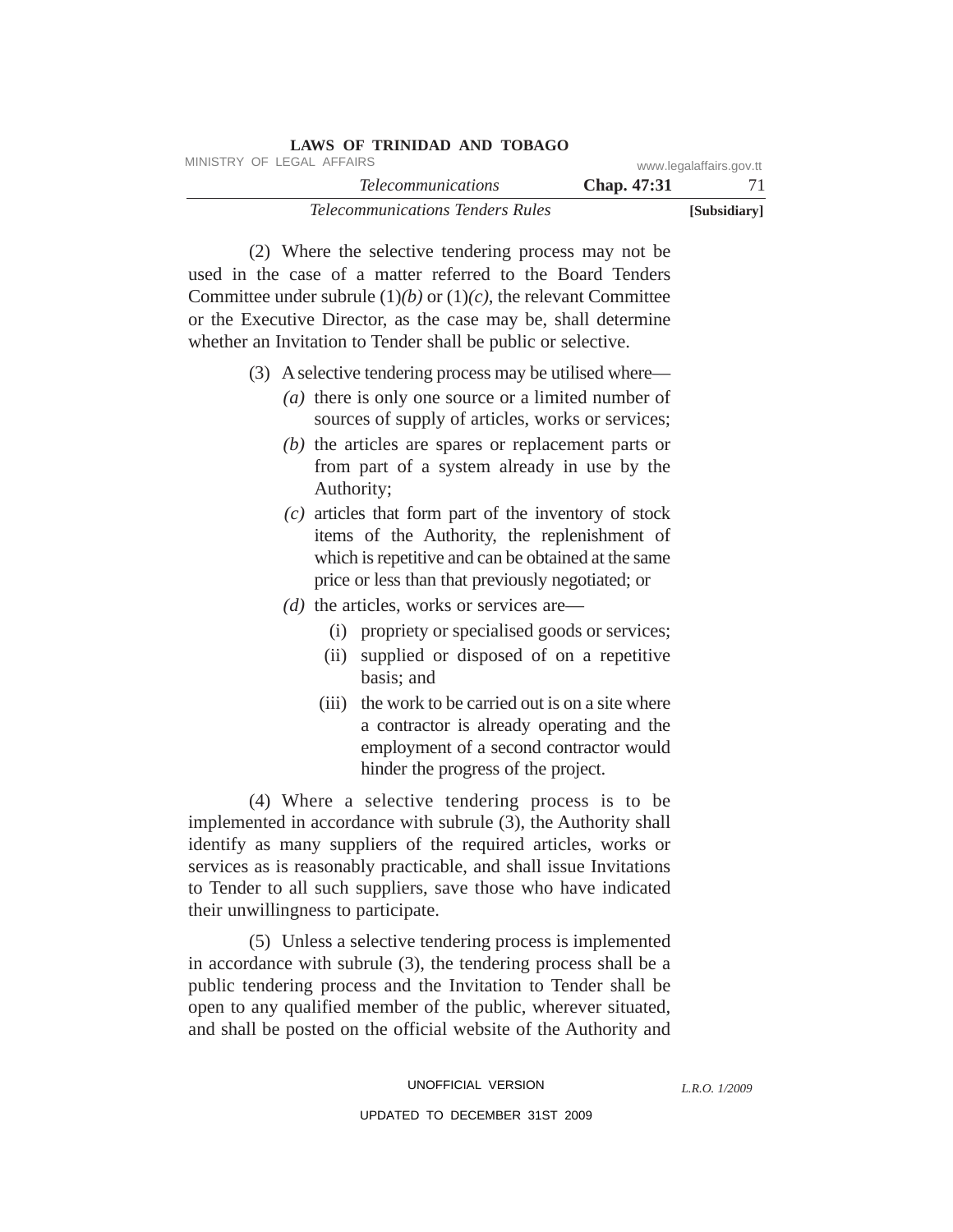| [Subsidiary] |                           | <i>Telecommunications Tenders Rules</i> |
|--------------|---------------------------|-----------------------------------------|
| -72          | <b>Chap.</b> 47:31        | <i>Telecommunications</i>               |
|              | MINISTRY OF LEGAL AFFAIRS | www.legalaffairs.gov.tt                 |

published in at least one daily newspaper circulating in the Republic of Trinidad and Tobago.

(6) In relation to either a public tendering process or a selective tendering process, the Executive Director or the relevant Committee (whichever is responsible), shall consider all valid tenders received, and where more than one tender is received the process of evaluation shall be a competitive bidding process, which may include—

- *(a)* prequalification of tenders; and
- *(b)* competitive selection,

or such other processes the relevant Committee or the Executive Director may consider appropriate in each circumstance having regard to the nature of the subject of the tender.

Invitation to tender.

- **13.** (1) The Invitation to tender shall contain—
	- *(a)* a sufficient description of the articles required, the scope of works or services to be undertaken, the telecommunications resource to be granted or the right to be recommended;
	- *(b)* the criteria for evaluation of tenders as prescribed by the Authority;
	- *(c)* the place where additional information can be obtained;
	- *(d)* the form or manner in which the offer is to be made; and
	- *(e)* the time and place for the closing and opening of the tenders.

(2) Invitation to Tender shall be signed by the Chairman or the Secretary of the relevant Committee, or in the case of tenders for articles, works or services of a value of less than one hundred thousand dollars, by the Executive Director.

(3) The information that is required to be posted or published in relation to Invitations to Tender in respect of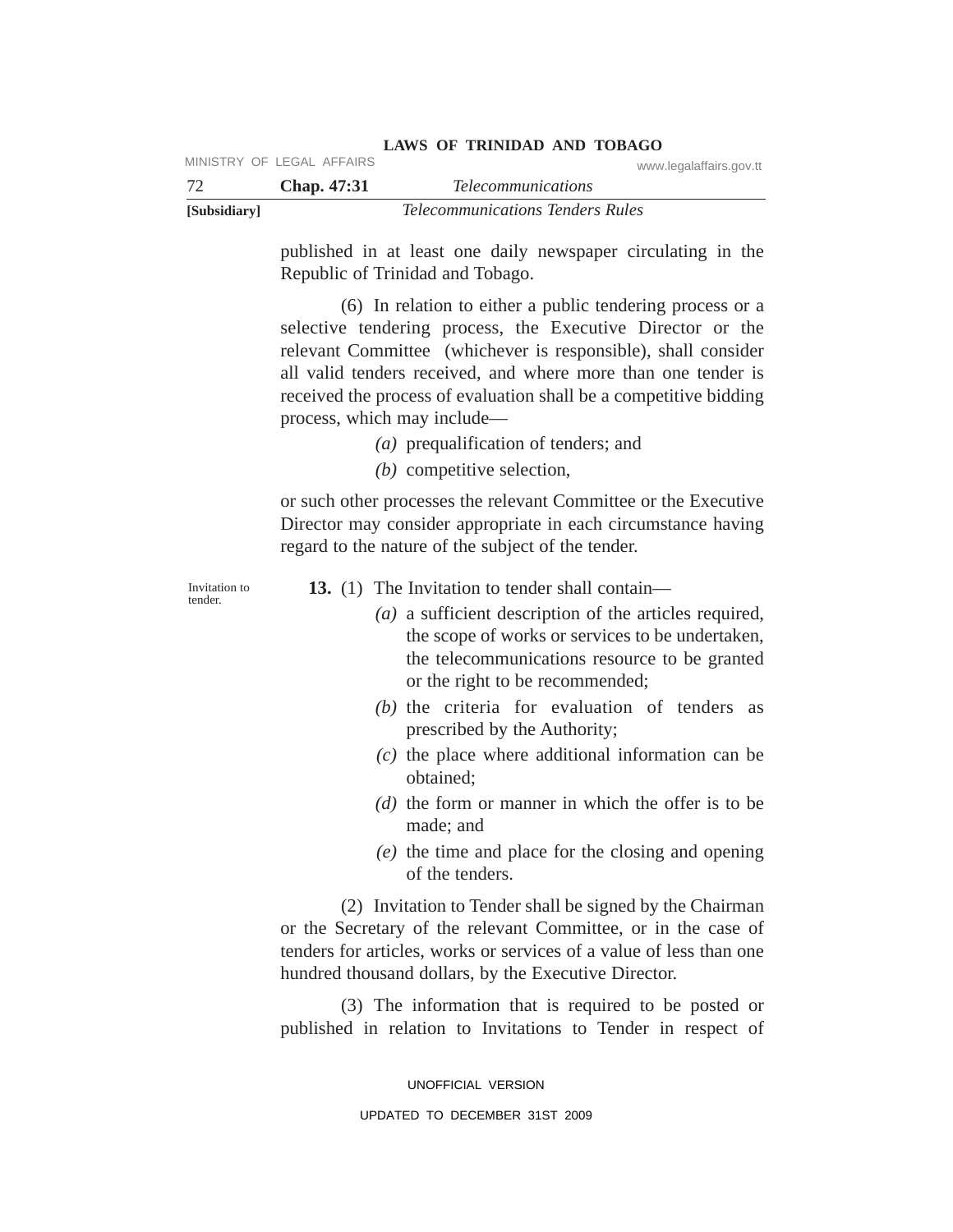| LAWS OF INIMIDAD AND TODAGO             |                    |                         |
|-----------------------------------------|--------------------|-------------------------|
| MINISTRY OF LEGAL AFFAIRS               |                    | www.legalaffairs.gov.tt |
| <i>Telecommunications</i>               | <b>Chap.</b> 47:31 |                         |
| <i>Telecommunications Tenders Rules</i> |                    | [Subsidiary]            |

articles to be supplied, or works or services to be undertaken, shall include the following:

**LAWS OF TRINIDAD AND TOBAGO**

- *(a)* a description of the articles, works or services for which the tender is invited;
- *(b)* a tentative indication of the period of the year for which such articles, works or services are required;
- *(c)* a brief description of the Authority's bidding processes; and
- *(d)* the name of the contact person and mailing address, telephone number, fax and/or e-mail address from whom additional information may be obtained.

(4) Where the Invitation to Tender is in relation to matters referred to in subrule  $3(2)(b)$ , the information that is required to be posted or published as the case may be, shall include the following:

- *(a)* the right or resource for which the proposals are being invited;
- *(b)* the opening and closing dates for the tender;
- *(c)* the name of the contact person and mailing address, telephone number, fax and/or e-mail address from whom additional information may be obtained; and
- *(d)* other information deemed appropriate by the Authority.

(5) The Authority shall be entitled to extend the time for the submission of tenders in relation to any Invitation to Tender, by publishing in the *Gazette* and at least one daily newspaper circulating in Trinidad and Tobago, a notice to that effect.

tenders.

14. (1) A tender shall be submitted in the manner specified Submission of in the Invitation to Tender and signed by the person submitting the tender or proposal or in the case of a business entity, by a duly authorised officer and shall be enclosed in a sealed envelope addressed to the Secretary of the relevant Committee.

#### UNOFFICIAL VERSION

*L.R.O. 1/2009*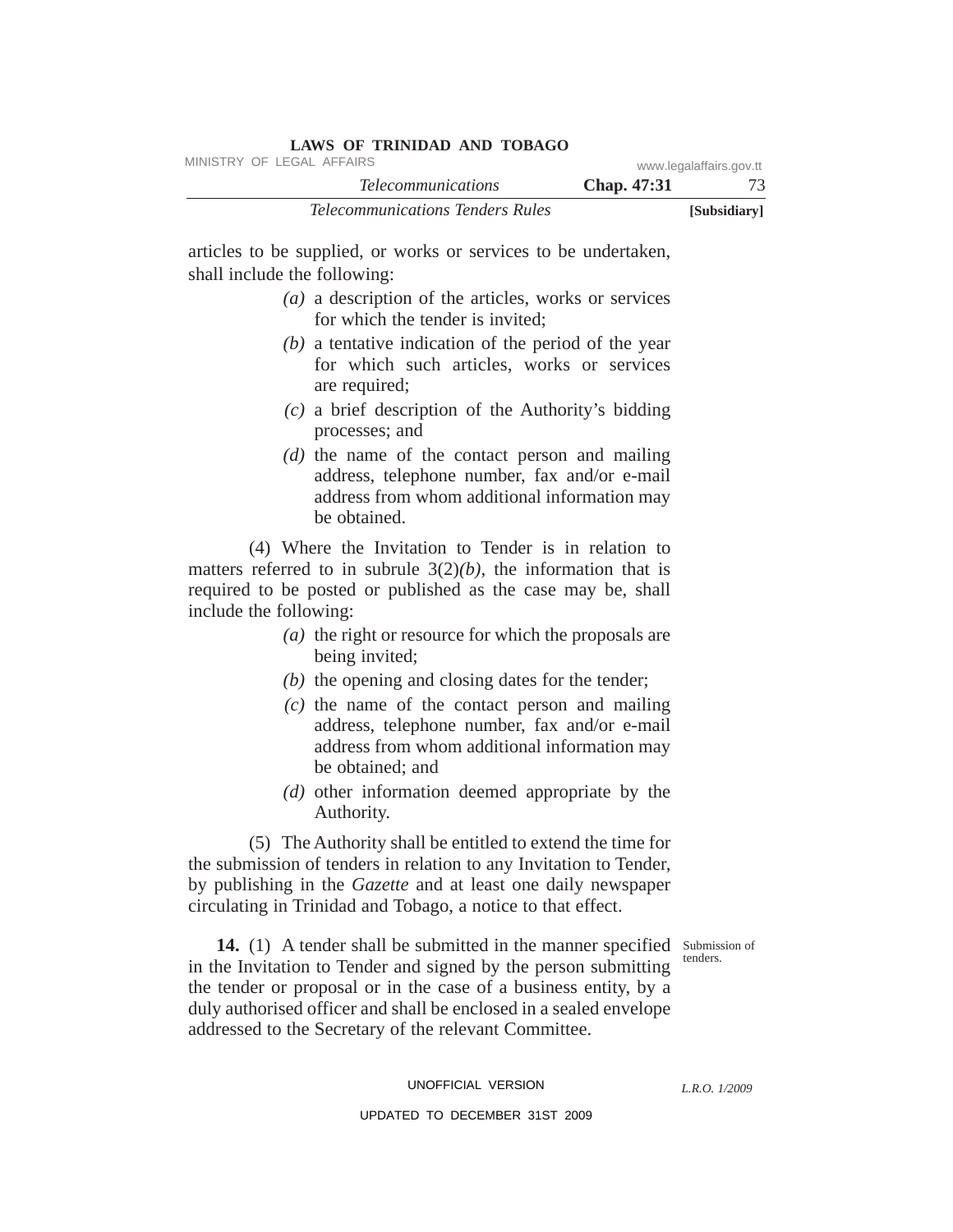| -74          | Chap. 47:31 | <i>Telecommunications</i>               |
|--------------|-------------|-----------------------------------------|
| [Subsidiary] |             | <i>Telecommunications Tenders Rules</i> |

(2) The tender shall contain such certification as is necessary to satisfy the requirements of the Income Tax and Value Added Tax legislation and shall be submitted along with the bid documents and where relevant, such certification as is relevant to its incorporation as required under Companies legislation.

**LAWS OF TRINIDAD AND TOBAGO**

(3) Where a tender has been altered in any way the alteration shall be initialled by a duly authorised officer.

(4) The Committees may require, as a condition for the collection of tender documents, the payment of non-refundable deposits in such sums as may be determined by the Authority.

(5) The relevant Committee may require persons desirous of submitting tenders to deposit with the Authority such sums as may be determined by the Authority and in respect of any sum to be deposited in excess of one hundred thousand dollars the approval of the Board shall first be sought and obtained in writing.

(6) Sums deposited in accordance with subrule (5) may be forfeited where—

- *(a)* the person making the deposit fails to submit a tender;
- *(b)* the person whose tender is accepted fails or refuses to enter into a formal contract; or
- *(c)* the person submitting a tender withdraws the same.

Rejection of tenders.

**15.** (1) A Committee or the Executive Director, as the case may be, shall reject any tender that does not comply with these Rules.

(2) The Authority shall make available within seven days of a request from a rejected bidder, reasons for the rejection of the tender.

Tenders Box.

**16.** (1) Specially constructed boxes, bearing the inscription "Tenders Box" shall be kept at the offices of the Authority and in such other places as may be necessary in which all tenders shall be placed.

#### UNOFFICIAL VERSION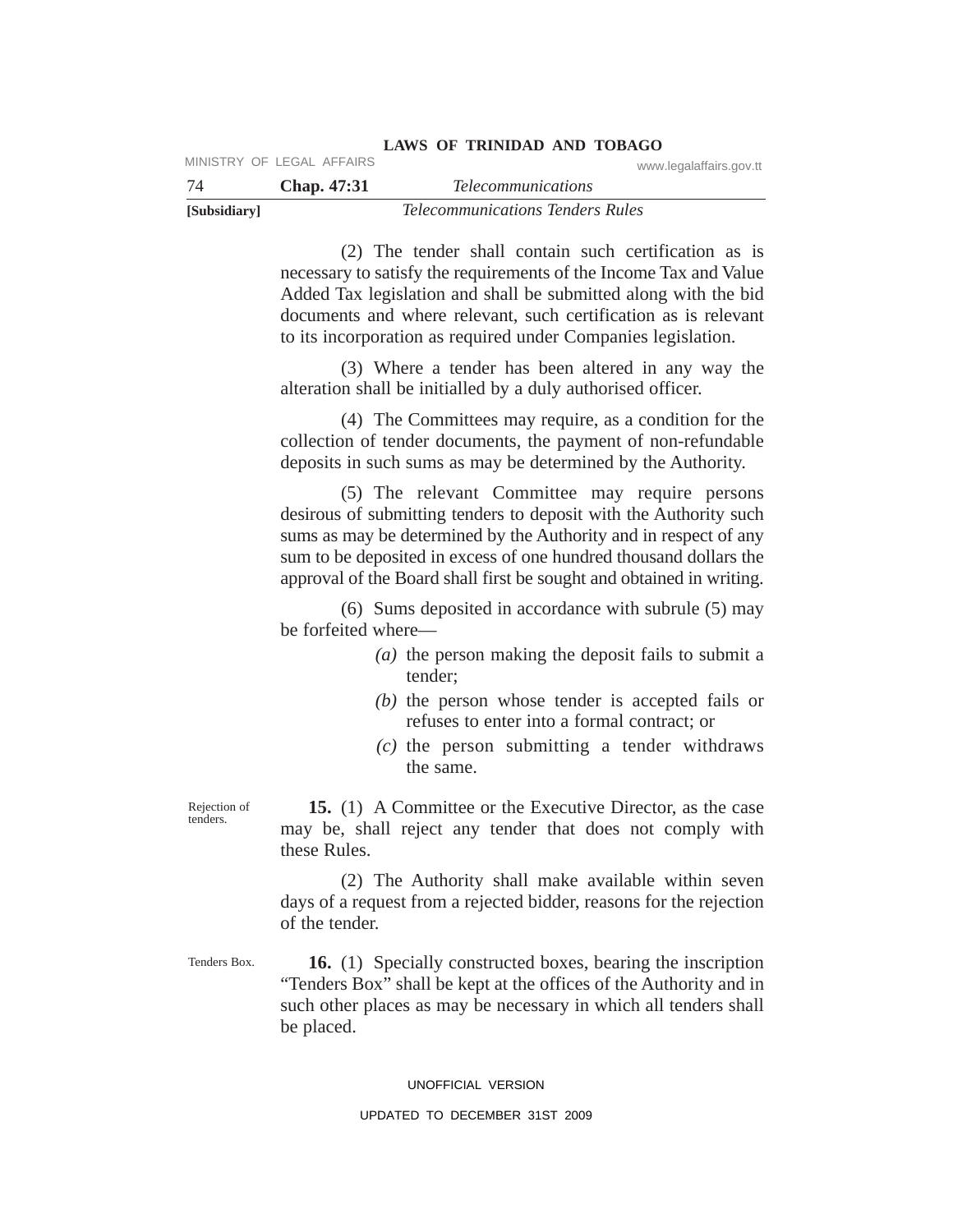| LAWS OF INIMIDAD AND TODAGO             |                    |                         |
|-----------------------------------------|--------------------|-------------------------|
| MINISTRY OF LEGAL AFFAIRS               |                    | www.legalaffairs.gov.tt |
| <i>Telecommunications</i>               | <b>Chap.</b> 47:31 |                         |
| <i>Telecommunications Tenders Rules</i> |                    | [Subsidiary]            |

(2) Each box shall have two independent locks, which shall be usually kept in the custody of the Corporate Secretary.

**LAWS OF TRINIDAD AND TOBAGO**

(3) During any tendering process the key to one of the locks shall be kept in the custody of the Chairman of the Committee inviting a tender or the Executive Director, as the case may be, and returned to the Corporate Secretary on completion of the tendering exercise.

17. (1) Prior to the opening of a tender, it may be withdrawn Withdrawal of by the tenderer or the duly authorised representative, sending a letter to that effect to the Chairman of the relevant Committee, or the Executive Director.

(2) Withdrawal of a tender is effective, if the letter is delivered to and received by the relevant Chairman or the Executive Director, prior to the opening of the relevant tender.

18. (1) On the date and the time fixed for the opening of the Opening of tenders, the persons having custody of the keys shall unlock the box and remove and open the tenders found therein, and every person submitting a tender shall be entitled to be present either personally or through a duly authorised representative at the opening of the Tenders Box.

(2) The persons opening the tenders box shall initial the offers found therein, cause a note to be taken of the number of tenders submitted, the names of the tenderers and such further information as the Committee directs.

(3) The announcement of received tenders shall be an open event for a competitive bidding process.

19. (1) After tenders have been opened, they shall be Consideration considered by the relevant Committee or the Executive Director as the case may be. of tenders.

(2) All tenders shall be considered based on the evaluation criteria prescribed by the Authority for that process, as specified in the relevant Invitation to Tender.

#### UNOFFICIAL VERSION

## UPDATED TO DECEMBER 31ST 2009

*L.R.O. 1/2009*

tenders box.

tender.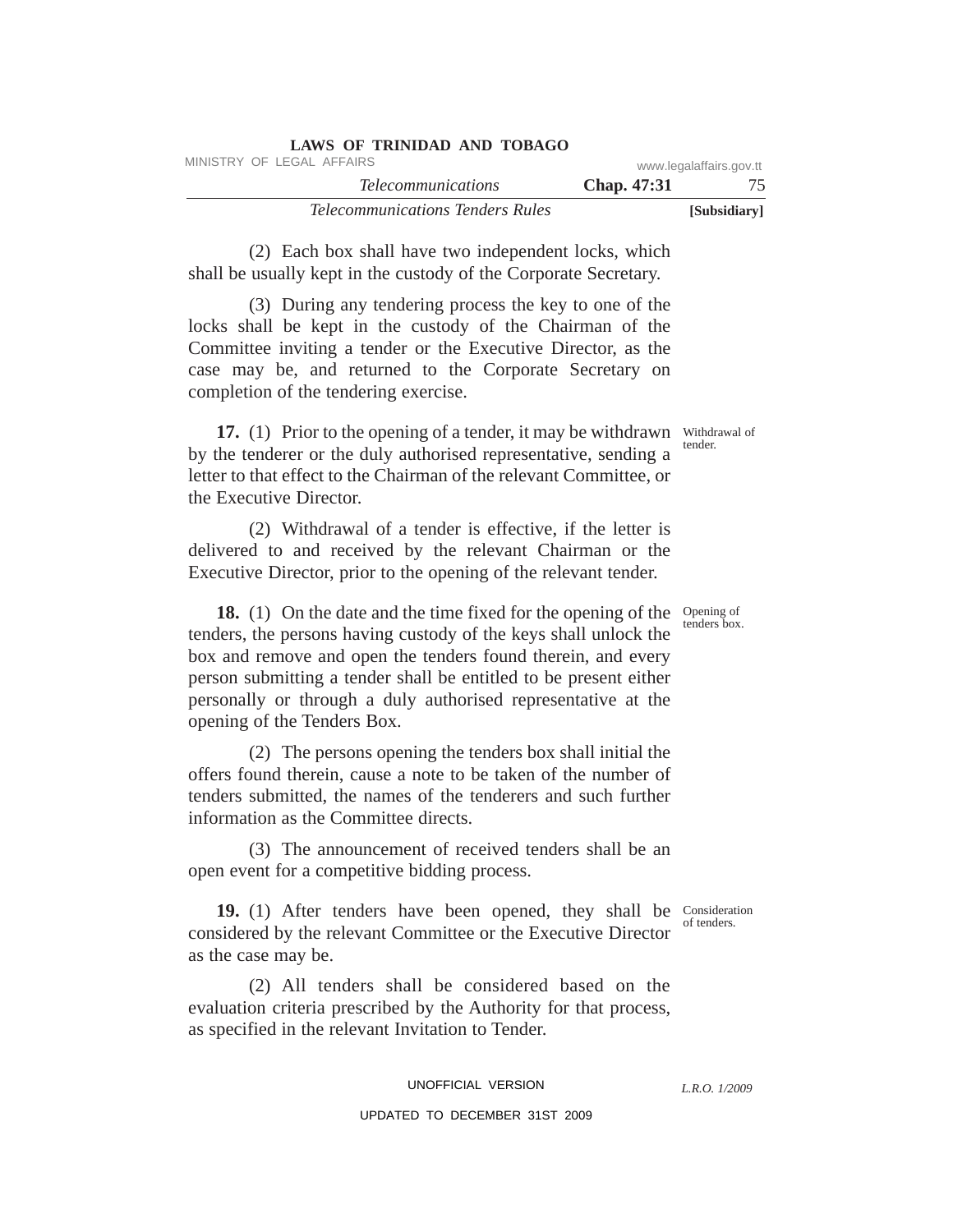| [Subsidiary] |                           | <i>Telecommunications Tenders Rules</i> |
|--------------|---------------------------|-----------------------------------------|
| -76          | Chap. 47:31               | <i>Telecommunications</i>               |
|              | MINISTRY OF LEGAL AFFAIRS | www.legalaffairs.gov.tt                 |

(3) The evaluation of each bid shall be recorded, signed and dated by the members of the relevant Committee or the Executive Director as the case may be and a written decision on the winning bid and reasons therefore, included as part of the record.

(4) Where a competitive bidding process involves procurement of articles, works or services or any other process in relation to which the Authority will create a liability for itself or the State, or make a recommendation which would, if followed, create a liability for itself or the State the lowest evaluated bid shall ordinarily be recommended.

(5) Where the lowest evaluated bid is not recommended, a justification for rejecting that bid shall be included as part of the record.

(6) Where a competitive bidding process is an auction or any other process in relation to which the Authority will generate revenue for itself or the State or make a recommendation which would, if followed, generate revenue for itself or the State, the highest evaluated bid shall, ordinarily be accepted.

(7) Where the highest evaluated bid is not recommended, a justification for rejecting that bid shall be included as part of the record.

(8) All tenders and associated working papers shall be held fully confidential before and after the award, including any price lists or other documents containing competitive information from bidders and tenders sent for evaluation shall be kept in a locked cabinet.

Deviations, errors and omissions in tender.

**20.** (1) In this Rule, the following definitions apply:

- *(a)* "deviation" means departure from the specified requirements;
	- *(b)* "error" means a mistake in the presentation of arithmetic information or its expression in words; and
	- *(c)* "omission" means the failure to include some or all of the required information or documentation.

UNOFFICIAL VERSION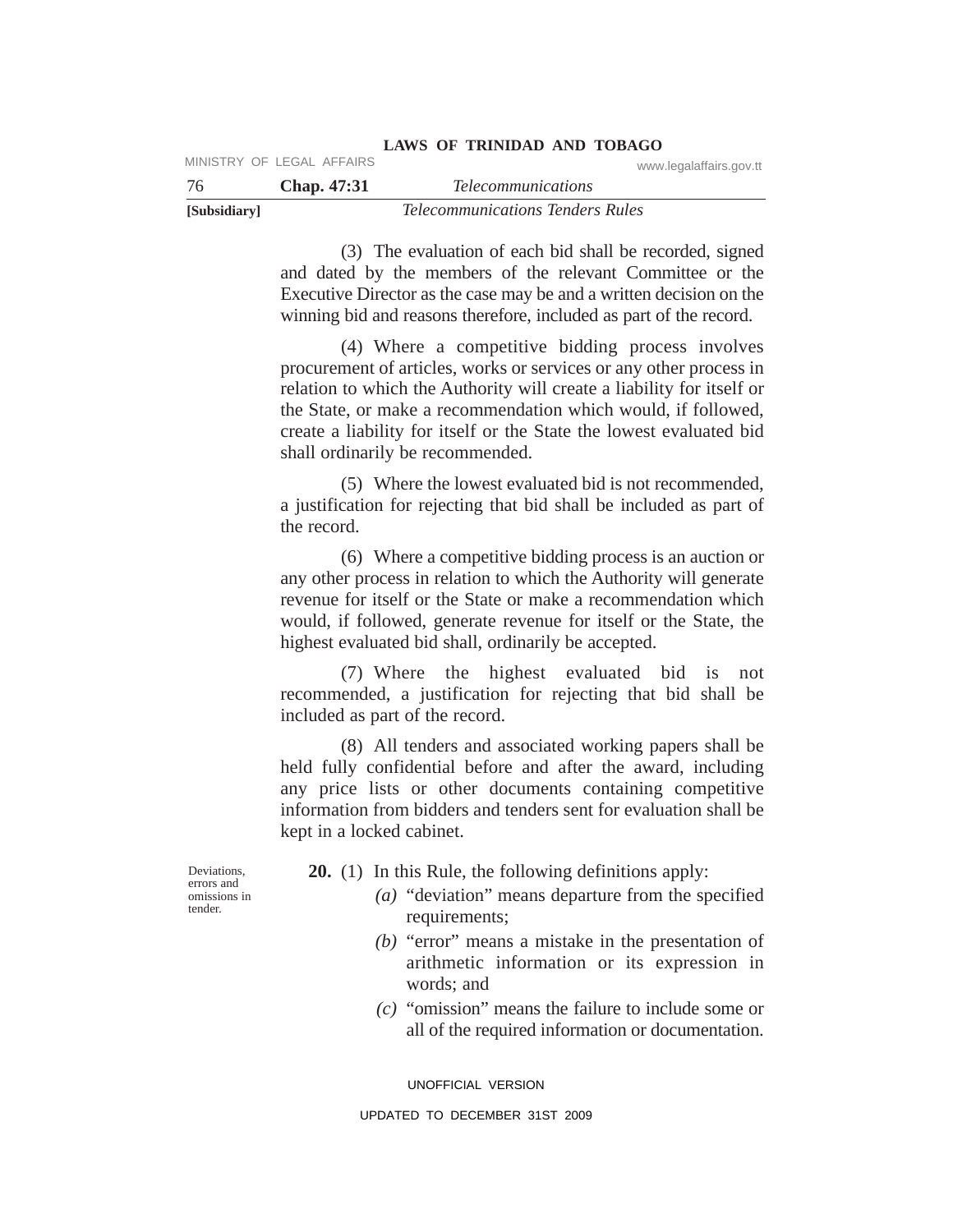| <b>LAWS OF TRINIDAD AND TOBAGO</b>      |             |                         |
|-----------------------------------------|-------------|-------------------------|
| MINISTRY OF LEGAL AFFAIRS               |             | www.legalaffairs.gov.tt |
| <i>Telecommunications</i>               | Chap. 47:31 |                         |
| <i>Telecommunications Tenders Rules</i> |             | [Subsidiary]            |

(2) The Authority shall determine whether an application or bid is substantially responsive to the requirements set out in the Invitation to Tender based solely on the application or the bid itself.

(3) An application or bid is substantially responsive to the requirements set out in the Invitation to Tender if it conforms to all of the terms, conditions and specifications of those requirements, without non-reparable deviations, reservations, omissions or errors.

(4) A non-reparable deviation, reservation, omission or error is one that, if accepted by the Authority, would do the following:

- *(a)* affect in a substantial manner the scope, quality or performance of the articles, works or services to be provided;
- *(b)* limit in a substantial manner, inconsistent with the requirements of the Invitation to Tender the Authority's rights or the obligations of the applicant or bidder; or
- *(c)* significantly affect the competitive position of other applicants or bidders who submitted substantially responsive applications or bids.

(5) If an application or bid is not substantially responsive to the requirements of the Invitation to Tender, the Authority shall reject it and it may not subsequently be made responsive by a correction of the non-reparable deviations, reservations, omissions or errors that originally rendered it non-responsive.

(6) The tendering process shall allow for the possibility of correcting deviations, reservation, omissions and errors that are reparable, provided that the application or bid is substantially responsive to the requirements of the Invitation to Tender and in such cases the Authority may—

> *(a)* waive any deviation, reservation or omission in the application or bid that does not constitute a material deviation;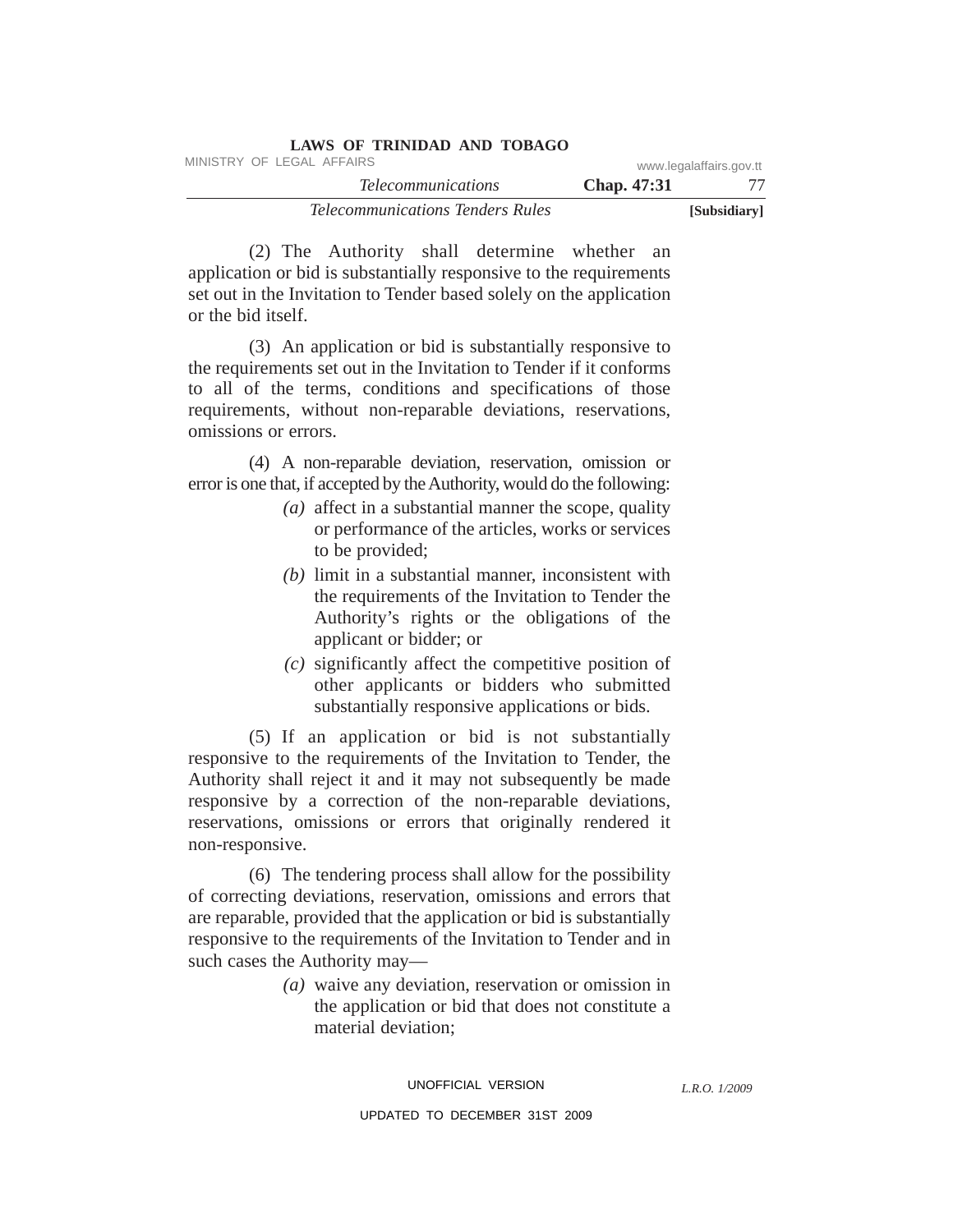|              | MINISTRY OF LEGAL AFFAIRS | www.legalaffairs.gov.tt                                                                                                                                                                                                                                                                                                                                                                                                                                    |
|--------------|---------------------------|------------------------------------------------------------------------------------------------------------------------------------------------------------------------------------------------------------------------------------------------------------------------------------------------------------------------------------------------------------------------------------------------------------------------------------------------------------|
| 78           | Chap. 47:31               | <b>Telecommunications</b>                                                                                                                                                                                                                                                                                                                                                                                                                                  |
| [Subsidiary] |                           | <b>Telecommunications Tenders Rules</b>                                                                                                                                                                                                                                                                                                                                                                                                                    |
|              |                           | $(b)$ request that the applicant or bidder submit the<br>necessary information or documentation within<br>a reasonable period of time, to rectify such<br>reparable omissions, provided that<br>such<br>omission is not related to any aspect of the price<br>of the bid; and                                                                                                                                                                              |
|              |                           | $(c)$ correct arithmetical errors on the following basis:                                                                                                                                                                                                                                                                                                                                                                                                  |
|              |                           | if there is a discrepancy between the unit<br>(i)<br>price and the total price obtained by<br>multiplying the unit price and<br>the<br>corresponding quantity, the unit price shall<br>prevail and the total price shall be corrected,<br>unless in the opinion of the Authority the<br>decimal point in the unit price has been<br>obviously misplaced, in which case the total<br>price as quoted shall govern and the unit<br>price shall be corrected; |
|              |                           | there is<br>(ii)<br>if<br>the<br>an<br>error<br>in<br>total<br>the<br>addition<br>corresponding to<br><b>or</b><br>subtraction of subtotals, the subtotals shall<br>prevail and the total shall be corrected; or                                                                                                                                                                                                                                           |
|              |                           | if there is a discrepancy between words<br>(iii)<br>and figures, the amount in words shall<br>prevail, unless the amount expressed in<br>words is related to an arithmetical error in<br>which case the amount in figures shall<br>prevail subject to (i) and (ii) above.                                                                                                                                                                                  |
|              |                           | (7) Where the applicant or bidder does not accept the<br>correction of errors, the application or bid shall be rejected.                                                                                                                                                                                                                                                                                                                                   |
|              |                           | $A1$ (1) WI (1 1 1 1 ) (1 1 ) (1 1 ) 1 1 1 1 )                                                                                                                                                                                                                                                                                                                                                                                                             |

Acceptance of tender.

**21.** (1) Where a tender has been accepted, the tenderer shall be notified of its acceptance and, in the appropriate case, of the requirement to enter into a formal contract with the Authority and provide security in the manner and to the extent that may be required under these Rules.

#### UNOFFICIAL VERSION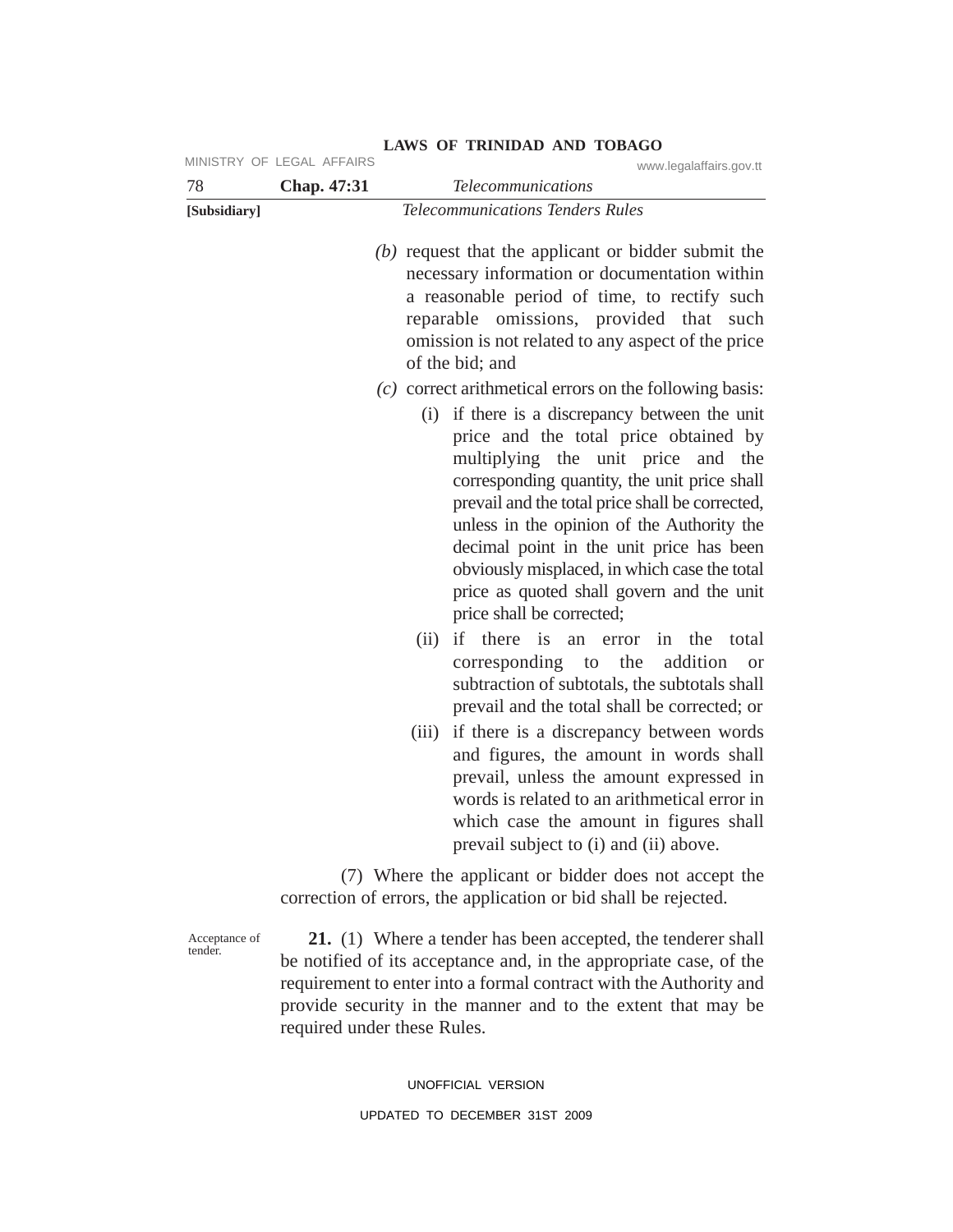| LAWS OF TRINIDAD AND TOBAGO             |             |                         |
|-----------------------------------------|-------------|-------------------------|
| MINISTRY OF LEGAL AFFAIRS               |             | www.legalaffairs.gov.tt |
| <i>Telecommunications</i>               | Chap. 47:31 | 79.                     |
| <i>Telecommunications Tenders Rules</i> |             | [Subsidiary]            |

(2) Prior to the finalisation of the contract, the relevant Committee may approve a variation that increases or decreases the total value of the contract by less than ten per cent unless such variation is in excess of one hundred thousand dollars, in which case the approval of the Board is required.

(3) Subrule 21(2) shall not be applicable to a competitive bidding process in respect of a matter referred to the Board Tenders Committee under subrule 3(2)*(b)*.

22. (1) Every written contract shall be in such form as the Form of Authority shall determine and in this regard the Authority shall consult with the Solicitor General on the form of its contracts from time to time. contract.

- (2) Every contract shall, *inter alia*, specify where applicable—
	- *(a)* a description of the articles to be supplied, the works or services to be undertaken, the use of a telecommunications resource, the right to provide a public telecommunications network or telecommunications service, or a broadcasting service, as the case may be;
	- *(b)* the price to be paid for the supply of such articles, the undertaking of such works or services, the use of a telecommunications resource or the right to provide a public telecommunications network or telecommunications service, or a broadcasting service;
	- *(c)* the duration of the contract;
	- *(d)* the amount of damages payable by the contractor for delay or non-completion within the period stipulated;
	- *(e)* termination for breach of conditions;
	- *(f)* the voiding of the contract where the tenderer is found to have made any gift or given any reward to a member of the relevant Committee

*L.R.O. 1/2009*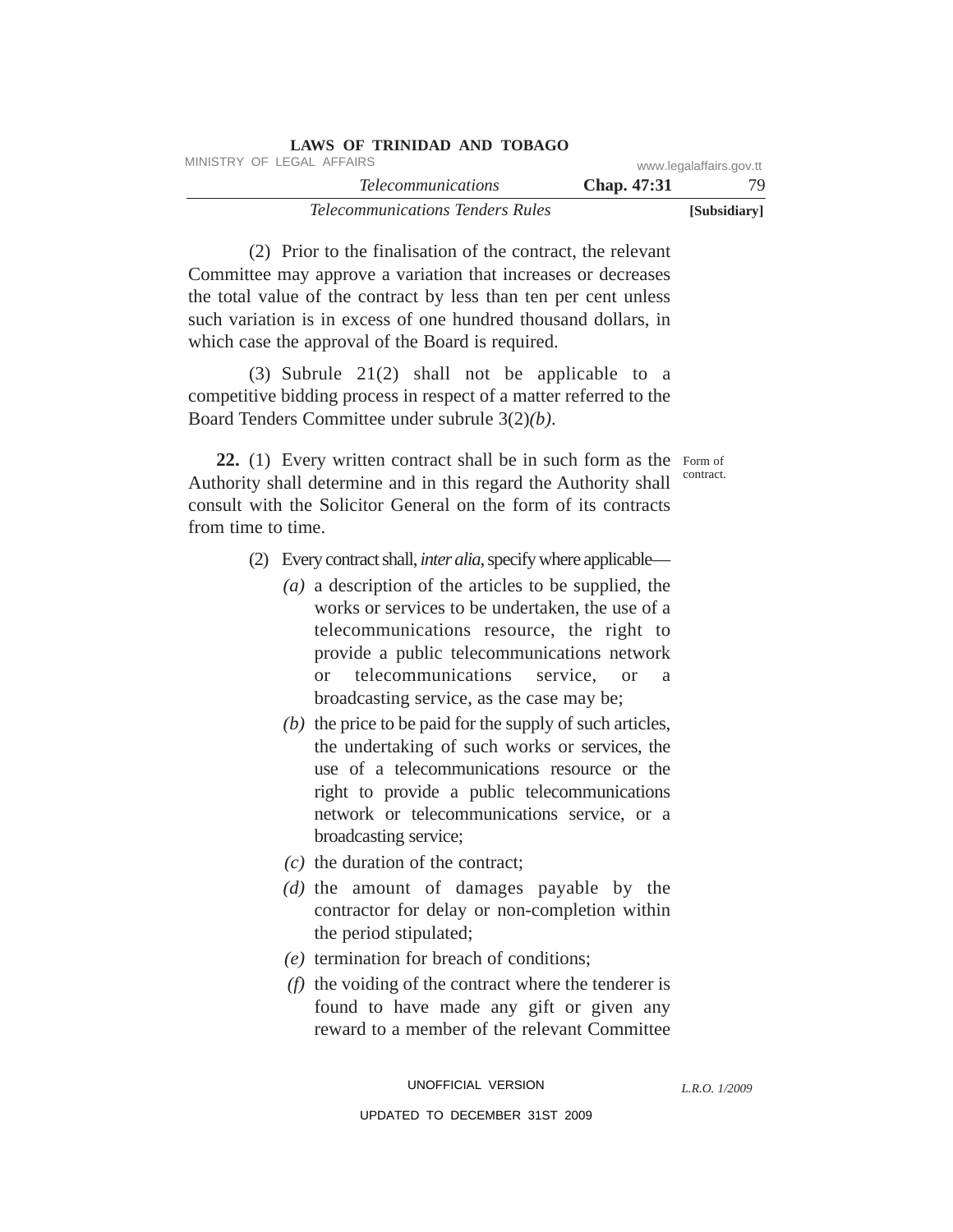| 80                                | MINISTRY OF LEGAL AFFAIRS<br>Chap. 47:31 | www.legalaffairs.gov.tt<br><b>Telecommunications</b>                                                                                                                                                                                                                                                                                                                                                    |
|-----------------------------------|------------------------------------------|---------------------------------------------------------------------------------------------------------------------------------------------------------------------------------------------------------------------------------------------------------------------------------------------------------------------------------------------------------------------------------------------------------|
| [Subsidiary]                      |                                          | <b>Telecommunications Tenders Rules</b>                                                                                                                                                                                                                                                                                                                                                                 |
|                                   |                                          | or a member of the Authority for the purpose of<br>being considered favourably for the contract;<br>$(g)$ terms and conditions as determined by the Authority;<br>$(h)$ technical specifications relevant to the contract,<br>as determined by the Authority; and<br>( <i>i</i> ) signature of an agreement between<br>the<br>successful tenderer and the Authority or<br>Minister, as the case may be. |
| Tender<br>performance<br>deposit. |                                          | 23. (1) Where a performance deposit or bond is a condition<br>of the contract and such contract is completed in accordance with<br>the terms and conditions of the contract, the performance deposit<br>shall be refunded or the performance bond released.                                                                                                                                             |
|                                   | contract shall be forfeited.             | (2) Where the contractor fails to complete the contract<br>in accordance with the terms and conditions of the contract, the<br>performance deposit or the amount secured by the bond or a<br>proportionate part thereof as agreed between the parties in the                                                                                                                                            |
|                                   | Authority and the tenderer.              | (3) The Corporate Secretary shall certify the fulfillment<br>of the contract terms and conditions as agreed between the                                                                                                                                                                                                                                                                                 |
| Disposal of<br>surplus.           |                                          | 24. (1) The Operations Tenders Committee may authorise<br>the sale and disposal of any surplus articles by public auction or<br>such other method of disposal, as it considers appropriate.                                                                                                                                                                                                             |
|                                   | the disposal of such articles.           | (2) Where articles are valued in excess of five hundred<br>thousand dollars, the approval of the Board shall be required for                                                                                                                                                                                                                                                                            |
|                                   |                                          | (3) Where the articles are valued at less than one<br>hundred thousand dollars, the Executive Director may likewise<br>authorise the sale and disposal of such articles.                                                                                                                                                                                                                                |
|                                   | be, on the results of the sale.          | (4) A member of staff of the Authority shall attend every<br>such sale and a written report shall be submitted to the Executive<br>Director or the Operations Tenders Committee, as the case may                                                                                                                                                                                                        |
|                                   |                                          | UNOFFICIAL VERSION                                                                                                                                                                                                                                                                                                                                                                                      |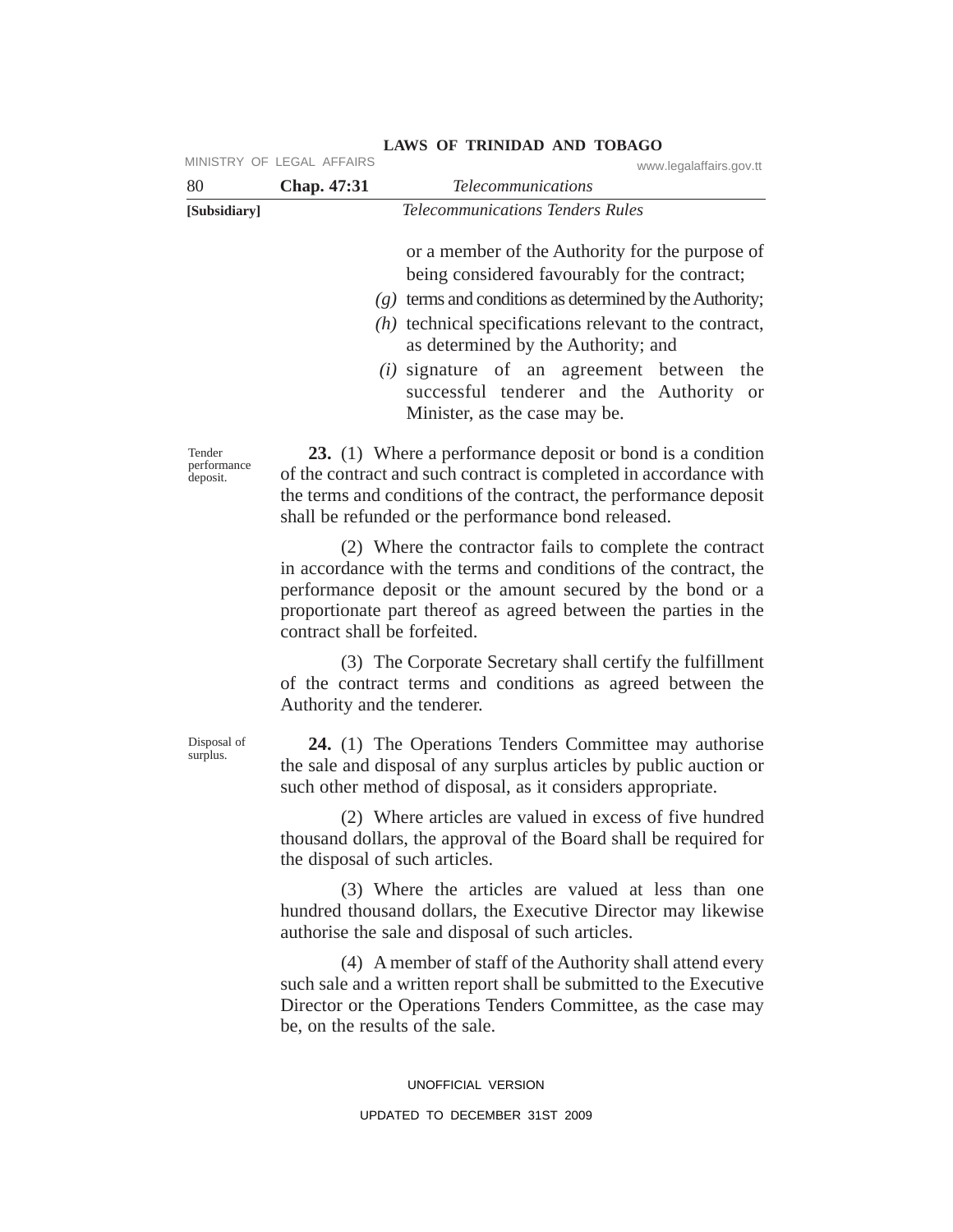| LAWS OF TRINIDAD AND TOBAGO             |                    |                         |
|-----------------------------------------|--------------------|-------------------------|
| MINISTRY OF LEGAL AFFAIRS               |                    | www.legalaffairs.gov.tt |
| <i>Telecommunications</i>               | <b>Chap.</b> 47:31 | -81                     |
| <i>Telecommunications Tenders Rules</i> |                    | [Subsidiary]            |

(5) For the purpose of purporting to give itself authority to act under this rule, neither the Operations Tenders Committee nor the Executive Director shall assume authority under this rule by subdividing the quantity of the goods to be disposed of into two or more portions so that the value of the portions falls within their respective financial authority.

(6) The Executive Director shall cause the proceeds of sale to be credited to the appropriate revenue item of the budget of the Authority.

of documents.

25. (1) The Authority shall not disclose any information Confidentiality relating to the examination, evaluation or comparison of applications and technical or price proposals, or the recommendations for prequalification, selection and award of the contract to participants in a prequalification or bidding process, to any other person not officially involved in the evaluation.

(2) A person who performs a duty on behalf of the Executive Director in respect of tenders shall regard all document and information relating thereto as confidential.

(3) A Board member, member of staff of the Authority or any appointee to a Committee having possession or control of a document or information relating to any tender, who at any time communicates or attempts to communicate information contained in such a document to an unauthorised person shall be subject to the disciplinary action of the Authority.

(4) The Executive Director shall not be entitled to tender for the supply of articles or the undertaking of works and services.

(5) A member of staff of the Authority, other than the Executive Director, may tender for the supply of articles or the undertaking of works and services where the value of the articles, works or services is less than twenty thousand dollars.

26. For the procurement of any articles, works and services, Maintenance of the use of a telecommunications resource or the right to use a

records, etc.

UNOFFICIAL VERSION UPDATED TO DECEMBER 31ST 2009

*L.R.O. 1/2009*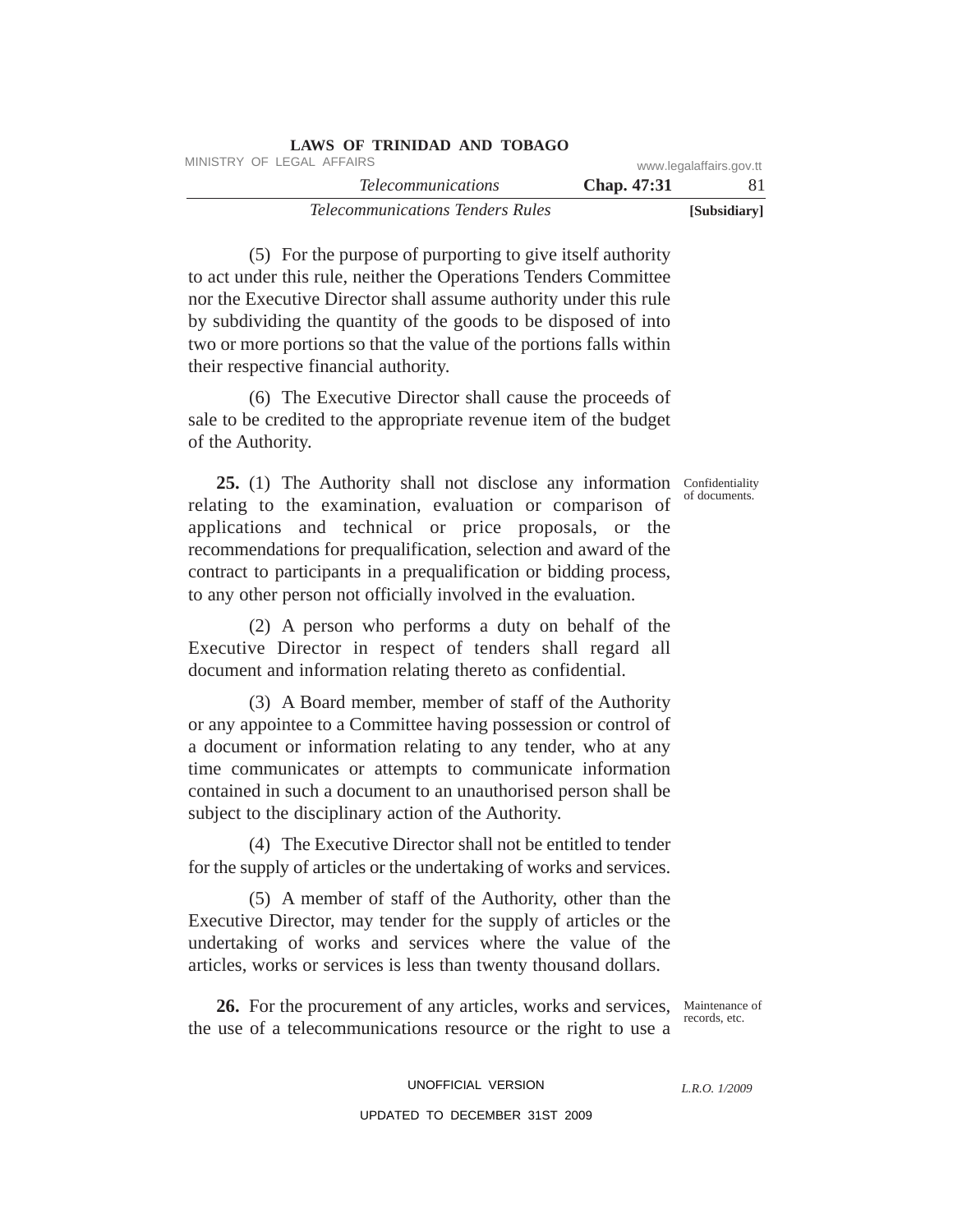| -82          | <b>Chap.</b> 47:31 | www.icyalallallo.yuv.u<br><i>Telecommunications</i> |
|--------------|--------------------|-----------------------------------------------------|
| [Subsidiary] |                    | <i>Telecommunications Tenders Rules</i>             |

**LAWS OF TRINIDAD AND TOBAGO** MINISTRY OF LEGAL AFFAIRS WAS also as a subsequently www.legalaffairs.gov.tt

> public telecommunications network or telecommunications service, or a broadcasting service, the Authority shall maintain proper records and in particular shall maintain the following:

- *(a)* a document explaining the procedure used in the tendering process, including prequalification and bidding documents, comparative selection procedures, auction procedures (rules), if any;
- *(b)* the recommendations of the selection committee;
- *(c)* proof of the notification of the result of the bidding process to all participants; and
- *(d)* a copy of the contract, duly signed.

Central Tenders procedures.

Ch. 71:91.

**27.** In respect of any matter not expressly provided for in these Rules, the Authority shall be guided by the provisions of the Central Tenders Board Act, however in instances of any conflict between these Rules and the procedures of the Central Tenders Board, these Rules shall apply.

> UNOFFICIAL VERSION UPDATED TO DECEMBER 31ST 2009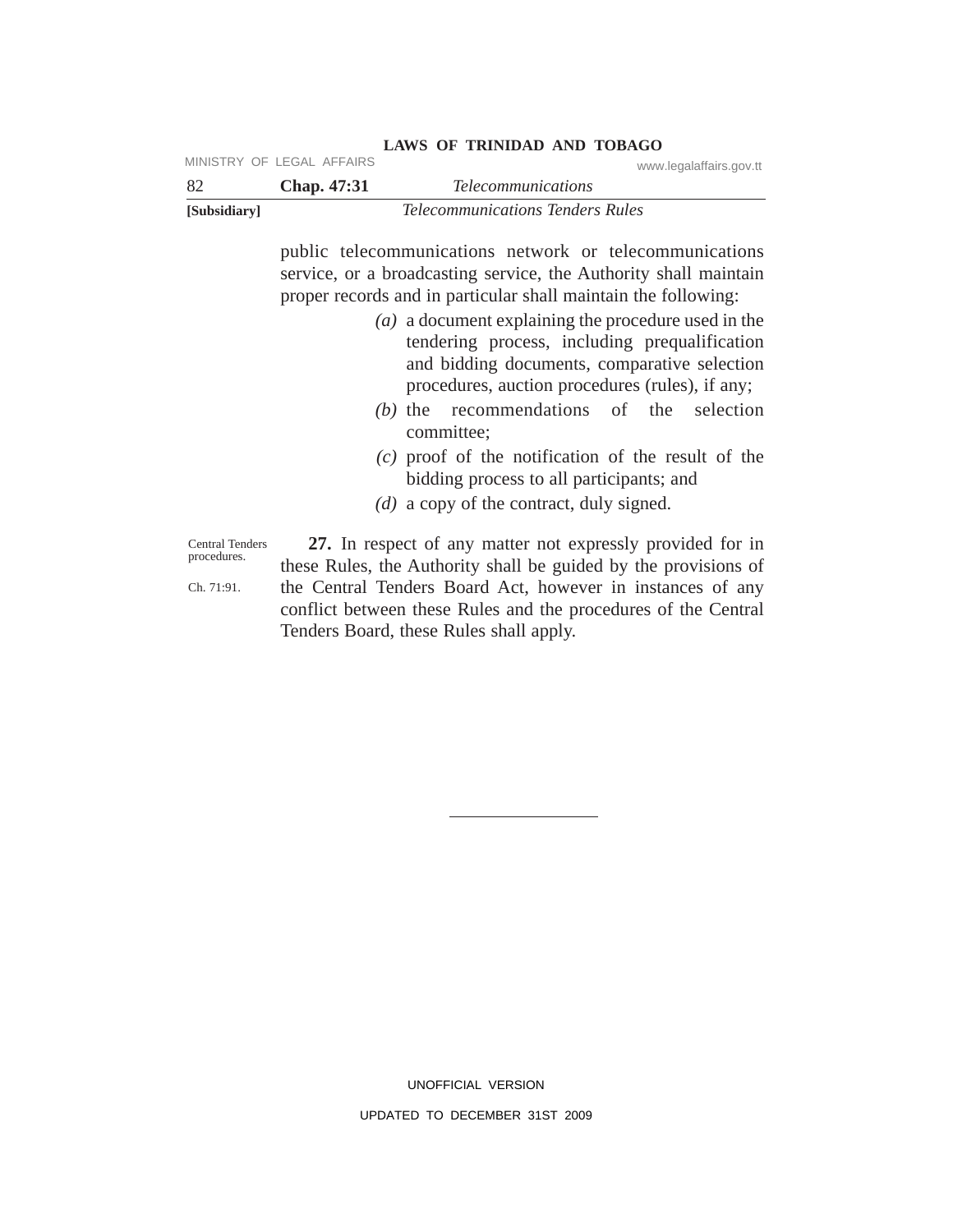MINISTRY OF LEGAL AFFAIRS www.legalaffairs.gov.tt

*Telecommunications* **Chap. 47:31** 83

**[Subsidiary]**

# **TELECOMMUNICATIONS (ACCESS TO FACILITIES) REGULATIONS**

## ARRANGEMENT OF REGULATIONS

# **REGULATION**

1. Citation.

## **PART I**

## **PRELIMINARY**

2. Interpretation.

#### **PART II**

#### **OBLIGATION OF CONCESSIONAIRES**

- 3. General obligation to provide access to facilities.
- 4. Access to be provided.
- 5. Non-discrimination.
- 6. Evidence of feasibility.
- 7. Requirement to specify availability of collocation.
- 8. Requirement to supply information for access.

## **PART III**

## **NEGOTIATING ACCESS AGREEMENTS**

- 9. Access request.
- 10. Access request pending approval of concession application.
- 11. Time for conclusion of access agreement.
- 12. Content of access agreement.
- 13. Access agreement available.
- 14. Access charges reciprocal.
- 15. Attendance by Authority at meetings.
- 16. Submission of access agreements.
- 17. Publication of access agreements.

#### **PART IV**

## **COMMERCIAL ARRANGEMENTS**

18. Basis of access charges.

UNOFFICIAL VERSION

*L.R.O. 1/2009*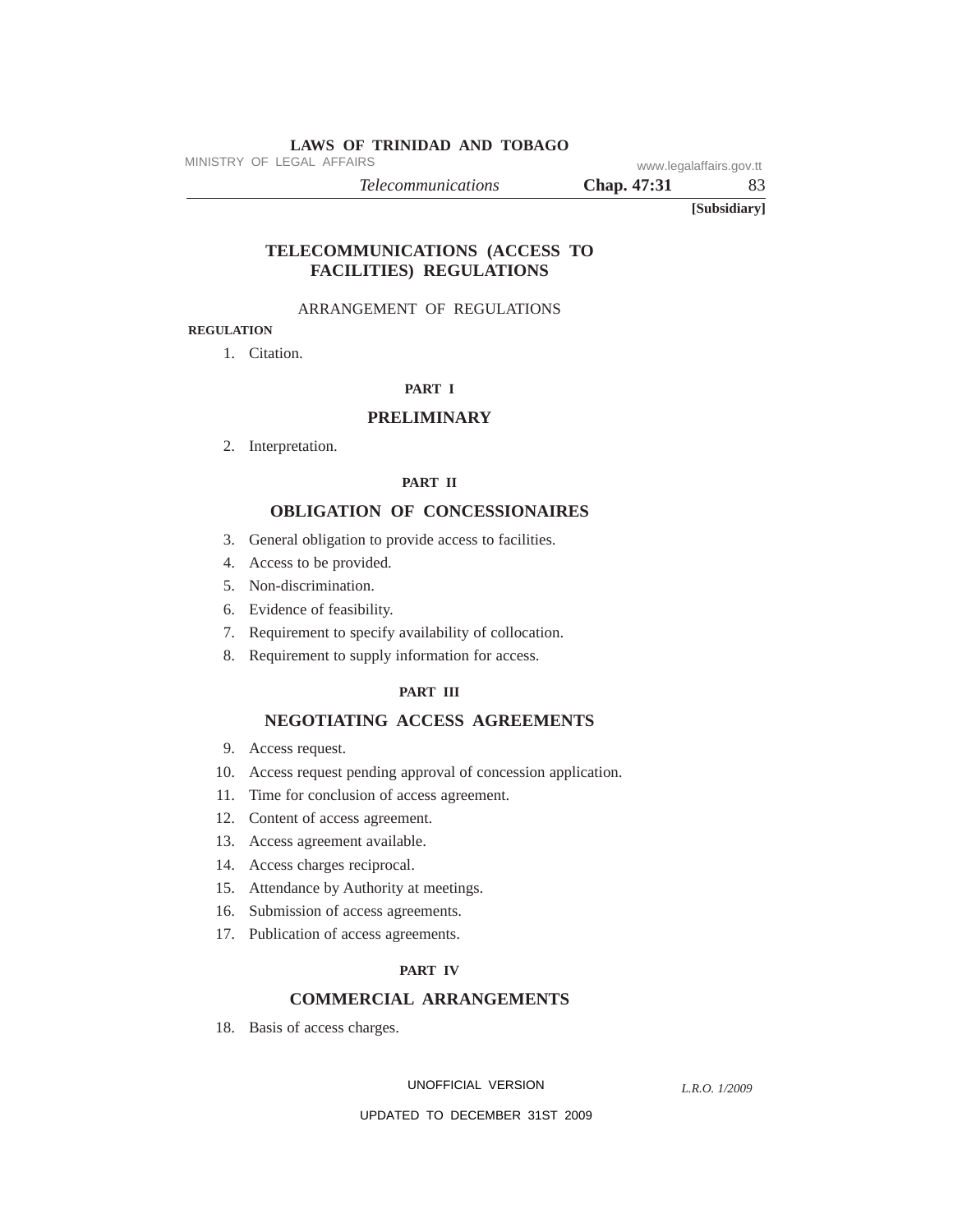MINISTRY OF LEGAL AFFAIRS www.legalaffairs.gov.tt

84 **Chap. 47:31** *Telecommunications* **[Subsidiary]** *Telecommunications (Access to Facilities) Regulations*

## ARRANGEMENT OF REGULATIONS—*Continued*

**REGULATION**

#### **PART V**

#### **IMPLEMENTATION OF ACCESS AGREEMENTS**

- 19. Access agreement to stipulate time for access.
- 20. Effecting access.
- 21. No deprivation of access.
- 22. Costs of modification recoverable.

## **PART VI**

#### **DENIAL OF ACCESS REQUESTS**

23. Grounds for denial of access request.

## **PART VII**

## **DISPUTE RESOLUTION**

- 24. Request for consultation and guidance.
- 25. Referral of dispute in accordance with dispute resolution procedures.
- 26. Interim arrangements.
- 27. Effective date of interim arrangement.
- 28. Penalty for breach of Regulations.

# **FIRST SCHEDULE. SECOND SCHEDULE.**

UNOFFICIAL VERSION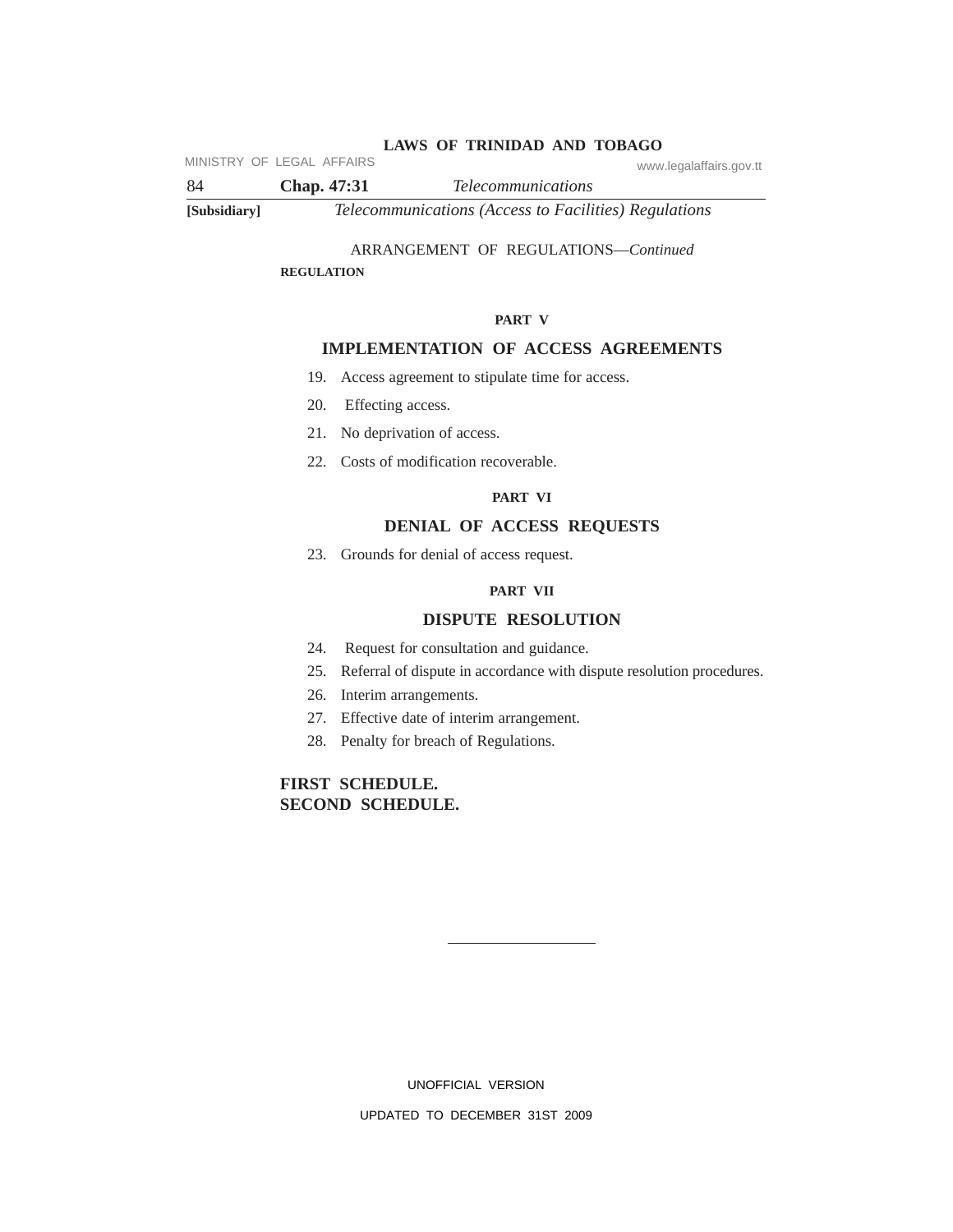MINISTRY OF LEGAL AFFAIRS www.legalaffairs.gov.tt

*Telecommunications* **Chap. 47:31** 85

**[Subsidiary]**

#### **TELECOMMUNICATIONS (ACCESS TO FACILITIES) REGULATIONS** 180/2006.

## *made under section 78(1)*

**1.** These Regulations may be cited as Telecommunications (Access to Facilities) Regulations. the Citation.

#### **PART I**

# **PRELIMINARY**

**2.** (1) In these Regulations—

Interpretation.

- "access agreement" means a binding agreement between concessionaires permitting access by an access seeker to the facilities of an access provider pursuant to section 26 of the Act;
- "access charge" means any charge for access to any facility of a public telecommunications network or broadcasting services concessionaire;
- "access provider" means the concessionaire who provides access to its facilities to an access seeker;
- "access request" means a request made pursuant to regulation 7, for access to the facilities of a concessionaire;
- "access seeker" means a concessionaire who seeks access to the facilities of another concessionaire;

"the Act" means the Telecommunications Act;

- "collocation" means the provision of space on the premises of an access provider for the use of an access seeker for the purpose of installing equipment in connection with the latter's public telecommunications network or broadcasting services;
- "concessionaire" means a person authorised to operate a public telecommunications network or provide a broadcasting service under section 21 of the Act;
- "local access loop" means the facilities which connect the customer terminal equipment to the first switching or routing point in a network;

*L.R.O. 1/2009*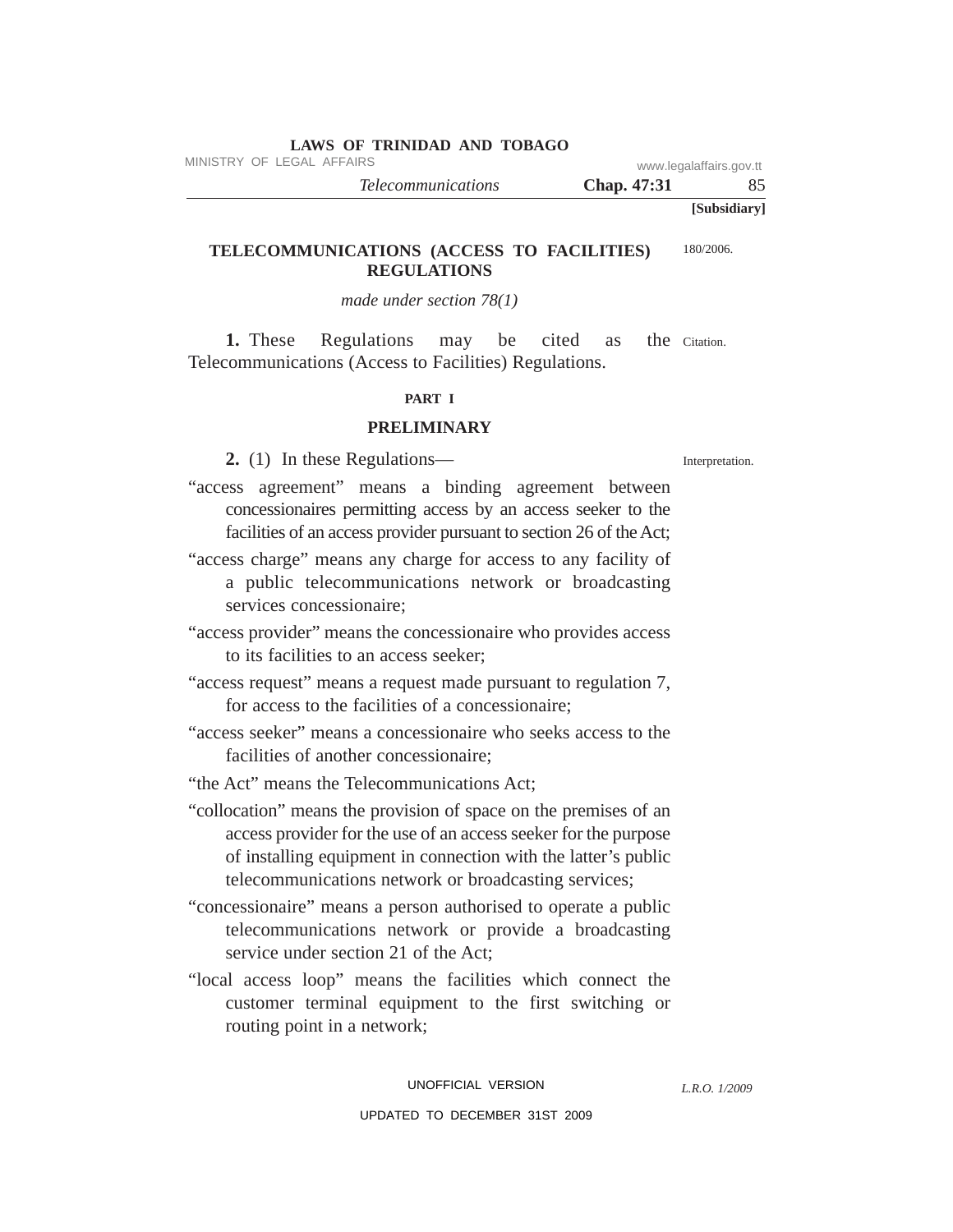MINISTRY OF LEGAL AFFAIRS www.legalaffairs.gov.tt

| -86          | Chap. 47:31 | <i>Telecommunications</i>                             |
|--------------|-------------|-------------------------------------------------------|
| [Subsidiary] |             | Telecommunications (Access to Facilities) Regulations |

"Non-disclosure Agreement" means an agreement substantially in the form set out in the First Schedule. First Schedule.

> (2) For the purpose of these Regulations, access includes collocation.

## **PART II**

# **OBLIGATION OF CONCESSIONAIRES**

General obligation to provide access to facilities.

**3.** A holder of a concession for the provision of a public telecommunications network or broadcasting service shall—

- *(a)* upon written request, provide access to its facilities and such access shall not be unreasonably withheld;
- *(b)* negotiate in good faith on matters concerning access to facilities; and
- *(c)* neither withdraw nor impair access once already granted, except—
	- (i) where authorised by the Authority; or
	- (ii) in accordance with—
		- A. a dispute resolution process under section 82 of the Act; or
		- B. an Order made by a Court.

Access to be provided.

**4.** Without prejudice to the generality of the foregoing, a concessionaire shall provide access to the following facilities including where applicable, their functional equivalents:

- *(a)* local access loop;
- *(b)* line side facilities including the connection between an access loop termination at the main distribution frame and the switch line card or such points which are functionally equivalent;
- *(c)* trunk-side facilities, including the trunk-side cross connect panel and a switch trunk card or such points which are functionally equivalent;

UNOFFICIAL VERSION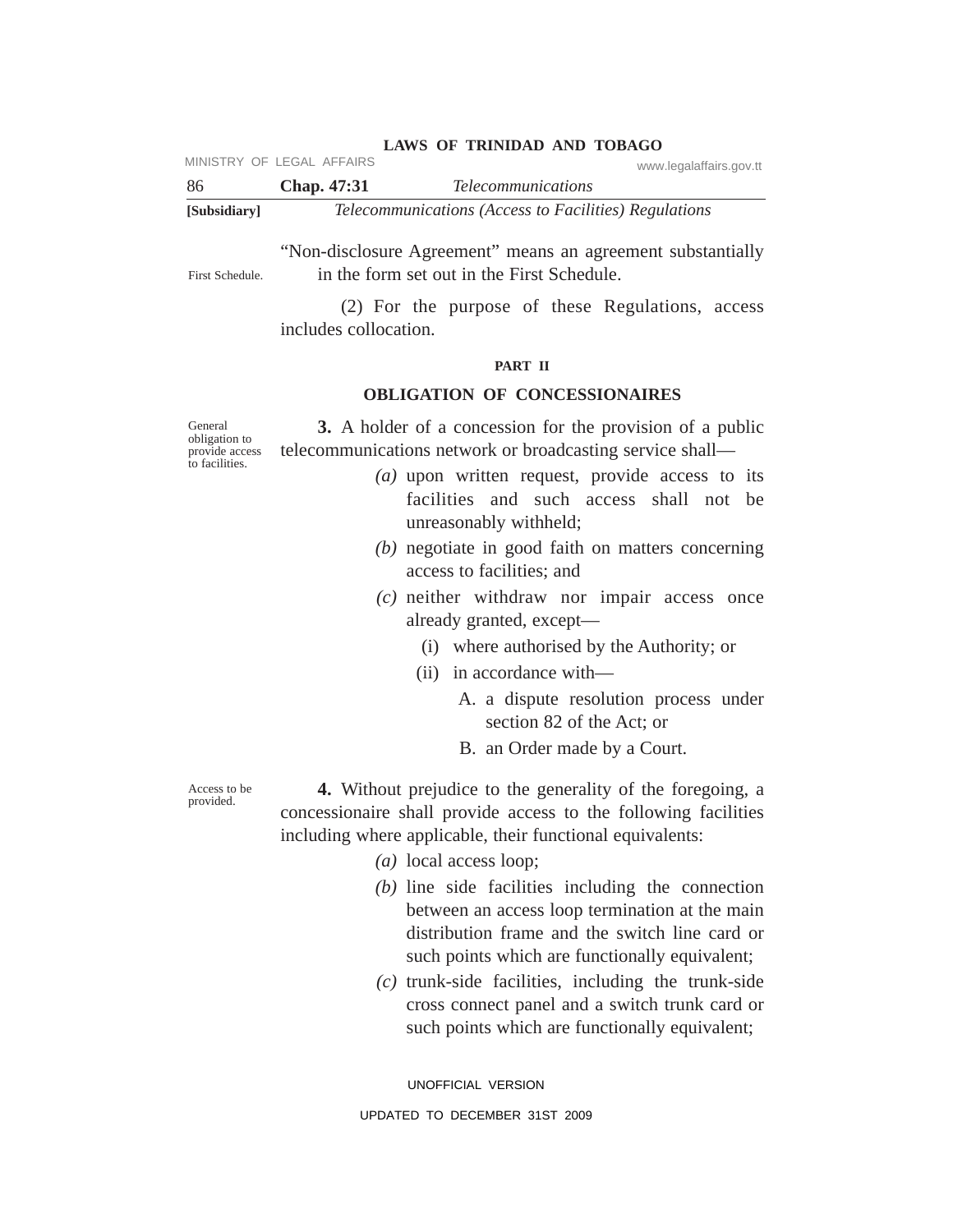| <b>LAWS OF TRINIDAD AND TOBAGO</b><br>MINISTRY OF LEGAL AFFAIRS                                                                                                                                                                                                                                                                                                                                                                                                             |             | www.legalaffairs.gov.tt                                      |
|-----------------------------------------------------------------------------------------------------------------------------------------------------------------------------------------------------------------------------------------------------------------------------------------------------------------------------------------------------------------------------------------------------------------------------------------------------------------------------|-------------|--------------------------------------------------------------|
| <b>Telecommunications</b>                                                                                                                                                                                                                                                                                                                                                                                                                                                   | Chap. 47:31 | 87                                                           |
| Telecommunications (Access to Facilities) Regulations                                                                                                                                                                                                                                                                                                                                                                                                                       |             | [Subsidiary]                                                 |
| (d) trunk connect facilities, including the<br>connection between trunk termination at a cross<br>connect panel and a switch trunk card or such<br>points which are functionally equivalent;<br>$(e)$ inter-office transmission facilities;<br>(f) signalling networks including signalling links<br>and signalling transfer points;<br>$(g)$ service control points; and<br>$(h)$ ducts, poles and towers used for supporting or<br>carrying telecommunication facilities. |             |                                                              |
| 5. (1) A concessionaire shall provide access under the Non-<br>same terms and conditions and of the same quality as it provides<br>for its own networks and services, the networks and services of<br>its subsidiaries and partners or the networks and services of any<br>other concessionaire to which it provides access.                                                                                                                                                |             | discrimination.                                              |
| (2) Where a concessionaire fails to comply with<br>subregulation (1), it shall upon request from the Authority, prove<br>to the satisfaction of the Authority that it is not technically<br>feasible to replicate the level of quality of access or to provide<br>access under the same terms and conditions as it provides for its<br>own use.                                                                                                                             |             |                                                              |
| 6. (1) Previous successful access to a facility at a Evidence of<br>particular point on a network shall constitute evidence of<br>technically feasible access at that point or at a similar point on<br>the networks where similar facilities are used.                                                                                                                                                                                                                     |             | feasibility.                                                 |
| (2) Adherence to the same interfaces at other points of<br>the network shall constitute evidence of similar facilities.                                                                                                                                                                                                                                                                                                                                                     |             |                                                              |
| 7. A concessionaire shall specify, upon request from an<br>access seeker, the availability of collocation within its<br>facilities, including—<br>$(a)$ information on the relevant sites along with<br>security arrangements and conditions;<br>$(b)$ collocation options at the relevant sites;                                                                                                                                                                           |             | Requirement to<br>specify<br>availability of<br>collocation. |

UNOFFICIAL VERSION

*L.R.O. 1/2009*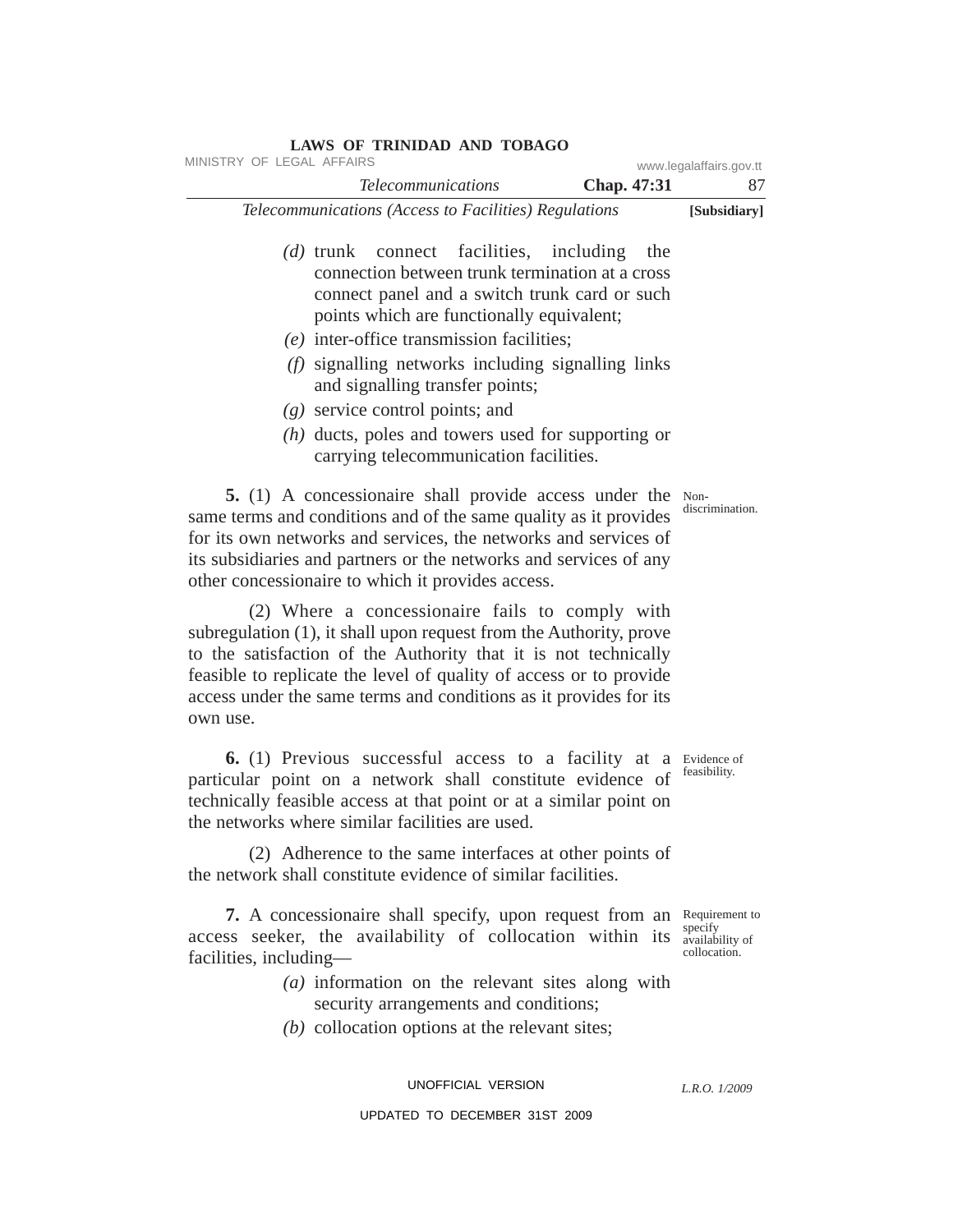|                                                        | MINISTRY OF LEGAL AFFAIRS  | www.legalaffairs.gov.tt                                                                                                                                                                                                                                                                                       |
|--------------------------------------------------------|----------------------------|---------------------------------------------------------------------------------------------------------------------------------------------------------------------------------------------------------------------------------------------------------------------------------------------------------------|
| 88<br>[Subsidiary]                                     | Chap. 47:31                | <b>Telecommunications</b><br>Telecommunications (Access to Facilities) Regulations                                                                                                                                                                                                                            |
|                                                        |                            | $(c)$ restrictions, if any, on equipment which can be<br>collocated;<br>(d) security standards and measures to be put in<br>place by access seekers to guarantee security of<br>the facilities;                                                                                                               |
|                                                        |                            | (e) principles governing allocation of collocation<br>space to access seekers; and                                                                                                                                                                                                                            |
|                                                        |                            | $(f)$ principles governing the rights of entry to<br>collocation space by the staff of the access seeker.                                                                                                                                                                                                     |
| Requirement to<br>supply<br>information for<br>access. |                            | <b>8.</b> (1) Subject to subregulation (4), a concessionaire shall<br>supply to any other concessionaire upon request, such<br>information about its network and services as is required in<br>relation to procuring access to the concessionaire's facilities.                                               |
|                                                        | eight days of the request. | (2) Subject to subregulation (3), the information<br>referred to in subregulation (1) shall be supplied within twenty-                                                                                                                                                                                        |
|                                                        |                            | (3) The concessionaire may request from the Authority,<br>an extension in writing, not later than seven days before expiry,<br>of the period referred to in subregulation (2).                                                                                                                                |
| Second<br>Schedule.                                    |                            | (4) The Authority may exempt certain particulars<br>from the requirements of subregulation (1) on the grounds of<br>confidentiality or competitive sensitivity, subject to the<br>procedures set out in the Second Schedule.                                                                                  |
|                                                        |                            | (5) The Authority may revoke an exemption granted<br>under subregulation (4), at the request of a concessionaire where<br>there has been a material change in the relevant circumstances,<br>but in such case shall afford to both parties, a reasonable<br>opportunity to make submissions to the Authority. |
|                                                        |                            | (6) All information provided under this regulation shall<br>be used for the purpose of facilitating access only, and shall not<br>be disclosed to any third party without the prior written<br>permission of the concessionaire who provided the information.                                                 |
|                                                        |                            | UNOFFICIAL VERSION                                                                                                                                                                                                                                                                                            |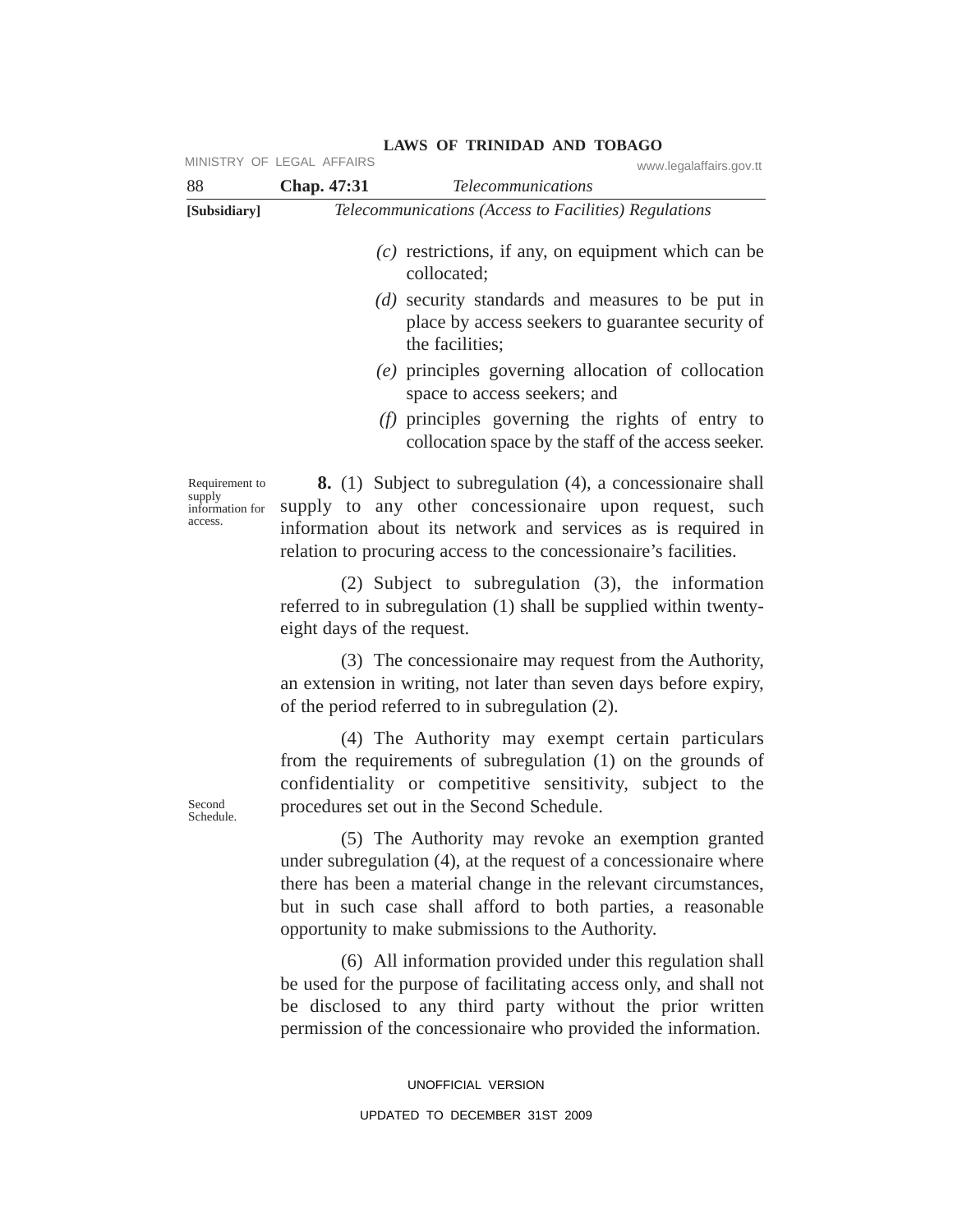|                                                       | <b>LAWS OF TRINIDAD AND TOBAGO</b> |                    |                         |
|-------------------------------------------------------|------------------------------------|--------------------|-------------------------|
| MINISTRY OF LEGAL AFFAIRS                             |                                    |                    | www.legalaffairs.gov.tt |
|                                                       | <i>Telecommunications</i>          | <b>Chap.</b> 47:31 | 89.                     |
| Telecommunications (Access to Facilities) Regulations |                                    |                    | [Subsidiary]            |

(7) A concessionaire who receives information under this regulation shall, prior to receipt of the information, execute a Non-disclosure Agreement for the benefit of the concessionaire who provided the information.

#### **PART III**

## **NEGOTIATING ACCESS AGREEMENTS**

**9.** (1) A concessionaire may make an access request at Access request. any time.

(2) For the purpose of processing an access request, a concessionaire shall—

- *(a)* provide the Authority with a designated contact or contacts; and
- *(b)* make sufficient provision to ensure that the access request is dealt with promptly.

(3) An access request shall be forwarded to the designated contact except that where no contact has been provided, the request may be forwarded to the registered address of the access provider.

(4) An access request shall, unless otherwise agreed between the access provider and the access seeker, include—

- *(a)* the reference number of the access seeker's concession (or proof of a submitted application for a concession);
- *(b)* the facility or facilities to which access is required;
- *(c)* details of the access required;
- *(d)* the date by which access is required;
- *(e)* the period for which access is required;
- *(f)* details of any equipment to be installed at the facility, together with details of the security, safety, environmental, and spatial requirements of such equipment;

*L.R.O. 1/2009*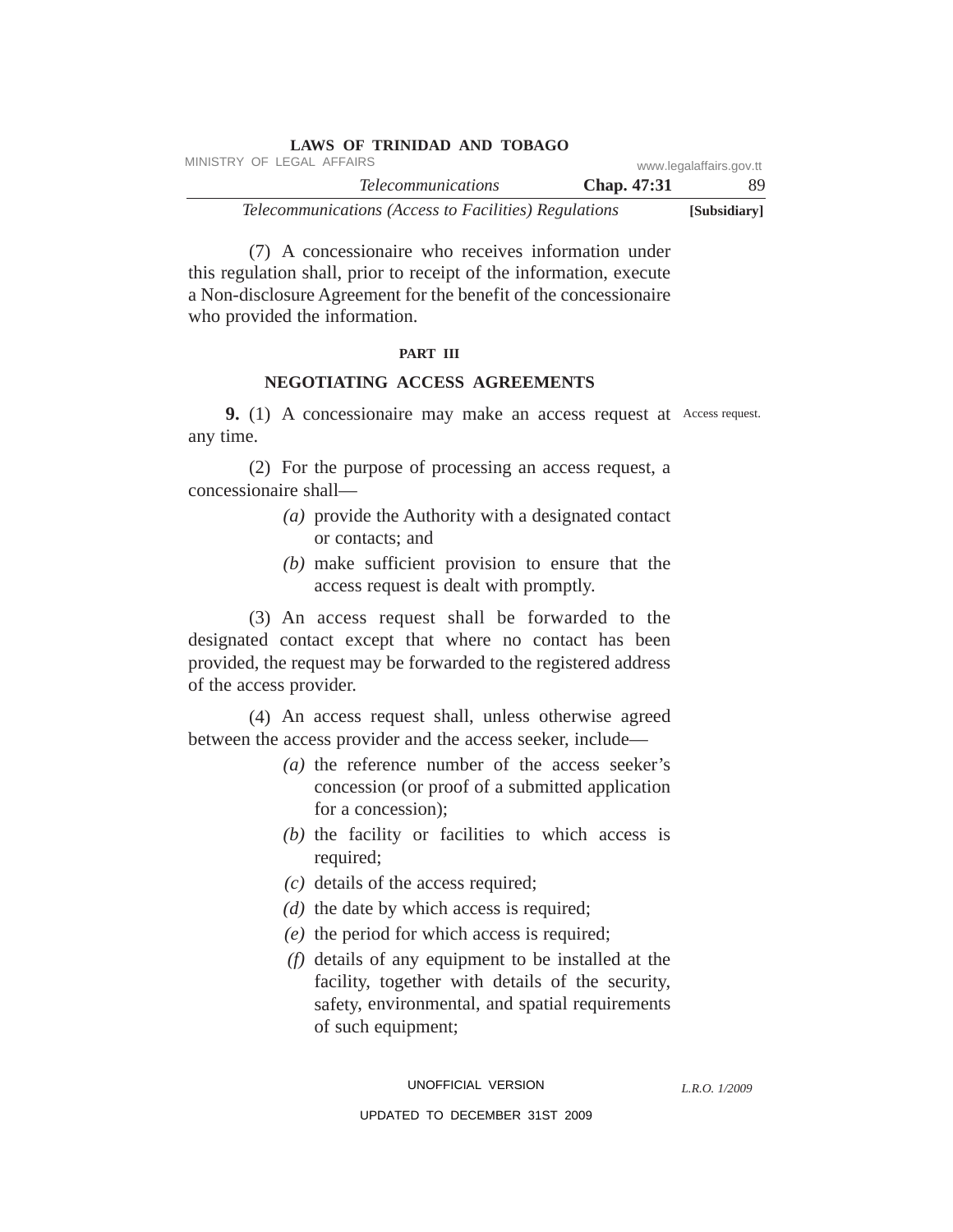|                                                                        | MINISTRY OF LEGAL AFFAIRS   | www.legalaffairs.gov.tt                                                                                                                                                                                                                                                                                         |
|------------------------------------------------------------------------|-----------------------------|-----------------------------------------------------------------------------------------------------------------------------------------------------------------------------------------------------------------------------------------------------------------------------------------------------------------|
| 90                                                                     | Chap. 47:31                 | <b>Telecommunications</b>                                                                                                                                                                                                                                                                                       |
| [Subsidiary]                                                           |                             | Telecommunications (Access to Facilities) Regulations                                                                                                                                                                                                                                                           |
|                                                                        |                             | $(g)$ the extent to which access is required by the<br>access seeker's personnel to the facility to<br>install, maintain or use the equipment to be<br>installed; and                                                                                                                                           |
|                                                                        |                             | $(h)$ any other requirement which the Authority may<br>from time to time, prescribe.                                                                                                                                                                                                                            |
|                                                                        | copy of the access request. | (5) The access seekers shall forward to the Authority, a                                                                                                                                                                                                                                                        |
|                                                                        |                             | (6) The access provider shall acknowledge receipt of<br>the access request within seven days of its receipt of the request.                                                                                                                                                                                     |
|                                                                        |                             | (7) The access provider may upon its receipt of the<br>access request, request any further information that it may<br>reasonably require, in order to process the access request.                                                                                                                               |
|                                                                        |                             | (8) A request made under subregulation (7) shall be<br>copied to the Authority and complied with by the access seeker<br>within seven days of receipt of the request.                                                                                                                                           |
|                                                                        |                             | (9) Where the request made under subregulation $(7)$ is<br>not satisfied in accordance with subregulation (8), the period<br>specified in regulation 11 respecting the negotiation of the access<br>agreement shall be increased by a period corresponding to the<br>delay in the provision of the information. |
| Access request<br>pending<br>approval of<br>concession<br>application. |                             | 10. (1) Nothing in this regulation shall be construed as<br>preventing any person who has applied to the Authority for a<br>concession under section 21 of the Act, but whose application is<br>still pending, from making a valid access request.                                                              |
|                                                                        |                             | (2) The effecting of access in accordance with a request<br>made pursuant to these Regulations shall be conditional upon the<br>grant of a concession to the applicant.                                                                                                                                         |
|                                                                        |                             | (3) The applicant shall provide to the access provider at<br>the time of the access request, such security as the access<br>provider may reasonably require to indemnify the access<br>provider from any loss that he may suffer in the event that the<br>application for a concession is unsuccessful.         |

UNOFFICIAL VERSION UPDATED TO DECEMBER 31ST 2009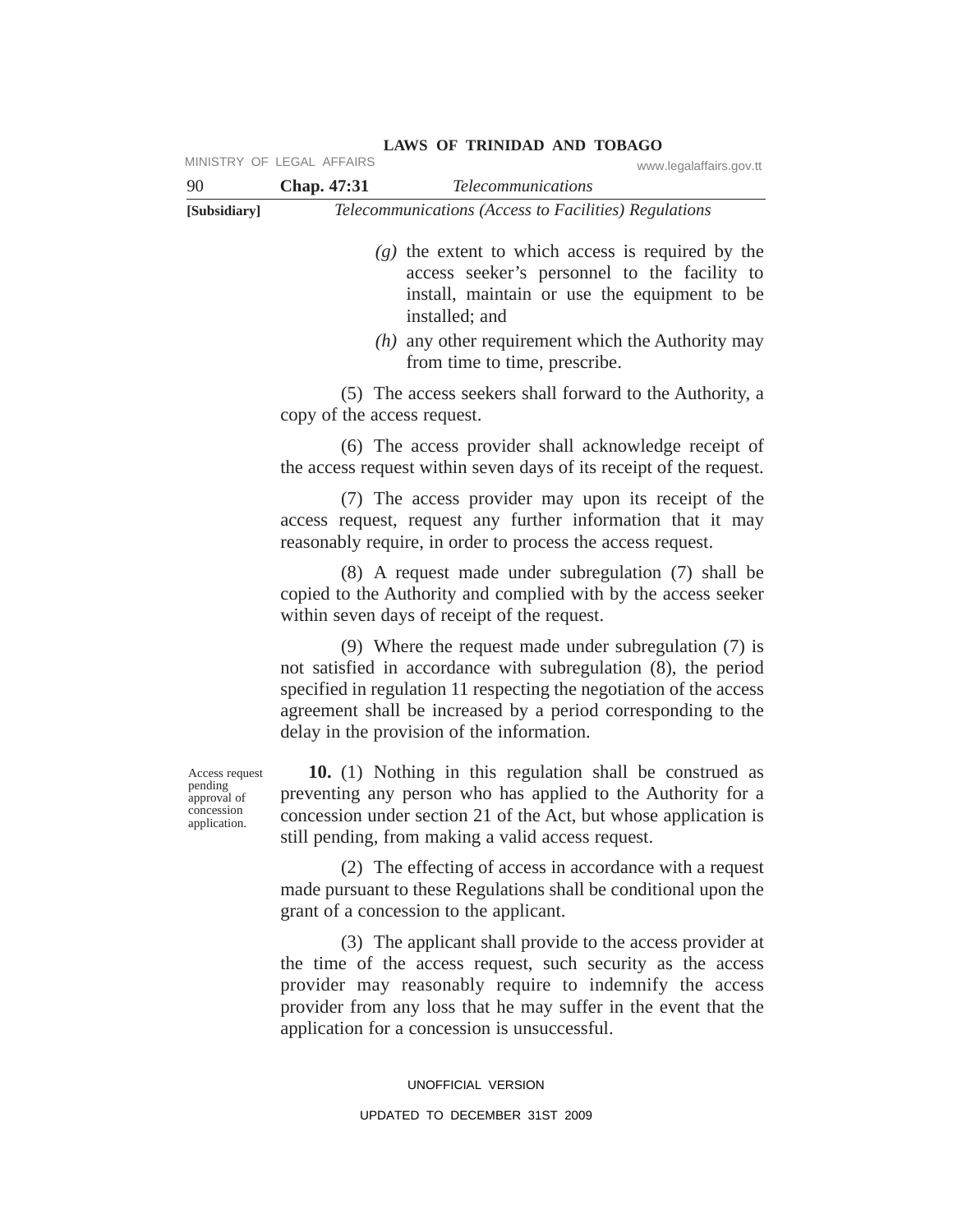|                                                       | <b>LAWS OF TRINIDAD AND TOBAGO</b> |             |                         |
|-------------------------------------------------------|------------------------------------|-------------|-------------------------|
| MINISTRY OF LEGAL AFFAIRS                             |                                    |             | www.legalaffairs.gov.tt |
|                                                       | <i>Telecommunications</i>          | Chap. 47:31 | 91.                     |
| Telecommunications (Access to Facilities) Regulations |                                    |             | [Subsidiary]            |

11. (1) A concessionaire shall use all reasonable Time for endeavours to conclude an access agreement within forty-two days of its receipt of an access request, unless such period has been expressly extended by the Authority in writing, or pursuant to regulation 9(9) except that where the request is made under regulation 10, the request shall be deemed to have been received by the access provider on the date of grant of the concession. conclusion of access agreement.

(2) Failure by a concessionaire to comply with this regulation shall constitute a dispute referable to the Authority under regulation 25.

12. Every access agreement shall include prices for access to Content of facilities as well as the technical, operational, billing and access planning conditions for access. agreement.

**13.** (1) The terms and conditions for access contained in the Access most recent access agreement under which a concessionaire is available. the access provider shall be made available to any other concessionaire requesting access.

(2) Each access agreement shall provide for amendment or modification to permit incorporation of the terms and conditions referred to in subregulation (1) and such amendment or modification shall be effected within fourteen days of a request from an access seeker.

(3) Failure by a concessionaire to comply with subregulation (2), shall constitute a dispute referable to the Authority under regulation 25.

(4) For the purposes of this regulation, "access agreement" includes amendments and modifications to such agreement.

14. Access charges for equivalent access in equivalent Access charges circumstances shall be reciprocal between concessionaires.

15. (1) Every access provider and access seeker shall notify Attendance by the Authority in a timely manner of every meeting scheduled for  $\frac{\text{Aundomy}}{\text{Meetings}}$ . the purpose of negotiating access.

reciprocal.

Authority at

*L.R.O. 1/2009*

agreements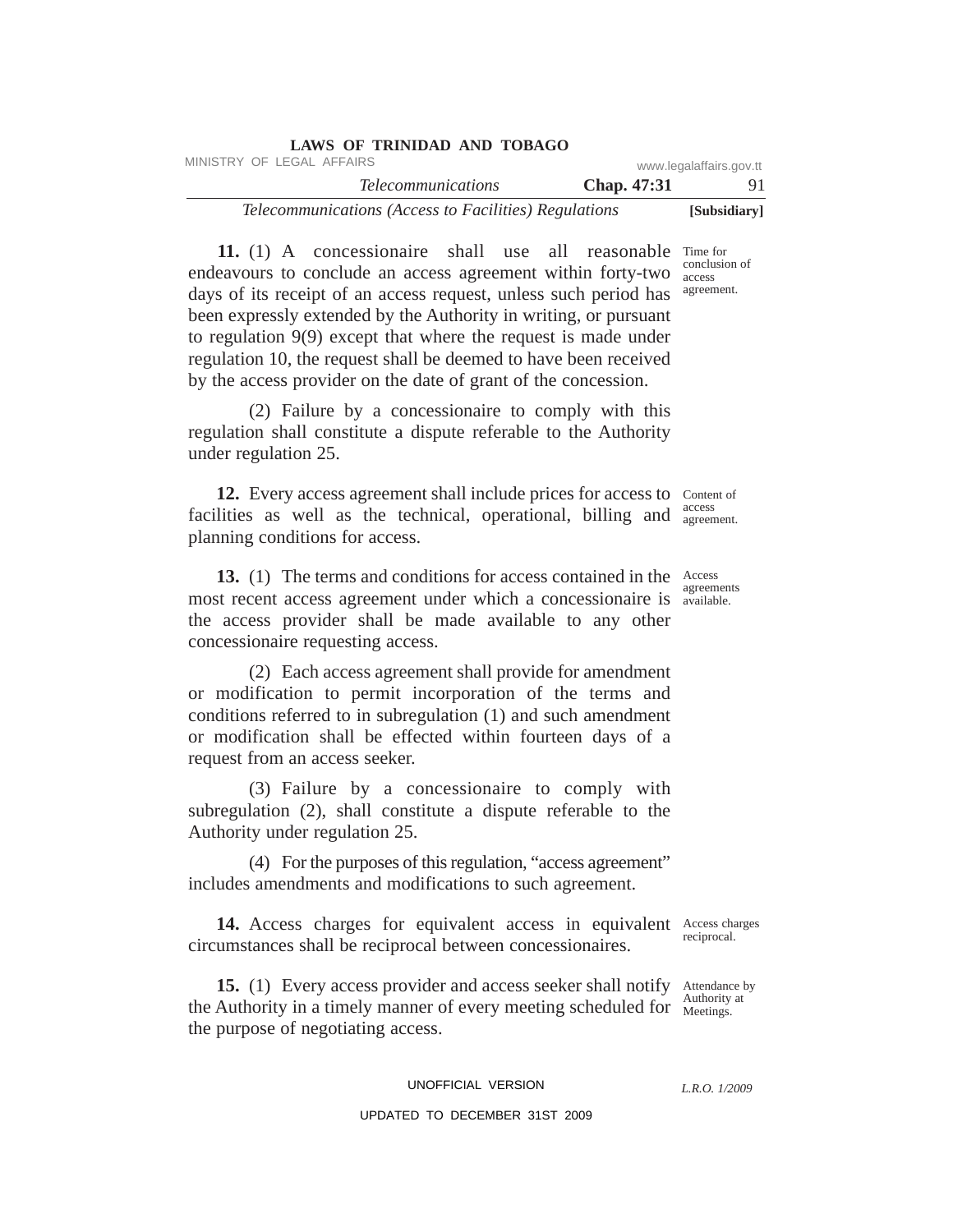| -92          | Chap. 47:31 | <i>Telecommunications</i>                             |  |
|--------------|-------------|-------------------------------------------------------|--|
| [Subsidiary] |             | Telecommunications (Access to Facilities) Regulations |  |

(2) The Authority may, upon the giving of twenty-four hours prior written notice to the relevant concessionaires, attend any meeting referred to in subregulation (1) in the capacity of observer only.

**16.** (1) Every access agreement or modification thereto shall be submitted to the Authority within fourteen days of signature by the parties.

(2) The Authority may, within twenty-one days of the submission of an access agreement or modification thereto, serve notice on the parties to the agreement requiring the access provider's compliance with regulation 18.

(3) Compliance referred to in subregulation (2) shall be effected by the access provider within fourteen days of service of notice from the Authority and a modified agreement shall be resubmitted to the Authority for its consideration.

**17.** Every access agreement shall be published by the Authority on the website of the Authority within fourteen days of its acceptance by the Authority.

#### **PART IV**

## **COMMERCIAL ARRANGEMENTS**

**18.** (1) Aconcessionaire shall set access rates based on its costs determined in accordance with such costing methodologies, models or formulae as the Authority may, from time to time, establish.

(2) Where the relevant data for the establishment of the costing methodologies, models or formulae are unavailable within a reasonable time, the concessionaire may set access rates with reference to such costing benchmarks, as determined by the Authority, that comport with internationally accepted standards for such benchmarks.

(3) A concessionaire shall within twenty-eight days of a written request from the Authority, unless this period is expressly extended by the Authority in writing, supply to the Authority such

> UNOFFICIAL VERSION UPDATED TO DECEMBER 31ST 2009

Publication of access

agreements.

Submission of access agreements.

Basis of access charges.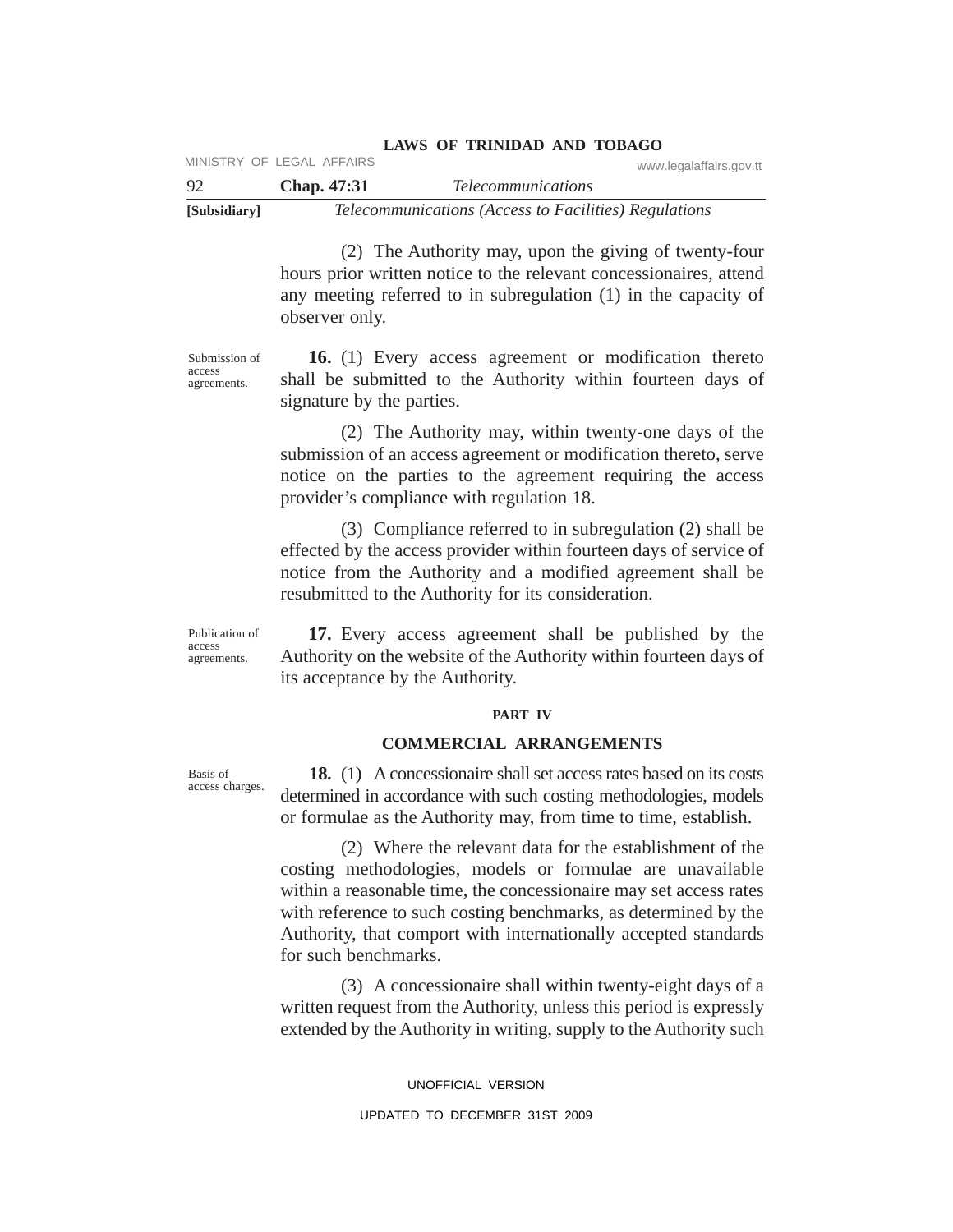| <b>LAWS OF TRINIDAD AND TOBAGO</b>                    |  |                    |                         |
|-------------------------------------------------------|--|--------------------|-------------------------|
| MINISTRY OF LEGAL AFFAIRS                             |  |                    | www.legalaffairs.gov.tt |
| <i>Telecommunications</i>                             |  | <b>Chap.</b> 47:31 | 93.                     |
| Telecommunications (Access to Facilities) Regulations |  |                    | [Subsidiary]            |

data as the Authority may require, for the purpose of determining that its access rates are in accordance with this regulation.

## **PART V**

# **IMPLEMENTATION OF ACCESS AGREEMENTS**

19. (1) Every access agreement shall stipulate a period not Access exceeding twenty-eight days within which access shall be effected except with the prior approval of the Authority in writing.

(2) Notwithstanding subregulation (1), the Authority may upon written application of a concessionaire extend the period referred to in subregulation (1).

20. A concessionaire shall use all reasonable endeavours to Effecting effect access within twenty-eight days of concluding the relevant access agreement, or such longer period as may be approved by the Authority in accordance with regulation 19.

**21.** An access provider shall not deprive an access seeker No deprivation of any benefit granted under their access agreement except in accordance with the access agreement or with the prior written consent of the Authority.

**22.** Where access requires modification of the facilities of Costs of an access provider, the reasonably incurred costs of such recoverable. modification shall be recoverable from the access seeker, such costs to be determined in the manner prescribed by the Authority.

## **PART VI**

## **DENIAL OF ACCESS REQUESTS**

23. (1) A concessionaire shall not deny a request for access Grounds for at a particular location except for insufficient capacity, or for request. reasons of safety, security, reliability or difficulty of a technical or engineering nature.

(2) Every concessionaire who denies a request for access shall notify the access seeker and the Authority within fourteen days of receipt of the access request.

## UNOFFICIAL VERSION

## UPDATED TO DECEMBER 31ST 2009

agreement to stipulate time for access.

access.

of access.

modification

denial of access

*L.R.O. 1/2009*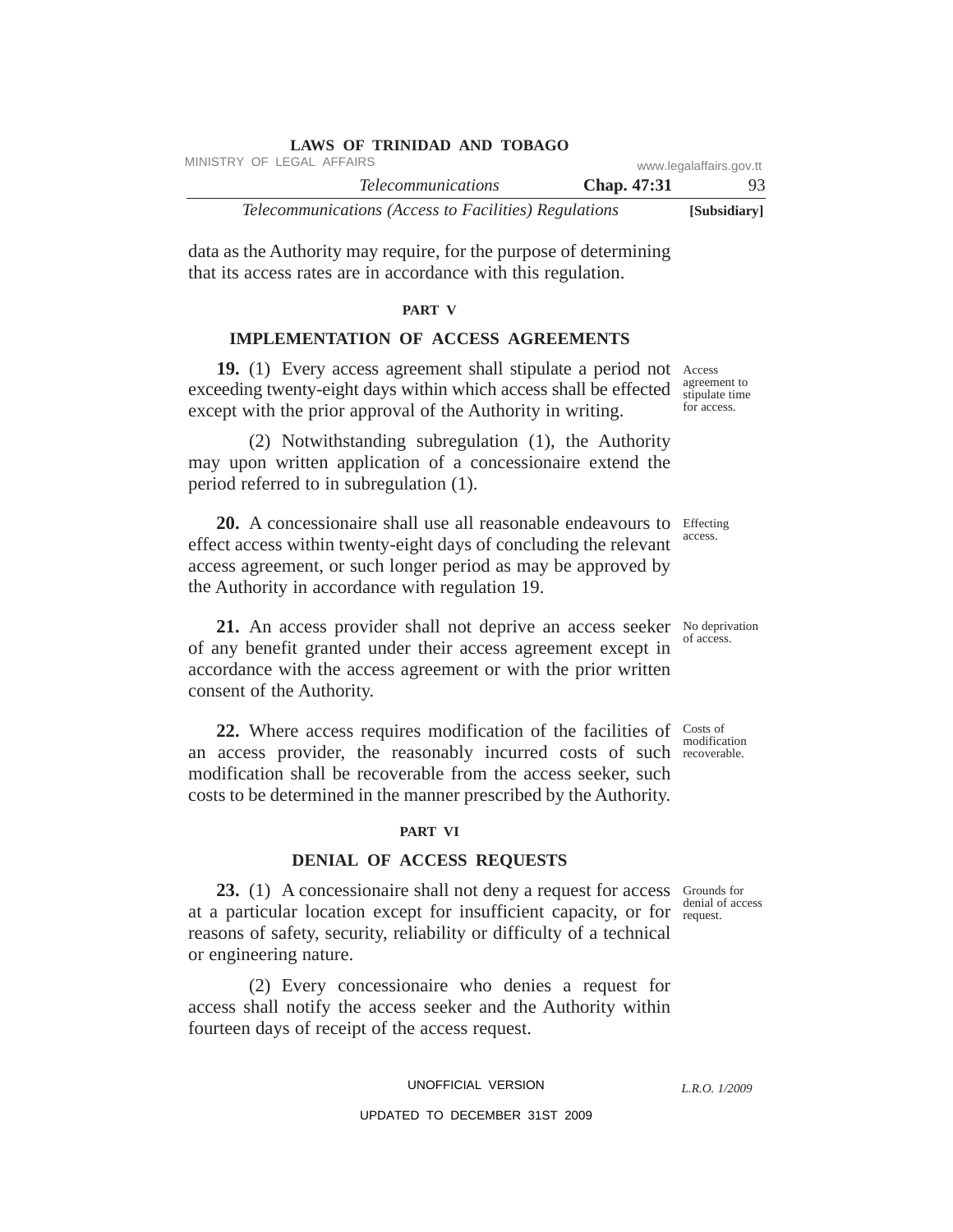| [Subsidiary] |                           | Telecommunications (Access to Facilities) Regulations |
|--------------|---------------------------|-------------------------------------------------------|
| -94          | <b>Chap.</b> 47:31        | <i>Telecommunications</i>                             |
|              | MINISTRY OF LEGAL AFFAIRS | www.legalaffairs.gov.tt                               |

(3) Upon written request by the Authority, the access provider shall provide justification for the denial, to the Authority in writing within seven days of receipt of the request.

(4) The Authority may—

- *(a)* request of the access provider, the production of any records or documents and copies thereof; and
- *(b)* with the agreement of the access provider, enter the premises of the access provider and inspect any or all relevant facilities,

to determine the reasonableness of any denial of access.

(5) Where the Authority deems that the access has been unreasonably withheld, the Authority may instruct the access provider in writing to make arrangements for access within a time specified by the Authority.

(6) An instruction pursuant to subregulation (5)—

- *(a)* shall include such interim terms and conditions for access as the Authority may consider appropriate and be applicable until an access agreement is concluded between the parties;
- *(b)* may request a concessionaire to modify its facilities to provide or facilitate access.

(7) In acting under subregulation (6), the Authority shall take into account any relevant factors which may include but are not limited to the extent to which the access requested impacts on the networks or services of the access seeker, the availability and cost of alternatives, and the cost of any required modifications.

(8) The reasonably incurred costs of a modification shall be—

- *(a)* recoverable from the access seeker; and
- *(b)* determined in accordance with such methodology as the Authority may establish.

UNOFFICIAL VERSION

UPDATED TO DECEMBER 31ST 2009

# **LAWS OF TRINIDAD AND TOBAGO**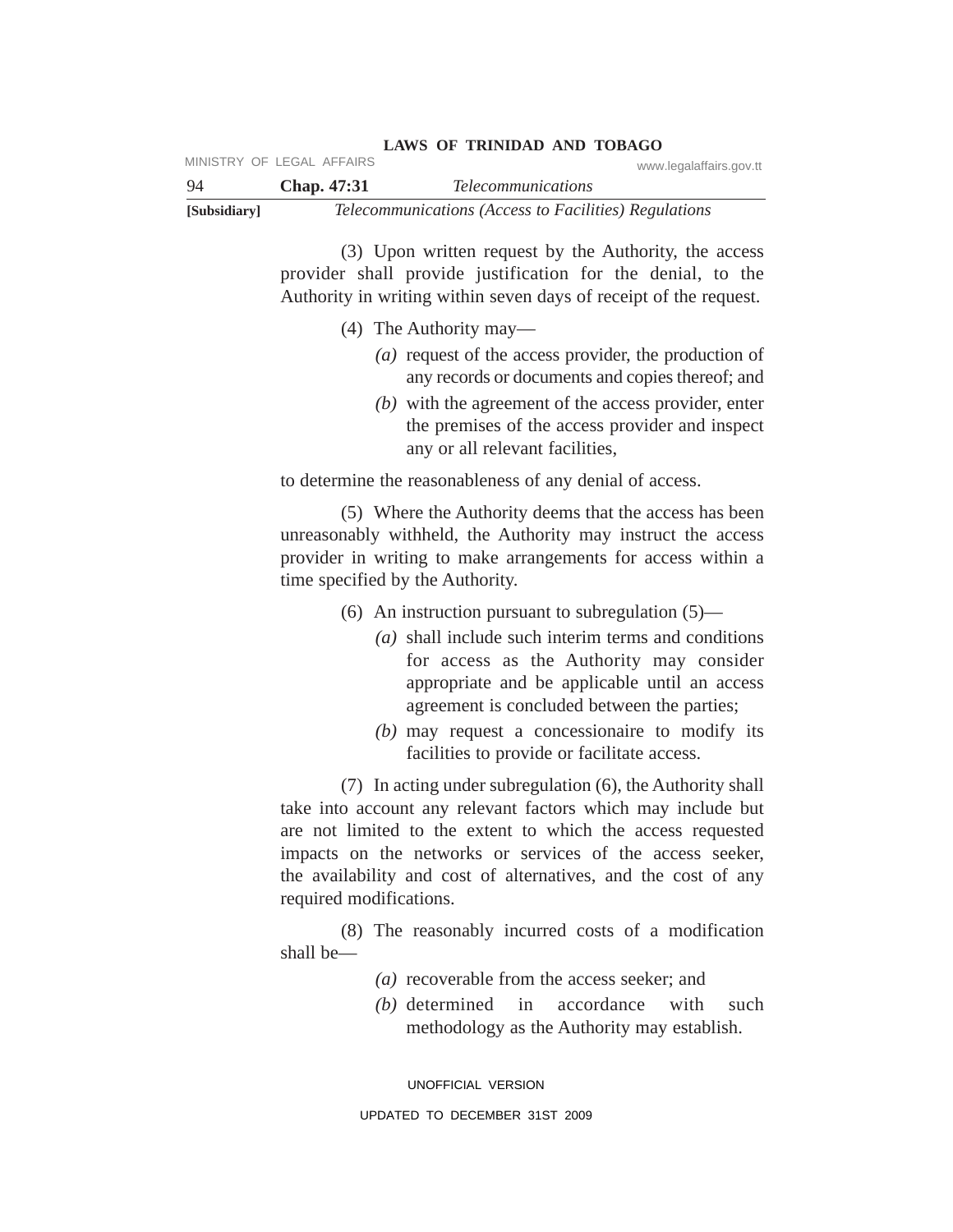| LAWS OF TRINIDAD AND TOBAGO                           |                    |                         |
|-------------------------------------------------------|--------------------|-------------------------|
| MINISTRY OF LEGAL AFFAIRS                             |                    | www.legalaffairs.gov.tt |
| <i>Telecommunications</i>                             | <b>Chap.</b> 47:31 | 95.                     |
| Telecommunications (Access to Facilities) Regulations |                    | [Subsidiary]            |

#### **PART VII**

# **DISPUTE RESOLUTION**

24. Where a dispute arises with respect to any matter Request for respecting access, the matter may, on the agreement of both parties, and guidance be referred to the Authority for consultation and guidance prior to either party submitting the matter to the Authority as a dispute. and guidance.

25. Save as provided in regulation 24, every dispute Referral of regarding access shall be submitted to the Authority for dispute in resolution in accordance with the dispute resolution process established by the Authority under section 82 of the Act. with dispute procedures.

26. (1) The Authority may, in relation to any dispute Interim referred to under these Regulations, direct that the parties implement such interim arrangement for access as the Authority considers appropriate having regard to the nature of the dispute.

(2) An interim arrangement may speak to prices and include any other term or condition for access whether or not the Authority considers submissions made by the parties subject to such times for submissions as the Authority shall establish.

(3) An interim arrangement shall be instituted by the parties within a period determined by the Authority and shall remain in force until such time as the dispute has been resolved.

27. The final resolution of a dispute in respect of which an Effective date interim arrangement was implemented shall—

- *(a)* be effective on the date on which the interim arrangement was effected; and
- *(b)* include provisions for compensation to any party that has suffered any loss and damage as a result of the arrangement.

28. A concessionaire who contravenes any provision of Penalty for these Regulations commits an offence and is liable on summary breach of conviction to a fine of fifty thousand dollars. Regulations.

UNOFFICIAL VERSION

*L.R.O. 1/2009*

arrangements.

accordance

resolution

of interim arrangement.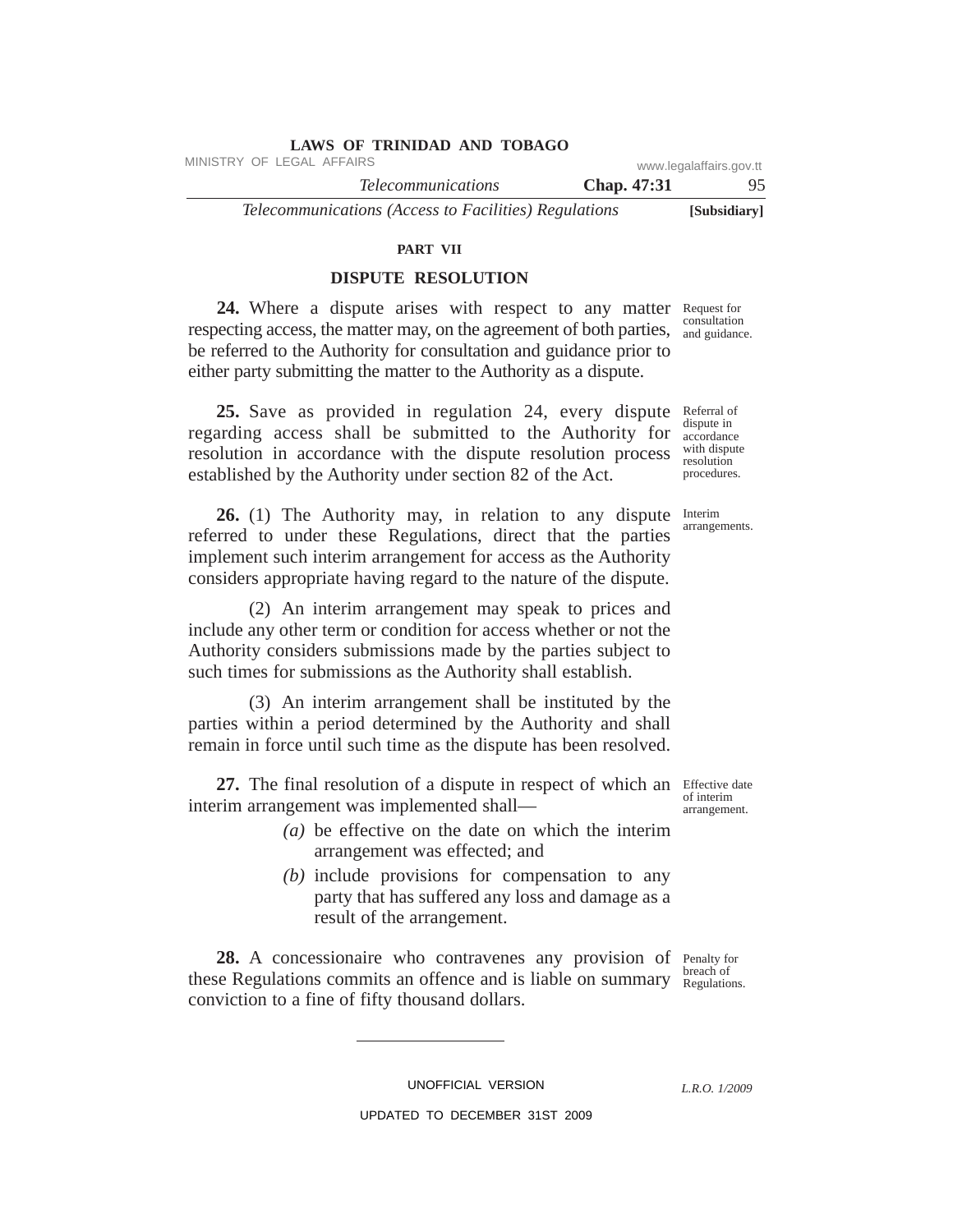MINISTRY OF LEGAL AFFAIRS www.legalaffairs.gov.tt

96 **Chap. 47:31** *Telecommunications* **[Subsidiary]** *Telecommunications (Access to Facilities) Regulations*

[Regulations 2 and  $8(7)$ ].

#### **FIRST SCHEDULE**

## **NON-DISCLOSURE AGREEMENT**

THIS AGREEMENT is made this ............... day of .................................

Between

[INSERT NAME OF THE CONCESSIONAIRE SEEKING ACCESS] a company incorporated under the laws of [INSERT PLACE OF INCORPORATION] whose registered office is at [INSERT REGISTERED OFFICE ADDRESS] ("Access Seeker")

And

[INSERT NAME OF THE CONCESSIONAIRE PROVIDING ACCESS], a company incorporated under the laws of [INSERT PLACE OF INCORPORATION] whose registered office is at [INSERT REGISTERED OFFICE ADDRESS] ("Access Provider")

Each a "Party" and collectively the "Parties".

WHEREAS the Parties are discussing certain matters in relation to the provision of services by Interconnection Provider to Interconnecting Concessionaire and by Interconnecting Concessionaire to Interconnection Provider which may require each Party to disclose certain proprietary, secret or confidential information to the other Party; and

Whereas the Party disclosing information shall hereinafter be referred to as the "Disclosing Party" and the Party receiving such information shall hereinafter be referred to as the "Receiving Party".

Now, therefore in consideration of the premise and the mutual covenants contained in this Agreement, the Parties hereto agree as follows:

#### **1. DEFINITIONS**

"Confidential Information" as referred to in this Agreement means the business, commercial, economic, financial, operational, technical and planning information and data disclosed to the Receiving Party by the Disclosing Party during the discussions whether in written, oral or in machine-readable or representational form including this Agreement, communicated to the Receiving Party, acquired by the Receiving Party from the Disclosing Party, prepared by the Receiving Party from or in

UNOFFICIAL VERSION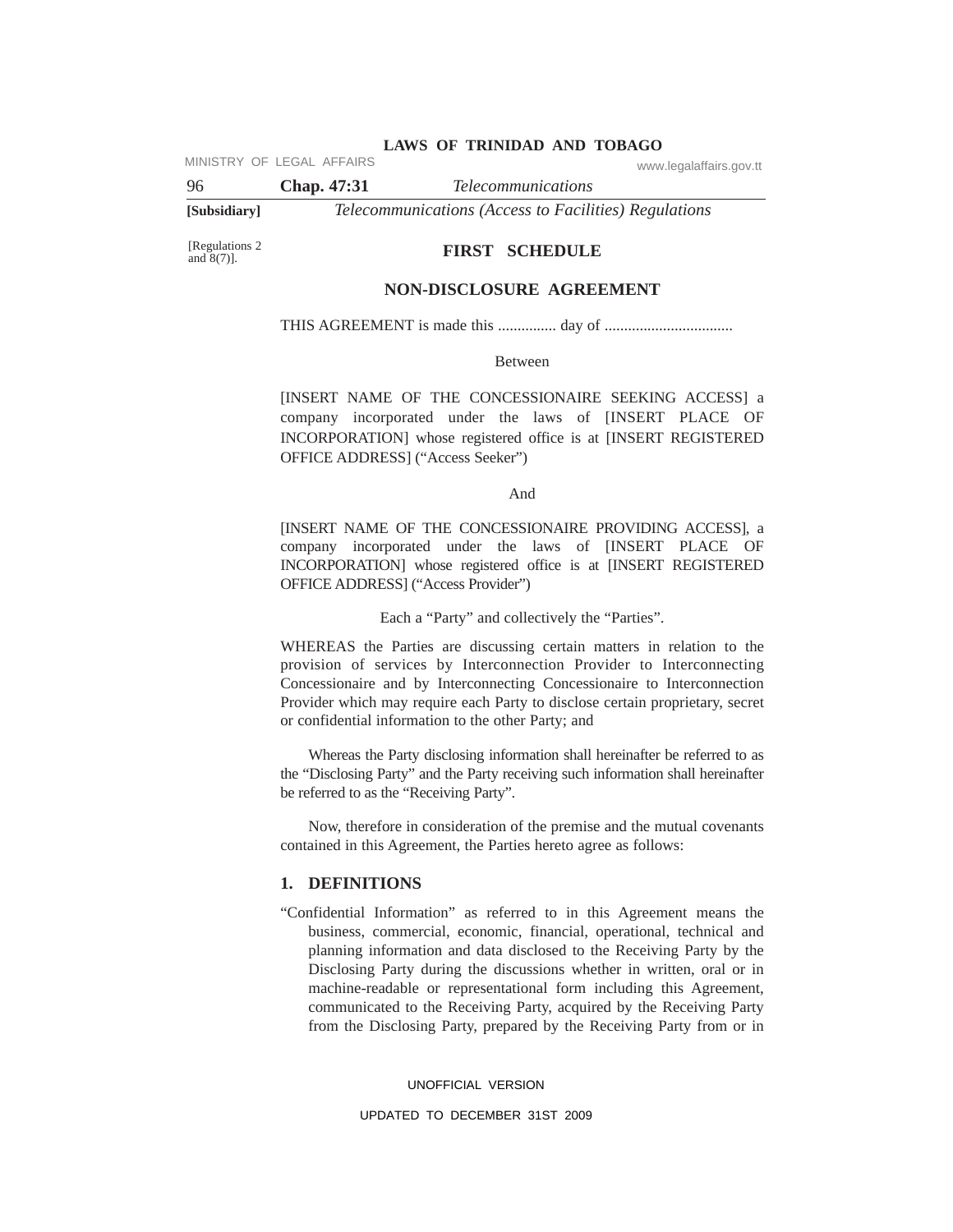| www.legalaffairs.gov.tt |                    | MINISTRY OF LEGAL AFFAIRS                             |  |
|-------------------------|--------------------|-------------------------------------------------------|--|
| 97.                     | <b>Chap.</b> 47:31 | <i>Telecommunications</i>                             |  |
| [Subsidiary]            |                    | Telecommunications (Access to Facilities) Regulations |  |

connection with any of the above information or which contain or are based in whole or in part upon such information to the extent it includes or is derived from such information. (For the avoidance of doubt, this Agreement apply to all such information whether disclosed or prepared before or after the date of this Agreement);

"the Discussions" means any discussions relating to the Business Purpose or constituting advice in respect of it;

**LAWS OF TRINIDAD AND TOBAGO**

"the Business Purpose" means the objective and/or intention of agreeing suitable terms for the provision of services by Interconnection Provider to Interconnecting Concessionaire and by Interconnecting Concessionaire to Interconnection Provider including but not limited to agreement of terms for an interconnection agreement.

# **2. DISCLOSURE OF INFORMATION**

The Parties acknowledge that the Confidential Information is a valuable asset belonging to the Disclosing Party. Except as expressly provided for in this Agreement, the Parties agree that they will not during or after the term of this Agreement disclose the Confidential Information of the other Party to any person, firm, corporation, association or any other entity for any reason or purpose whatsoever without the prior written consent of the Disclosing Party. Notwithstanding the above, the Parties agree the Confidential Information may be disclosed to their agents, professional advisers and associated companies (associated companies means a subsidiary or holding company of a Party or another subsidiary of such a holding company) strictly for the Business Purpose provided that such agents, professional advisers and companies have a need to know such information, and agree to comply with the obligations as contained herein. The Receiving Party shall procure that such persons comply with the undertakings and terms of this Agreement as if such persons were made direct parties to it and do not disclose the Confidential Information further. The Parties further agree that they shall not utilise, employ, exploit or in any other manner whatsoever use the Confidential Information disclosed by the other Party for any purpose other than the Business Purpose without the prior express written consent of the Disclosing Party, including, but not limited to, for purposes of competing in any way with the other party or any of its subsidiaries or affiliates.

## **3. TITLE**

All Confidential Information is acknowledged by the Receiving Party to be the property of the Disclosing Party and the disclosure of the Confidential Information shall not be deemed to confer any rights to that Confidential Information on the Receiving Party.

#### UNOFFICIAL VERSION

*L.R.O. 1/2009*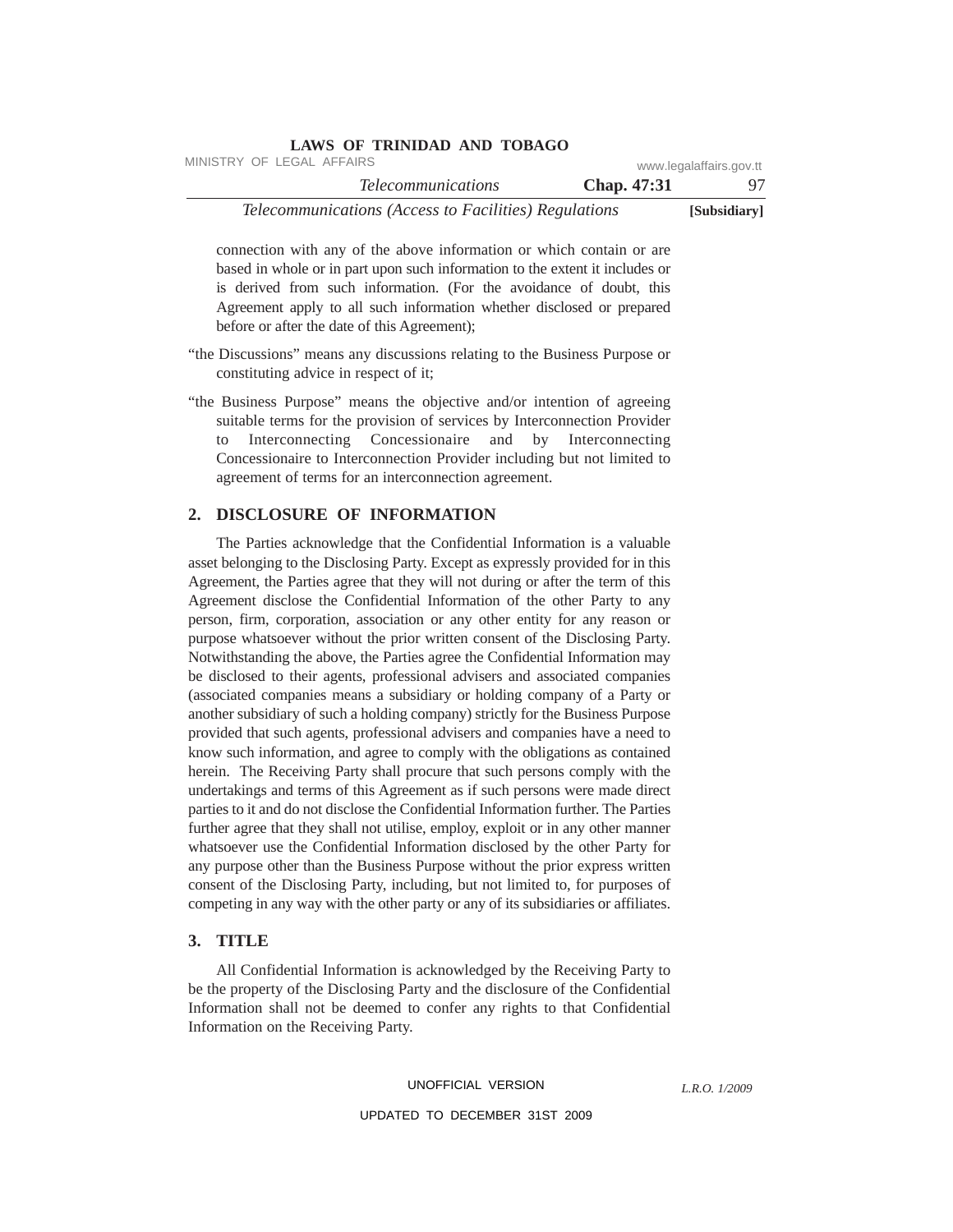|              | MINISTRY OF LEGAL AFFAIRS |                                                       | www.legalaffairs.gov.tt |
|--------------|---------------------------|-------------------------------------------------------|-------------------------|
| -98          | Chap. 47:31               | <i>Telecommunications</i>                             |                         |
| [Subsidiary] |                           | Telecommunications (Access to Facilities) Regulations |                         |

# **4. RESTRICTIONS ON DISCLOSURE AND USE OF THE CONFIDENTIAL INFORMATION**

The Receiving Party will restrict the possession, knowledge and use of Confidential Information to the officers, employees, agents, and professional advisers of the Receiving Party who have a need to know Confidential Information for the Business Purpose. The Receiving Party will not use the Confidential Information other than for the Business Purpose. Nothing in this Agreement shall transfer to the Receiving Party any right or interest whatsoever in any intellectual property belonging to the Disclosing Party.

## **5. STANDARD OF CARE**

The Parties agree that they shall protect the Confidential Information of the other Party using not less than the same standard of care that each party applies to its own proprietary, secret or Confidential Information and that the Confidential Information shall be stored and handled in such a way as to prevent unauthorised disclosure. Further, in the standard of care applied, proper account will be taken, where applicable, of the fact that the Confidential Information relates in any way to a company which is publicly traded.

#### **6. RETURN OF CONFIDENTIAL INFORMATION**

The Disclosing Party may request in writing at any time that any Confidential Information disclosed pursuant to the terms of this Agreement and any copies thereof be returned, or in the case of machine-readable or electronic information be permanently erased, with a written statement to the effect that upon such return the Receiving Party has not knowingly retained in its possession or under its control, either directly or indirectly, any Confidential Information or copies thereof and the Receiving Party shall comply with any such request within seven days of receipt of such request.

## **7. EXCLUDED INFORMATION**

The obligations pursuant to this Agreement shall not apply to any information that—

- *(a)* is in the possession of the Receiving Party prior to receipt from the Disclosing Party;
- *(b)* is or becomes publicly known, otherwise than as a consequence of a breach of this Agreement;
- *(c)* is developed independently by the Receiving Party;

UNOFFICIAL VERSION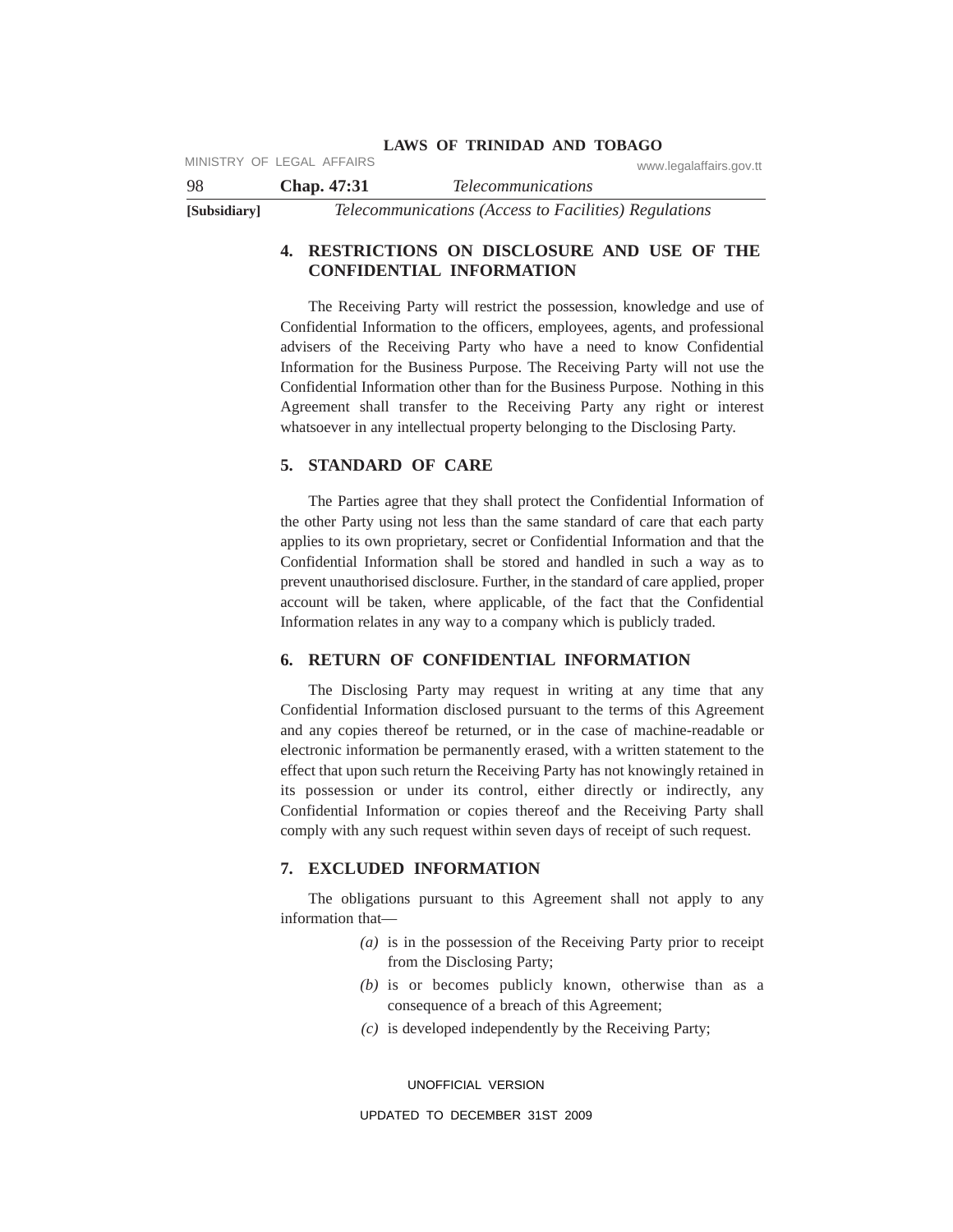| MINISTRY OF LEGAL AFFAIRS | LAWS OF TRINIDAD AND TOBAGO                                                                                                                                                                                                                                                                                                                                                                                                                                                                                                                                                                                                                                                                                                                                                                                                                                                                                                                                                    |             | www.legalaffairs.gov.tt |
|---------------------------|--------------------------------------------------------------------------------------------------------------------------------------------------------------------------------------------------------------------------------------------------------------------------------------------------------------------------------------------------------------------------------------------------------------------------------------------------------------------------------------------------------------------------------------------------------------------------------------------------------------------------------------------------------------------------------------------------------------------------------------------------------------------------------------------------------------------------------------------------------------------------------------------------------------------------------------------------------------------------------|-------------|-------------------------|
|                           | <b>Telecommunications</b>                                                                                                                                                                                                                                                                                                                                                                                                                                                                                                                                                                                                                                                                                                                                                                                                                                                                                                                                                      | Chap. 47:31 | 99                      |
|                           | Telecommunications (Access to Facilities) Regulations                                                                                                                                                                                                                                                                                                                                                                                                                                                                                                                                                                                                                                                                                                                                                                                                                                                                                                                          |             | [Subsidiary]            |
| $(d)$ is                  | disclosed by the Receiving Party to<br>Telecommunications Authority of Trinidad and Tobago;                                                                                                                                                                                                                                                                                                                                                                                                                                                                                                                                                                                                                                                                                                                                                                                                                                                                                    | the         |                         |
|                           | $(e)$ is disclosed by the Receiving Party to satisfy a legal demand<br>by a competent court of law or governmental body<br>("Government Authorities") having jurisdiction over the<br>parties, or valid legal requirements of any applicable stock<br>exchange, provided however that in these circumstances the<br>Receiving Party shall advise the Disclosing Party prior to<br>disclosure so that the Disclosing Party has an opportunity to<br>defend, limit or protect against such production or<br>disclosure; provided further that the Receiving Party will<br>disclose only that portion of the Confidential Information<br>which is legally required to be disclosed and the Receiving<br>Party will exercise its reasonable efforts to obtain a<br>protective order or other reliable assurance from such<br>Government Authorities or stock exchange that confidential<br>treatment will be accorded to any Confidential Information<br>required to be disclosed; |             |                         |

- *(f)* is disclosed to a third party pursuant to written authorisation from the Disclosing Party;
- *(g)* is received from a third party without similar restrictions and without breach of this Agreement.

## **8. INDEPENDENT DEVELOPMENT**

The Disclosing Party acknowledges that the Receiving Party may currently or in the future be developing information internally, or receiving information from other parties that is similar to the Confidential Information. Accordingly, nothing in this Agreement will be construed as a representation or agreement that the Receiving Party will not develop or have developed for its products, concepts, systems or techniques that are similar to or compete with the products, concepts, systems or techniques contemplated by or embodied in the Confidential Information, provided that the Receiving Party does not violate any of its obligations under this Agreement in connection with such development.

#### **9. TERM**

This Agreement is intended to cover Confidential Information disclosed or received by either Party prior or subsequent to the date of this Agreement. Unless otherwise earlier terminated, this Agreement shall remain in effect for five years from the date provided, however, that each Party's obligations with

UNOFFICIAL VERSION

*L.R.O. 1/2009*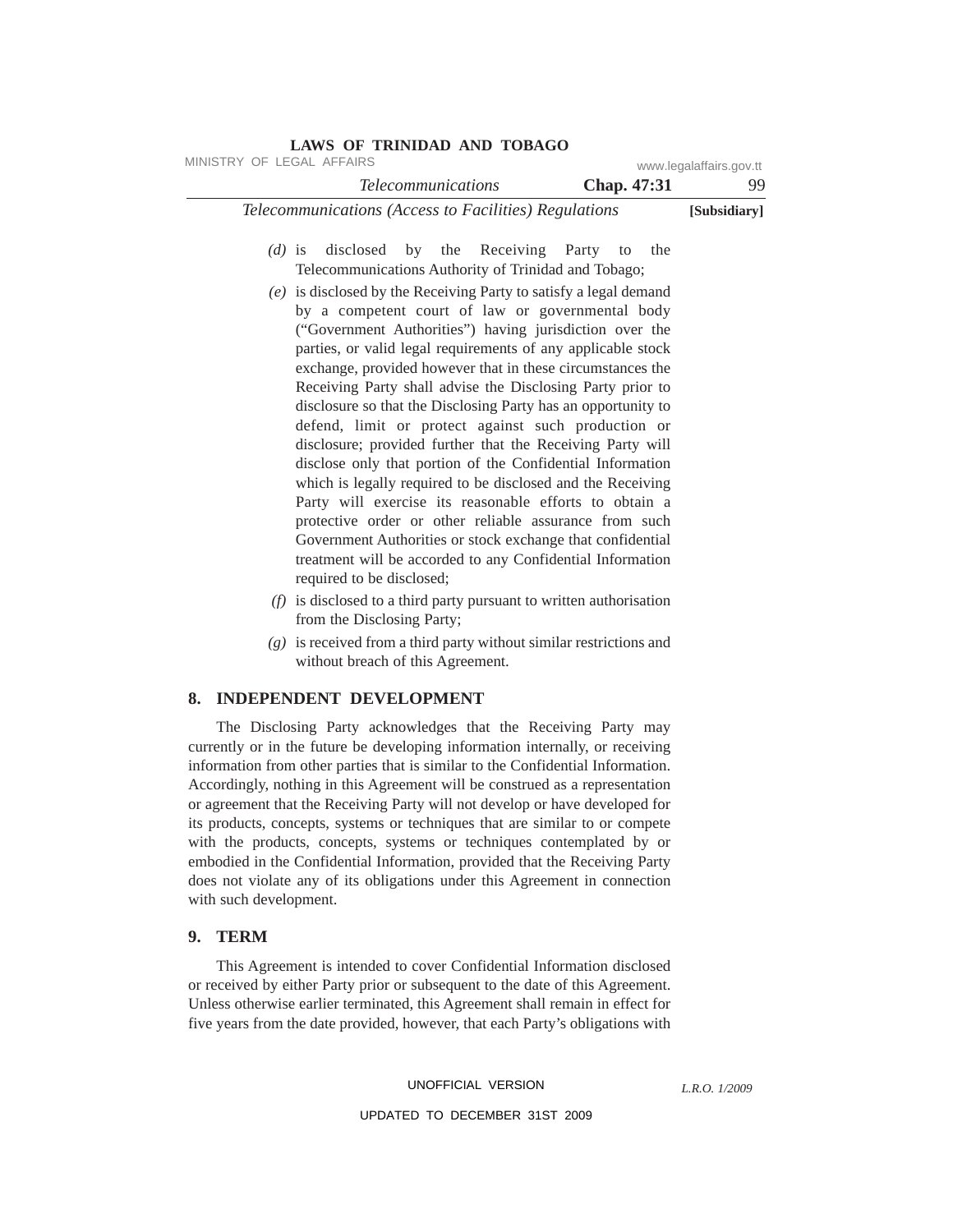|              | MINISTRY OF LEGAL AFFAIRS | www.legalaffairs.gov.tt                               |
|--------------|---------------------------|-------------------------------------------------------|
| 100          | <b>Chap.</b> 47:31        | <i>Telecommunications</i>                             |
| [Subsidiary] |                           | Telecommunications (Access to Facilities) Regulations |

respect to the other Party's Confidential Information disclosed or received prior to termination or expiration will survive for ten additional years following the expiration or termination of this Agreement.

#### **10. PUBLIC ANNOUNCEMENTS**

The Parties shall maintain in strict confidence and not disclose publicly or to any third party, the substance of any discussions or negotiations between them, the terms of any proposed arrangements or agreements, or any other information relating thereto unless it has first consulted the other Party and obtained its written consent. The Parties agree that each shall not, and shall not permit any of its affiliates, subsidiaries, persons, or other entities or their professional advisers to make any public announcements about the substance of any discussions regarding such arrangements or agreements and any other business and operating plans being discussed or negotiated, whether in the form of press release or otherwise, without first consulting with the other Party and obtaining its written consent.

## **11. REPRESENTATIONS AND WARRANTIES**

Each Party represents and warrants to the other that it is a corporation duly organised and validly existing in the jurisdiction of its incorporation. Each Party represents that it has full corporate power and authority to enter into this Agreement and to do all things necessary for the performance of this Agreement.

#### **12. ADDITIONAL ACTION**

Each Party to this Agreement shall execute and deliver such other documents and do such other acts and things as may be necessary or desirable to carry out the terms, provisions and purposes of this Agreement.

#### **13. AMENDMENTS**

No amendment, interpretation or waiver of any of the provisions of this Agreement shall be effective unless made in writing and signed by the Parties to this Agreement.

#### **14. ENFORCEMENT**

No delay on the part of any Party in exercising any right, power or privilege hereunder shall operate as a waiver thereof nor shall any waiver on the part of any Party of any such right, power or privilege, nor any single or

UNOFFICIAL VERSION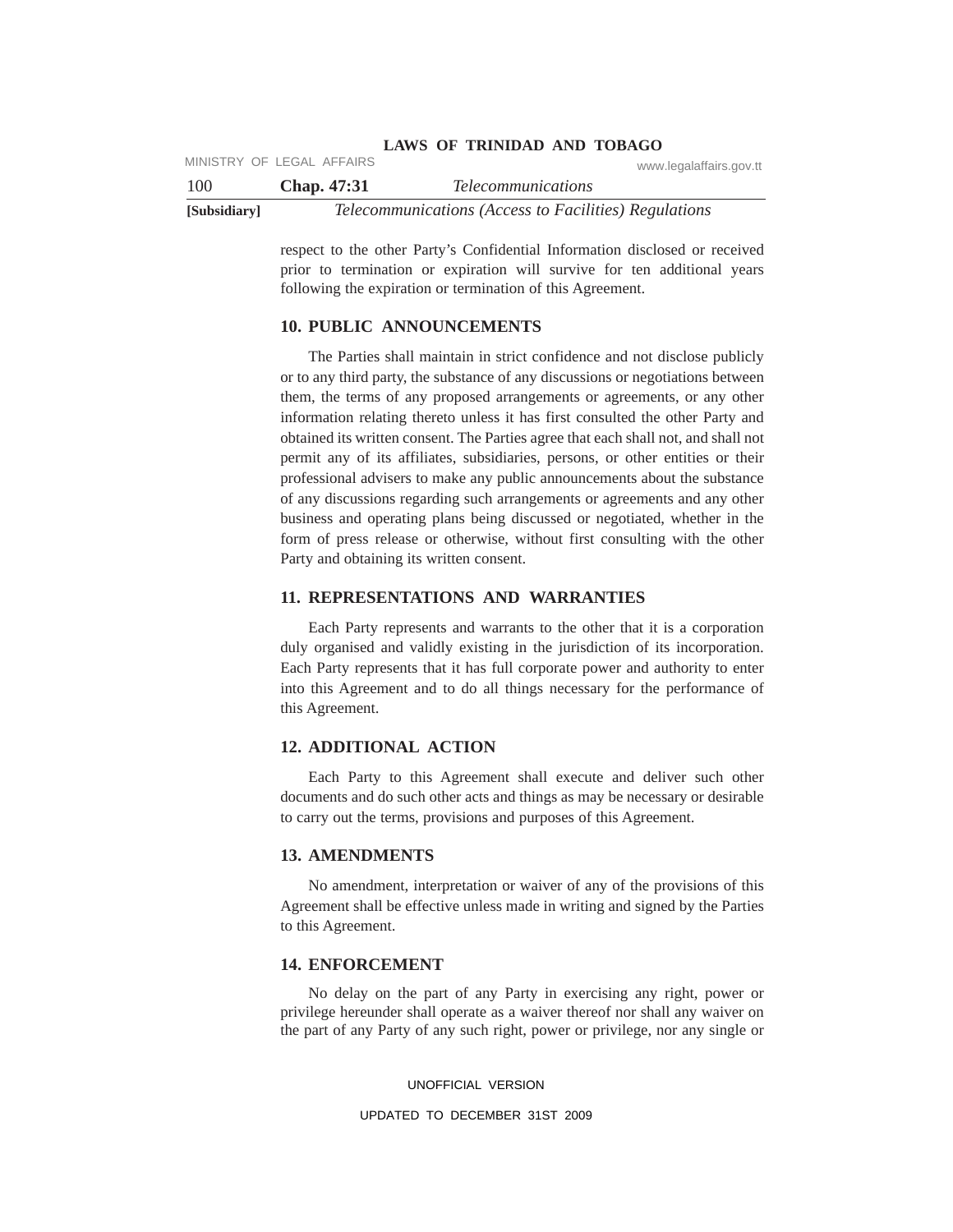|                         | LAND OF ININDAD AND TODAUV                            |
|-------------------------|-------------------------------------------------------|
| www.legalaffairs.gov.tt | MINISTRY OF LEGAL AFFAIRS                             |
| Chap. 47:31<br>101      | <i>Telecommunications</i>                             |
| [Subsidiary]            | Telecommunications (Access to Facilities) Regulations |

partial exercise of any such right, power or privilege preclude any further exercise thereof or the exercise of any other such right, power or privilege. The Parties agree that the Disclosing Party would be irreparably injured by a breach of this Agreement by the Receiving Party and that the Disclosing Party shall be entitled to equitable relief, including by way of injunction and specific performance in the event of any breach of this Agreement. Such remedy shall not be deemed to be the exclusive remedy for a breach of this Agreement but shall be in addition to all other remedies available at law or in equity.

**LAWS OF TRINIDAD AND TOBAGO**

#### **15. HEADINGS**

The headings of paragraphs are used for convenience only and shall not affect the meaning or construction of the contents of this Agreement.

#### **16. ENTIRE AGREEMENT**

This Agreement contains the entire agreement of the Parties with respect to the subject matter of this Agreement and supersedes all prior agreements between the Parties, whether written or oral, with respect to the subject matter of this Agreement.

# **17. GOVERNING LAW**

This Agreement and the relationships of the Parties in connection with the subject matter of this Agreement shall be governed by and constructed in accordance with the laws of Trinidad and Tobago and the Parties agree that any dispute hereunder shall be referred to the Telecommunications Authority of Trinidad and Tobago in accordance with the provisions of the Telecommunications Act, 2001.

#### **18. NOTICES**

Any notice or other communication required to be given or sent hereunder shall be in writing and shall be delivered personally, sent by prepaid certified or registered post (airmail if overseas) with written receipt requested or sent by international courier to the Party concerned at its address given below in this Agreement or such other address as the Party concerned shall have notified in accordance with this clause to the other Party with a copy sent by facsimile at the number below or such other number as notified from time to time in accordance with this clause. Any such notice shall be deemed to be served and received—

*(a)* if left at any such address, at the time when it is so left;

UNOFFICIAL VERSION

*L.R.O. 1/2009*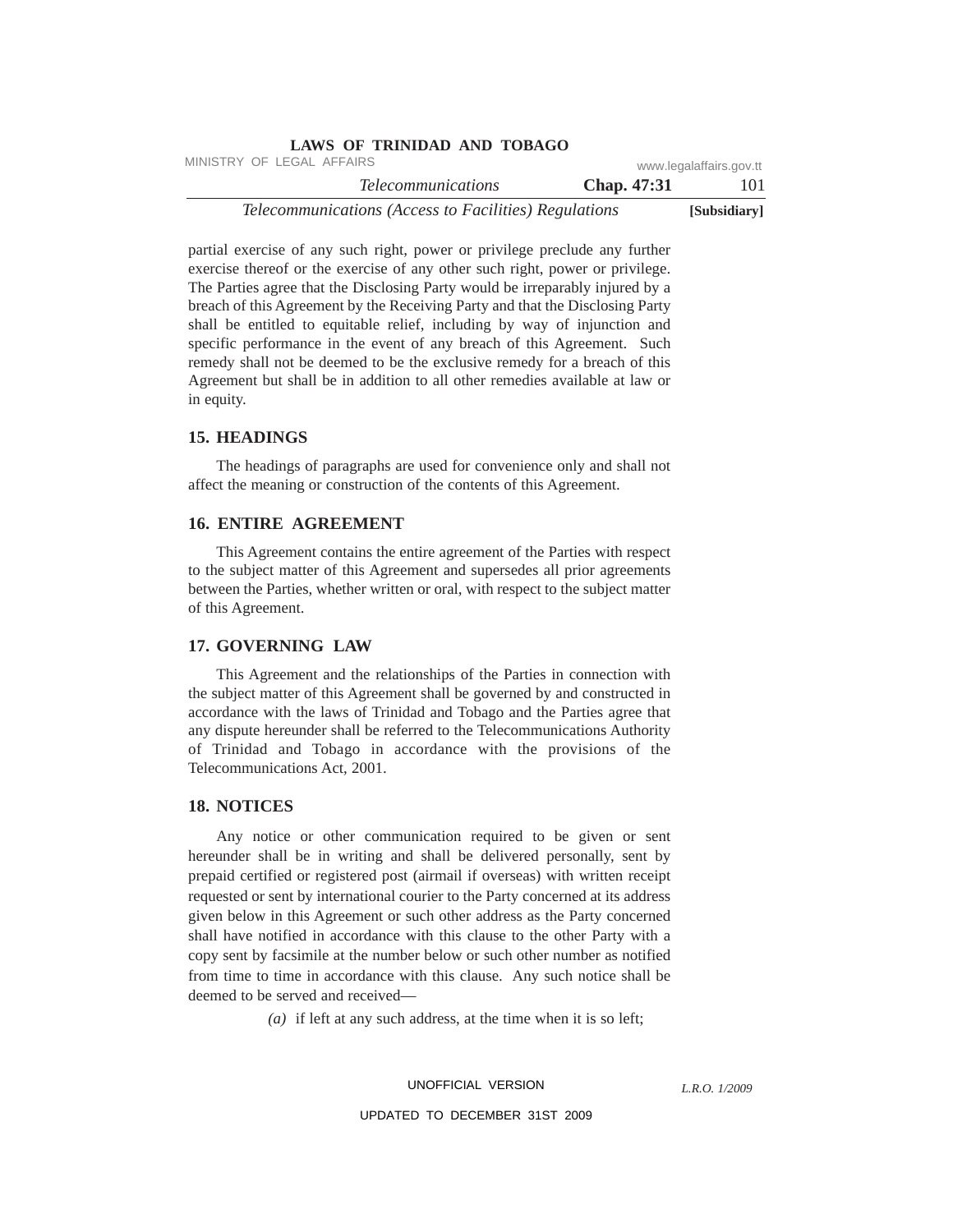|              | MINISTRY OF LEGAL AFFAIRS |                                                                                                                                 | www.legalaffairs.gov.tt |
|--------------|---------------------------|---------------------------------------------------------------------------------------------------------------------------------|-------------------------|
| 102          | Chap. 47:31               | <i>Telecommunications</i>                                                                                                       |                         |
| [Subsidiary] |                           | Telecommunications (Access to Facilities) Regulations                                                                           |                         |
|              |                           | $(b)$ if sent by post, on the seventh day following the day of<br>posting;                                                      |                         |
|              |                           | $(c)$ if sent by international courier, on the fourth day following<br>the day of placing it with the relevant courier service. |                         |
|              |                           | The initial addresses and facsimile numbers of the Parties hereto for the                                                       |                         |

purposes of this Agreement are as follows:

| Access Seeker:   | <b>INSERT ACCESS SEEKER'S</b><br>ADDRESS <sub>1</sub> |
|------------------|-------------------------------------------------------|
| Access Provider: | <b>INSERT ACCESS PROVIDER'S</b>                       |

ADDRESS]

# **19. COUNTERPARTS**

This Agreement may be executed in counterparts, all of which shall constitute one agreement, and each such counterpart shall be deemed to have been made, executed and delivered on the date set out at the head of this Agreement, without regard to the dates or times when such counterparts may actually have been made, executed or delivered.

## **20. SEVERABILITY**

In the event any one or more of the provisions contained in this Agreement shall for any reason be held to be invalid, illegal or unenforceable in any respect, such invalidity, illegality or unenforceability shall not affect any other provisions of this Agreement. If any provision is held to be void or declared illegal, invalid or unenforceable for any reason whatsoever, that provision shall be divisible from this Agreement and shall be deemed to be deleted from it and the validity of the remaining provisions shall not be affected and the Agreement shall be carried out as nearly as possible according to its original terms and intent. If such deletion materially affects the interpretation of this Agreement, the parties shall use their best endeavours to negotiate in good faith with a view to agreeing a substitute provision as closely as possible reflecting the commercial intention of the parties.

## **21. EXPLORATORY DISCUSSION NOT BINDING**

The Parties agree that this Agreement, continuing discussions, future exchange of Confidential Information and non-confidential information, past or future correspondence (including without limitation, correspondence indicating interest or intent) and other communications between the Parties

UNOFFICIAL VERSION

UPDATED TO DECEMBER 31ST 2009

## **LAWS OF TRINIDAD AND TOBAGO**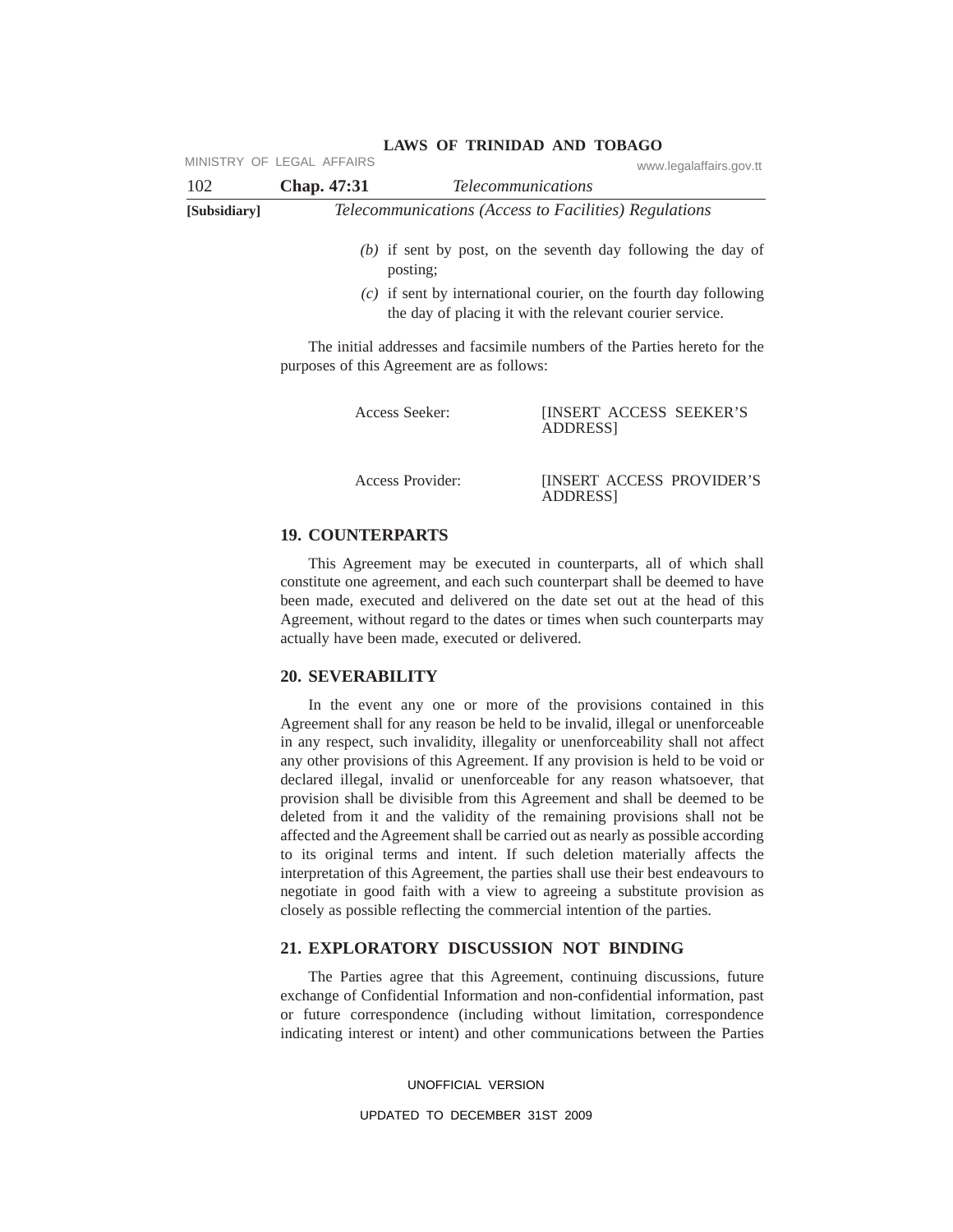|                           | LAWS OF INIMIDAD AND TODAGO                           |                         |              |
|---------------------------|-------------------------------------------------------|-------------------------|--------------|
| MINISTRY OF LEGAL AFFAIRS |                                                       | www.legalaffairs.gov.tt |              |
|                           | <i>Telecommunications</i>                             | Chap. 47:31             | 103          |
|                           | Telecommunications (Access to Facilities) Regulations |                         | [Subsidiary] |

shall not commit either Party to continue discussions or negotiate or be legally binding as an informal agreement or agreement to agree to a potential business relationship. The only way the Parties shall be bound to a business relationship, if at all, shall be by a mutually satisfactory definitive written agreement signed by the Parties. Any research and development, prototyping, or other action or expense which either Party takes or incurs in anticipation that a business relationship will be consummated shall be entirely at the acting Party's risk and expenses and shall not impose any liability on any other party.

**LAWS OF TRINIDAD AND TOBAGO**

#### **22. SUCCESSORS AND ASSIGNS**

References in this Agreement to either Party shall include any successors or assigns of that Party.

## **23. LIMITED RELATIONSHIP**

This Agreement will not create a joint venture, partnership or other formal business relationship or entity of any kind or an obligation to form any such relationship or entity. Each Party will act as an independent contractor and not as an agent of the other Party for any purpose and neither will have the authority to bind the other.

## **24. CUMULATIVE OBLIGATIONS**

Each Party's obligations hereunder are in addition to and not exclusive of any and all of its other obligations and duties to the other Party.

In Witness Whereof the Parties have caused their duly authorised representatives to execute this Agreement as of the date set out at the head of this Agreement.

For and on behalf of Access Seeker

| By:    |  |  |
|--------|--|--|
| Name:  |  |  |
| Title: |  |  |

For and on behalf of Access Provider

| By:    |
|--------|
| Name:  |
| Title: |

UNOFFICIAL VERSION

*L.R.O. 1/2009*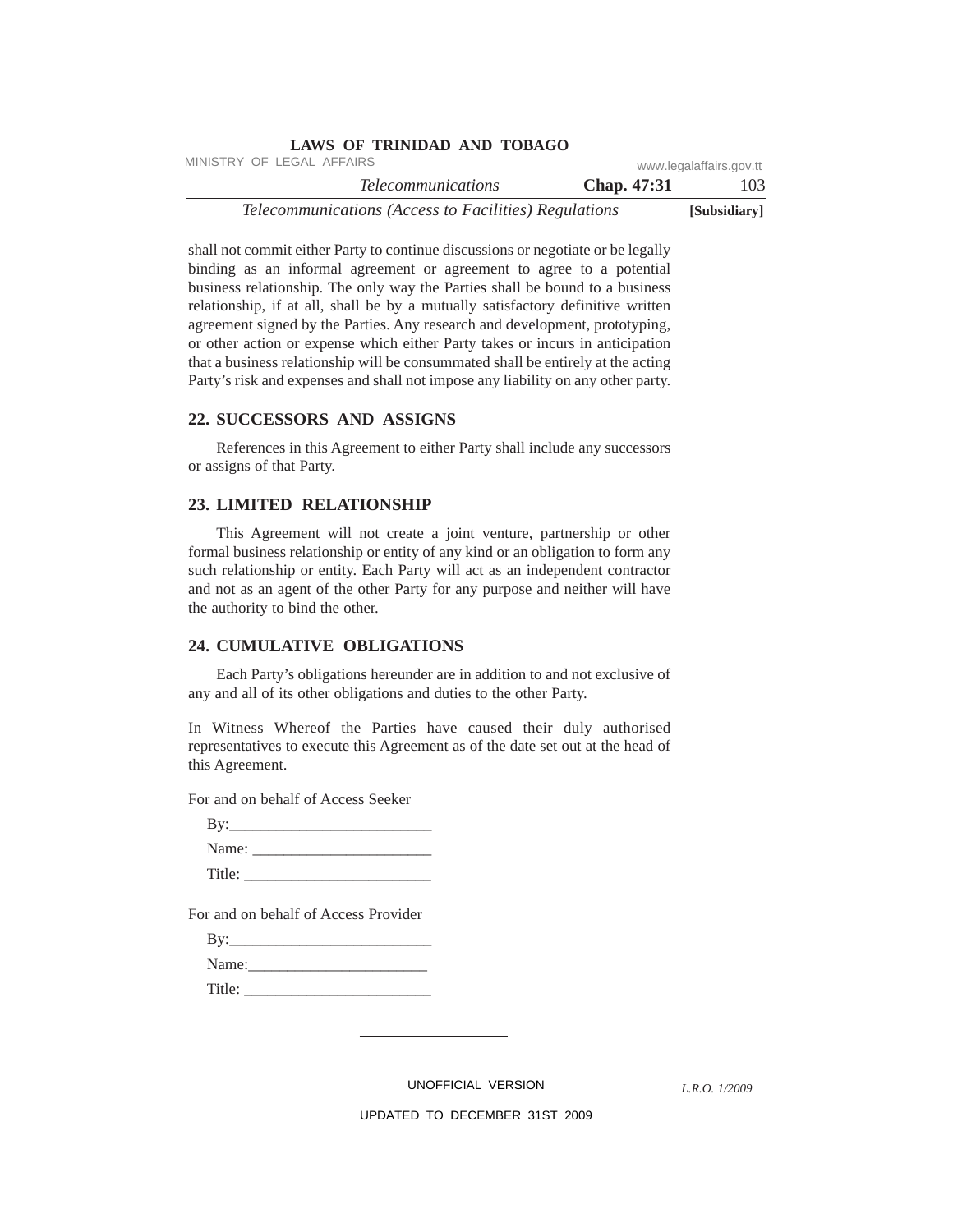MINISTRY OF LEGAL AFFAIRS www.legalaffairs.gov.tt

104 **Chap. 47:31** *Telecommunications* **[Subsidiary]** *Telecommunications (Access to Facilities) Regulations*

[Regulation 8(4)].

## **SECOND SCHEDULE**

# **PROCEDURE TO BE FOLLOWED IN SEEKING EXEMPTION OF CERTAIN INFORMATION ON THE GROUNDS OF CONFIDENTIALITY OR COMPETITIVE SENSITIVITY UNDER REGULATION 8(4)**

1. A concessionaire seeking to have information exempted shall make a written request to the Authority, copied to the concessionaire requesting the information, not later than seven days before the expiration of the period for supplying the information.

2. The concessionaire requesting the information may make representations to the Authority on the request for exemption, such representations to be provided to the Authority within seven days of receipt of the request for exemption.

3. The Authority shall notify both interested concessionaires of its determination within twenty-one days of the request. The Authority may include in its determinations such reasonable conditions for the disclosure as it considers appropriate, including the manner of provision of the information, and the time for such provision.

4. The Authority shall be entitled to grant an exemption in relation to the whole or part only of the request made.

> UNOFFICIAL VERSION UPDATED TO DECEMBER 31ST 2009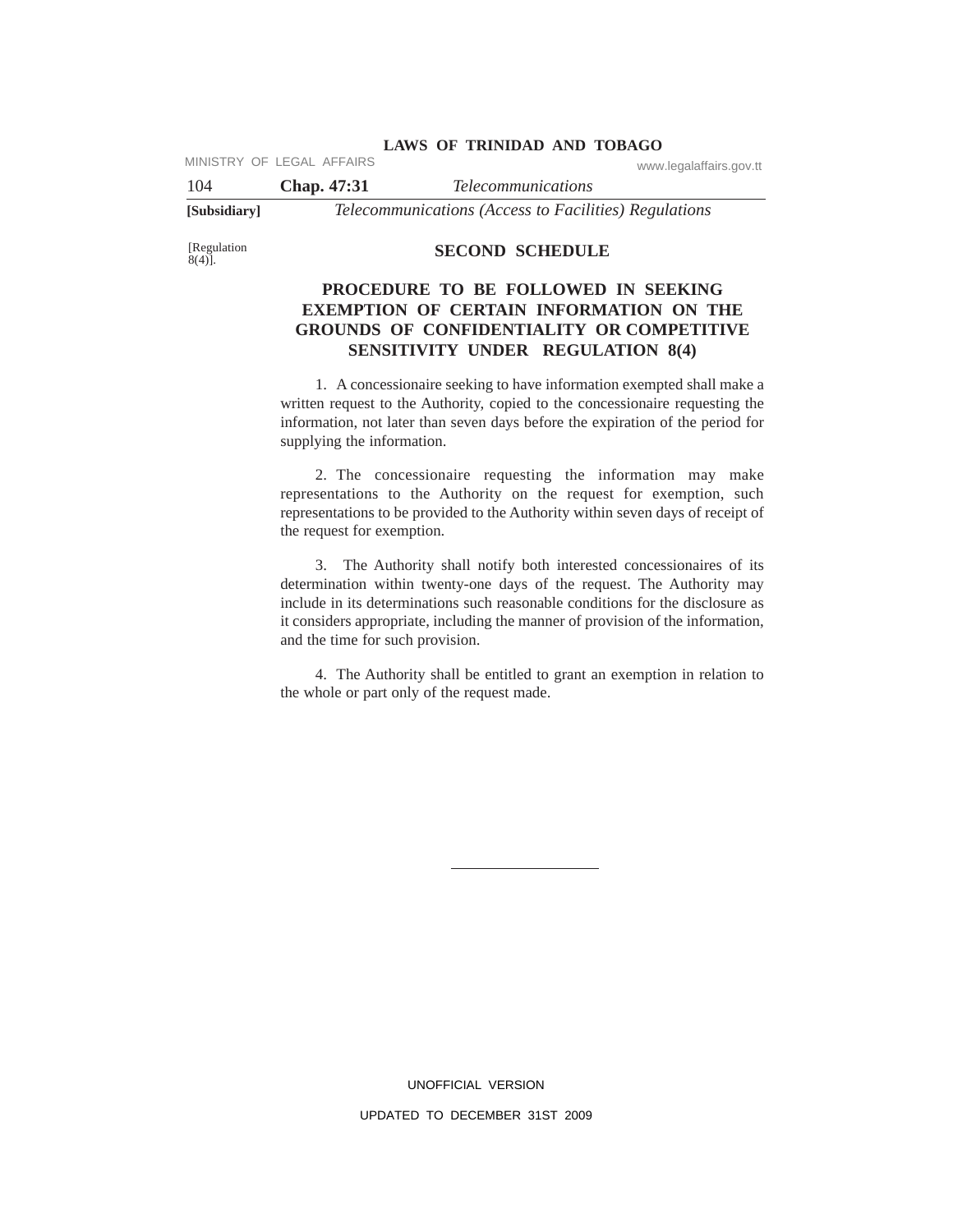MINISTRY OF LEGAL AFFAIRS www.legalaffairs.gov.tt

*Telecommunications* **Chap. 47:31** 105

**[Subsidiary]**

# **TELECOMMUNICATIONS (INTERCONNECTION) REGULATIONS**

## ARRANGEMENT OF REGULATIONS

# **REGULATION**

1. Citation.

## **PART I**

#### **PRELIMINARY**

2. Interpretation.

#### **PART II**

#### **OBLIGATION OF CONCESSIONAIRES**

- 3. General obligation of concessionaire to interconnect.
- 4. Access to facilities for the purpose of interconnection.
- 5. Non-discrimination.
- 6. Evidence of feasibility.
- 7. Facilitating equal access.
- 8. Facilitation of dialing parity.
- 9. Facilitation of number portability.
- 10. Requirement to supply information for interconnection.

#### **PART III**

## **NEGOTIATING INTERCONNECTION AGREEMENTS**

- 11. Interconnection request.
- 12. Interconnection request pending approval of concession application.
- 13. Time for conclusion of interconnection agreement.
- 14. Content of interconnection agreement.
- 15. Interconnection charges.
- 16. Interconnection agreements available.
- 17. Attendance by Authority at meetings.
- 18. Submission of interconnection agreements.

#### **PART IV**

## **REFERENCE INTERCONNECTION OFFER**

19. Requirement to provide a Reference Interconnection Offer.

UNOFFICIAL VERSION

*L.R.O. 1/2009*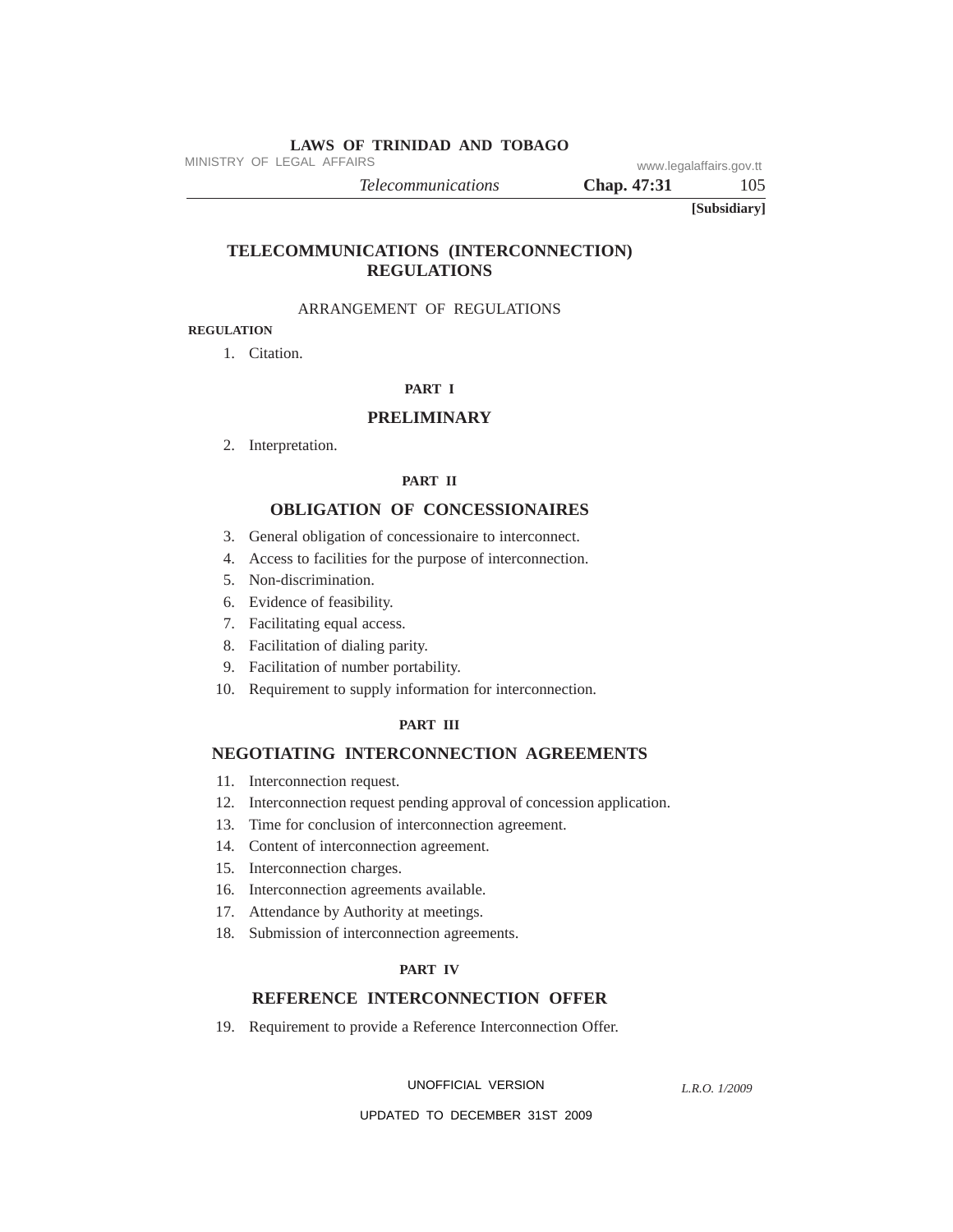MINISTRY OF LEGAL AFFAIRS www.legalaffairs.gov.tt

106 **Chap. 47:31** *Telecommunications* **[Subsidiary]** *Telecommunications (Interconnection) Regulations*

## ARRANGEMENT OF REGULATIONS—*Continued*

#### **REGULATION**

- 20. Submission of a RIO.
- 21. Amendment of RIO.
- 22. Publication of RIO.
- 23. Interconnection agreement to be consistent with RIO.

## **PART V**

# **IMPLEMENTATION OF INTERCONNECTION AGREEMENTS**

- 24. Interconnection agreement to stipulate time for interconnection.
- 25. Effecting operational interconnection.
- 26. No deprivation of interconnection.
- 27. Costs of modification recoverable.

#### **PART VI**

## **DENIAL OF INTERCONNECTION REQUEST**

- 28. Denial of interconnection.
- 29. Interconnection ordered by Authority.
- 30. Order for network adjustment.

## **PART VII**

#### **DISPUTE RESOLUTION**

- 31. Request for consultation and guidance.
- 32. Referral of dispute in accordance with dispute resolution procedures.
- 33. Interim arrangements.
- 34. Effective date of interim arrangement.

#### **PART VIII**

#### **GENERAL**

35. Penalty for breach of Regulations.

# **FIRST SCHEDULE. SECOND SCHEDULE.**

UNOFFICIAL VERSION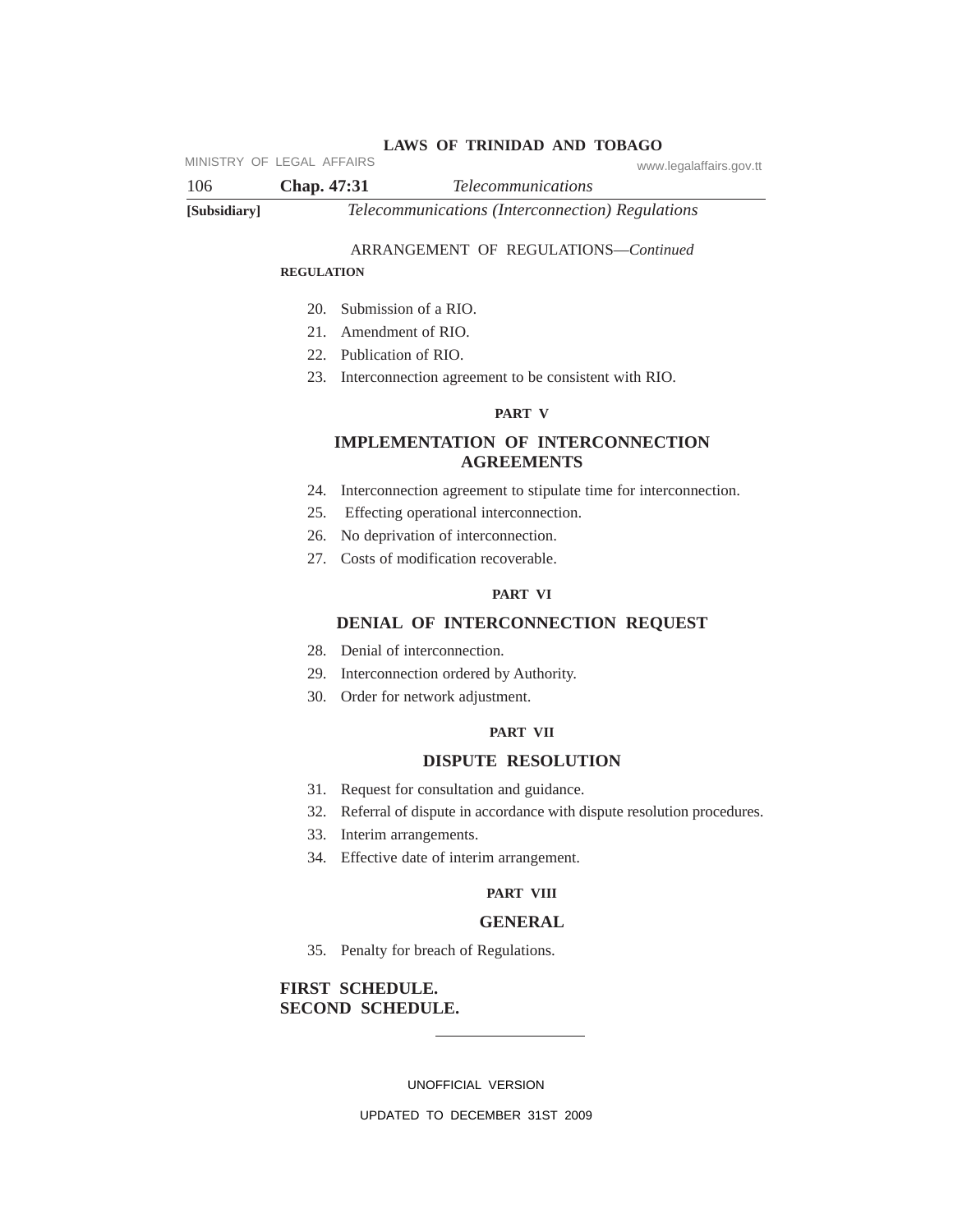|  |  |  |  | LAWS OF TRINIDAD AND TOBAGO |  |  |
|--|--|--|--|-----------------------------|--|--|
|--|--|--|--|-----------------------------|--|--|

MINISTRY OF LEGAL AFFAIRS www.legalaffairs.gov.tt

*Telecommunications* **Chap.** 47:31 107

**[Subsidiary]**

#### **TELECOMMUNICATIONS (INTERCONNECTION) REGULATIONS** 181/2006.

*made under section 78(1)*

**1.** These Regulations may be cited as Telecommunications (Interconnection) Regulations. the Citation.

## **PART I**

# **PRELIMINARY**

**2.** (1) In these Regulations—

"Act" means the Telecommunications Act;

"Authority" means the Telecommunications Authority;

- "concessionaire" means the holder of a concession issued under section 21 of the Act but does not include the holder of a concession to provide a broadcasting service;
- "equal access" means the ability of a customer to choose in a transparent and equal manner between two or more competing service providers;
- "essential interconnection resource" means an interconnection resource for which no practical and viable alternative exists;
- "interconnection agreement" means a legally binding agreement between concessionaires made in accordance with section  $25(2)(e)$  of the Act, respecting the linking of their networks in order to provide telecommunication services;
- "interconnecting concessionaire" means a concessionaire who seeks interconnection from another concessionaire;
- "interconnection provider" means a concessionaire who provides interconnection to an interconnecting concessionaire;
- "interconnection request" means a request for interconnection made in accordance with regulation 11;

"interconnection resource" means a component of a network or a combination of such components that is required for the provision of an interconnection service;

> UNOFFICIAL VERSION UPDATED TO DECEMBER 31ST 2009

Interpretation.

*L.R.O. 1/2009*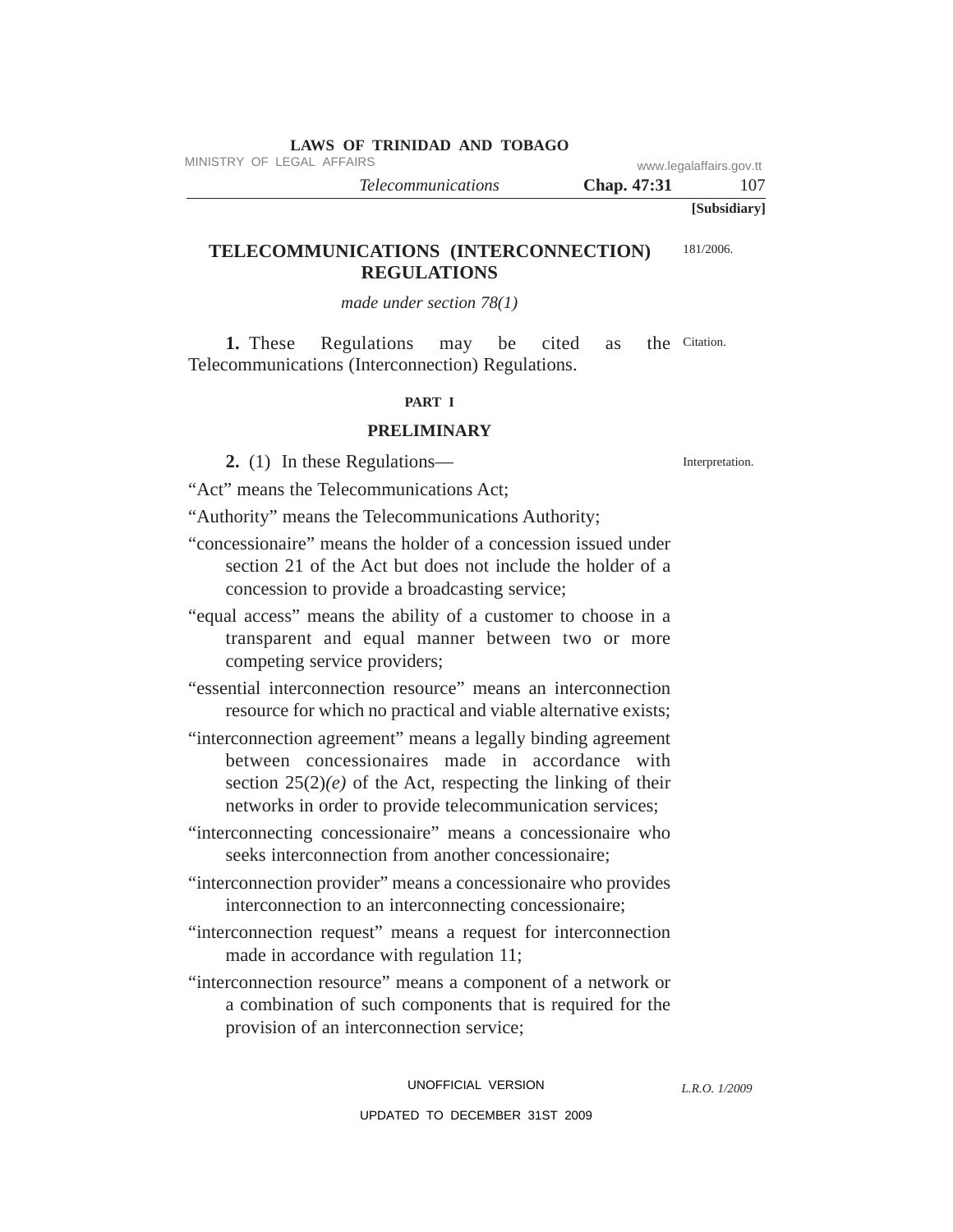| LAWS OF TRINIDAD AND TOBAGO<br>MINISTRY OF LEGAL AFFAIRS |             |                                                                                                                                                                                                                                                                                                                                                                                                                                                                                                                                                                                                                                                                                                                                                                                                                                                                                                                                                                                                                                                                                                                                                                                                                                                                                                                                                                                                                                                                                                                                                                                                                                                                                                                                                                                                                                                                                                                                                                                                           |  |  |
|----------------------------------------------------------|-------------|-----------------------------------------------------------------------------------------------------------------------------------------------------------------------------------------------------------------------------------------------------------------------------------------------------------------------------------------------------------------------------------------------------------------------------------------------------------------------------------------------------------------------------------------------------------------------------------------------------------------------------------------------------------------------------------------------------------------------------------------------------------------------------------------------------------------------------------------------------------------------------------------------------------------------------------------------------------------------------------------------------------------------------------------------------------------------------------------------------------------------------------------------------------------------------------------------------------------------------------------------------------------------------------------------------------------------------------------------------------------------------------------------------------------------------------------------------------------------------------------------------------------------------------------------------------------------------------------------------------------------------------------------------------------------------------------------------------------------------------------------------------------------------------------------------------------------------------------------------------------------------------------------------------------------------------------------------------------------------------------------------------|--|--|
| 108                                                      | Chap. 47:31 | www.legalaffairs.gov.tt<br><b>Telecommunications</b>                                                                                                                                                                                                                                                                                                                                                                                                                                                                                                                                                                                                                                                                                                                                                                                                                                                                                                                                                                                                                                                                                                                                                                                                                                                                                                                                                                                                                                                                                                                                                                                                                                                                                                                                                                                                                                                                                                                                                      |  |  |
| [Subsidiary]                                             |             | Telecommunications (Interconnection) Regulations                                                                                                                                                                                                                                                                                                                                                                                                                                                                                                                                                                                                                                                                                                                                                                                                                                                                                                                                                                                                                                                                                                                                                                                                                                                                                                                                                                                                                                                                                                                                                                                                                                                                                                                                                                                                                                                                                                                                                          |  |  |
| First Schedule.                                          |             | "interconnection service" means a service provided by an<br>interconnection provider to an interconnecting concessionaire<br>linking the public telecommunications networks or public<br>telecommunications services of both concessionaires to-<br>of<br>$(a)$ allow<br>the users<br>the<br>public<br>telecommunications<br>either<br>services<br>of<br>concessionaire to communicate with the users<br>of the public telecommunications services of<br>the other; and<br>$(b)$ to access the services provided by the other<br>concessionaire;<br>"interconnection link" means a transmission path connecting the<br>point of interconnection with the network of an<br>interconnecting concessionaire;<br>"network termination point" means the point at the customer's<br>premises where the physical connection<br>the<br>to<br>interconnection provider's network is effected;<br>"Non-disclosure Agreement" means an agreement substantially<br>in the form set out in the First Schedule, that seeks to protect<br>the confidentiality of information provided by one<br>concessionaire to another for the purpose of interconnection;<br>"number portability" means the ability of a customer to retain the same<br>telephone number on changing telephone service providers;<br>"point of interconnection" means a point on the interconnection<br>provider's network where physical connection is allowed to any<br>interconnecting concessionaire to act as a gateway between<br>networks and enable the exchange of telecommunications<br>services between or among networks so interconnected;<br>"Reference Interconnection Offer" or "RIO" means a document<br>setting out the terms on which an interconnection<br>provider proposes to offer interconnection to an<br>interconnecting concessionaire;<br>"traffic origination" means an interconnection service providing<br>connectivity from a network termination point on a<br>customer's premises to the point of interconnection; |  |  |

UNOFFICIAL VERSION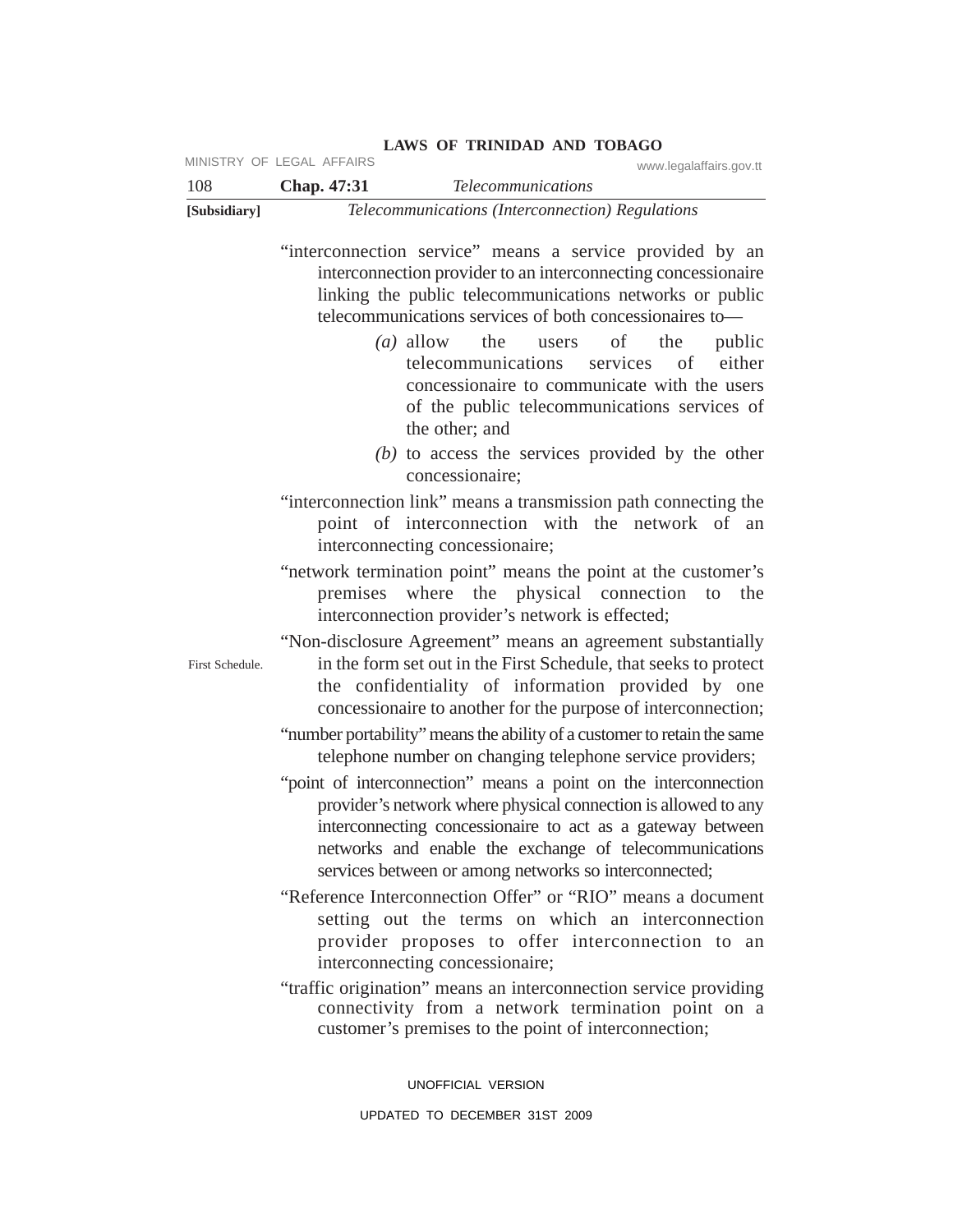| LAWS OF IKINIDAD AND TODAGO                             |                    |                         |
|---------------------------------------------------------|--------------------|-------------------------|
| MINISTRY OF LEGAL AFFAIRS                               |                    | www.legalaffairs.gov.tt |
| <i>Telecommunications</i>                               | <b>Chap.</b> 47:31 | 109                     |
| <i>Telecommunications (Interconnection) Regulations</i> |                    | [Subsidiary]            |

"traffic termination" means an interconnection service providing connectivity from a point of interconnection to a network termination point on a customer's premises;

**LAWS OF TRINIDAD AND TOBAGO**

"transit services" means the transmission and routing of the services of other concessionaires over the network of an interconnection provider.

#### **PART II**

## **OBLIGATION OF CONCESSIONAIRES**

- **3.** A concessionaire shall—
	- (a) provide direct and indirect interconnection of the concessionaire networks and services of other concessionaires to its own networks and services;
	- *(b)* provide transit services to other concessionaires at any technically feasible point in the concessionaire's network;
	- *(c)* neither withdraw nor impair interconnection or transit services once already granted unless so authorised by the Authority under a dispute resolution process pursuant to section 82 or by an order made by a Court;
	- *(d)* on request from any concessionaire, disaggregate its network and offer to other concessionaires, interconnection to the individual network elements;
	- *(e)* grant access to technical interfaces, protocols or other key technologies that are indispensable for the inter-operability of public network services for the purposes of interconnection; and
	- *(f)* provide interconnection link capacity within its network and between its network and that of the interconnecting concessionaire to enable—
		- (i) transmission; and
		- (ii) switching or routing,
		- of voice, data and images over their networks.

UNOFFICIAL VERSION UPDATED TO DECEMBER 31ST 2009 General obligation of to interconnect.

*L.R.O. 1/2009*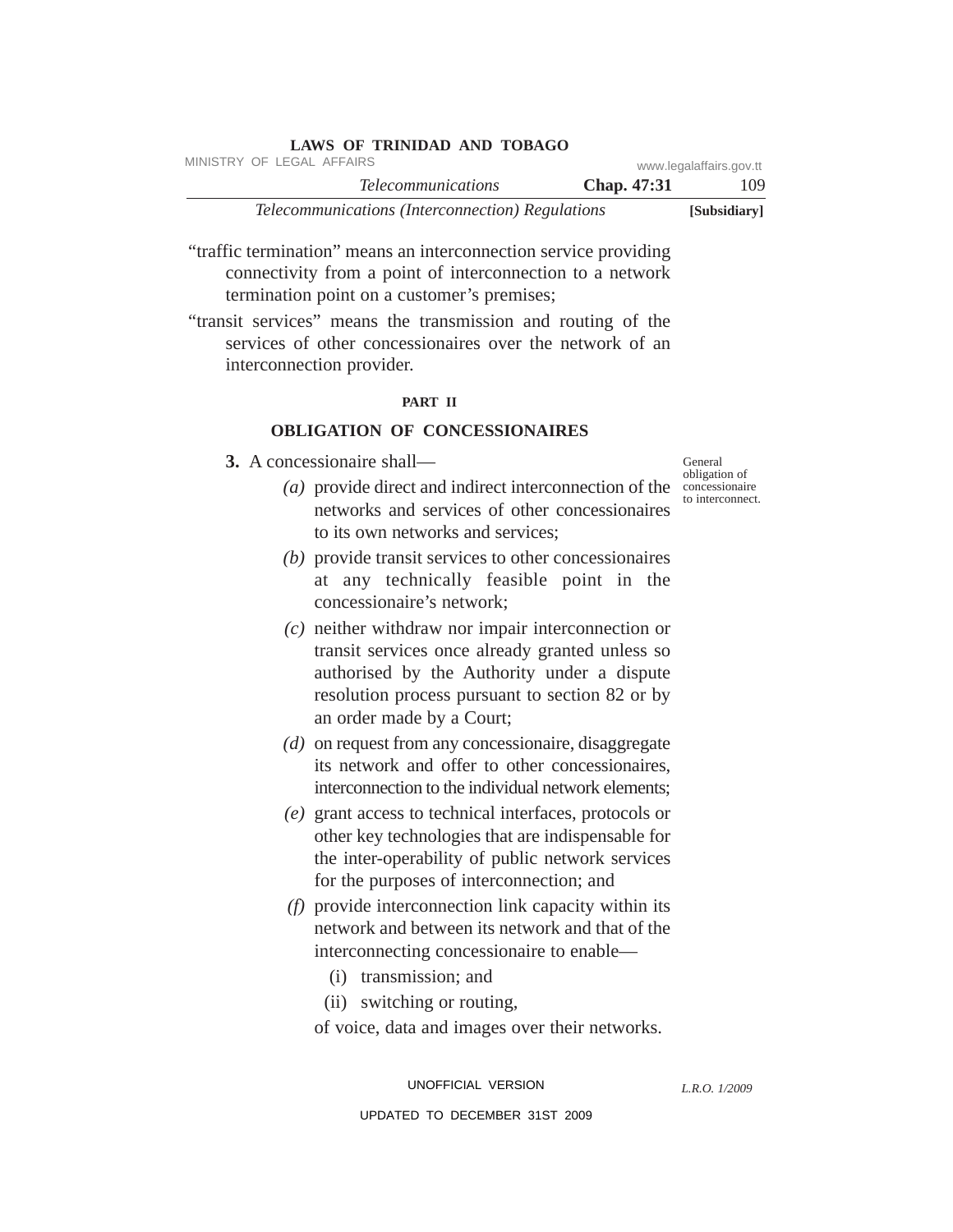| [Subsidiary] |                           | Telecommunications (Interconnection) Regulations |                         |
|--------------|---------------------------|--------------------------------------------------|-------------------------|
| 110          | <b>Chap.</b> 47:31        | <i>Telecommunications</i>                        |                         |
|              | MINISTRY OF LEGAL AFFAIRS |                                                  | www.legalaffairs.gov.tt |

Access to facilities for the purpose of interconnection.

**4.** Where access to any facilities is required to effect interconnection such access shall be provided, in accordance with the Act and any regulations made thereunder, together with the interconnection.

Nondiscrimination.

Evidence of feasibility.

Facilitating equal access.

**5.** (1) A concessionaire shall provide interconnection under the same terms and conditions and of the same quality as it provides for its own networks and services, the networks and services of its subsidiaries and partners, or the networks and services of any other concessionaire to which it provides interconnection.

(2) Where a concessionaire fails to comply with subregulation (1), it shall upon request from the Authority prove to the satisfaction of the Authority that it is not technically feasible to replicate the level of quality of the interconnection or to provide interconnection under the same terms and conditions as it provides for its own use.

**6.** (1) Previous interconnection at a particular point of interconnection is evidence of technically feasible interconnection at that point of interconnection, or at similar points on the network where similar resources are used or equivalent functionality is achieved.

(2) Adherence to the same interfaces or protocol standards at other points of interconnection shall constitute evidence of similar resources.

**7.** An interconnection provider shall, upon request by an interconnecting concessionaire, supply details of number ranges that are hosted on each of its local exchanges to enable an interconnecting concessionaire using the service to route calls to those number ranges directly on the interconnection link to the local exchange.

Facilitation of dialing parity.

**8.** Whenever concessions are granted by the Authority to alternative operators to provide international voice services, a concessionaire shall—

> *(a)* configure its network to facilitate dialing parity; and

UNOFFICIAL VERSION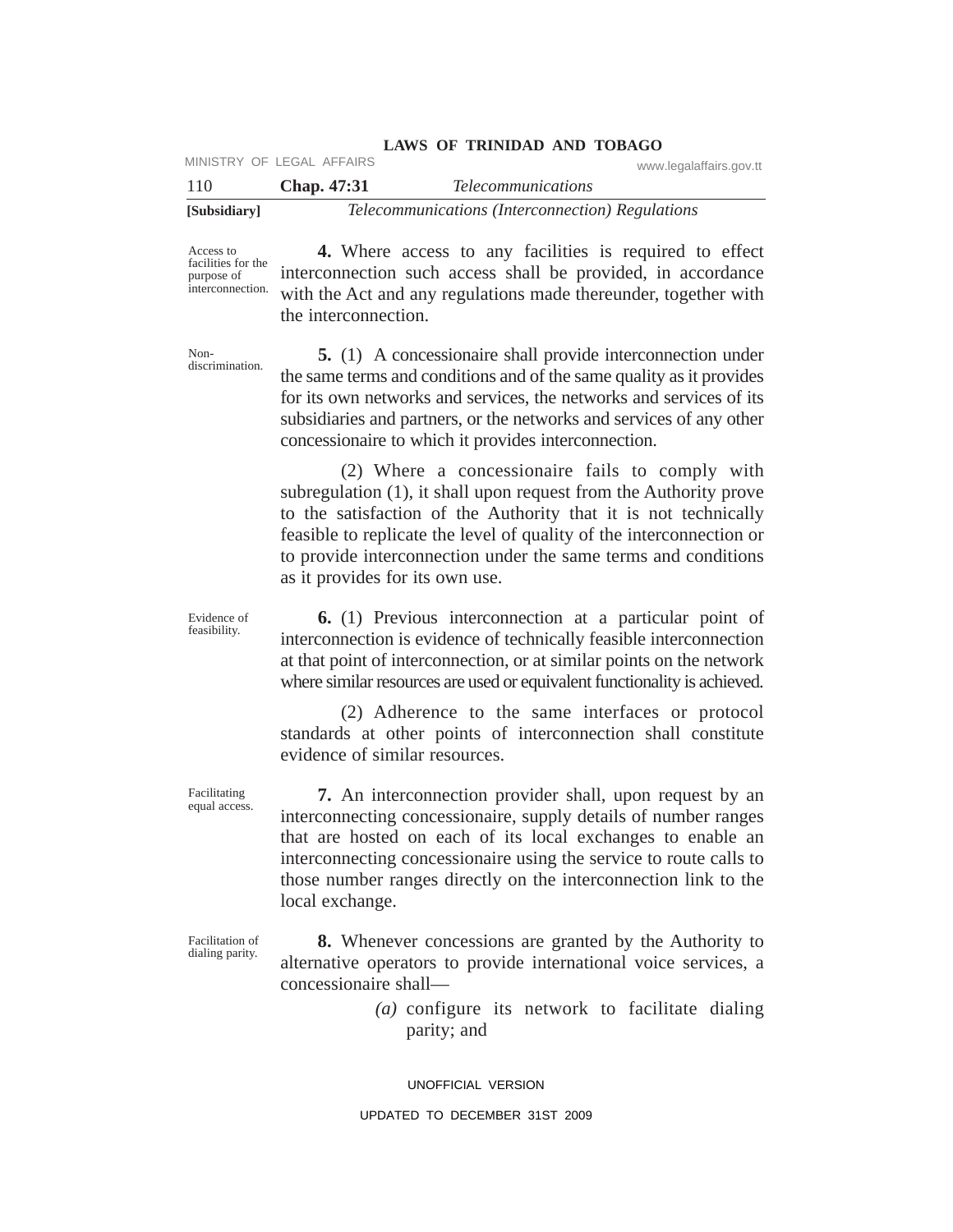| LAWS OF TRINIDAD AND TOBAGO                      |                    |                         |
|--------------------------------------------------|--------------------|-------------------------|
| MINISTRY OF LEGAL AFFAIRS                        |                    | www.legalaffairs.gov.tt |
| <i>Telecommunications</i>                        | <b>Chap.</b> 47:31 | 111                     |
| Telecommunications (Interconnection) Regulations |                    | [Subsidiary]            |

*(b)* programme its switches or routers to enable carrier selection or preselection where applicable, for access to international telecommunications services.

**9.** A concessionaire shall configure its network to facilitate Facilitation of number portability between similar networks as and when number directed by the Authority.

10. (1) Subject to subregulation (4), an interconnection Requirement to provider shall supply to any interconnecting concessionaire upon request, such information about its networks and services as is required, in relation to procuring interconnection to such networks and services. supply

(2) Subject to subregulation (3), the information referred to in subregulation (1) shall be supplied within twentyeight days of the request.

(3) The interconnection provider may request from the Authority, an extension in writing not later than seven days before expiry of the period referred to in subregulation (2).

(4) The Authority may exempt certain particulars from the requirements of subregulation (1) on the grounds of confidentiality or sensitivity, subject to the procedures set out in the Second Schedule.

(5) The Authority may revoke an exemption granted under subregulation (4) at the request of a concessionaire where there has been a material change in the relevant circumstances, but in such a case shall afford to both parties, a reasonable opportunity to make submissions to the Authority.

(6) All information provided under this regulation shall be used for the purpose of facilitating interconnection only, and shall not be disclosed to any third party without the prior written permission of the concessionaire who provided the information.

(7) A concessionaire who receives information under this regulation shall, prior to receipt of the information, execute

*L.R.O. 1/2009*

Second Schedule.

portability.

information for interconnection.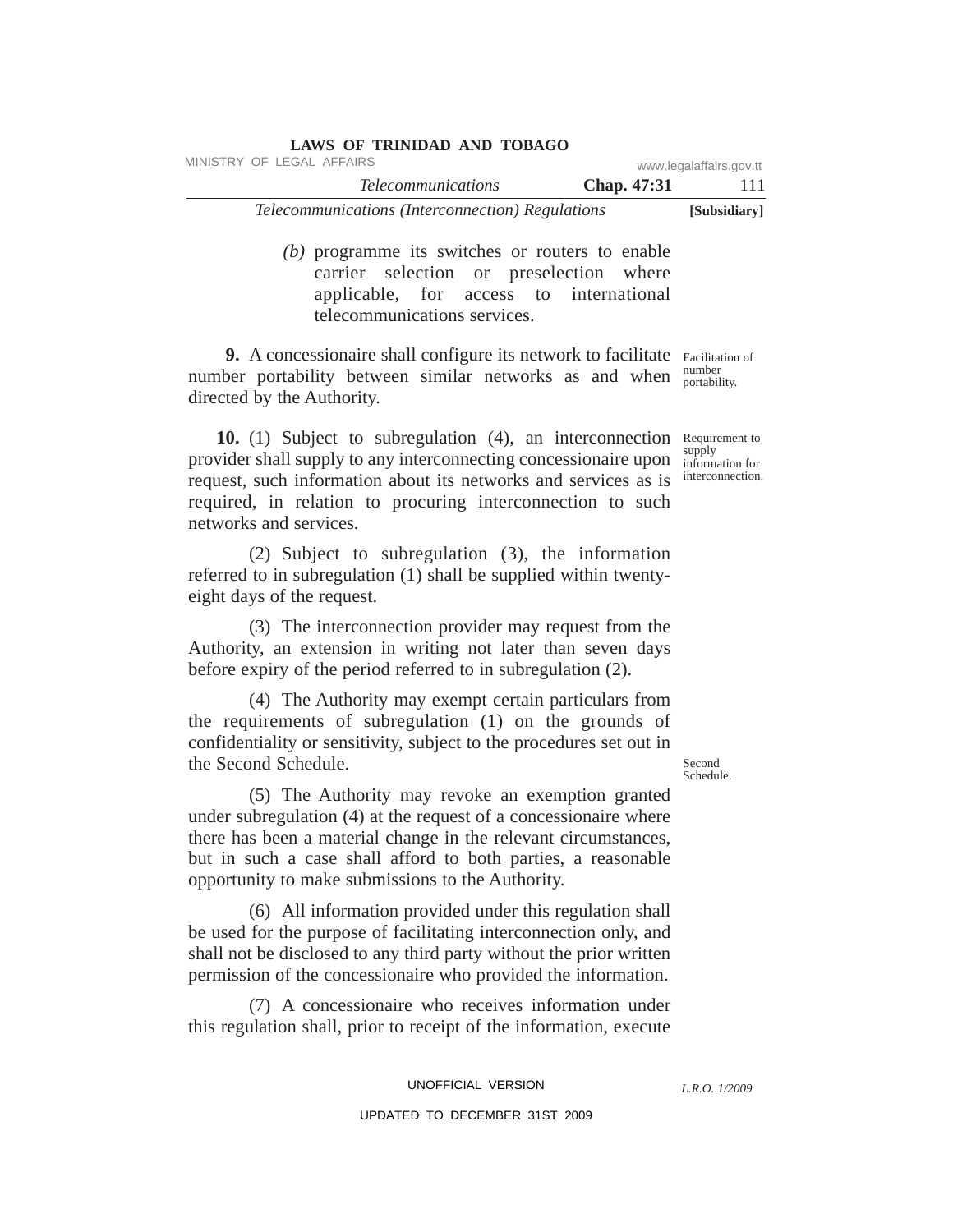| <b>LAWS OF TRINIDAD AND TOBAGO</b> |
|------------------------------------|
|------------------------------------|

|              | MINISTRY OF LEGAL AFFAIRS | www.legalaffairs.gov.tt                          |
|--------------|---------------------------|--------------------------------------------------|
| -112         | <b>Chap.</b> 47:31        | <i>Telecommunications</i>                        |
| [Subsidiary] |                           | Telecommunications (Interconnection) Regulations |

a Non-disclosure Agreement for the benefit of the concessionaire disclosing the information.

(8) Every concessionaire shall implement internal procedures to ensure that information provided to the concessionaire in respect of interconnection is not utilised by the concessionaire for any purpose other than the interconnection, and in particular for commercial or other gain by the concessionaire.

(9) Every concessionaire shall limit access to any traffic forecasting and commercially sensitive information, only to such persons within the concessionaire's organisation or employ who are required to have such access for the performance of their duties relating to interconnection and ensure that such persons are not engaged in the ordinary day-to-day commercial operations of the concessionaire.

#### **PART III**

## **NEGOTIATING INTERCONNECTION AGREEMENTS**

Interconnection request.

**11.** (1) A concessionaire may make an interconnection request at any time.

(2) For the purpose of processing an interconnection request, a concessionaire shall—

- *(a)* provide the Authority with a designated contact; and
- *(b)* ensure that requests for interconnection are dealt with promptly.
- (3) An interconnection request shall—
	- *(a)* be forwarded to the designated contact except that where no contact has been designated, the request shall be forwarded to the registered address of the interconnection provider;
	- *(b)* at the time of the request be copied to the Authority by the interconnecting concessionaires; and

UNOFFICIAL VERSION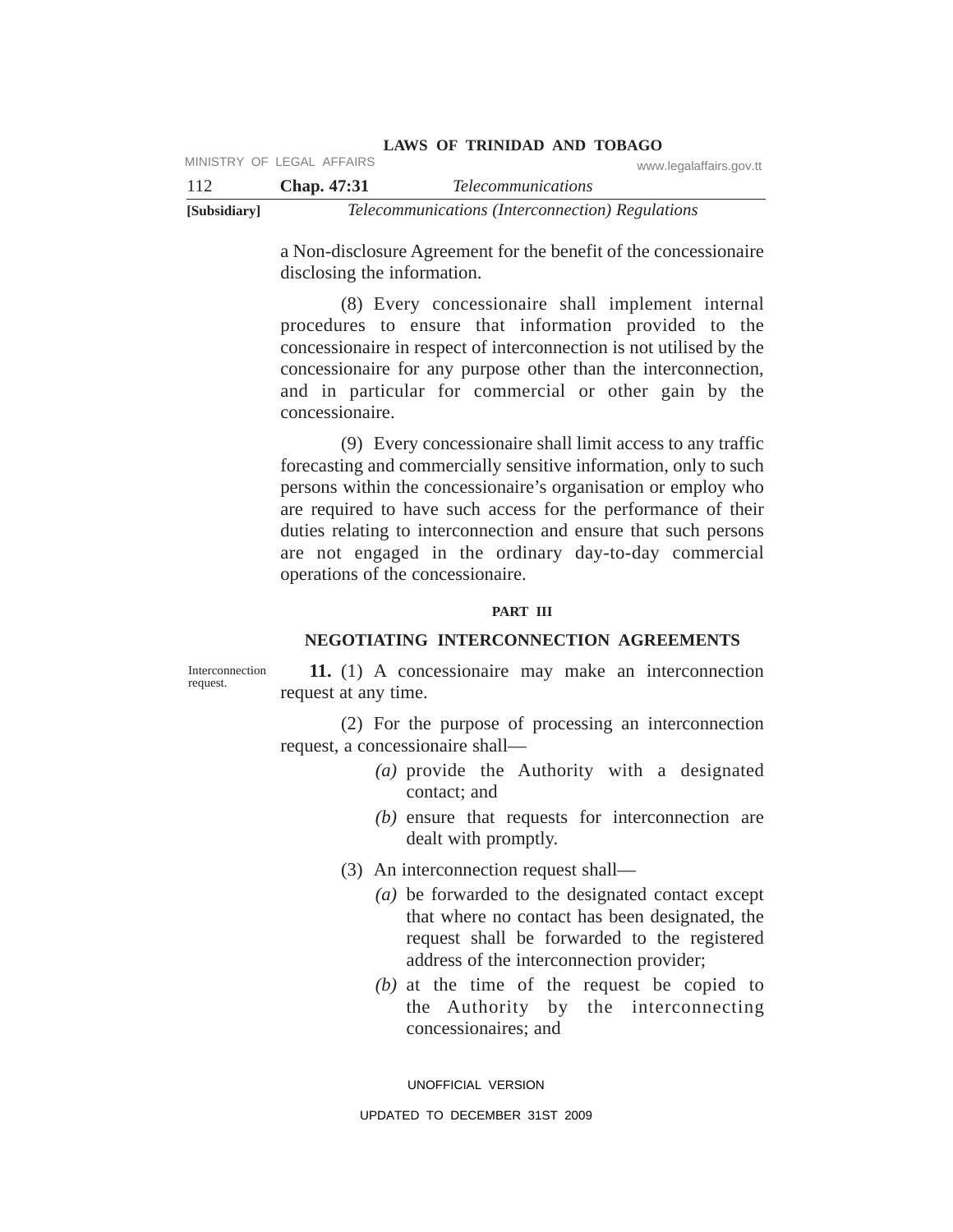|        | <b>Telecommunications</b>                                                                                                                                                                                                                                                                                                                                      | Chap. 47:31           | 113          |
|--------|----------------------------------------------------------------------------------------------------------------------------------------------------------------------------------------------------------------------------------------------------------------------------------------------------------------------------------------------------------------|-----------------------|--------------|
|        | Telecommunications (Interconnection) Regulations                                                                                                                                                                                                                                                                                                               |                       | [Subsidiary] |
|        | (c) unless otherwise agreed between<br>provider<br>interconnection<br>interconnecting concessionaire, include-                                                                                                                                                                                                                                                 | the<br>the<br>and     |              |
|        | reference                                                                                                                                                                                                                                                                                                                                                      | number of<br>the      |              |
|        | $(i)$ the<br>interconnecting<br>concession or proof of a submitted<br>application for a concession;                                                                                                                                                                                                                                                            | concessionaire's      |              |
| (ii)   | reference to the points of interconnection<br>at which interconnection is required;                                                                                                                                                                                                                                                                            |                       |              |
|        | (iii) details of the interconnection required;                                                                                                                                                                                                                                                                                                                 |                       |              |
| (iv)   | the date by which interconnection<br>is required;                                                                                                                                                                                                                                                                                                              |                       |              |
|        | (v) the period for which interconnection<br>is required;                                                                                                                                                                                                                                                                                                       |                       |              |
| (vi)   | details of any equipment to be installed or<br>additional equipment required at the<br>points of interconnection or to be<br>interconnected, together with details of<br>the security, safety, environmental, and<br>spatial requirements of the equipment;                                                                                                    |                       |              |
| (vii)  | the extent to which access to the facilities<br>or premises of the interconnection<br>provider is<br>interconnecting concessionaire to install<br>or maintain any equipment;                                                                                                                                                                                   | required<br>by<br>the |              |
| (viii) | traffic forecasts and other related<br>information for no less than three years<br>with sufficient detail to enable the<br>interconnection provider to assess the<br>impact of the interconnection on its<br>networks and services, and to enable the<br>interconnection provider to effectively<br>dimension its network during the period<br>forecasted; and |                       |              |
| (ix)   | any other particular which the Authority<br>may from time to time specify.                                                                                                                                                                                                                                                                                     |                       |              |

UNOFFICIAL VERSION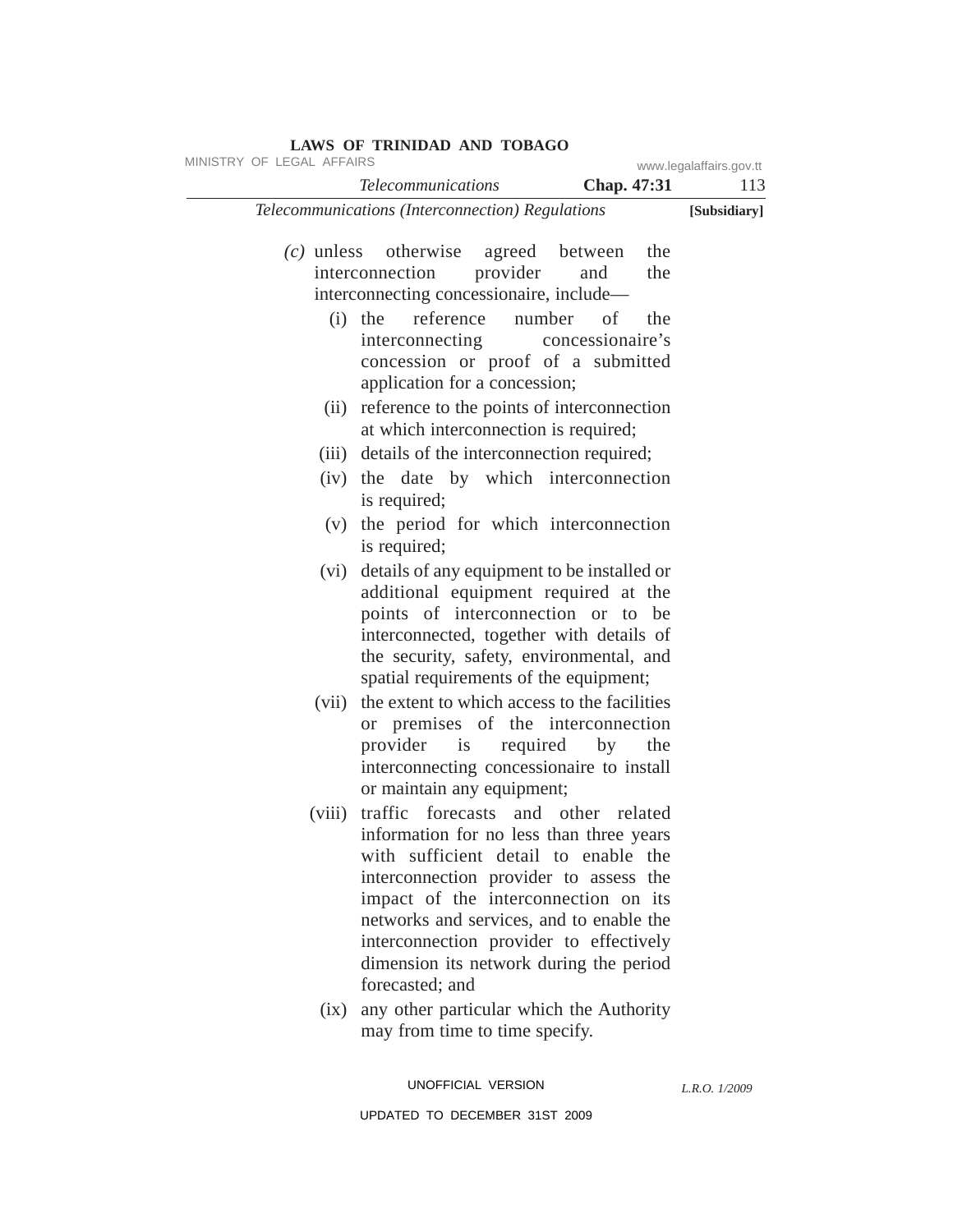| -114         | Chap. 47:31 | <i>Telecommunications</i>                        |
|--------------|-------------|--------------------------------------------------|
| [Subsidiary] |             | Telecommunications (Interconnection) Regulations |

(4) The interconnection provider shall acknowledge receipt of the interconnection request within seven days of the receipt of the request.

(5) The interconnection provider may upon its receipt of the interconnection request, request any further information that it may reasonably require in order to process the interconnection request.

(6) A request made under subregulation (5) shall be copied to the Authority and satisfied by the interconnecting concessionaire within seven days of its receipt of the request.

(7) Where the request made under subregulation (5) is not satisfied in accordance with subregulation (6), the period specified in regulation 13 for negotiating an interconnection agreement shall be increased by a period corresponding to the delay.

Interconnection request pending approval of concession application.

**12.** (1) Nothing in regulation 11 shall be construed as preventing any person who has applied to the Authority for a concession under section 21 of the Act, but whose application is still pending, from making an interconnection request and concluding an interconnection agreement.

(2) The effecting of interconnection in accordance with a request made under this regulation shall be conditional upon the grant of a concession to the applicant.

(3) The applicant shall provide to the interconnection provider at the time of the interconnection request, such security as the interconnection provider may reasonably require to indemnify the interconnection provider against any loss that it may suffer in the event that the application referred to in subregulation (1) is unsuccessful.

Time for conclusion of interconnection agreement.

**13.** (1) A concessionaire shall use its best endeavours to conclude an interconnection agreement as soon as possible following its receipt of an interconnection request, but in any event shall conclude the agreement no later than—

> *(a)* six weeks after its receipt of the request from an interconnecting concessionaire, where either the

UNOFFICIAL VERSION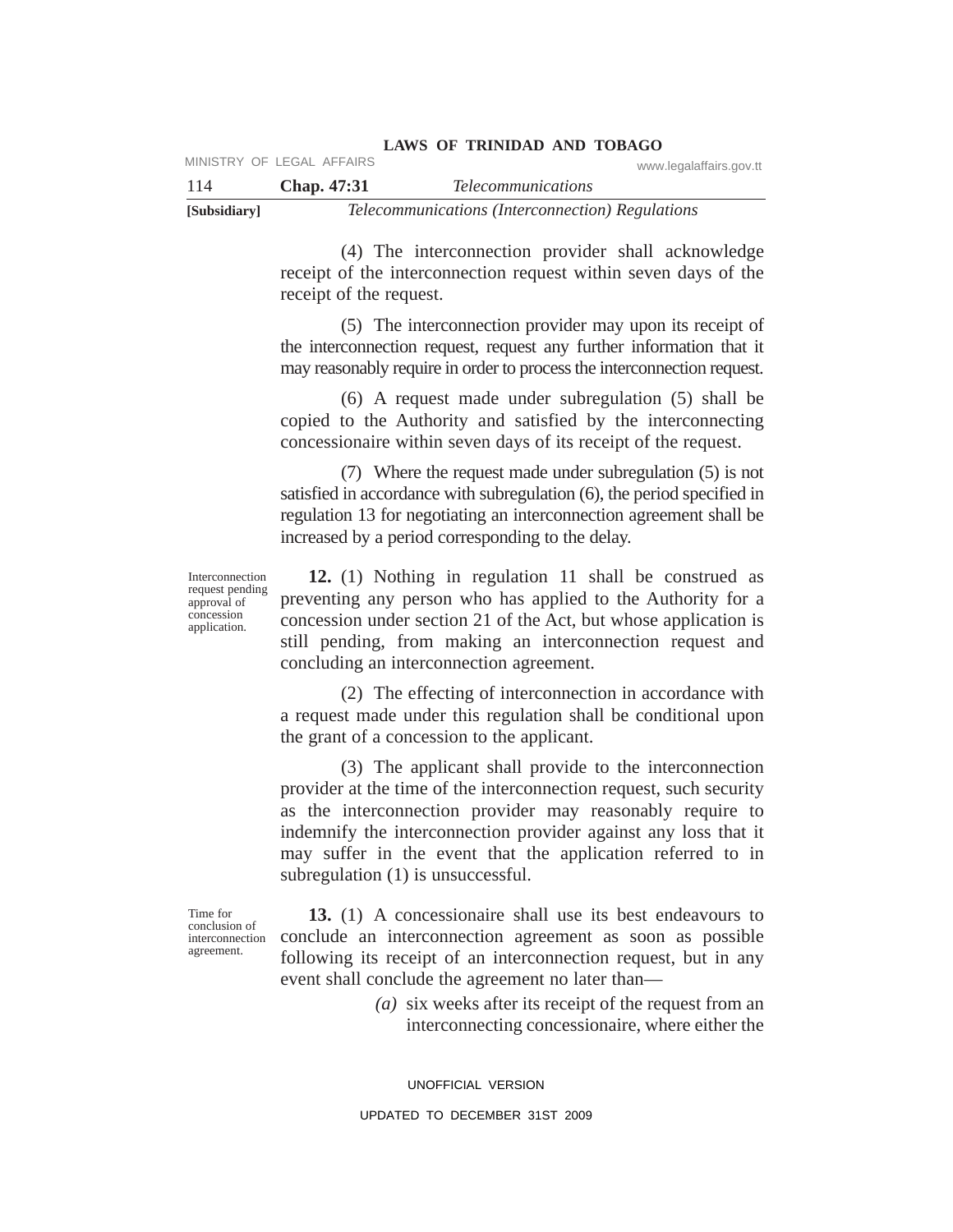| MINISTRY OF LEGAL AFFAIRS                               |                    | www.legalaffairs.gov.tt |
|---------------------------------------------------------|--------------------|-------------------------|
| <i>Telecommunications</i>                               | <b>Chap.</b> 47:31 | 115                     |
| <i>Telecommunications (Interconnection) Regulations</i> |                    | [Subsidiary]            |

interconnection provider or interconnecting concessionaire has published a RIO pursuant to regulation 19; or

*(b)* ten weeks after its receipt of the interconnection request in all other circumstances,

except that where the request was made under regulation 12, the request shall be deemed to have been received by the interconnection provider on the date of the grant of the concession.

**LAWS OF TRINIDAD AND TOBAGO**

(2) Failure by a concessionaire to comply with this regulation shall constitute a dispute referable to the Authority under regulation 32.

14. Every interconnection agreement shall include prices Content of for interconnection services and interconnection resources as well as the technical, operational, billing and planning conditions for interconnection. agreement.

15. (1) A concessionaire shall set interconnection rates Interconnection based on costs determined in accordance with such costing methodologies, models or formulae as the Authority may, from time to time, establish.

(2) Where the relevant data for the establishment of the costing methodologies, models or formulae are unavailable within a reasonable time, the concessionaire may set interconnection rates with reference to such costing benchmarks, as determined by the Authority, that comport with internationally accepted standards for such benchmarks.

(3) A concessionaire shall within twenty-eight days of a written request from the Authority, unless this period is expressly extended by the Authority in writing, supply to the Authority such data as the Authority may require, for the purpose of determining that its interconnection rates are in accordance with this regulation.

16. (1) The terms and conditions for interconnection contained Interconnection in the most recent interconnection agreement under which the  $\frac{agreement}{available}$ concessionaire is the interconnection provider shall be made available to any other concessionaire requesting interconnection.

available.

interconnection

charges.

UNOFFICIAL VERSION UPDATED TO DECEMBER 31ST 2009

*L.R.O. 1/2009*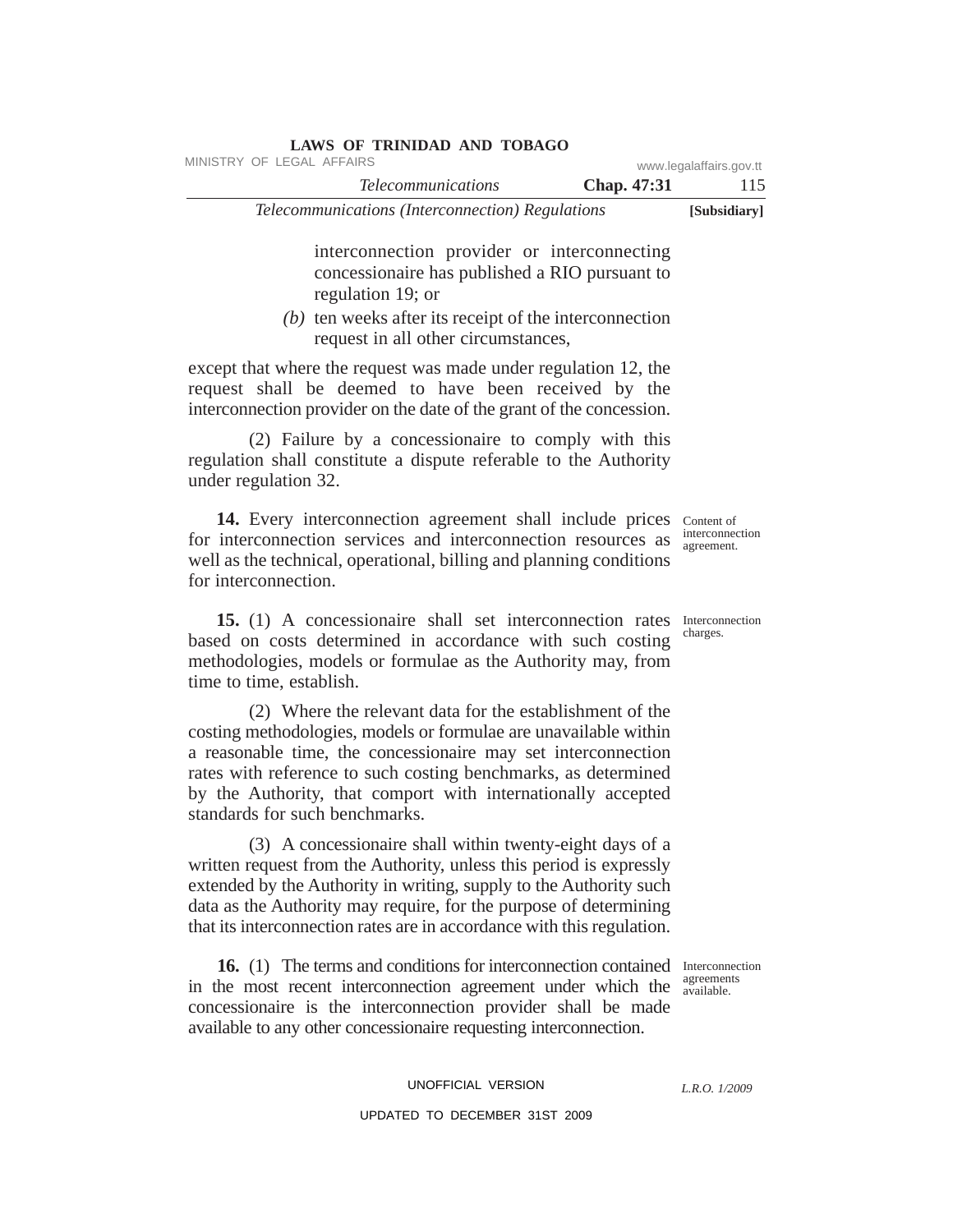| 116          | <b>Chap.</b> 47:31 | <i>Telecommunications</i>                        |  |
|--------------|--------------------|--------------------------------------------------|--|
| [Subsidiary] |                    | Telecommunications (Interconnection) Regulations |  |

(2) Each interconnection agreement shall provide for amendment or modification to permit incorporation of the terms and conditions referred to in subregulation (1) and such amendment or modification shall be effected within fourteen days of a request from an interconnecting concessionaire.

(3) Failure by an interconnection provider to comply with subregulation (2) shall constitute a dispute referable to the Authority under regulation 32.

(4) For the purposes of this regulation, "interconnection agreement" includes amendments and modifications to such agreement.

Attendance by Authority at meetings.

**17.** (1) Every interconnection provider and interconnecting concessionaire shall notify the Authority in a timely manner of every meeting scheduled for the purpose of negotiating interconnection.

(2) The Authority may, upon the giving of twenty-four hours prior written notice to the relevant concessionaires, attend any meeting referred to in subregulation (1) in the capacity of observer only.

Submission of interconnection agreements.

**18.** (1) Every interconnection agreement or modification thereto shall be submitted to the Authority in such format as the Authority shall reasonably require, within fourteen days of signature by the parties.

(2) The Authority shall—

- *(a)* publish every interconnection agreement by posting on its website within fourteen days of its receipt by the Authority; and
- *(b)* provide copies of interconnection agreements to any concessionaire upon request,

except that such publication and provision shall not disclose commercially sensitive information.

> UNOFFICIAL VERSION UPDATED TO DECEMBER 31ST 2009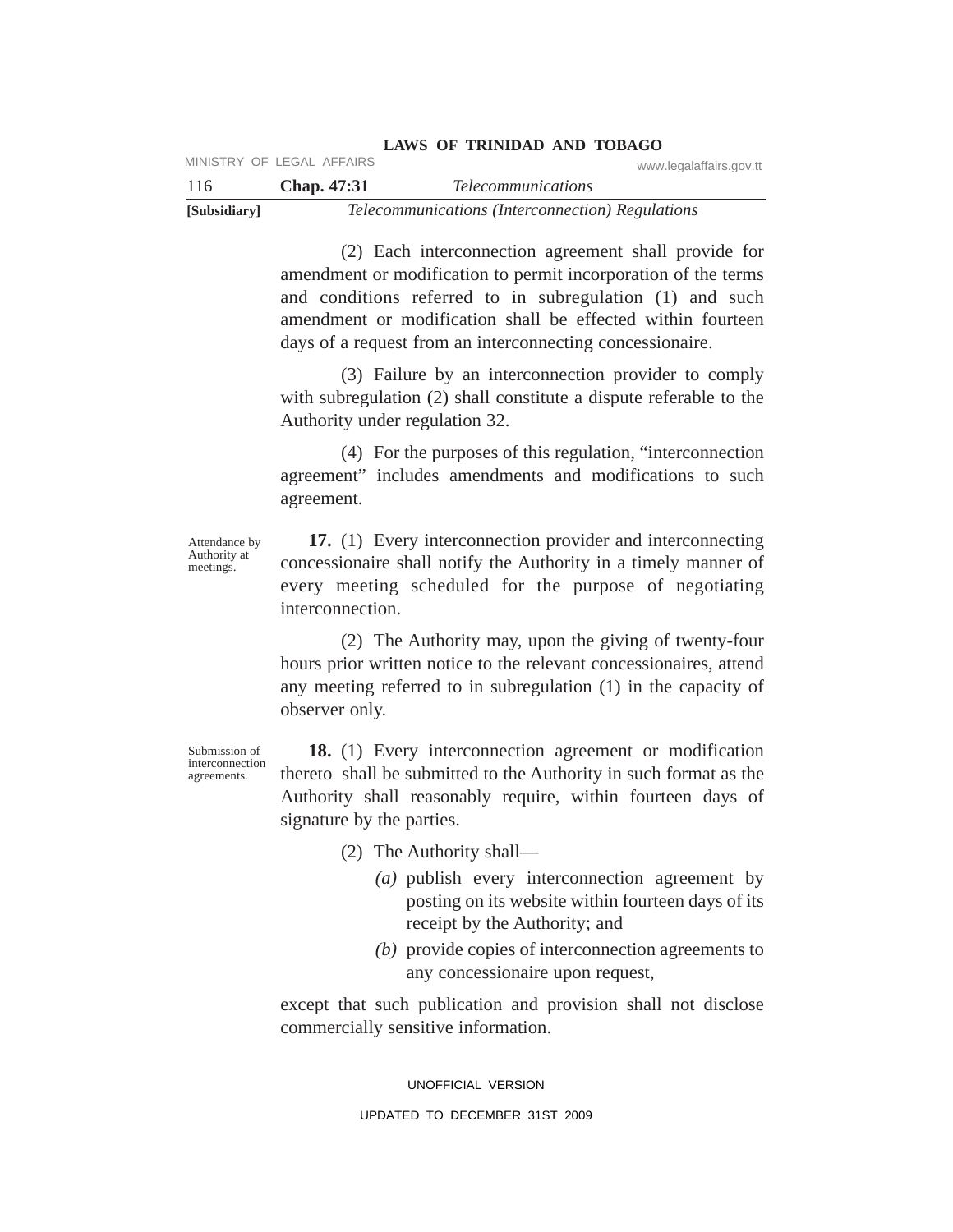| <b>LAWS OF TRINIDAD AND TOBAGO</b>               |                    |                         |
|--------------------------------------------------|--------------------|-------------------------|
| MINISTRY OF LEGAL AFFAIRS                        |                    | www.legalaffairs.gov.tt |
| <i>Telecommunications</i>                        | <b>Chap.</b> 47:31 | 117                     |
| Telecommunications (Interconnection) Regulations |                    | [Subsidiary]            |

#### **PART IV**

## **REFERENCE INTERCONNECTION OFFER**

19. (1) Upon a request by the Authority, a concessionaire Requirement to shall prepare, publish and maintain a RIO substantially in the form published by the Authority on its website or in such other manner as the Authority may determine.

- (2) The basis for a request by the Authority shall be—
	- *(a)* the extent to which the concessionaire will be required by other concessionaires to provide interconnection;
	- *(b)* the concessionaire's control over essential interconnection resources; and
	- *(c)* the extent to which the concessionaire has failed to promptly negotiate interconnection or has unjustifiably denied interconnection in the past.

**20.** (1) A concessionaire who is required to prepare a RIO under regulation 19 shall within sixty days of notice to that effect by the Authority and annually thereafter until such time as the requirement is withdrawn by the Authority, submit its RIO to the Authority for approval.

(2) The Authority may with reasons, require the concessionaire to effect changes to the RIO prior to the Authority's grant of approval, except that the changes shall not be in respect of any matter which the concessionaire is entitled to negotiate or determine under section 25 of the Act.

(3) Changes shall be effected by the concessionaire and the RIO resubmitted to the Authority for approval within twenty-one days of the concessionaire's receipt of the Authority's request under subregulation (2).

**21.** Where a decision arising from a dispute resolution process Amendment of modifies the terms and conditions on which interconnection shall be offered, a concessionaire required to provide a RIO under

RIO.

UNOFFICIAL VERSION

*L.R.O. 1/2009*

UPDATED TO DECEMBER 31ST 2009

provide a Reference Interconnection Offer.

Submission of a RIO.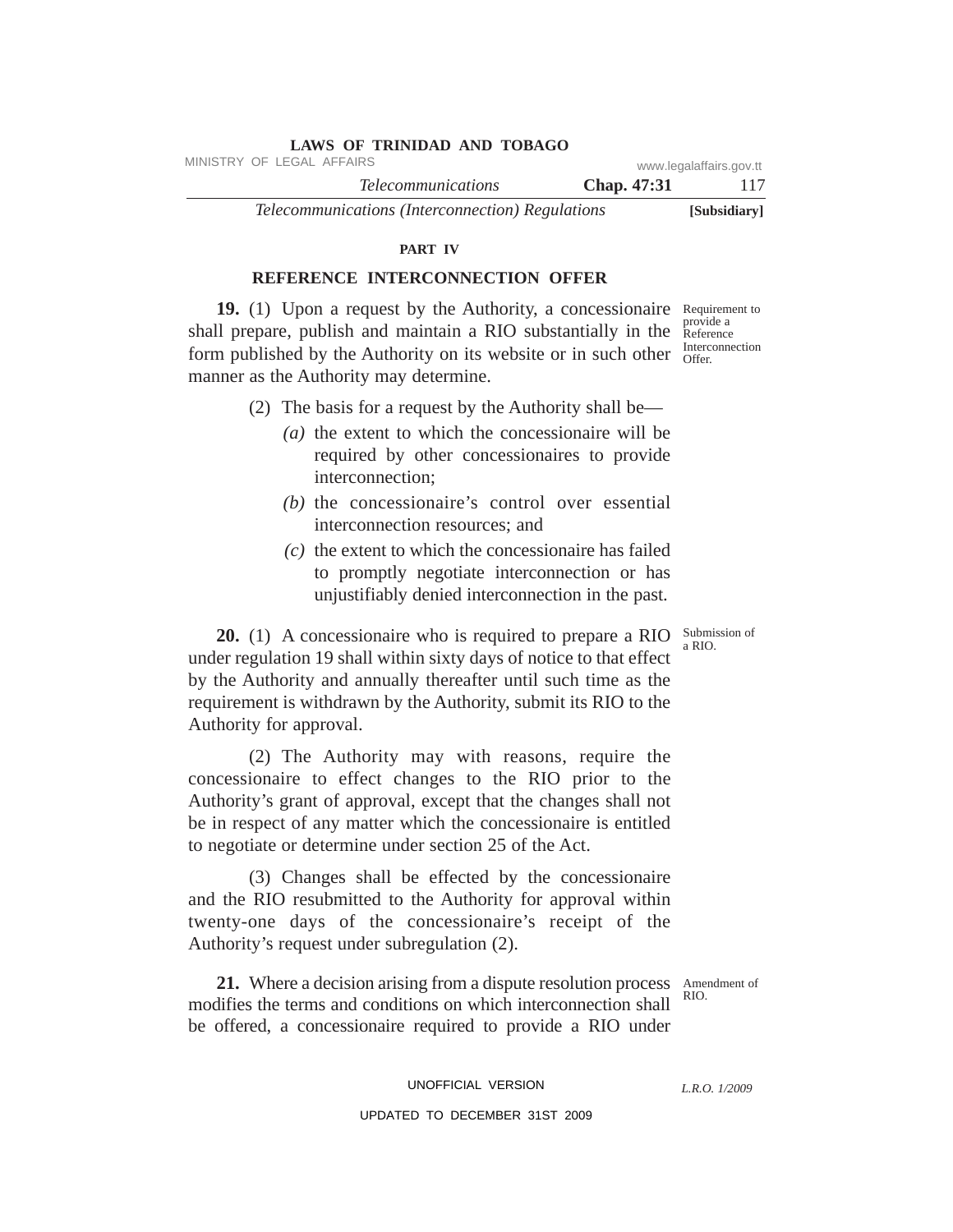|              | MINISTRY OF LEGAL AFFAIRS | www.legalaffairs.gov.tt                          |  |
|--------------|---------------------------|--------------------------------------------------|--|
| 118          | <b>Chap.</b> 47:31        | <i>Telecommunications</i>                        |  |
| [Subsidiary] |                           | Telecommunications (Interconnection) Regulations |  |

regulation 19 shall within twenty-one days of notice from the Authority, amend its RIO to comply with the decision and submit the amended RIO to the Authority for approval.

Publication of RIO.

**22.** Within fourteen days of approval by the Authority a concessionaire shall publish its RIO by—

- *(a)* posting the RIO on its website; and
- *(b)* making printed and electronic copies of the RIO available to any concessionaire or applicant for a concession, upon request.

Interconnection agreement to be consistent with RIO.

**23.** Every concessionaire shall ensure that its interconnection agreement and its RIO are consistent.

#### **PART V**

## **IMPLEMENTATION OF INTERCONNECTION AGREEMENTS**

Interconnection agreement to stipulate time for interconnection.

**24.** (1) Every interconnection agreement shall stipulate a period not exceeding twenty-eight days within which interconnection shall be effected.

(2) Notwithstanding subregulation (1), the Authority may, upon written application of a concessionaire, extend the period referred to in subregulation (1).

Effecting operational interconnection.

**25.** A concessionaire shall use all reasonable endeavours to effect operational interconnection within twenty-eight days of concluding a relevant interconnection agreement or such longer period as may be approved by the Authority in accordance with regulation 24.

No deprivation of interconnection.

**26.** An interconnection provider shall not deprive an interconnecting concessionaire of any benefit granted under their interconnection agreement unless in accordance with the agreement or with the prior written consent of the Authority.

Costs of modification recoverable.

**27.** Where interconnection requires modification of the network or equipment of an interconnection provider, the cost of

UNOFFICIAL VERSION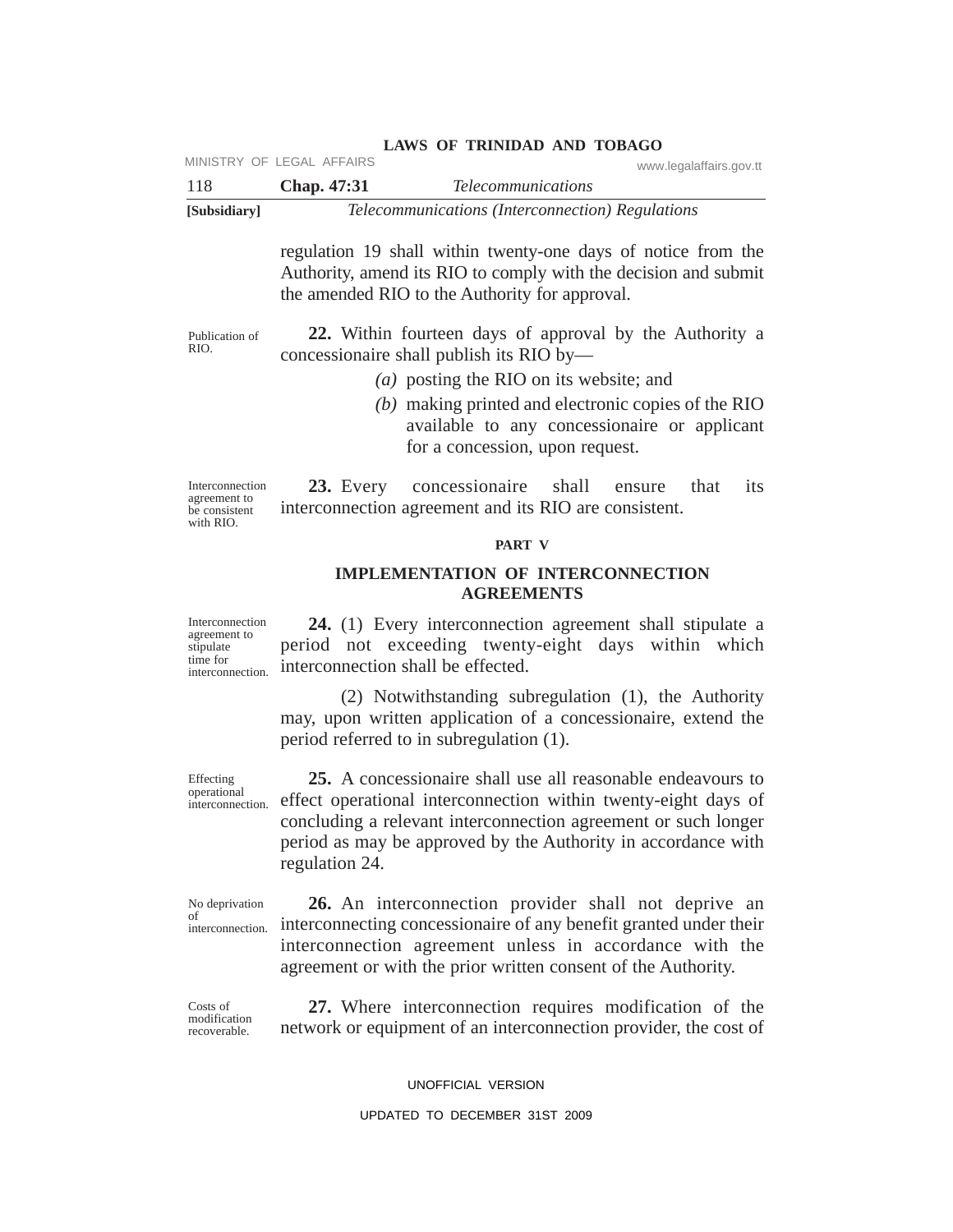| <b>LAWS OF TRINIDAD AND TOBAGO</b>               |                    |                         |
|--------------------------------------------------|--------------------|-------------------------|
| MINISTRY OF LEGAL AFFAIRS                        |                    | www.legalaffairs.gov.tt |
| <i>Telecommunications</i>                        | <b>Chap.</b> 47:31 | 119                     |
| Telecommunications (Interconnection) Regulations |                    | [Subsidiary]            |

the modification shall be recoverable from the interconnecting concessionaire, such costs to be determined in the manner prescribed by the Authority.

#### **PART VI**

## **DENIAL OF INTERCONNECTION REQUEST**

28. (1) Every concessionaire who denies an interconnection Denial of request shall forthwith notify the Authority of the denial and reasons for denial.

(2) Upon request by the Authority the concessionaire shall provide in writing within seven days of the request, justification for the denial.

(3) The Authority may request of the concessionaire, the production of any records or documents to determine the justification for the denial of interconnection.

(4) The Authority may at all reasonable times and with the permission of the concessionaire, enter the premises of the concessionaire and inspect equipment and facilities to determine the justification of any denial of interconnection.

29. Where in the opinion of the Authority the denial of Interconnection interconnection is not justified, the Authority may order the  $\frac{\text{ordered by}}{\text{Authority}}$ concessionaire who denied interconnection to grant the interconnection in a time and on such conditions as the Authority may specify.

**30.** (1) Where the Authority considers it appropriate, Order for whether the denial is determined to have been justified or not, the adjustment. Authority may require an interconnection provider to, within such reasonable period as the Authority may stipulate, make network adjustments or construct additional facilities as the Authority deems necessary to provide interconnection.

(2) In acting under subregulation (1), the Authority may take into account any relevant factors which may include the need for interconnection, the presence of essential interconnection

> UNOFFICIAL VERSION UPDATED TO DECEMBER 31ST 2009

Authority.

network

*L.R.O. 1/2009*

interconnection.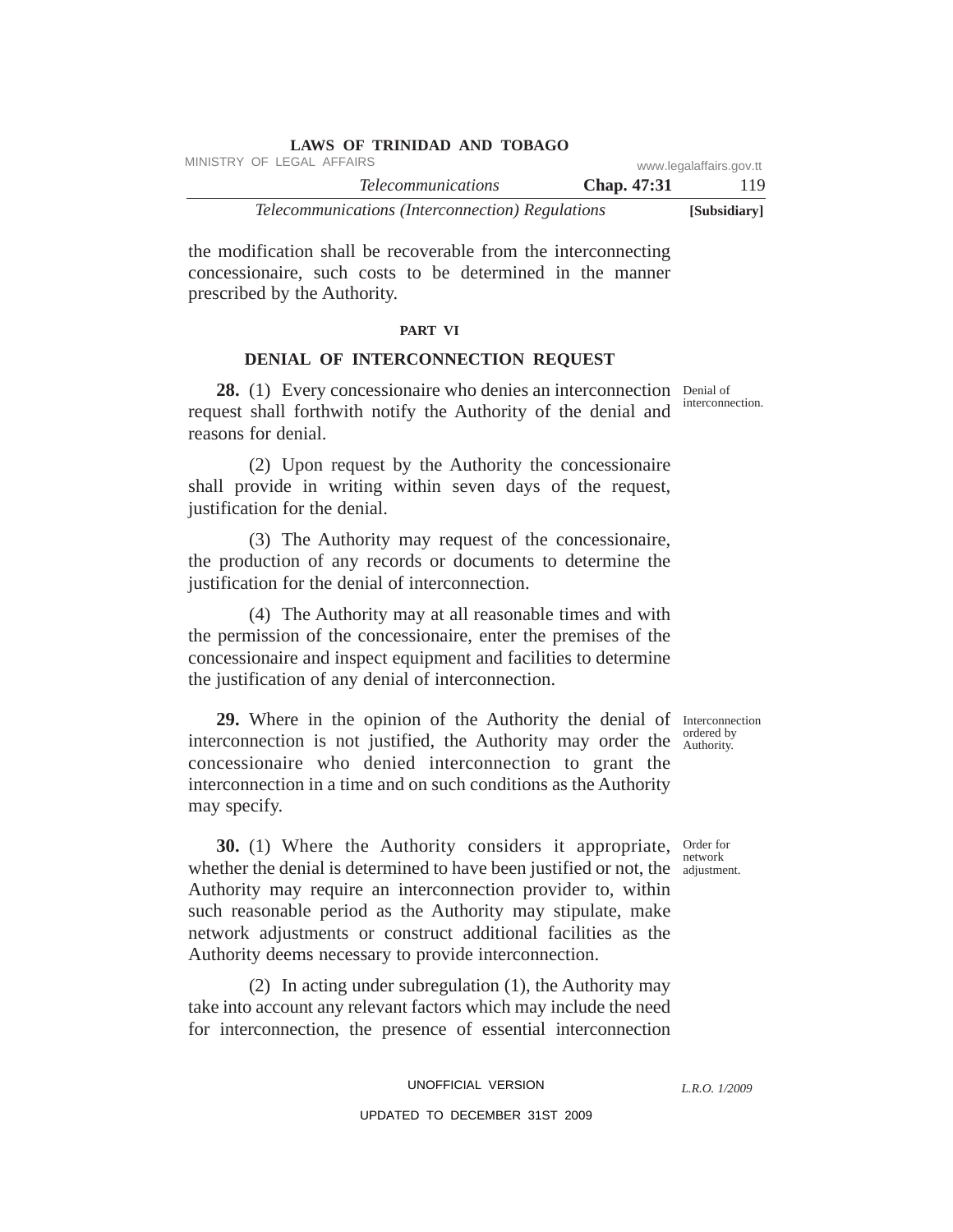| [Subsidiary] |                           | Telecommunications (Interconnection) Regulations |                         |
|--------------|---------------------------|--------------------------------------------------|-------------------------|
| 120          | <b>Chap.</b> 47:31        | <i>Telecommunications</i>                        |                         |
|              | MINISTRY OF LEGAL AFFAIRS |                                                  | www.legalaffairs.gov.tt |

resources, the availability and cost of alternatives, or the cost of network adjustment or additional facilities.

**LAWS OF TRINIDAD AND TOBAGO**

(3) The reasonably incurred costs of an adjustment or additional facilities shall be—

- *(a)* recoverable from the interconnecting concessionaire; and
- *(b)* determined in accordance with such methodology as the Authority may prescribe.

#### **PART VII**

## **DISPUTE RESOLUTION**

Request for consultation and guidance.

**31.** Where a dispute arises between concessionaires with respect to interconnection, the matter may be referred to the Authority for consultation and guidance, on the agreement of both parties, prior to either party submitting the matter to the Authority as a dispute.

**32.** Save as provided in regulation 31, every dispute regarding interconnection shall be submitted to the Authority for resolution in accordance with the dispute resolution process established by the Authority under section 82 of the Act.

**33.** (1) The Authority may, in relation to any dispute referred to under these Regulations, direct that the parties implement such interim arrangement for interconnection as the Authority considers appropriate having regard to the nature of the dispute.

(2) An interim arrangement may speak to prices and include any other terms or conditions for interconnection, whether or not the Authority considers submissions made by the parties, subject to such times for submissions as the Authority shall, in its sole discretion determine.

(3) An interim arrangement shall be instituted by the parties within a period determined by the Authority and shall remain in force until the dispute has been resolved.

> UNOFFICIAL VERSION UPDATED TO DECEMBER 31ST 2009

Referral of dispute in accordance with dispute resolution procedures.

Interim arrangements.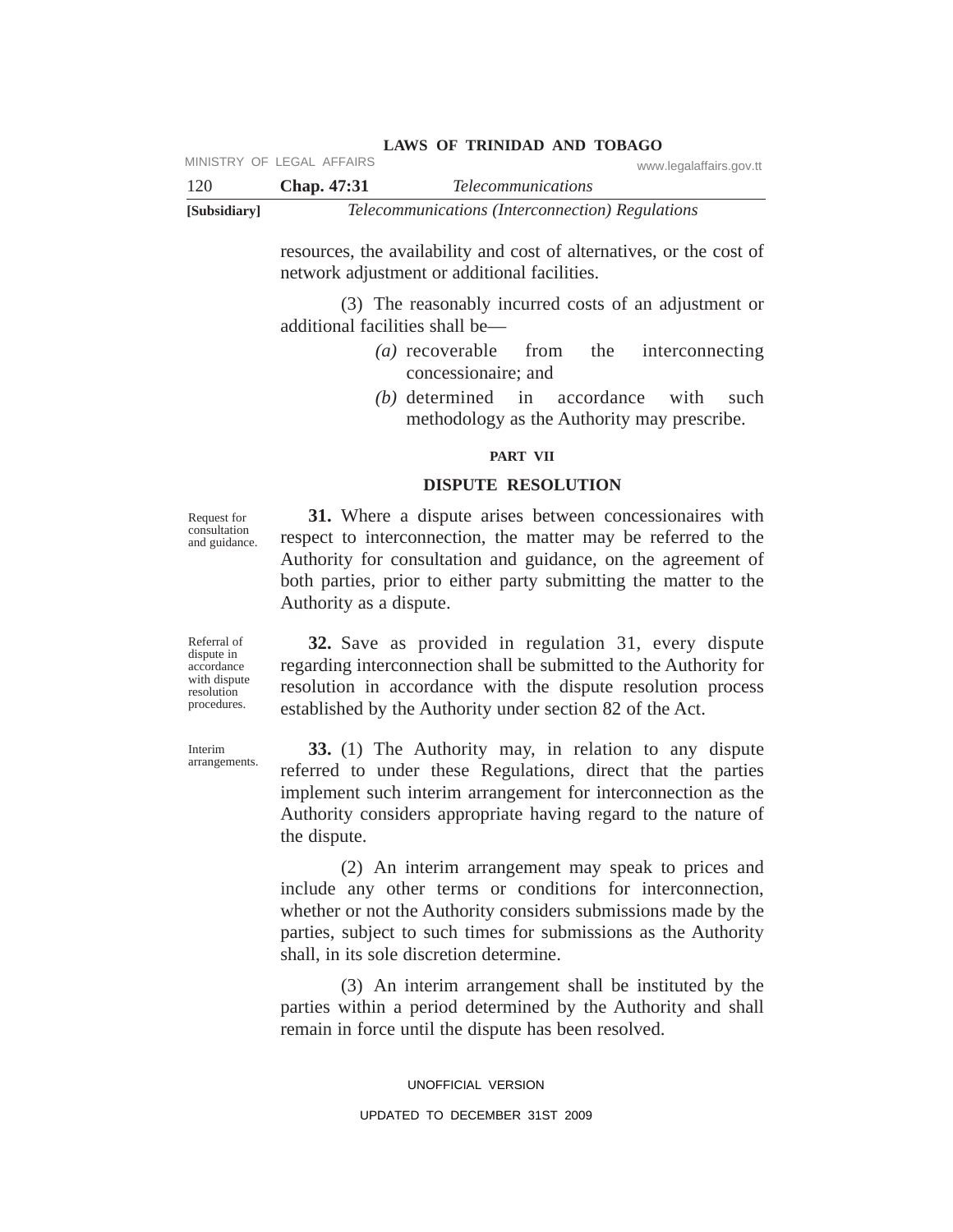| <b>LAWS OF TRINIDAD AND TOBAGO</b>                      |                           |
|---------------------------------------------------------|---------------------------|
| MINISTRY OF LEGAL AFFAIRS                               | www.legalaffairs.gov.tt   |
| <i>Telecommunications</i>                               | <b>Chap.</b> 47:31<br>121 |
| <i>Telecommunications (Interconnection) Regulations</i> | [Subsidiary]              |

**34.** The final resolution of a dispute in respect of which an Effective date interim arrangement was implemented shall of interim arrangement.

- *(a)* be effective on the date on which the interim arrangement was effected; and
- *(b)* include provisions for compensation to any party that has suffered any loss and damage as a result of the arrangement.

## **PART VIII**

## **GENERAL**

**35.** A concessionaire who contravenes any provision of Penalty for these Regulations commits an offence and is liable on summary Regulations. conviction to a fine of fifty thousand dollars. breach of

UNOFFICIAL VERSION

*L.R.O. 1/2009*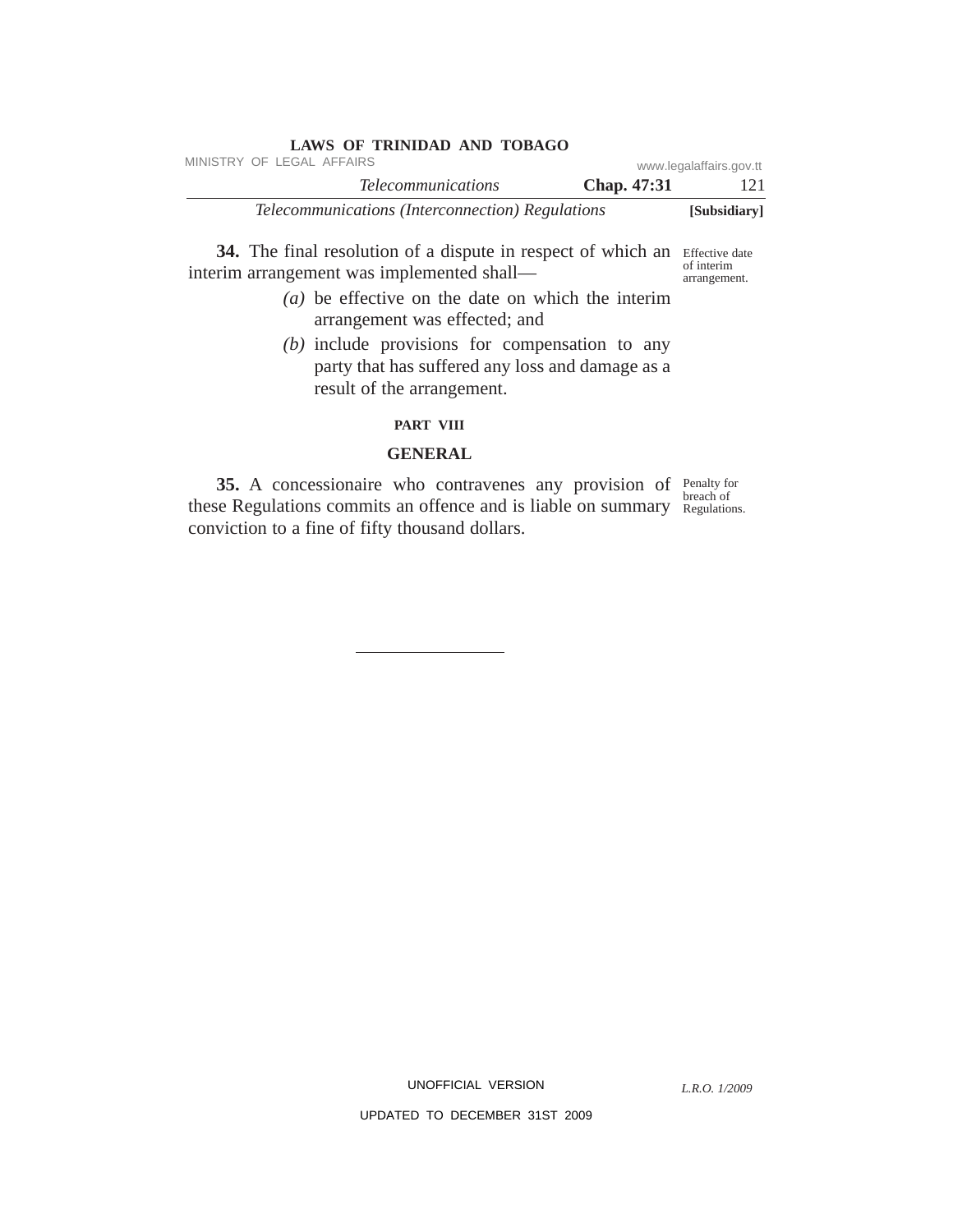MINISTRY OF LEGAL AFFAIRS www.legalaffairs.gov.tt

122 **Chap. 47:31** *Telecommunications* **[Subsidiary]** *Telecommunications (Interconnection) Regulations*

[Regulations 2 and 10(7)].

#### **FIRST SCHEDULE**

## **NON-DISCLOSURE AGREEMENT**

THIS AGREEMENT is made this day of

Between

[INSERT NAME OF INTERCONNECTING CONCESSIONAIRE] a company incorporated under the laws of [INSERT PLACE OF INCORPORATION] whose registered office is at [INSERT REGISTERED OFFICE ADDRESS] ("Interconnecting Concessionaire")

And

[INSERT NAME OF INTERCONNECTION PROVIDER], a company incorporated under the laws of [INSERT PLACE OF INCORPORATION] whose registered office is at [INSERT REGISTERED OFFICE ADDRESS] ("Interconnection Provider")

Each a "Party" and collectively the "Parties"

WHEREAS the Parties are discussing certain matters in relation to the provision of services by Interconnection Provider to Interconnecting Concessionaire and by Interconnecting Concessionaire to Interconnection Provider which may require each Party to disclose certain proprietary, secret or confidential information to the other Party; and

Whereas the Party disclosing information shall hereinafter be referred to as the "Disclosing Party" and the Party receiving such information shall hereinafter be referred to as the "Receiving Party".

Now, therefore, in consideration of the premise and the mutual covenants contained in this Agreement, the Parties hereto agree as follows:

## **1. DEFINITIONS**

"Confidential Information" as referred to in this Agreement means the business, commercial, economic, financial, operational, technical and planning information and data disclosed to the Receiving Party by the Disclosing Party during the discussions whether in written, oral or in machine-readable or representational form including this Agreement, communicated to the Receiving Party, acquired by the Receiving Party from the Disclosing Party, prepared by the Receiving Party from or in connection with any of the above information or which contain or are based in whole or in part upon such

UNOFFICIAL VERSION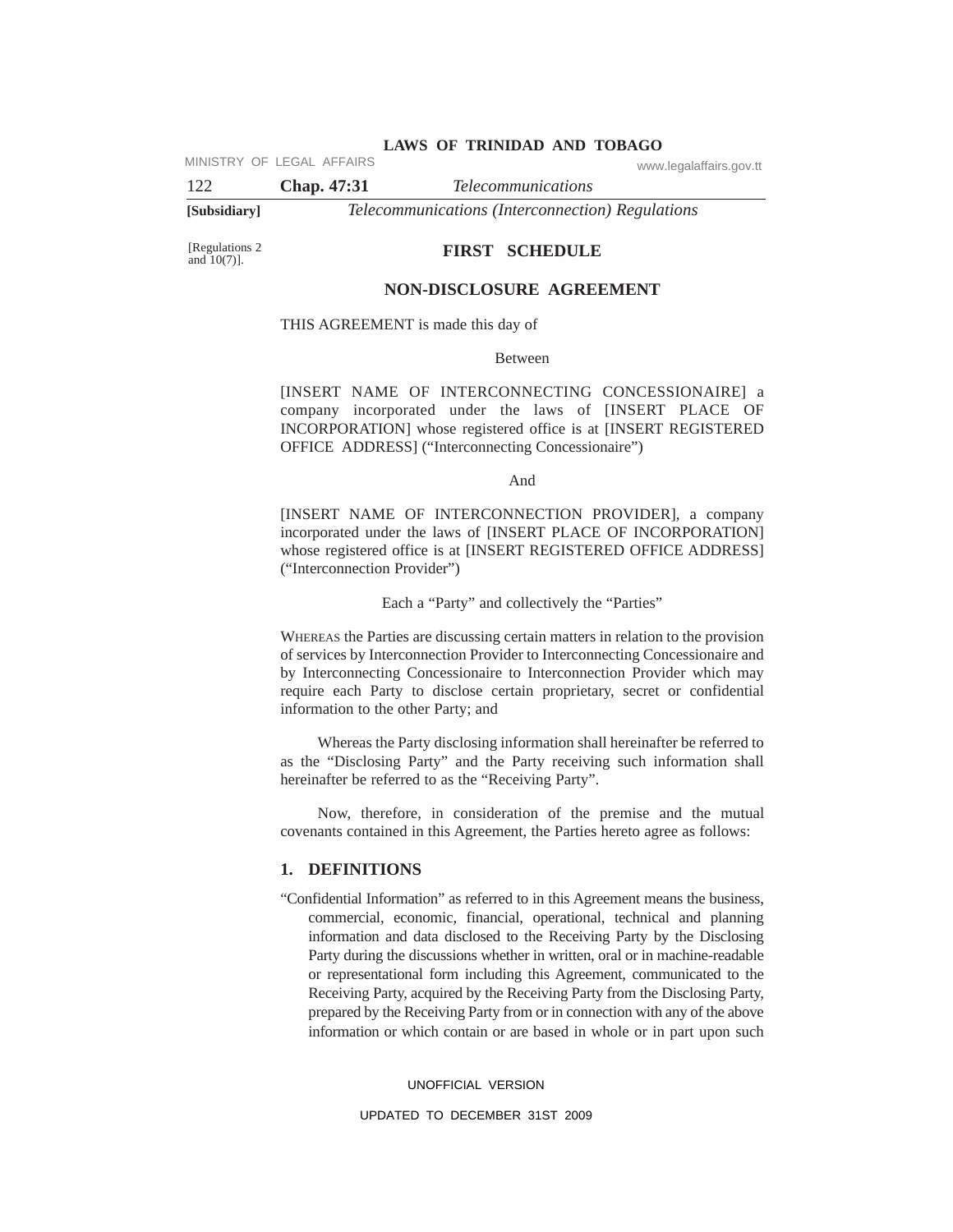| www.legalaffairs.gov.tt |             | MINISTRY OF LEGAL AFFAIRS                        |
|-------------------------|-------------|--------------------------------------------------|
| 123                     | Chap. 47:31 | <i>Telecommunications</i>                        |
| [Subsidiary]            |             | Telecommunications (Interconnection) Regulations |

information to the extent it includes or is derived from such information. (For the avoidance of doubt, this Agreement apply to all such information whether disclosed or prepared before or after the date of this Agreement);

"the Discussions" means any discussions relating to the Business Purpose or constituting advice in respect of it;

**LAWS OF TRINIDAD AND TOBAGO**

"the Business Purpose" means the objective and/or intention of agreeing suitable terms for the provision of services by Interconnection Provider to Interconnecting Concessionaire and by Interconnecting Concessionaire to Interconnection Provider including but not limited to agreement of terms for an interconnection agreement.

## **2. DISCLOSURE OF INFORMATION**

The Parties acknowledge that the Confidential Information is a valuable asset belonging to the Disclosing Party. Except as expressly provided for in this Agreement, the Parties agree that they will not during or after the term of this Agreement disclose the Confidential Information of the other Party to any person, firm, corporation, association or any other entity for any reason or purpose whatsoever without the prior written consent of the Disclosing Party. Notwithstanding the above, the Parties agree the Confidential Information may be disclosed to their agents, professional advisers and associated companies (associated companies means a subsidiary or holding company of a Party or another subsidiary of such a holding company) strictly for the Business Purpose provided that such agents, professional advisers and companies have a need to know such information, and agree to comply with the obligations as contained herein. The Receiving Party shall procure that such persons comply with the undertakings and terms of this Agreement as if such persons were made direct parties to it and do not disclose the Confidential Information further. The Parties further agree that they shall not utilise, employ, exploit or in any other manner whatsoever use the Confidential Information disclosed by the other Party for any purpose other than the Business Purpose without the prior express written consent of the Disclosing Party, including, but not limited to, for purposes of competing in any way with the other party or any of its subsidiaries or affiliates.

## **3. TITLE**

All Confidential Information is acknowledged by the Receiving Party to be the property of the Disclosing Party and the disclosure of the Confidential Information shall not be deemed to confer any rights to that Confidential Information on the Receiving Party.

#### UNOFFICIAL VERSION

*L.R.O. 1/2009*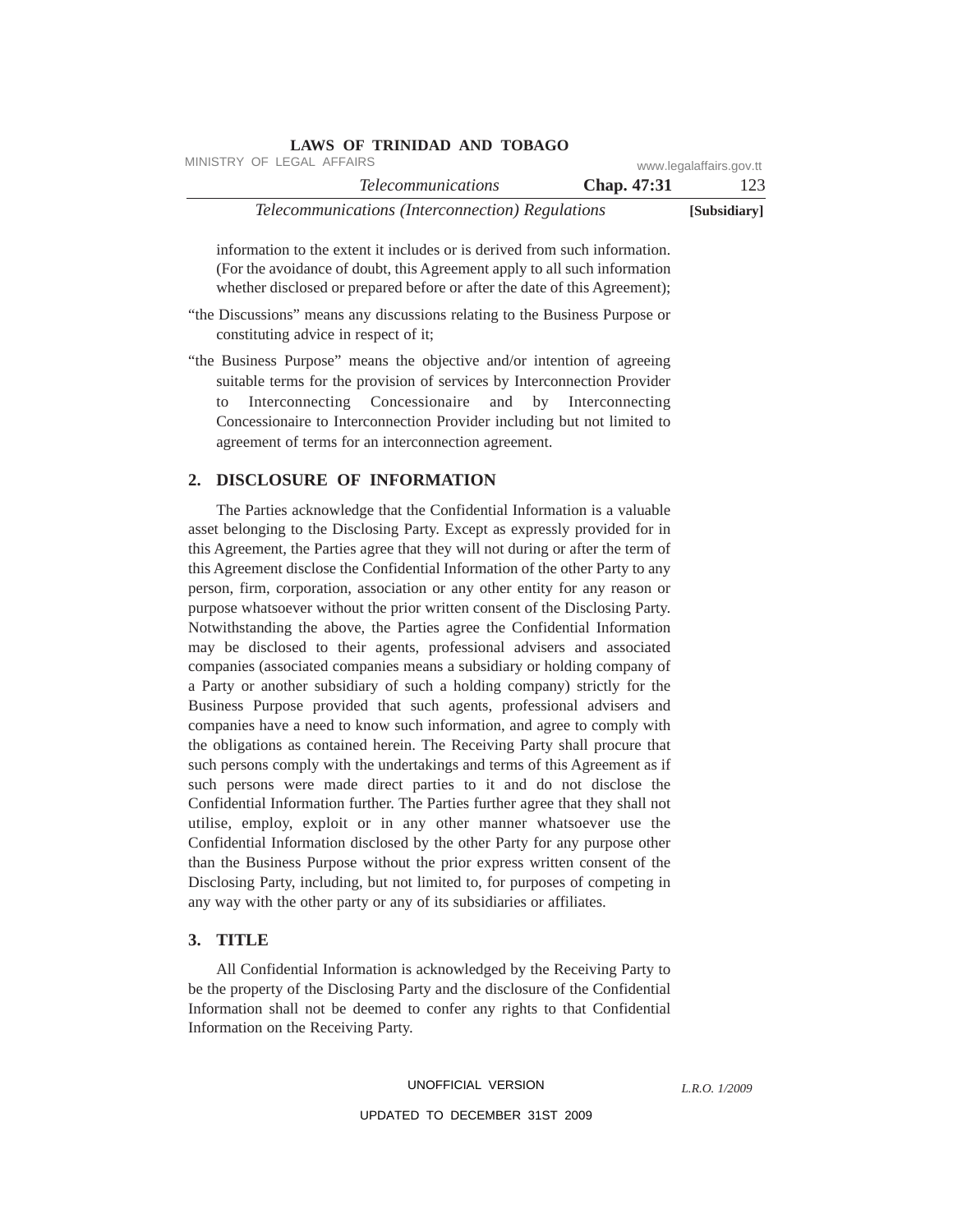|              | MINISTRY OF LEGAL AFFAIRS | www.legalaffairs.gov.tt                                 |
|--------------|---------------------------|---------------------------------------------------------|
| 124          | <b>Chap.</b> 47:31        | <i>Telecommunications</i>                               |
| [Subsidiary] |                           | <i>Telecommunications (Interconnection) Regulations</i> |

## **4. RESTRICTIONS ON DISCLOSURE AND USE OF THE CONFIDENTIAL INFORMATION**

The Receiving Party will restrict the possession, knowledge and use of Confidential Information to the officers, employees, agents, and professional advisers of the Receiving Party who have a need to know Confidential Information for the Business Purpose. The Receiving Party will not use the Confidential Information other than for the Business Purpose. Nothing in this Agreement shall transfer to the Receiving Party any right or interest whatsoever in any intellectual property belonging to the Disclosing Party.

## **5. STANDARD OF CARE**

The Parties agree that they shall protect the Confidential Information of the other Party using not less than the same standard of care that each party applies to its own proprietary, secret or Confidential Information and that the Confidential Information shall be stored and handled in such a way as to prevent unauthorised disclosure. Further, in the standard of care applied, proper account will be taken, where applicable, of the fact that the Confidential Information relates in any way to a company which is publicly traded.

## **6. RETURN OF CONFIDENTIAL INFORMATION**

The Disclosing Party may request in writing at any time that any Confidential Information disclosed pursuant to the terms of this Agreement and any copies thereof be returned, or in the case of machine-readable or electronic information be permanently erased, with a written statement to the effect that upon such return the Receiving Party has not knowingly retained in its possession or under its control, either directly or indirectly, any Confidential Information or copies thereof and the Receiving Party shall comply with any such request within seven days of receipt of such request.

## **7. EXCLUDED INFORMATION**

The obligations pursuant to this Agreement shall not apply to any information that—

- *(a)* is in the possession of the Receiving Party prior to receipt from the Disclosing Party;
- *(b)* is or becomes publicly known, otherwise than as a consequence of a breach of this Agreement;
- *(c)* is developed independently by the Receiving Party;
- *(d)* is disclosed by the Receiving Party to the Telecommunications Authority of Trinidad and Tobago;

UNOFFICIAL VERSION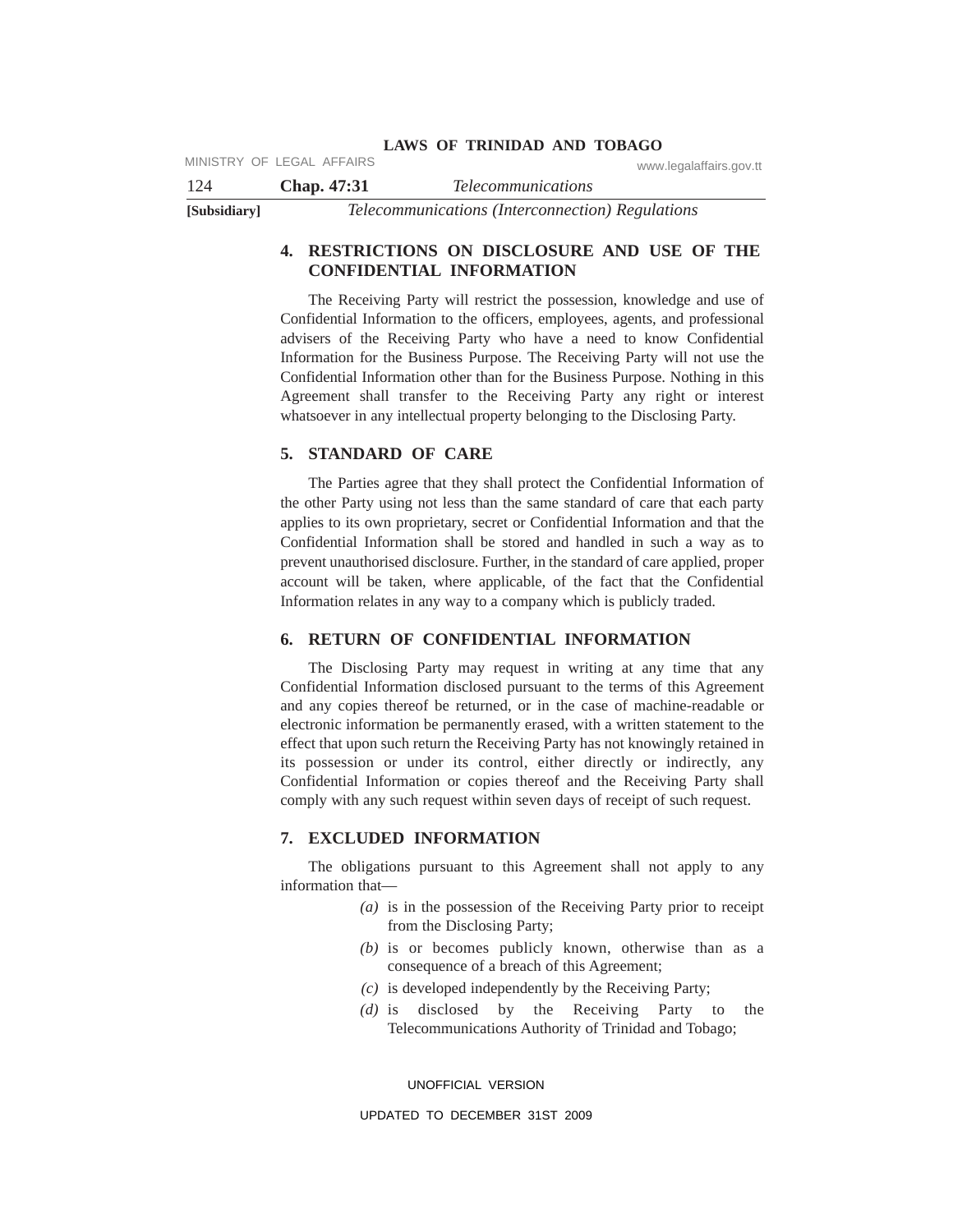| <b>LAWS OF TRINIDAD AND TOBAGO</b>                      |                    |                         |
|---------------------------------------------------------|--------------------|-------------------------|
| MINISTRY OF LEGAL AFFAIRS                               |                    | www.legalaffairs.gov.tt |
| <i>Telecommunications</i>                               | <b>Chap.</b> 47:31 | 125                     |
| <i>Telecommunications (Interconnection) Regulations</i> | [Subsidiary]       |                         |

- *(e)* is disclosed by the Receiving Party to satisfy a legal demand by a competent court of law or governmental body ("Government Authorities") having jurisdiction over the parties, or valid legal requirements of any applicable stock exchange, provided however that in these circumstances the Receiving Party shall advise the Disclosing Party prior to disclosure so that the Disclosing Party has an opportunity to defend, limit or protect against such production or disclosure; provided further that the Receiving Party will disclose only that portion of the Confidential Information which is legally required to be disclosed and the Receiving Party will exercise its reasonable efforts to obtain a protective order or other reliable assurance from such Government Authorities or stock exchange that confidential treatment will be accorded to any Confidential Information required to be disclosed;
- *(f)* is disclosed to a third party pursuant to written authorisation from the Disclosing Party;
- *(g)* is received from a third party without similar restrictions and without breach of this Agreement.

#### **8. INDEPENDENT DEVELOPMENT**

The Disclosing Party acknowledges that the Receiving Party may currently or in the future be developing information internally, or receiving information from other parties that is similar to the Confidential Information. Accordingly, nothing in this Agreement will be construed as a representation or agreement that the Receiving Party will not develop or have developed for its products, concepts, systems or techniques that are similar to or compete with the products, concepts, systems or techniques contemplated by or embodied in the Confidential Information, provided that the Receiving Party does not violate any of its obligations under this Agreement in connection with such development.

#### **9. TERM**

This Agreement is intended to cover Confidential Information disclosed or received by either Party prior or subsequent to the date of this Agreement. Unless otherwise earlier terminated, this Agreement shall remain in effect for five years from the date provided, however, that each Party's obligations with respect to the other Party's Confidential Information disclosed or received prior to termination or expiration will survive for ten additional years following the expiration or termination of this Agreement.

#### UNOFFICIAL VERSION

*L.R.O. 1/2009*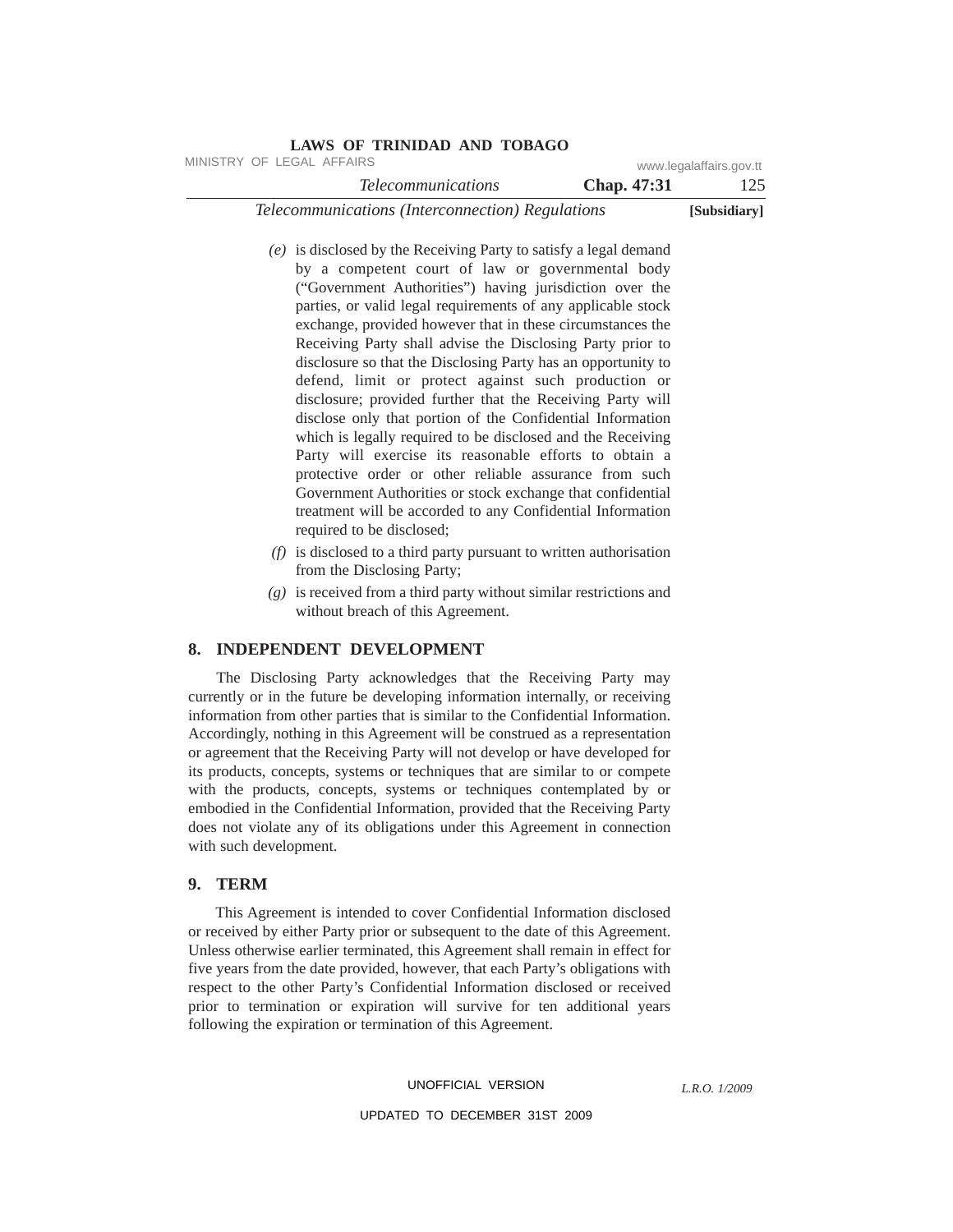## **LAWS OF TRINIDAD AND TOBAGO** MINISTRY OF LEGAL AFFAIRS www.legalaffairs.gov.tt

126 **Chap. 47:31** *Telecommunications* **[Subsidiary]** *Telecommunications (Interconnection) Regulations*

## **10. PUBLIC ANNOUNCEMENTS**

The Parties shall maintain in strict confidence and not disclose publicly or to any third party, the substance of any discussions or negotiations between them, the terms of any proposed arrangements or agreements, or any other information relating thereto unless it has first consulted the other Party and obtained its written consent. The Parties agree that each shall not, and shall not permit any of its affiliates, subsidiaries, persons, or other entities or their professional advisers to make any public announcements about the substance of any discussions regarding such arrangements or agreements and any other business and operating plans being discussed or negotiated, whether in the form of press release or otherwise, without first consulting with the other Party and obtaining its written consent.

#### **11. REPRESENTATIONS AND WARRANTIES**

Each Party represents and warrants to the other that it is a corporation duly organised and validly existing in the jurisdiction of its incorporation. Each Party represents that it has full corporate power and authority to enter into this Agreement and to do all things necessary for the performance of this Agreement.

## **12. ADDITIONAL ACTION**

Each Party to this Agreement shall execute and deliver such other documents and do such other acts and things as may be necessary or desirable to carry out the terms, provisions and purposes of this Agreement.

#### **13. AMENDMENTS**

No amendment, interpretation or waiver of any of the provisions of this Agreement shall be effective unless made in writing and signed by the Parties to this Agreement.

#### **14. ENFORCEMENT**

No delay on the part of any Party in exercising any right, power or privilege hereunder shall operate as a waiver thereof nor shall any waiver on the part of any Party of any such right, power or privilege, nor any single or partial exercise of any such right, power or privilege preclude any further exercise thereof or the exercise of any other such right, power or privilege. The Parties agree that the Disclosing Party would be irreparably injured by a breach of this Agreement by the Receiving Party and that the Disclosing Party shall be entitled to equitable relief, including by way of injunction and specific performance in the event of any breach of this Agreement. Such remedy shall not be deemed to be the exclusive remedy for a breach of this Agreement but shall be in addition to all other remedies available at law or in equity.

#### UNOFFICIAL VERSION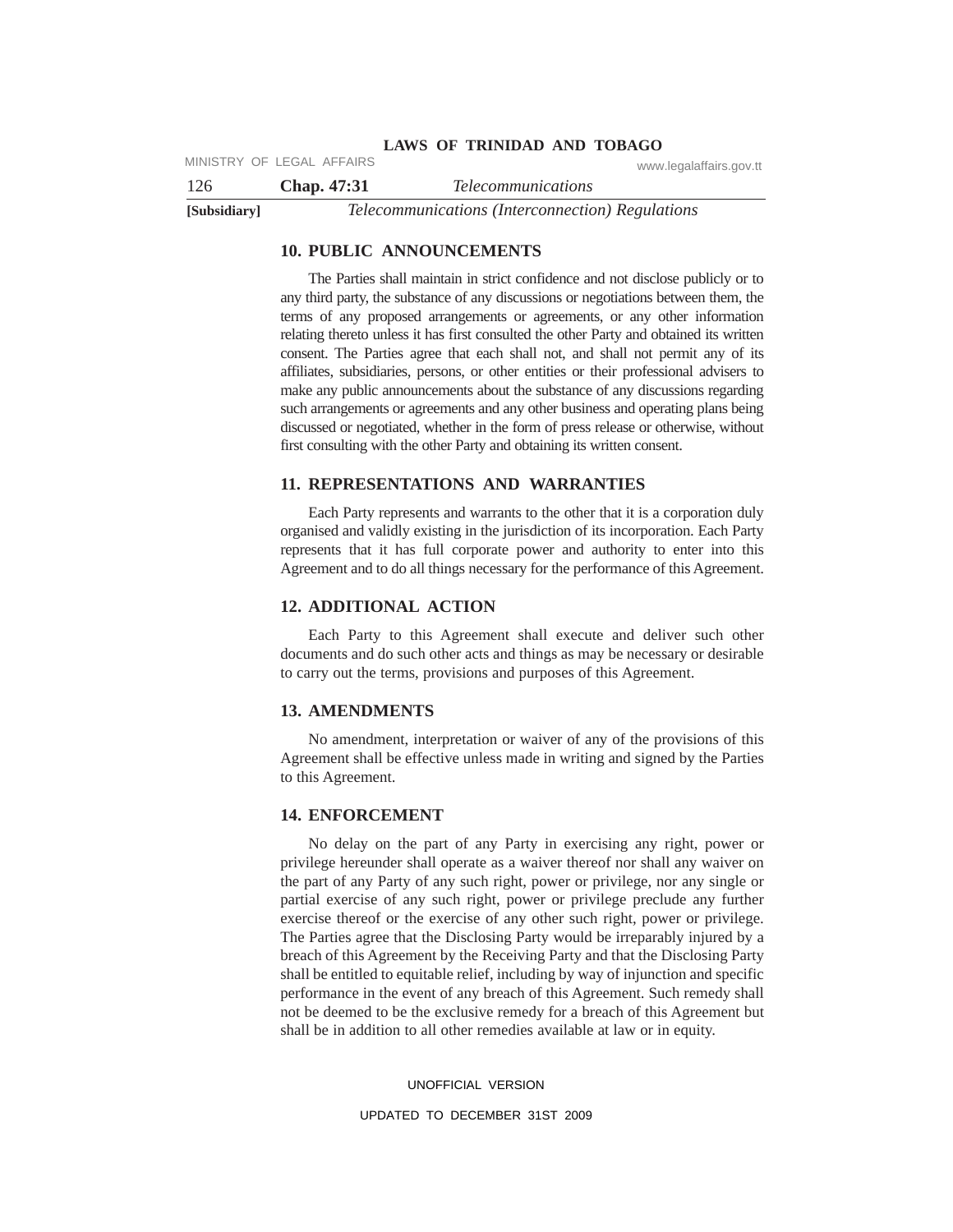| <b>LAWS OF TRINIDAD AND TOBAGO</b>               |                    |                         |
|--------------------------------------------------|--------------------|-------------------------|
| MINISTRY OF LEGAL AFFAIRS                        |                    | www.legalaffairs.gov.tt |
| <i>Telecommunications</i>                        | <b>Chap.</b> 47:31 | 127                     |
| Telecommunications (Interconnection) Regulations |                    | [Subsidiary]            |

# **15. HEADINGS**

The headings of paragraphs are used for convenience only and shall not affect the meaning or construction of the contents of this Agreement.

#### **16. ENTIRE AGREEMENT**

This Agreement contains the entire agreement of the Parties with respect to the subject matter of this Agreement and supersedes all prior agreements between the Parties, whether written or oral, with respect to the subject matter of this Agreement.

#### **17. GOVERNING LAW**

This Agreement and the relationships of the Parties in connection with the subject matter of this Agreement shall be governed by and constructed in accordance with the laws of Trinidad and Tobago and the Parties agree that any dispute hereunder shall be referred to the Telecommunications Authority of Trinidad and Tobago in accordance with the provisions of the Telecommunications Act, 2001.

#### **18. NOTICES**

Any notice or other communication required to be given or sent hereunder shall be in writing and shall be delivered personally, sent by prepaid certified or registered post (airmail if overseas) with written receipt requested or sent by international courier to the Party concerned at its address given below in this Agreement or such other address as the Party concerned shall have notified in accordance with this clause to the other Party with a copy sent by facsimile at the number below or such other number as notified from time to time in accordance with this clause. Any such notice shall be deemed to be served and received—

- *(a)* if left at any such address, at the time when it is so left;
- *(b)* if sent by post, on the seventh day following the day of posting;
- *(c)* if sent by international courier, on the fourth day following the day of placing it with the relevant courier service.

The initial addresses and facsimile numbers of the Parties hereto for the purposes of this Agreement are as follows:

Interconnecting Concessionaire: [INSERT INTERCONNECTING CONCESSIONAIRE'S ADDRESS]

Interconnection Provider: [INSERT INTERCONNECTION PROVIDER'S ADDRESS]

UNOFFICIAL VERSION

*L.R.O. 1/2009*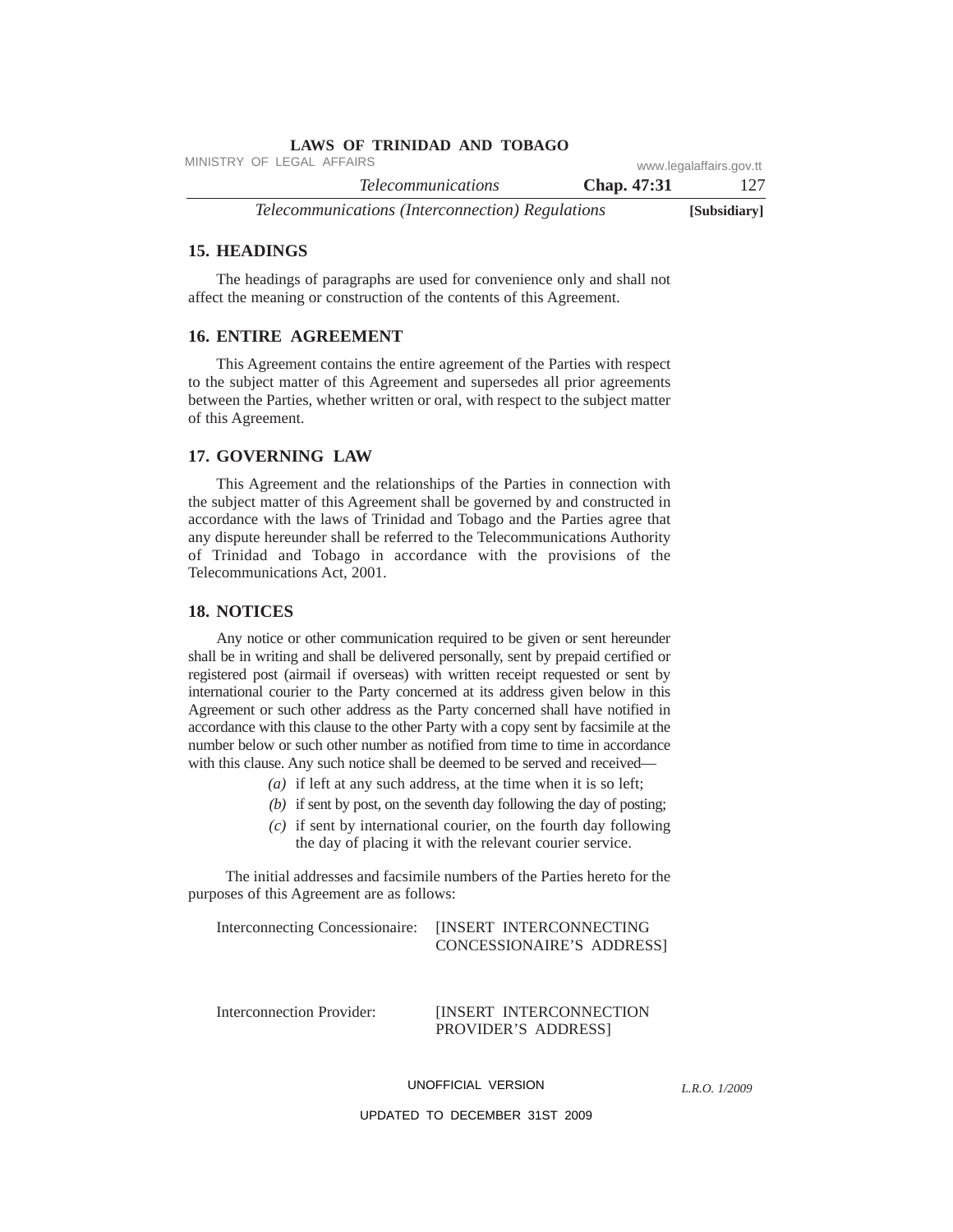128 **Chap. 47:31** *Telecommunications* MINISTRY OF LEGAL AFFAIRS www.legalaffairs.gov.tt

**[Subsidiary]** *Telecommunications (Interconnection) Regulations*

## **19. COUNTERPARTS**

This Agreement may be executed in counterparts, all of which shall constitute one agreement, and each such counterpart shall be deemed to have been made, executed and delivered on the date set out at the head of this Agreement, without regard to the dates or times when such counterparts may actually have been made, executed or delivered.

#### **20. SEVERABILITY**

In the event any one or more of the provisions contained in this Agreement shall for any reason be held to be invalid, illegal or unenforceable in any respect, such invalidity, illegality or unenforceability shall not affect any other provisions of this Agreement. If any provision is held to be void or declared illegal, invalid or unenforceable for any reason whatsoever, that provision shall be divisible from this Agreement and shall be deemed to be deleted from it and the validity of the remaining provisions shall not be affected and the Agreement shall be carried out as nearly as possible according to its original terms and intent. If such deletion materially affects the interpretation of this Agreement, the parties shall use their best endeavours to negotiate in good faith with a view to agreeing a substitute provision as closely as possible reflecting the commercial intention of the parties.

#### **21. EXPLORATORY DISCUSSION NOT BINDING**

The Parties agree that this Agreement, continuing discussions, future exchange of Confidential Information and non-confidential information, past or future correspondence (including without limitation, correspondence indicating interest or intent) and other communications between the Parties shall not commit either Party to continue discussions or negotiate or be legally binding as an informal agreement or agreement to agree to a potential business relationship. The only way the Parties shall be bound to a business relationship, if at all, shall be by a mutually satisfactory definitive written agreement signed by the Parties. Any research and development, prototyping, or other action or expense which either Party takes or incurs in anticipation that a business relationship will be consummated shall be entirely at the acting Party's risk and expenses and shall not impose any liability on any other party.

#### **22. SUCCESSORS AND ASSIGNS**

References in this Agreement to either Party shall include any successors or assigns of that Party.

UNOFFICIAL VERSION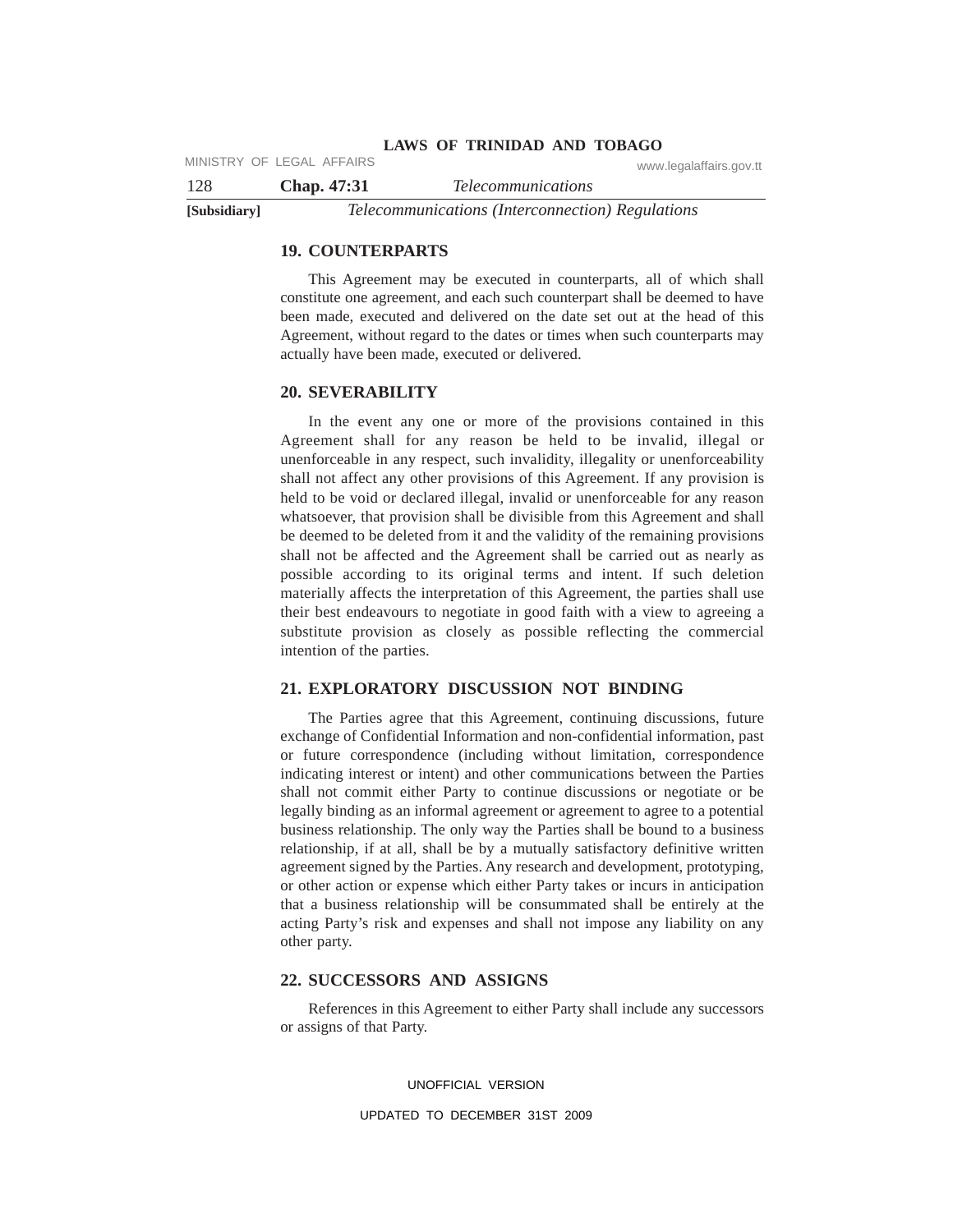| <b>LAWS OF TRINIDAD AND TOBAGO</b>               |             |                         |
|--------------------------------------------------|-------------|-------------------------|
| MINISTRY OF LEGAL AFFAIRS                        |             | www.legalaffairs.gov.tt |
| <i>Telecommunications</i>                        | Chap. 47:31 | 129                     |
| Telecommunications (Interconnection) Regulations |             | [Subsidiary]            |

#### **23. LIMITED RELATIONSHIP**

This Agreement will not create a joint venture, partnership or other formal business relationship or entity of any kind or an obligation to form any such relationship or entity. Each Party will act as an independent contractor and not as an agent of the other Party for any purpose and neither will have the authority to bind the other.

#### **24. CUMULATIVE OBLIGATIONS**

Each Party's obligations hereunder are in addition to and not exclusive of any and all of its other obligations and duties to the other Party.

IN WITNESS WHEREOF, the Parties have caused their duly authorised representatives to execute this Agreement as of the date set out at the head of this Agreement.

For and on behalf of Interconnecting Concessionaire

By:\_\_\_\_\_\_\_\_\_\_\_\_\_\_\_\_\_\_\_\_\_\_\_\_\_\_\_\_

Name: \_\_\_\_\_\_\_\_\_\_\_\_\_\_\_\_\_\_\_\_\_\_\_\_\_

Title:

For and on behalf of Interconnection Provider

By:\_\_\_\_\_\_\_\_\_\_\_\_\_\_\_\_\_\_\_\_\_\_\_\_\_\_\_\_

Name: \_\_\_\_\_\_\_\_\_\_\_\_\_\_\_\_\_\_\_\_\_\_\_\_\_

Title: \_\_\_\_\_\_\_\_\_\_\_\_\_\_\_\_\_\_\_\_\_\_\_\_\_\_

UNOFFICIAL VERSION

*L.R.O. 1/2009*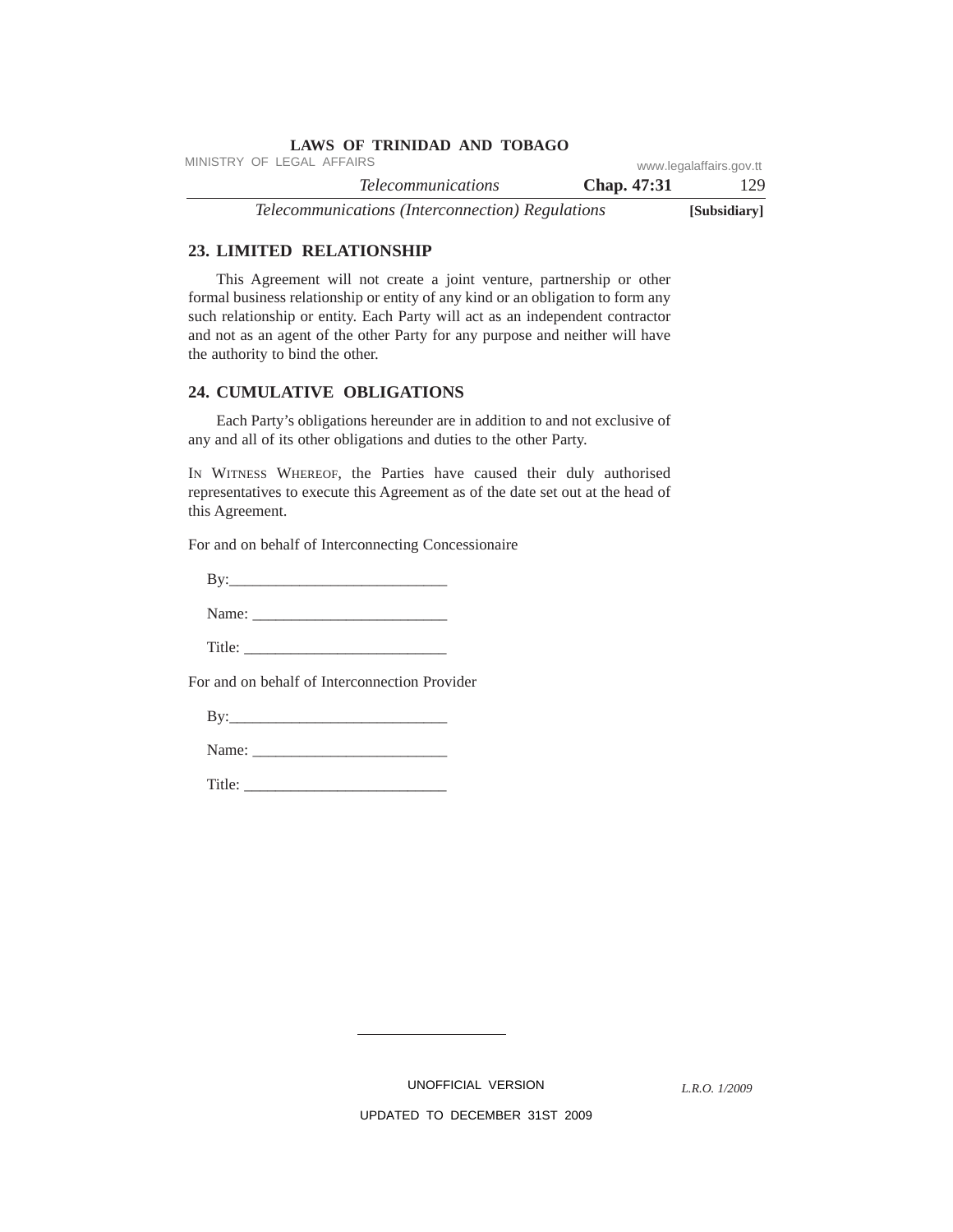MINISTRY OF LEGAL AFFAIRS www.legalaffairs.gov.tt

130 **Chap. 47:31** *Telecommunications* **[Subsidiary]** *Telecommunications (Interconnection) Regulations*

[Regulation<br>10(4)].

## **SECOND SCHEDULE**

# **PROCEDURE TO BE FOLLOWED IN SEEKING EXEMPTION OF CERTAIN INFORMATION ON THE GROUNDS OF CONFIDENTIALITY OR COMPETITIVE SENSITIVITY UNDER REGULATION 10(4)**

1. A concessionaire seeking to have information exempted shall make a written request to the Authority, copied to the concessionaire requesting the information, not later than seven days before the expiration of the period for supplying the information.

2. The concessionaire requesting the information may make representation to the Authority on the request for exemption, such representations to be provided to the Authority within seven days of the concessionaire's receipt of the copy referred to in paragraph 1.

3. The Authority shall notify both interested concessionaires of its determination within fourteen days of the request for exemption. The Authority may include in its determinations such reasonable conditions for the disclosure as it considers appropriate, including the manner of provision of the information, and the time for such provision.

4. The Authority shall be entitled to grant an exemption in relation to the whole or part any of the request made.

> UNOFFICIAL VERSION UPDATED TO DECEMBER 31ST 2009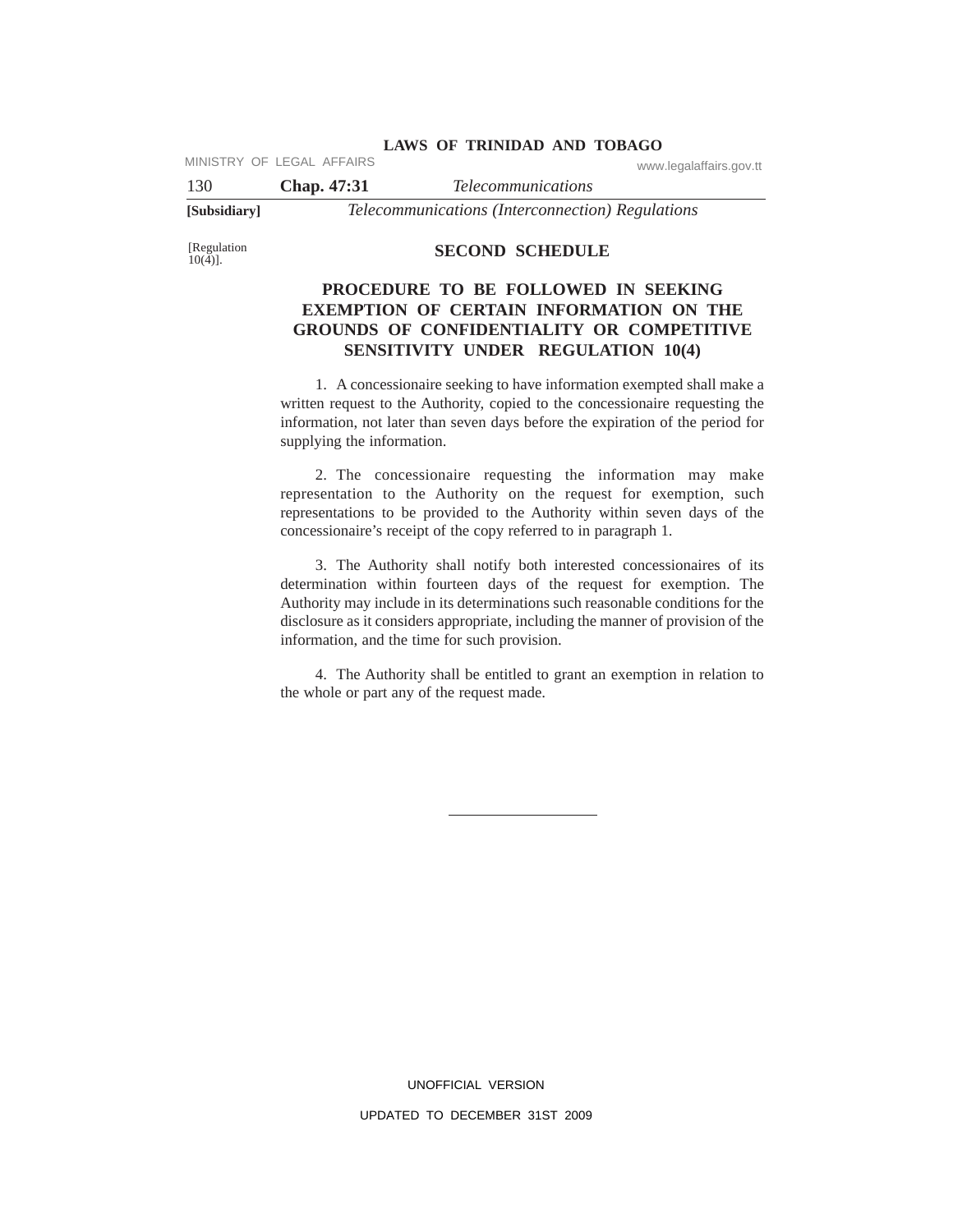MINISTRY OF LEGAL AFFAIRS www.legalaffairs.gov.tt

*Telecommunications* **Chap. 47:31** 131

**[Subsidiary]**

## **TELECOMMUNICATIONS (FEES) REGULATIONS**

#### ARRANGEMENT OF REGULATIONS

# **REGULATION**

1. Citation.

#### **PART I**

#### **PRELIMINARY**

- 2. Interpretation.
- 3. First invoice for concession fees.
- 4. Concession granted for less than one year.
- 5. Requirement to submit details of revenues.
- 6. Publication by Authority of information for calculation of concession fees.
- 7. Invoices for concession fees.
- 8. Use of projected revenues to calculate concession fee.
- 9. Recalculation of concession fee.
- 10. Fee minimum for certain concessions.
- 11. First invoice for licence fee.
- 12. Authority to serve invoice.
- 13. Licence granted for a term of less than one year.
- 14. Numbering fees.
- 15. Payment of numbering fees.
- 16. Application fees.
- 17. Refund of application fees.
- 18. Service fees.
- 19. Fees determined by auction or competitive process.
- 20. Submission of financial statements.
- 21. Submission of unaudited accounts.
- 22. Verification of information.
- 23. Authority may estimate information.
- 24. Offences.
- 25. Manner of payment of fees.

# **FIRST SCHEDULE. SECOND SCHEDULE. THIRD SCHEDULE. FOURTH SCHEDULE.**

UNOFFICIAL VERSION

*L.R.O. 1/2009*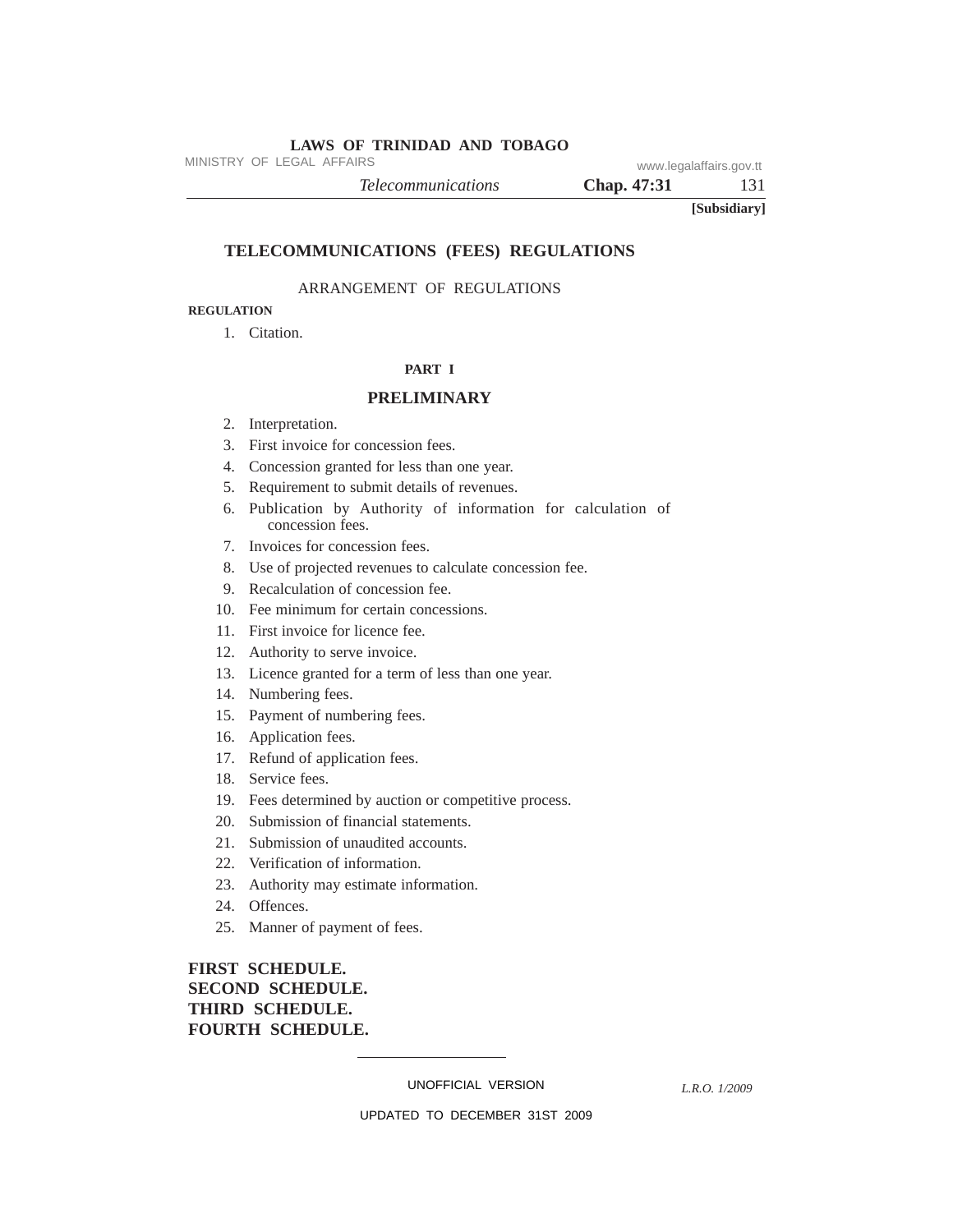|                 | MINISTRY OF LEGAL AFFAIRS<br>www.legalaffairs.gov.tt                                                                                                                                                                                                     |  |  |  |
|-----------------|----------------------------------------------------------------------------------------------------------------------------------------------------------------------------------------------------------------------------------------------------------|--|--|--|
| 132             | <b>Telecommunications</b><br>Chap. 47:31                                                                                                                                                                                                                 |  |  |  |
| [Subsidiary]    |                                                                                                                                                                                                                                                          |  |  |  |
| 206/2006.       | TELECOMMUNICATIONS (FEES) REGULATIONS                                                                                                                                                                                                                    |  |  |  |
|                 | made under section $78(1)$                                                                                                                                                                                                                               |  |  |  |
|                 |                                                                                                                                                                                                                                                          |  |  |  |
| Citation.       | Regulations<br>may be<br>cited<br>the<br>1. These<br>as<br>Telecommunications (Fees) Regulations.                                                                                                                                                        |  |  |  |
|                 | PART I                                                                                                                                                                                                                                                   |  |  |  |
|                 | <b>PRELIMINARY</b>                                                                                                                                                                                                                                       |  |  |  |
| Interpretation. | 2. In these Regulations—                                                                                                                                                                                                                                 |  |  |  |
|                 | "Act" means the Telecommunications Act;                                                                                                                                                                                                                  |  |  |  |
|                 | "concessionaire" means the holder of a concession granted by the<br>Minister under section 21 of the Act;                                                                                                                                                |  |  |  |
|                 | "concession fee payment date" means the date determined<br>pursuant to regulation 3 for payment of fees due under<br>a concession;                                                                                                                       |  |  |  |
|                 | "concession period" and "licence period" means the period from<br>the grant of a concession or licence to the end of the term of<br>the last renewal of the concession or licence, respectively;                                                         |  |  |  |
|                 | "financial year" means the financial year of the Authority as set<br>out in section 58 of the Act:                                                                                                                                                       |  |  |  |
|                 | "licensee" means the holder of a licence granted by the Authority<br>under section 36 of the Act;                                                                                                                                                        |  |  |  |
|                 | "licence fee payment date" means the date determined pursuant<br>to regulation 10 for payment of fees due under a licence;                                                                                                                               |  |  |  |
|                 | "major territorial" in relation to a concession means the<br>entitlement of the concessionaire to operate a public<br>telecommunications network or provide public<br>telecommunications or broadcasting services within the<br>island of Trinidad only; |  |  |  |
|                 | "minor territorial" in relation to a concession means the<br>entitlement of the concessionaire to operate a public<br>telecommunications network or provide public<br>telecommunications or broadcasting services within the<br>island of Tobago only;   |  |  |  |
|                 | UNOFFICIAL VERSION                                                                                                                                                                                                                                       |  |  |  |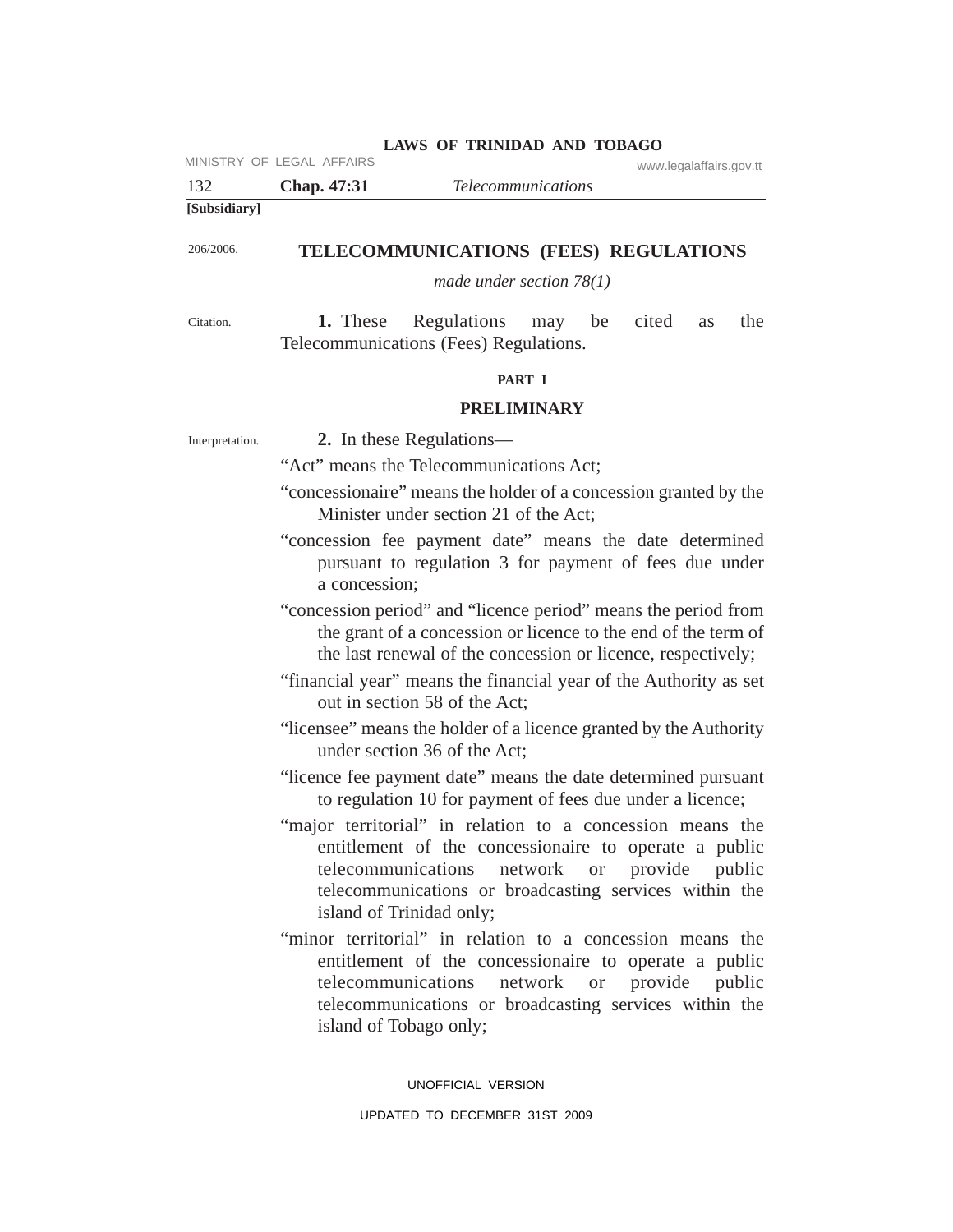| MINISTRY OF LEGAL AFFAIRS                                                                                                                                                                                                                                                                                                                                                                                                                                                                                                                             |                        | www.legalaffairs.gov.tt |
|-------------------------------------------------------------------------------------------------------------------------------------------------------------------------------------------------------------------------------------------------------------------------------------------------------------------------------------------------------------------------------------------------------------------------------------------------------------------------------------------------------------------------------------------------------|------------------------|-------------------------|
| <b>Telecommunications</b>                                                                                                                                                                                                                                                                                                                                                                                                                                                                                                                             | Chap. 47:31            | 133                     |
| Telecommunications (Fees) Regulations                                                                                                                                                                                                                                                                                                                                                                                                                                                                                                                 |                        | [Subsidiary]            |
| "national" in relation to a concession means the entitlement of<br>the concessionaire to operate a public telecommunications<br>network or provide public telecommunications<br>broadcasting services throughout Trinidad and Tobago; and<br>"niche" in relation to a concession means the entitlement of the<br>concessionaire to operate a public telecommunications<br>network or provide public telecommunications<br>broadcasting services in only that part of Trinidad and Tobago<br>defined by the Authority and specified in the concession. | <b>or</b><br><b>or</b> |                         |
| 3. (1) Where the Minister grants a concession for a term First invoice for<br>exceeding one year, the Authority shall issue and serve on the <sup>concession</sup><br>relevant concessionaire an invoice for the fees set out in the<br>fourth column of the First Schedule to these Regulations, based First Schedule.<br>on the type and sub-type of concession set out in the first and<br>second columns, respectively, of the said Schedule calculated in<br>accordance with the formula set out in the third column.                            |                        |                         |
| (2) The applicable fee shall be for such period, not<br>exceeding one year, as the Authority considers appropriate.<br>(3) The invoice shall be payable within twenty-eight                                                                                                                                                                                                                                                                                                                                                                           |                        |                         |
| days of its date and prescribe the concession fee payment date.                                                                                                                                                                                                                                                                                                                                                                                                                                                                                       |                        |                         |
| (4) The concession fee payment date shall be the day<br>immediately following the last day of the period for which the<br>fees are payable under the invoice.                                                                                                                                                                                                                                                                                                                                                                                         |                        |                         |
| 4. (1) Where the Minister grants or renews a concession Concession<br>for a term of one year or less, the concession fee shall be the than one year.<br>annual fee set out in the fourth column of the First Schedule<br>based on the type and sub-type of concession set out in the first<br>and second columns, respectively, of the said Schedule, adjusted<br>on a <i>pro rata</i> basis for the term of the concession.                                                                                                                          |                        | granted for less        |
| (2) The fee shall be payable in full on the date of the<br>grant or renewal of the concession as the case may require.                                                                                                                                                                                                                                                                                                                                                                                                                                |                        |                         |
| UNOFFICIAL VERSION                                                                                                                                                                                                                                                                                                                                                                                                                                                                                                                                    |                        | L.R.O. 1/2009           |
| UPDATED TO DECEMBER 31ST 2009                                                                                                                                                                                                                                                                                                                                                                                                                                                                                                                         |                        |                         |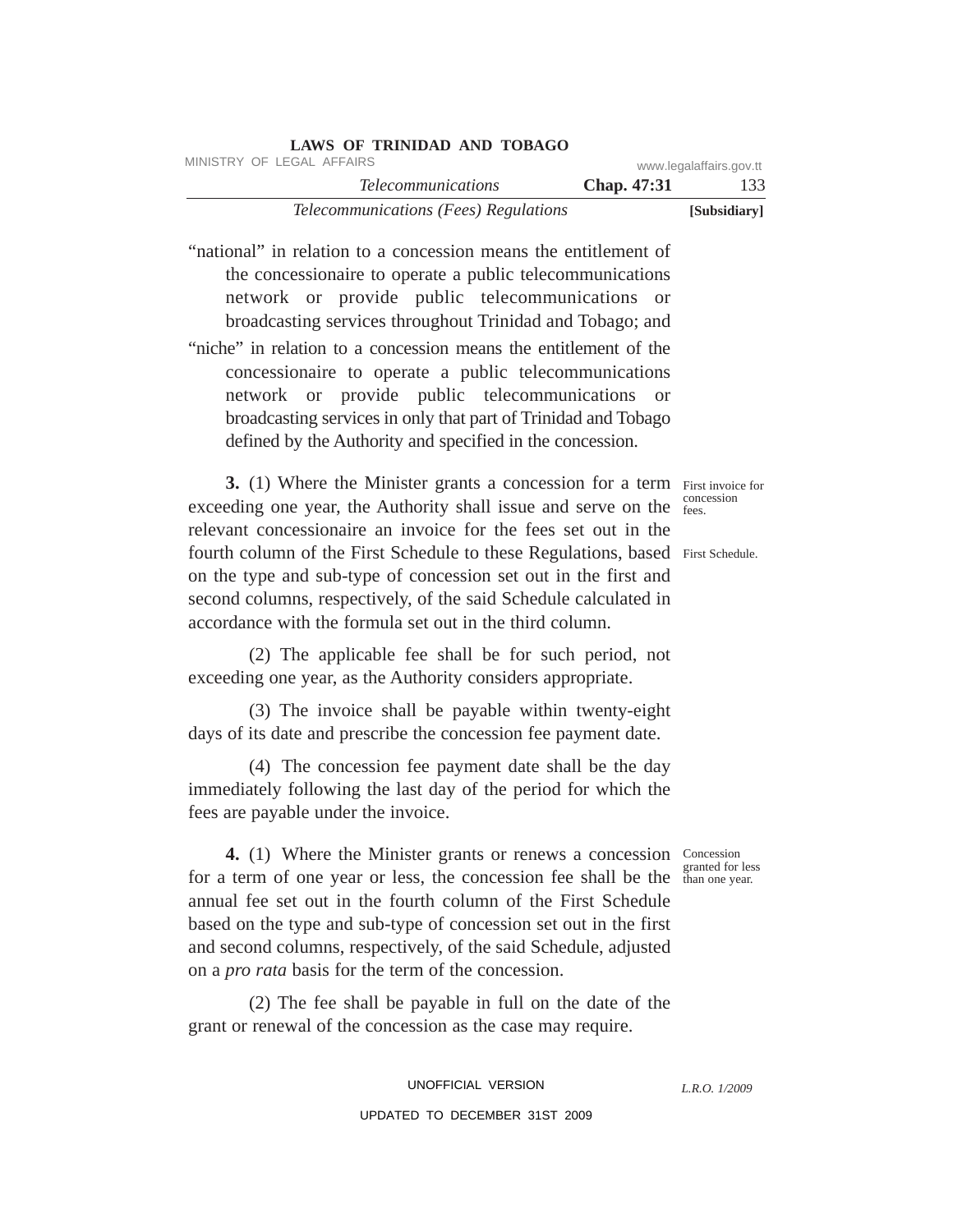| [Subsidiary] |                           | Telecommunications (Fees) Regulations |
|--------------|---------------------------|---------------------------------------|
| 134          | <b>Chap.</b> 47:31        | <i>Telecommunications</i>             |
|              | MINISTRY OF LEGAL AFFAIRS | www.legalaffairs.gov.tt               |

Requirement to submit details of revenues.

**5.** (1) Every concessionaire shall within thirty days of the grant of a concession and thereafter no later than 15th November in each year, submit to the Authority details of its gross revenues in each month for the twelve-month period (or such part thereof for which the concessionaire was in operation) ending on 30th September immediately preceding, arising from each telecommunications network, telecommunications service or broadcasting service which the concessionaire operates or provides.

**LAWS OF TRINIDAD AND TOBAGO**

(2) The details shall be submitted in the form specified by the Authority by publication on its website or notification to any or all relevant concessionaires, and shall be verified by the concessionaire's chief financial officer.

**6.** The Authority shall no later than 1st March in each year publish on its website—

- *(a)* the total of the revenues for each part of the telecommunications and broadcasting sectors in Trinidad and Tobago in the financial year immediately preceding;
- *(b)* the total costs of the Authority in respect of concessions, calculated on the basis of the Authority's expenditure budget for the then current financial year, approved in accordance with section 55 of the Act.

**7.** (1) No earlier than the concession fee payment date in each year, the Authority shall issue and serve on the concessionaire in respect of whose concession the concession fee payment date pertains, an invoice setting out the fee payable for the twelve-month period commencing on the concession fee payment date or the period from the payment date to the end of the concession period, whichever is shorter.

(2) The fee shall be calculated as set out in regulation 3(1) and shall become due and payable within twenty-eight days of the date of the invoice.

> UNOFFICIAL VERSION UPDATED TO DECEMBER 31ST 2009

Publication by Authority of information for calculation of concession fees.

Invoices for concession fees.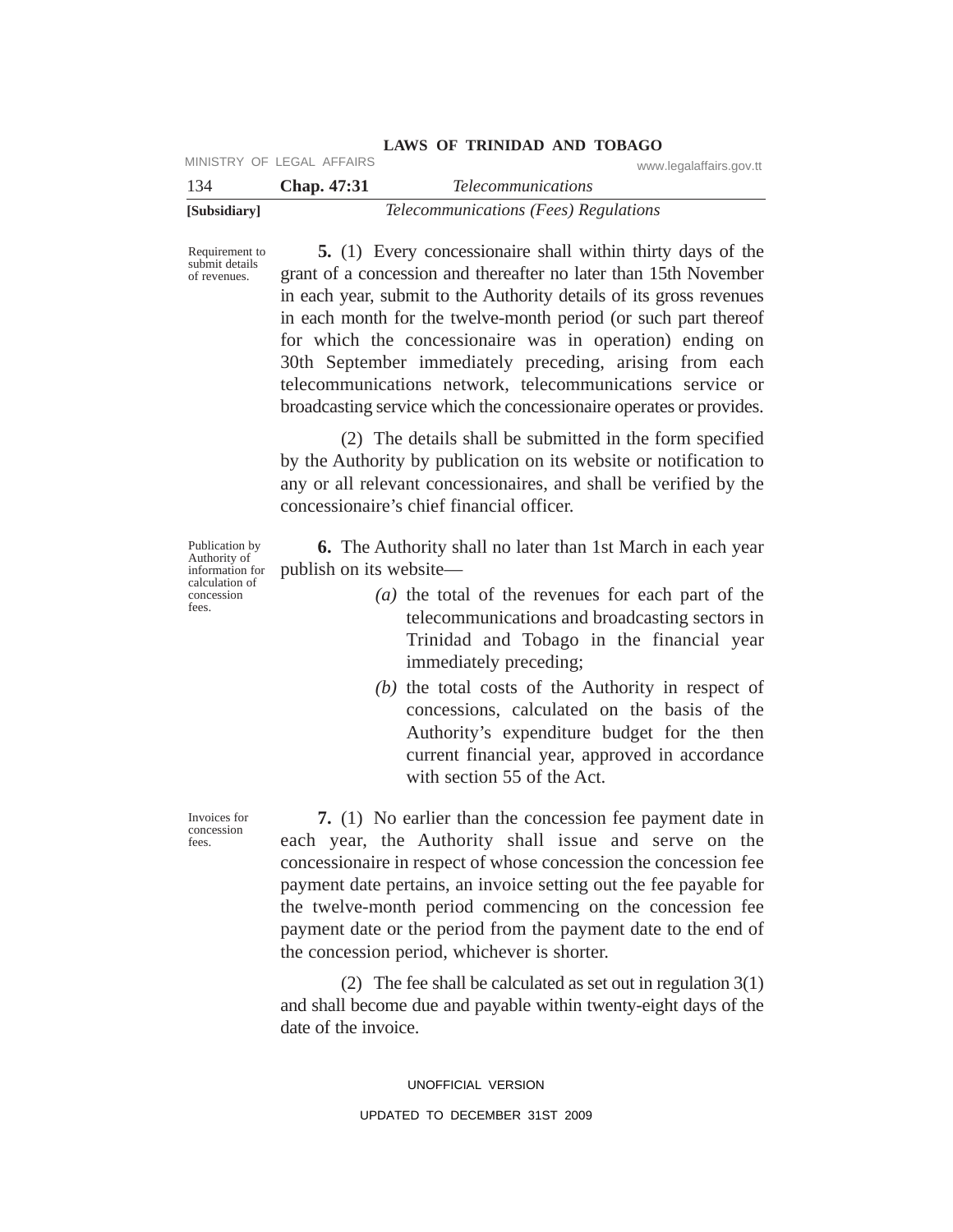| MINISTRY OF LEGAL AFFAIRS      |                                                                                                                                                                                                                                                                                                                                                                                                                                                                                                                                                                                      |             | www.legalaffairs.gov.tt                                  |
|--------------------------------|--------------------------------------------------------------------------------------------------------------------------------------------------------------------------------------------------------------------------------------------------------------------------------------------------------------------------------------------------------------------------------------------------------------------------------------------------------------------------------------------------------------------------------------------------------------------------------------|-------------|----------------------------------------------------------|
|                                | <i>Telecommunications</i>                                                                                                                                                                                                                                                                                                                                                                                                                                                                                                                                                            | Chap. 47:31 | 135                                                      |
|                                | Telecommunications (Fees) Regulations                                                                                                                                                                                                                                                                                                                                                                                                                                                                                                                                                |             | [Subsidiary]                                             |
| <b>8.</b> The Authority shall— |                                                                                                                                                                                                                                                                                                                                                                                                                                                                                                                                                                                      |             | Use of                                                   |
|                                | (a) where the concessionaire did not operate at any<br>time during the twelve-month period, utilise the<br>concessionaire's projected revenues for its first<br>full twelve-month period of operation as<br>notified to the Authority in the concessionaire's<br>application for the concession; or<br>$(b)$ where the concessionaire operated for a period<br>less than the twelve-month period, utilise—<br>(i) the concessionaire's gross revenues for<br>the months of the year that it has been in<br>operation, as submitted to the Authority<br>pursuant to regulation 5; and |             | projected<br>revenues to<br>calculate<br>concession fee. |
|                                | (ii) the concessionaire's projected revenues<br>for its first full twelve-month period of<br>operation as notified to the Authority in<br>the concessionaire's application for the<br>concession, adjusted <i>pro rata</i> for the<br>remainder of the twelve-month period,                                                                                                                                                                                                                                                                                                          |             |                                                          |
|                                | to calculate the applicable concession fee for the relevant                                                                                                                                                                                                                                                                                                                                                                                                                                                                                                                          |             |                                                          |

**9.** (1) The Authority shall, at the end of each financial year Recalculation recalculate the concession fees payable by each concessionaire fee.

financial year.

on the basis of the total revenues of the telecommunications and broadcasting sectors in that financial year inclusive of any projected revenues taken into account under regulation 8.

(2) Any difference between the concession fee so calculated and the concession fee actually paid by the concessionaire for the relevant year will be refunded or recovered as the case may require in the next invoice issued to that concessionaire.

**10.** Notwithstanding the provisions of the First Schedule to Fee minimum these Regulations, the total annual concession fee for any concessions. concessionaire that holds a national territorial or major territorial

## UNOFFICIAL VERSION

## UPDATED TO DECEMBER 31ST 2009

of concession

for certain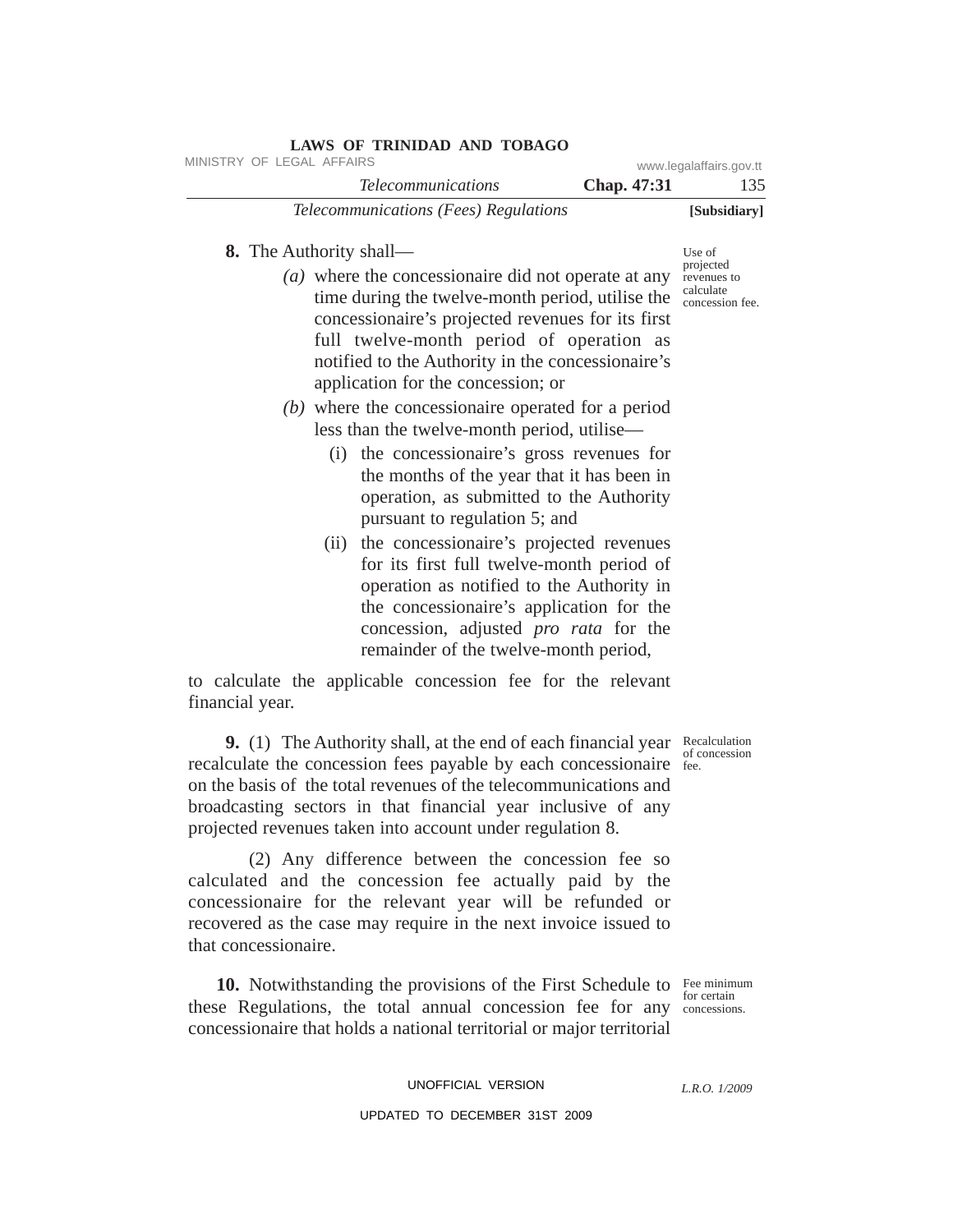| [Subsidiary] |                           | Telecommunications (Fees) Regulations |                         |
|--------------|---------------------------|---------------------------------------|-------------------------|
| 136          | <b>Chap.</b> 47:31        | <i>Telecommunications</i>             |                         |
|              | MINISTRY OF LEGAL AFFAIRS |                                       | www.legalaffairs.gov.tt |

concession shall not be less than ten thousand dollars and the annual concession fee for any other concessionaire shall not be less than one thousand dollars.

**LAWS OF TRINIDAD AND TOBAGO**

First invoice for licence fee.

Second Schedule.

**11.** (1) Where the Authority grants a licence for a term exceeding one year, the Authority shall issue and serve on the licensee, a first invoice for the fees set out in the third column of the Second Schedule to these Regulations, based on the spectrum bands and the type of service set out in the first and second columns, respectively, of the said Schedule.

(2) The applicable fee shall be for the period from the date of grant for such period, not exceeding one year, as the Authority considers appropriate.

(3) The invoice shall be payable within twenty-eight days of its date and prescribe the licence fee payment date.

(4) The licence fee payment date shall be the day immediately following the last day of the period for which the fees are payable under the invoice.

Authority to serve invoice.

**12.** (1) No earlier than the licence fee payment date in each year, the Authority shall issue and serve on the licensee in respect of whose licence the licence fee payment date pertains, an invoice setting out the fee payable for the twelve-month period commencing on the licence fee payment date or the period from the payment date to the end of the licence term, whichever is shorter.

(2) The fee shall be calculated in accordance with regulation 11(1) and shall become due and payable within twenty-eight days of the date of the invoice.

Licence granted for a term of less than one year.

**13.** Where the Authority grants or renews a licence for a term which is one year or less, the licence fee shall be the applicable annual fee for the relevant type of licence adjusted on a *pro rata* basis for the term of the licence and shall be payable in full upon the date of grant or renewal of the licence.

Numbering fees.

**14.** A concessionaire authorised to provide a domestic public telecommunications service which includes the right to provide

UNOFFICIAL VERSION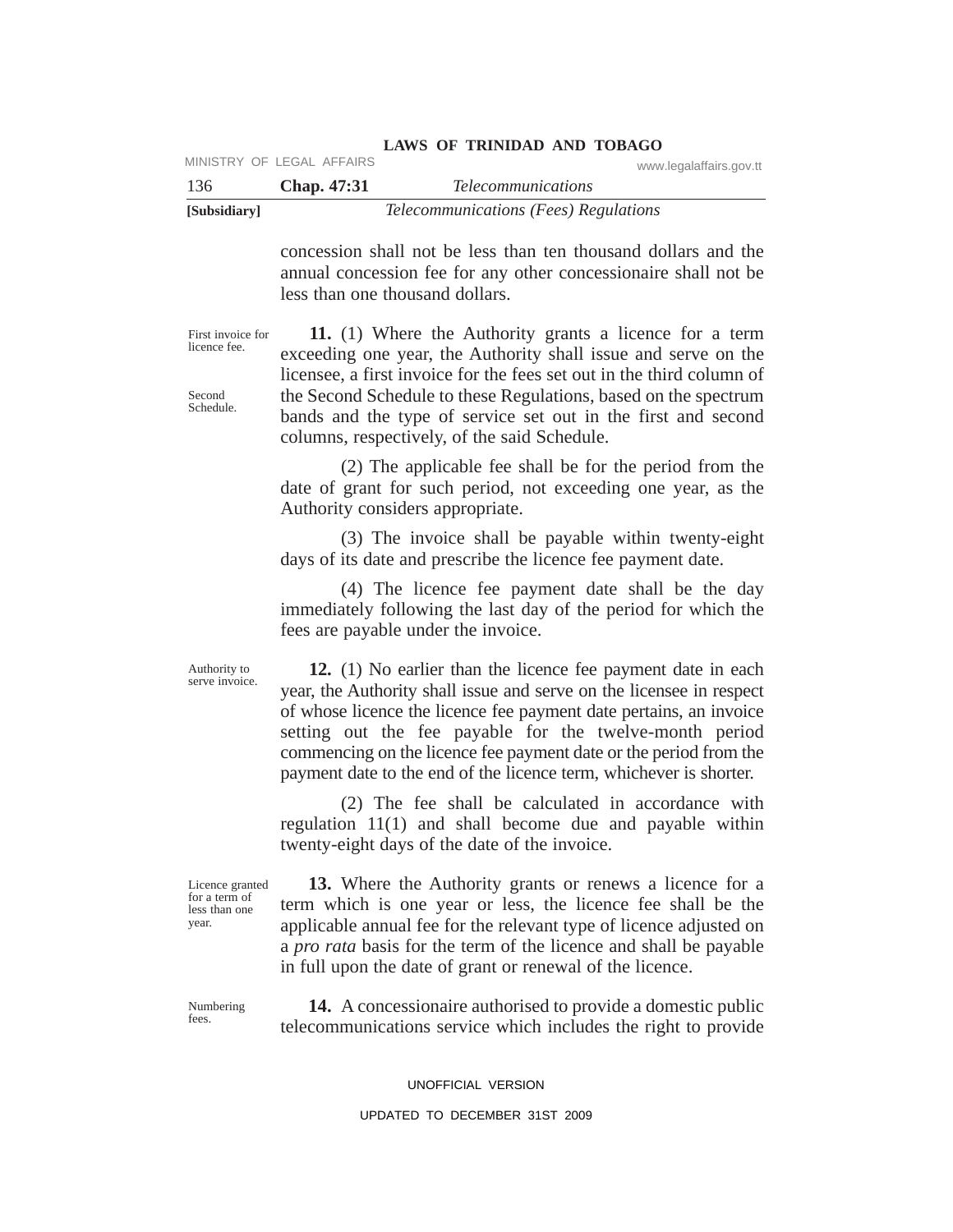| $\frac{1}{2}$                         |                    |                         |
|---------------------------------------|--------------------|-------------------------|
| MINISTRY OF LEGAL AFFAIRS             |                    | www.legalaffairs.gov.tt |
| <i>Telecommunications</i>             | <b>Chap.</b> 47:31 | 137                     |
| Telecommunications (Fees) Regulations |                    | [Subsidiary]            |

a public telephone service shall, in relation to each number assigned to that concessionaire, pay to the Authority the numbering fee specified in the Third Schedule to these Regulations.

**LAWS OF TRINIDAD AND TOBAGO**

15. (1) The first payment of fees for each number shall be Payment of payable on assignment and on a *pro rata* basis from the date of assignment until the 30th September next following, and payment of such fees thereafter shall be in respect of each financial year and made annually in advance on the first day of the relevant financial year.

(2) No later than 15th September in each year the Authority shall provide every concessionaire to whom numbers have been assigned, with a statement setting out the numbers assigned to that concessionaire and the corresponding fees due for the coming financial year.

16. Every applicant for a concession, licence or any other Application authorisation to be granted or renewed by or upon the recommendation of the Authority, shall pay to the Authority upon submission of the application, the relevant application fee as specified in the fourth column of the First or Second Schedule to these Regulations, as the case may require.

**17.** Application fees shall only be refunded where—

- (*a*) the Authority does not accept the submission of  $f$  fees. the application and informs the applicant to that effect, in writing; or
- *(b)* the Authority, in its sole discretion deems that the particular circumstances warrant the refund of the application fee.

18. The fees set out in the Fourth Schedule to these Service fees. Regulations shall be payable to the Authority in respect of the  $\frac{F_{\text{out}}}{\text{Scheduling}}$ services referred to therein. Fourth

**19.** (1) The Authority may select persons for the grant of Fees licences for spectrum or frequency within certain bands through auction or an auction or other competitive process.

determined by competitive process.

UNOFFICIAL VERSION

UPDATED TO DECEMBER 31ST 2009

Third Schedule.

numbering fees.

fees.

Refund of application

*L.R.O. 1/2009*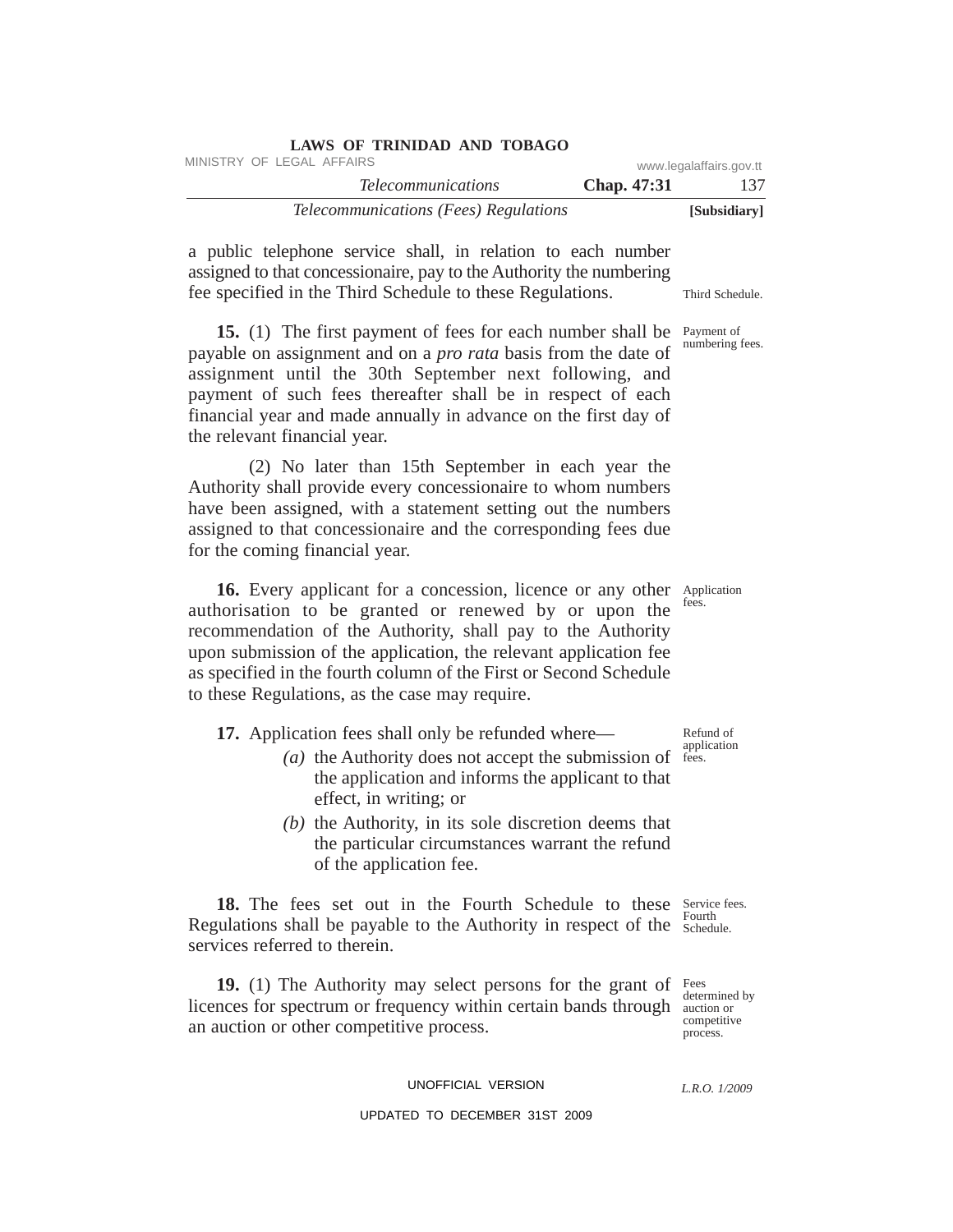| 138                                       | MINISTRY OF LEGAL AFFAIRS<br>Chap. 47:31 | www.legalaffairs.gov.tt<br><b>Telecommunications</b>                                                                                                                                                                                                                                                                                                                          |
|-------------------------------------------|------------------------------------------|-------------------------------------------------------------------------------------------------------------------------------------------------------------------------------------------------------------------------------------------------------------------------------------------------------------------------------------------------------------------------------|
| [Subsidiary]                              |                                          | Telecommunications (Fees) Regulations                                                                                                                                                                                                                                                                                                                                         |
| 74/2005.                                  | competitive process.                     | (2) Where such a process is utilised, the procedures<br>set out in the Telecommunications Tenders Rules, shall apply,<br>and the licence fee for licences granted, after the competitive<br>process, within such bands shall be as determined in the                                                                                                                          |
|                                           |                                          | (3) The use of a competitive process to grant a licence<br>shall not affect any concession fee payable for any concession in<br>respect of which that licence is granted.                                                                                                                                                                                                     |
| Submission of<br>financial<br>statements. |                                          | 20. Each concessionaire shall, within twenty weeks of the end<br>of the concessionaire's annual accounting period, submit to the<br>Authority, its full audited accounts including but not limited to-<br>$(a)$ balance sheet;<br>$(b)$ income and expenditure statements; and<br>$(c)$ related notes to the accounts.                                                        |
| Submission of<br>unaudited<br>accounts.   |                                          | <b>21.</b> Notwithstanding regulation 20, the Authority may—<br>( <i>a</i> ) where a concessionaire is not required by law or<br>its internal procedures to produce annual<br>audited accounts; and<br>$(b)$ upon written application to the Authority prior<br>to the end of the relevant accounting period,<br>by written notice to the relevant concessionaire, permit the |
|                                           |                                          | concessionaire to submit in relation to the requirements of<br>regulations 5 and 20, and in respect of a particular accounting<br>period, accounts or statements which have not been audited.                                                                                                                                                                                 |
| Verification of<br>information.           |                                          | 22. The Authority may, upon the giving of seven days notice<br>to a concessionaire, inspect any records of the concessionaire to<br>verify the accuracy of any information provided to the Authority<br>pursuant to these Regulations.                                                                                                                                        |
| Authority may<br>estimate<br>information. |                                          | 23. Where a concessionaire fails to submit information or<br>any part of the information required under regulation 5 or 20 by<br>the date on which such information is due, the Authority may for                                                                                                                                                                             |

UNOFFICIAL VERSION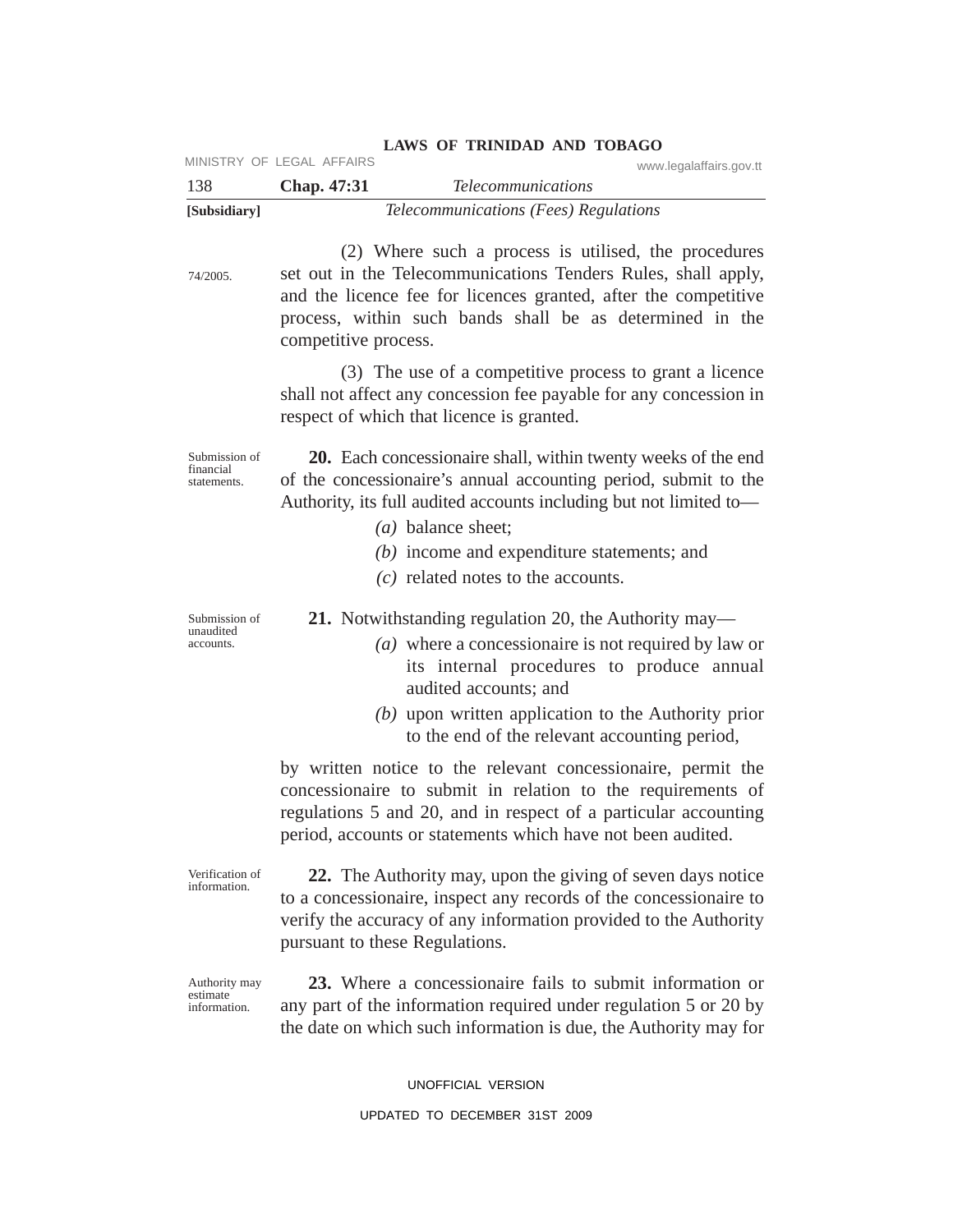| LAWS OF TRINIDAD AND TOBAGO                  |                         |              |  |
|----------------------------------------------|-------------------------|--------------|--|
| MINISTRY OF LEGAL AFFAIRS                    | www.legalaffairs.gov.tt |              |  |
| <i>Telecommunications</i>                    | Chap. 47:31             | 139.         |  |
| <i>Telecommunications (Fees) Regulations</i> |                         | [Subsidiary] |  |

the purposes of these Regulations and fulfilling its functions, estimate the information based on its assessment of the market or industry benchmarks or any other reasonable method.

24. A concessionaire who knowingly submits false Offences. information to the Authority under these Regulations commits an offence and is liable on summary conviction to a fine of fifty thousand dollars.

25. Fees payable under these Regulations shall be paid at Manner of such place and by such methods as the Authority may from time reses. to time publish on its website. fees.

UNOFFICIAL VERSION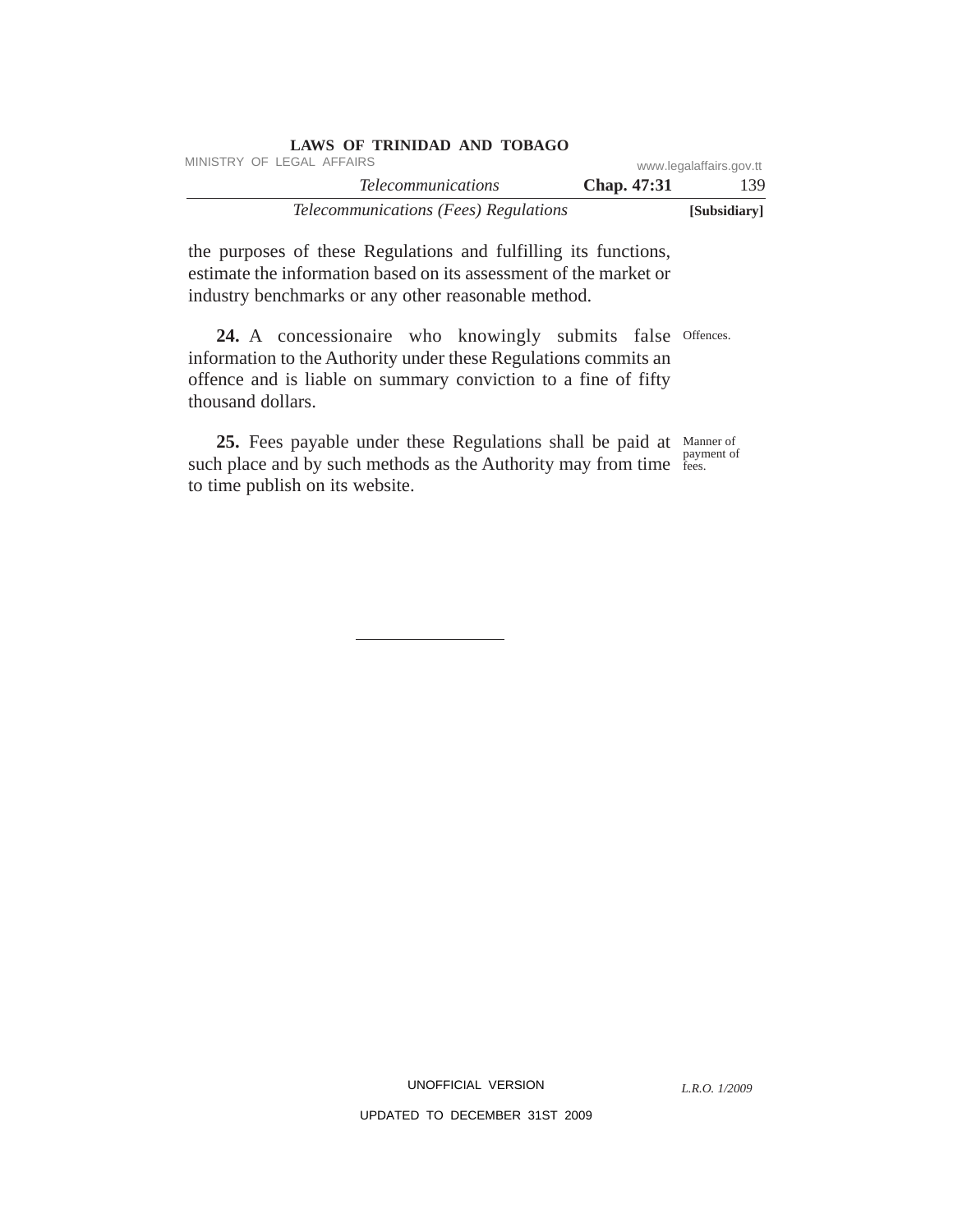| 140                                                |              |                        |                                        | Chap. 47:31                                       |                                                                       |                                                                    | Telecommunications                               |                                                                               |                                                |               |                                                               |                                                  |
|----------------------------------------------------|--------------|------------------------|----------------------------------------|---------------------------------------------------|-----------------------------------------------------------------------|--------------------------------------------------------------------|--------------------------------------------------|-------------------------------------------------------------------------------|------------------------------------------------|---------------|---------------------------------------------------------------|--------------------------------------------------|
|                                                    | [Subsidiary] |                        |                                        |                                                   |                                                                       | Telecommunications (Fees) Regulations                              |                                                  |                                                                               |                                                |               |                                                               |                                                  |
| (Regulations 3 and 16).                            |              | <b>Application Fee</b> | \$16,000                               | \$10,000                                          | \$1,000                                                               | \$10,000                                                           | \$32,000                                         | \$20,000                                                                      | \$1,000                                        | \$20,000      | \$8,000                                                       | \$1,000                                          |
| CONCESSION FEES<br><b>SCHEDULE</b><br><b>FIRST</b> |              | <b>Concession Fee</b>  | Concession fee= [(TRj t-1 /TRt-1)*TCt] | Where:                                            | TRj t-1=total revenue earned by the<br>concessionaire, j in year t-1; | telecommunications and broadcasting<br>TRt-1= total revenue of the | sector in the country in year t-1; and           | TCt=total cost of the Authority related<br>to concessions budgeted for year t |                                                |               |                                                               |                                                  |
|                                                    |              | Sub-Types              | Domestic Mobile                        | Domestic fixed (national or major<br>territorial) | Domestic fixed (niche or minor<br>territorial)                        | International                                                      | Domestic Mobile                                  | Domestic fixed (national or major<br>territorial)                             | Domestic fixed (niche or minor<br>territorial) | International | Virtual Networks (national or major<br>territorial)           | Virtual Networks (niche or minor<br>territorial) |
|                                                    |              | Type                   | Type 1-Network Only                    |                                                   |                                                                       |                                                                    | Type 2-Network and Services<br>(Service Neutral) |                                                                               |                                                |               | and<br>Type 3-Virtual Network<br>(Service Neutral<br>Services |                                                  |

## **LAWS OF TRINIDAD AND TOBAGO** MINISTRY OF LEGAL AFFAIRS www.legalaffairs.gov.tt

UNOFFICIAL VERSION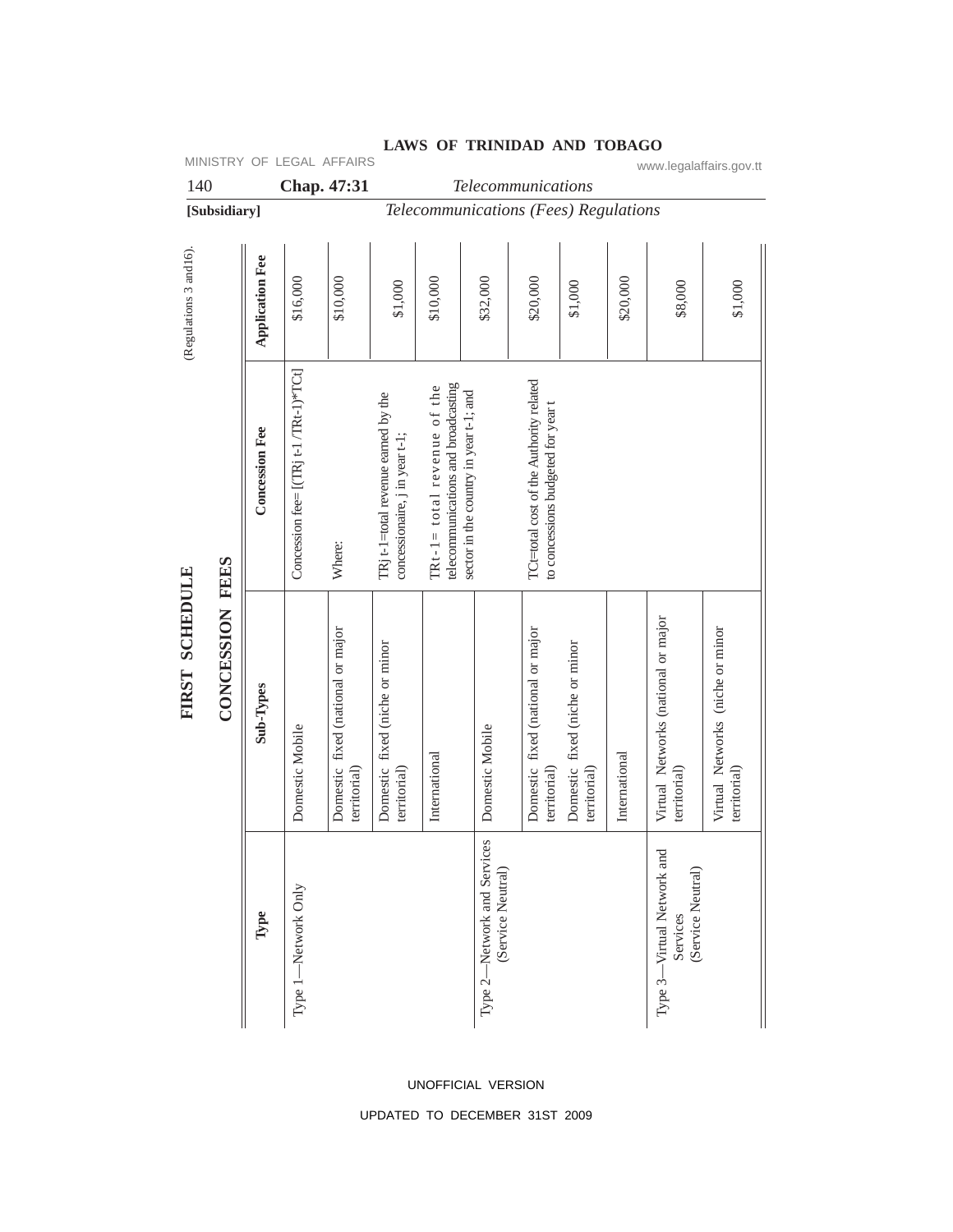| MINISTRY OF LEGAL AFFAIRS |                        |                                                                | Telecommunications                                          |                                                                      |                                                                   |                                                                         | Chap. 47:31                                                          |                                                                           | www.legalaffairs.gov.tt<br>141                                         |
|---------------------------|------------------------|----------------------------------------------------------------|-------------------------------------------------------------|----------------------------------------------------------------------|-------------------------------------------------------------------|-------------------------------------------------------------------------|----------------------------------------------------------------------|---------------------------------------------------------------------------|------------------------------------------------------------------------|
|                           |                        |                                                                | Telecommunications (Fees) Regulations                       |                                                                      |                                                                   |                                                                         |                                                                      |                                                                           | [Subsidiary]                                                           |
|                           | <b>Application Fee</b> | \$1,000                                                        | \$200                                                       | \$1,000                                                              | \$200                                                             | \$1,000                                                                 | \$200                                                                | \$1000                                                                    | \$200                                                                  |
| CONCESSION FEES-Continued | <b>Concession Fee</b>  |                                                                |                                                             |                                                                      |                                                                   |                                                                         |                                                                      |                                                                           |                                                                        |
|                           | Sub-Types              | Telecommunications services<br>(national or major territorial) | Telecommunications services<br>(niche or minor territorial) | Broadcast Services-free to air TV<br>(national or major territorial) | Broadcast Services-free to air TV<br>(niche or minor territorial) | Broadcast Services-free to air Radio<br>(national or major territorial) | Broadcast Services-free to air Radio<br>(niche or minor territorial) | <b>Broadcast Services-Subscription</b><br>(national or major territorial) | <b>Broadcast Services-Subscription</b><br>(niche or minor territorial) |
|                           | Type                   | Telecommunications<br>Services<br>Specific<br>Type 4-          |                                                             | <b>Broadcasting Services</b><br>$-$ Specific<br>Type $5-$            |                                                                   |                                                                         |                                                                      |                                                                           |                                                                        |

# UNOFFICIAL VERSION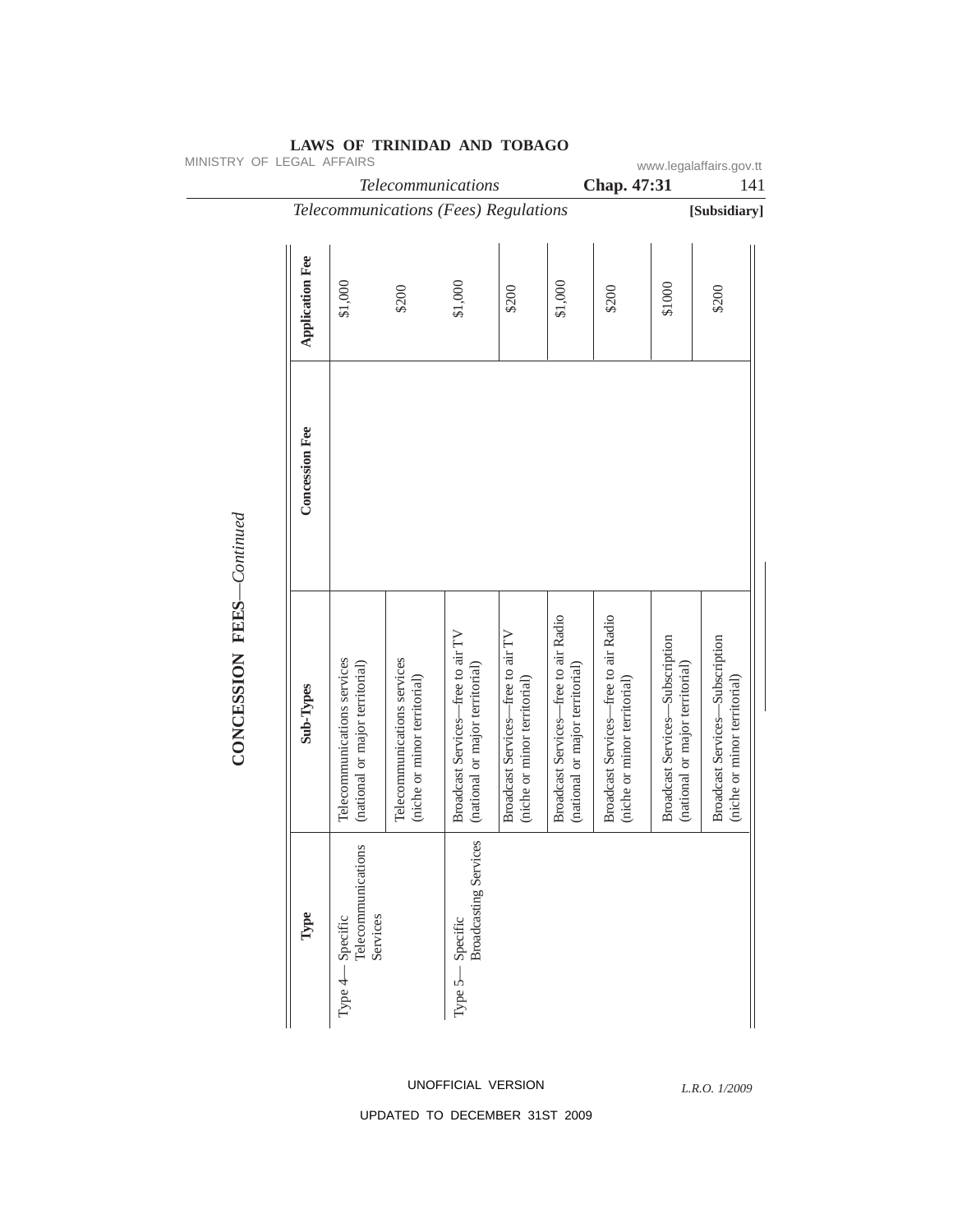| MINISTRY OF LEGAL AFFAIRS<br>www.legalaffairs.gov.tt         |                                                                       |                       |                                                                                |                                   |                              |                                       |                                           |                                                          |                                                              |                                                           |      |
|--------------------------------------------------------------|-----------------------------------------------------------------------|-----------------------|--------------------------------------------------------------------------------|-----------------------------------|------------------------------|---------------------------------------|-------------------------------------------|----------------------------------------------------------|--------------------------------------------------------------|-----------------------------------------------------------|------|
| 142                                                          |                                                                       |                       | Chap. 47:31                                                                    |                                   |                              | Telecommunications                    |                                           |                                                          |                                                              |                                                           |      |
|                                                              | [Subsidiary]                                                          |                       |                                                                                |                                   |                              | Telecommunications (Fees) Regulations |                                           |                                                          |                                                              |                                                           |      |
| (Regulations 11 and 16).                                     |                                                                       |                       | <b>Application Fee</b>                                                         | \$100                             | \$20                         | \$20                                  | \$50                                      | \$50                                                     | \$20                                                         | \$20                                                      | \$20 |
| Table 1 - Shared Spectrum<br>SECOND SCHEDULE<br>LICENCE FEES | (Administrative plus Operating<br>plus Spectrum Usage)<br>Licence Fee | \$700                 | \$100                                                                          | \$100                             | \$200                        | \$400 per base station                | \$100 per station                         | \$200 per station                                        | \$400 per station                                            |                                                           |      |
|                                                              |                                                                       | Type of Service       | Station Licence<br>Aeronautical                                                | <b>Station Licence</b><br>Amateur | <b>Station Licence</b><br>CB | <b>Station Licence</b><br>Maritime    | Spread Spectrum<br><b>Station Licence</b> | Station Licence <5W (RF output power)<br>Shared Spectrum | Station Licence 5W -25W (RF output power)<br>Shared Spectrum | Station Licence >25W (RF output power)<br>Shared Spectrum |      |
|                                                              |                                                                       | <b>Spectrum Bands</b> | All bands allocated in the<br>Table for these services<br>Frequency Allocation |                                   |                              |                                       |                                           | All Assigned Bands                                       |                                                              |                                                           |      |

# LAWS OF TRINIDAD AND TOBAGO<br>www.legalaffairs.gov.tt

# UNOFFICIAL VERSION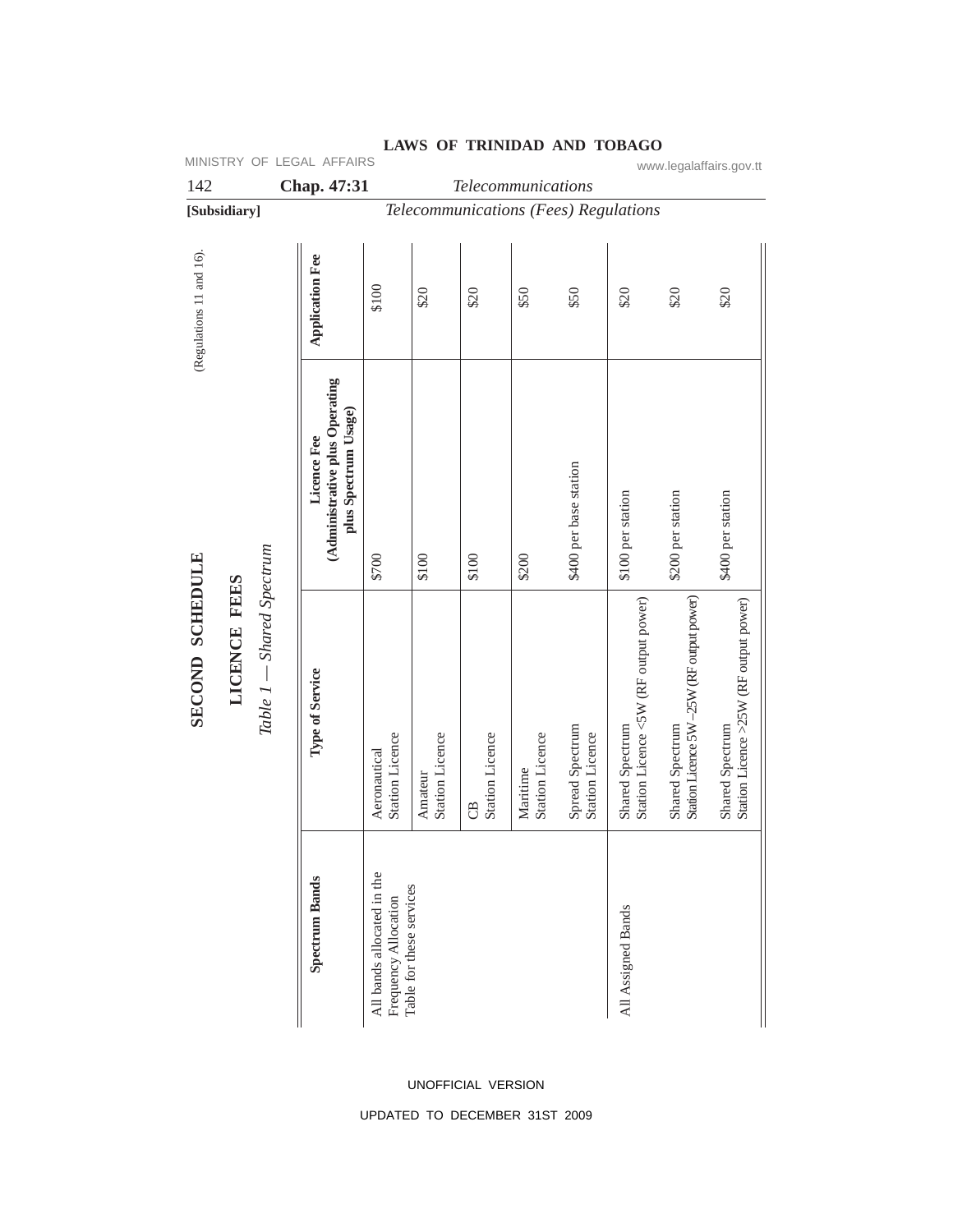| MINISTRY OF LEGAL AFFAIRS    |                                                                       | Telecommunications                                                                                  |                                                                                 |                                  |                                                               | www.legalaffairs.gov.tt            |  |
|------------------------------|-----------------------------------------------------------------------|-----------------------------------------------------------------------------------------------------|---------------------------------------------------------------------------------|----------------------------------|---------------------------------------------------------------|------------------------------------|--|
|                              |                                                                       |                                                                                                     | Chap. 47:31                                                                     | 143                              |                                                               |                                    |  |
|                              | Telecommunications (Fees) Regulations                                 |                                                                                                     |                                                                                 | [Subsidiary]                     |                                                               |                                    |  |
|                              | <b>Application Fee</b>                                                | \$500                                                                                               | \$500                                                                           | \$700                            | \$500                                                         | \$700                              |  |
| Table 2 – Satellite Services | (Administrative plus Operating<br>plus Spectrum Usage)<br>Licence Fee | \$150 per KHz                                                                                       | \$50 per KHz                                                                    | \$15,000 per MHz                 | \$1.60 per KHz                                                | \$1,500 per MHz                    |  |
|                              | Sub-categories                                                        | -Telecommunications<br>VSAT-Telecon<br>Station Licence                                              | -Control/Telemetry<br>VSAT-Contro<br>Station Licence                            | Earth Station<br>Station Licence | Portable Satellite<br>Communication System<br>Station Licence | Commercial TVRO<br>Station Licence |  |
|                              | Type of Service                                                       | Satellite Services:                                                                                 | Satellite Services<br>$(MSS)$ & Fixed<br>(BSS), Mobile<br>Broadcasting<br>(FSS) |                                  |                                                               |                                    |  |
|                              | <b>Spectrum Bands</b>                                                 | All bands allocated in the<br>Table for these services.<br>Frequency Allocation<br>C-Band, KU-Band, | L-Band, KA-Band                                                                 |                                  |                                                               |                                    |  |

## **LAWS OF TRINIDAD AND TOBAGO**

UNOFFICIAL VERSION

*L.R.O. 1/2009*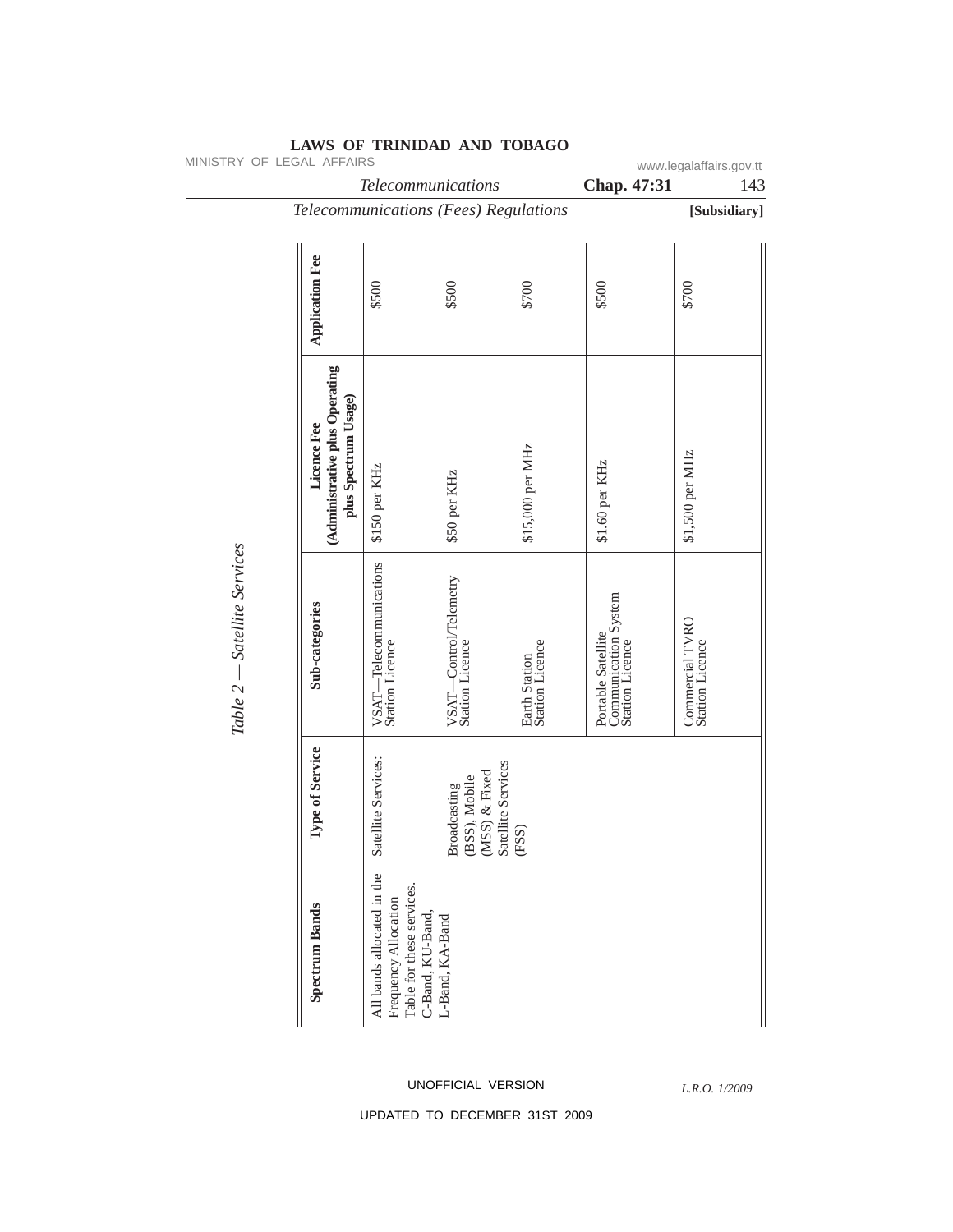| 144                                                                                     |  |                                                                       | Chap. 47:31            |                   |                        | Telecommunications                      |                                       |                                  |                               |
|-----------------------------------------------------------------------------------------|--|-----------------------------------------------------------------------|------------------------|-------------------|------------------------|-----------------------------------------|---------------------------------------|----------------------------------|-------------------------------|
| [Subsidiary]                                                                            |  |                                                                       |                        |                   |                        |                                         | Telecommunications (Fees) Regulations |                                  |                               |
|                                                                                         |  |                                                                       | <b>Application Fee</b> | \$200             | \$100                  | \$500                                   | \$200                                 | \$500                            | \$200                         |
| $SECOND$ $SCHEDULE—Continued$<br>SPECTRUM BAND 30-216 MHz<br>$Table 3 - Other Services$ |  | (Administrative plus Operating<br>plus Spectrum Usage)<br>Licence Fee | \$50 per KHz pair      | \$40 per KHz pair | \$252 per KHz          | \$80 per KHz                            | \$45 per KHz                          | \$21 per KHz                     |                               |
|                                                                                         |  |                                                                       | Sub-categories         | Spectrum Licence  | <b>Station Licence</b> | National or major<br>territorial        | Niche or minor<br>territorial         | National or major<br>territorial | Niche or minor<br>territorial |
|                                                                                         |  |                                                                       |                        | Conventional      |                        | Radio (FM)                              |                                       | Television-VHF                   |                               |
|                                                                                         |  |                                                                       | Type of Service        | Land Mobile       |                        | <b>Station Licences</b><br>Broadcasting |                                       |                                  |                               |

## **LAWS OF TRINIDAD AND TOBAGO** MINISTRY OF LEGAL AFFAIRS www.legalaffairs.gov.tt

UNOFFICIAL VERSION UPDATED TO DECEMBER 31ST 2009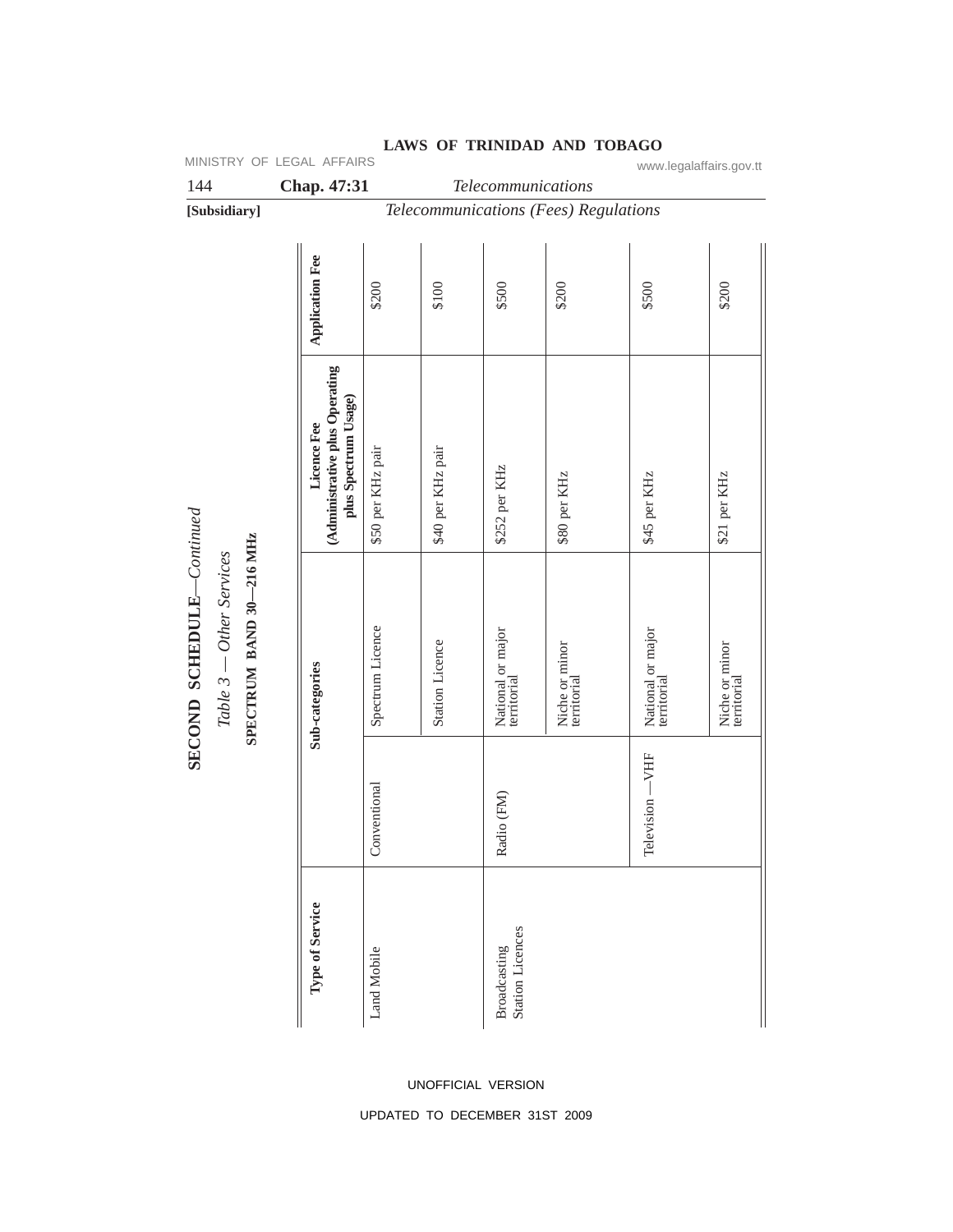| MINISTRY OF LEGAL AFFAIRS                                                                          |                        |                   |                        | Telecommunications                       |                                         |                               |                            |                        | Chap. 47:31                           |                   | www.legalaffairs.gov.tt<br>145 |
|----------------------------------------------------------------------------------------------------|------------------------|-------------------|------------------------|------------------------------------------|-----------------------------------------|-------------------------------|----------------------------|------------------------|---------------------------------------|-------------------|--------------------------------|
| Telecommunications (Fees) Regulations                                                              |                        |                   |                        |                                          |                                         |                               |                            |                        |                                       |                   | [Subsidiary]                   |
| <b>Application Fee</b>                                                                             | \$32,000               | \$200             | \$100                  | \$100                                    | \$200                                   | \$500                         | \$200                      | \$100                  | \$100                                 | \$200             | \$100                          |
| (Administrative plus Operating<br>plus Spectrum Usage)<br>Licence Fee<br>SPECTRUM BAND 216-960 MHz | \$542,160 per MHz pair | \$99 per KHz pair | \$79 per KHz pair      | \$20 per KHz pair                        | \$59 per KHz pair                       | \$25 per KHz                  | \$21 per KHz               | \$10 per KHz pair      | \$10 per KHz pair                     | \$50 per KHz pair | \$40 per KHz pair              |
| Sub-categories                                                                                     |                        | Spectrum Licence  | <b>Station Licence</b> |                                          |                                         | National or major territorial | Niche or minor territorial |                        |                                       | Spectrum Licence  | <b>Station Licence</b>         |
|                                                                                                    | Spectrum Licence       | Trunked and       | conventional           | <b>Station Licence</b><br>Point-to-Point | Point-to-Multipoint<br>Spectrum Licence | Television                    | $-$ UHF                    | <b>Station Licence</b> | Spectrum Licence                      | <b>SCADA</b>      |                                |
| Type of Service                                                                                    | Cellular Mobile        | Land Mobile       |                        | Fixed                                    |                                         | Broadcasting                  | <b>Station Licences</b>    | FM radio-STL's         | FM radio-Outside<br><b>Broadcasts</b> | Control and       | Telemetry                      |

UNOFFICIAL VERSION

*L.R.O. 1/2009*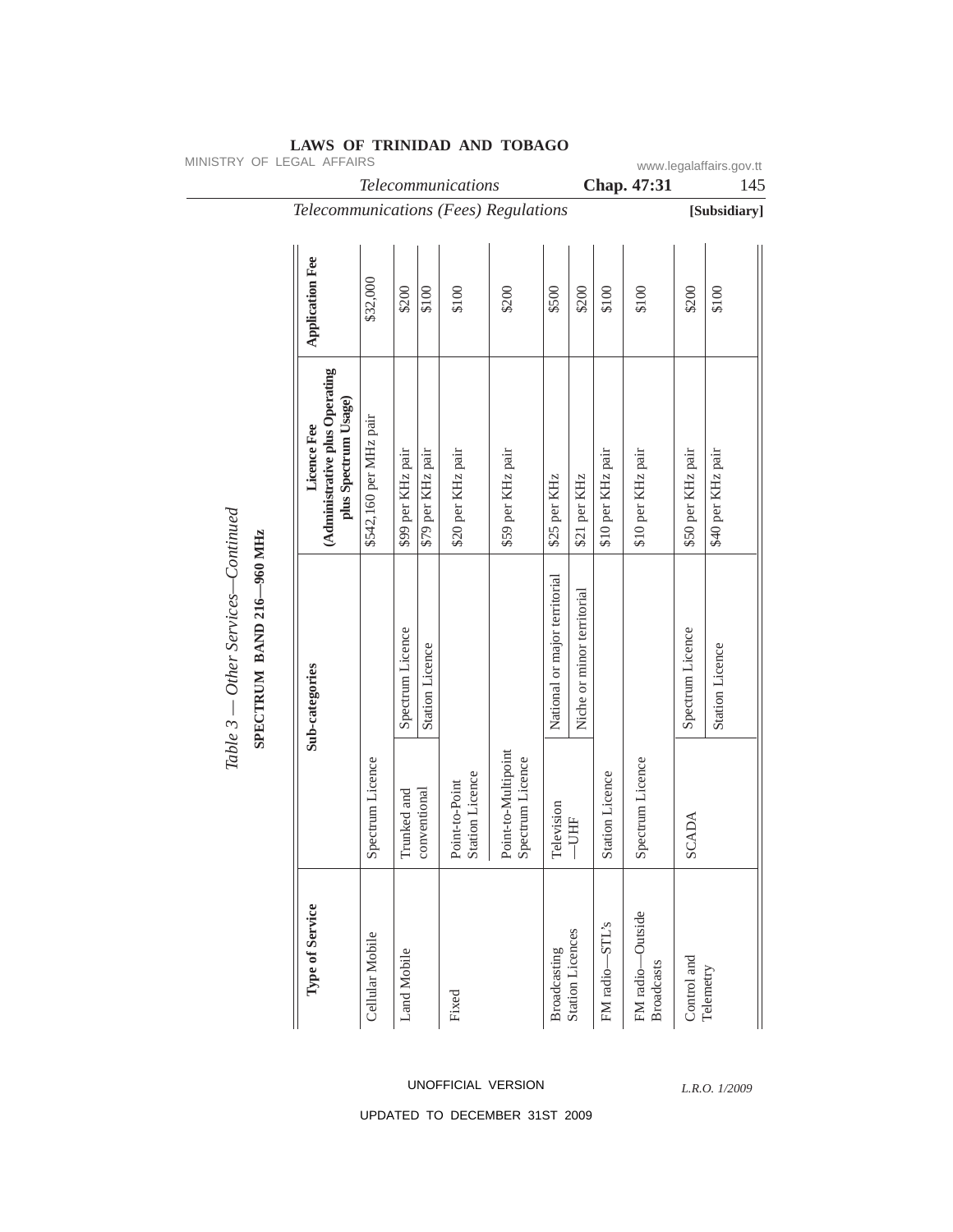| 146                       |                                                                  | Chap. 47:31<br>Telecommunications                                     |                        |                                          |                                         |                                        |                             |                                                                       |                               |                                      |                                          |                                        |
|---------------------------|------------------------------------------------------------------|-----------------------------------------------------------------------|------------------------|------------------------------------------|-----------------------------------------|----------------------------------------|-----------------------------|-----------------------------------------------------------------------|-------------------------------|--------------------------------------|------------------------------------------|----------------------------------------|
|                           | [Subsidiary]                                                     |                                                                       |                        |                                          |                                         |                                        |                             | Telecommunications (Fees) Regulations                                 |                               |                                      |                                          |                                        |
|                           |                                                                  | <b>Application Fee</b>                                                | \$32,000               | \$100                                    | \$100                                   | \$100                                  |                             | <b>Application Fee</b>                                                | \$300                         | \$100                                | \$100                                    | \$100                                  |
|                           |                                                                  | (Administrative plus Operating<br>plus Spectrum Usage)<br>Licence Fee | \$542,160 per MHz pair | \$4,000 per MHz pair                     | \$4,000 per MHz pair                    | \$790 per MHz pair                     |                             | (Administrative plus Operating<br>plus Spectrum Usage)<br>Licence Fee | \$4,000 per MHz pair          | \$4,000 per MHz pair                 | \$4,000 per MHz pair                     | \$790 per MHz pair                     |
| SECOND SCHEDULE-Continued | Table 3 — Other Services—Continued<br>SPECTRUM BAND 960-2200 MHz | Sub-categories                                                        | Spectrum Licence       | <b>Station Licence</b><br>Point-to-Point | Point-to-Multipoint<br>Spectrum Licence | Outside broadcasts<br>Spectrum Licence | SPECTRUM BAND 2200-5850 MHz | Sub-categories                                                        | Spectrum Licence<br>Point-to- | <b>Station Licence</b><br>Multipoint | <b>Station Licence</b><br>Point-to-Point | Outside broadcasts<br>Spectrum Licence |
|                           |                                                                  | Type of Service                                                       | Cellular Mobile        | Fixed                                    |                                         | Television                             |                             | Type of Service                                                       | Fixed                         | Long Distances)<br>(Low Capacity,    |                                          | Television                             |

MINISTRY OF LEGAL AFFAIRS www.legalaffairs.gov.tt

# UNOFFICIAL VERSION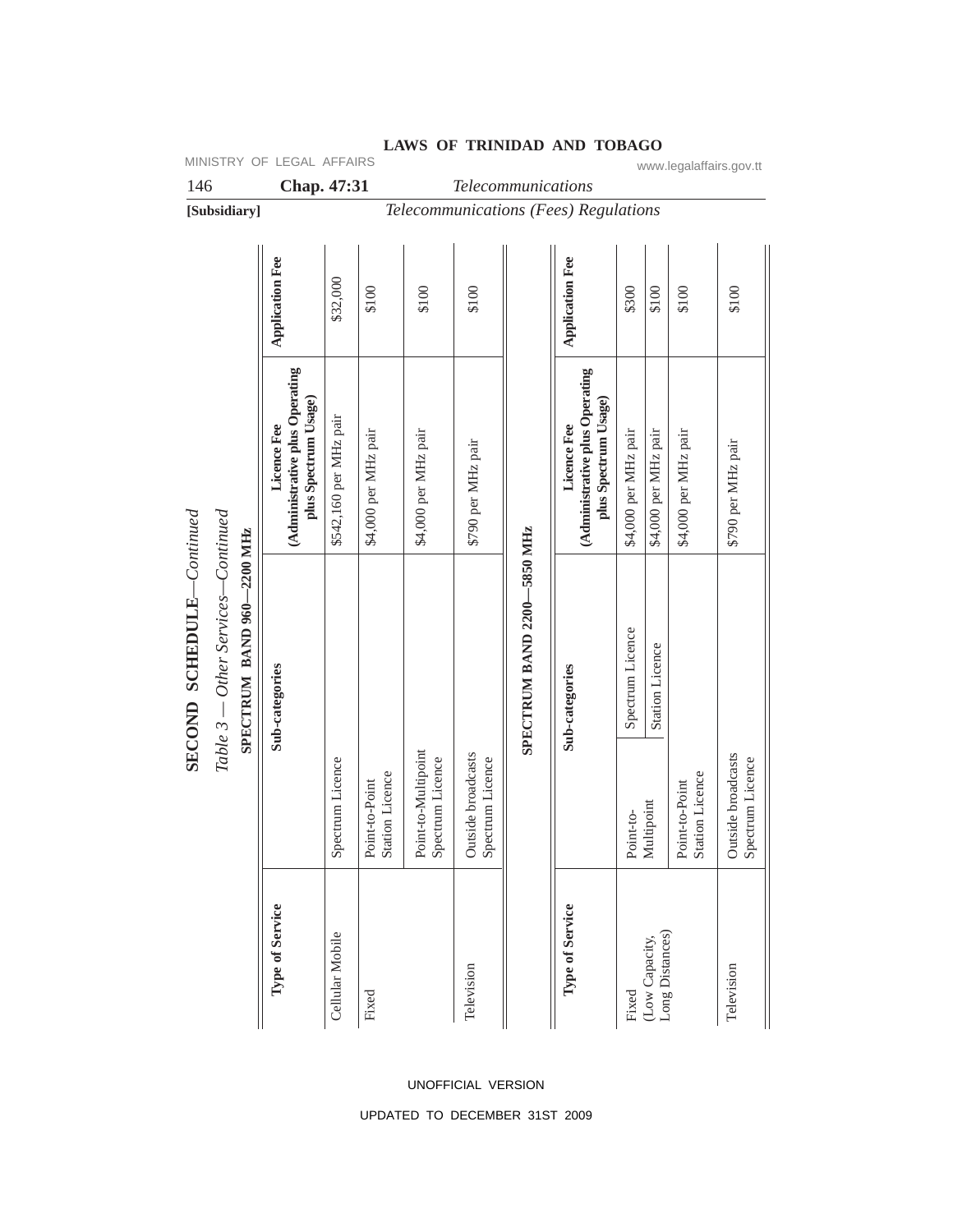| MINISTRY OF LEGAL AFFAIRS                                         |                                                                       |                      |                        | Telecommunications                       |                                       |                                                                       | Chap. 47:31          |                        |                      |                        | www.legalaffairs.gov.tt<br>147 |
|-------------------------------------------------------------------|-----------------------------------------------------------------------|----------------------|------------------------|------------------------------------------|---------------------------------------|-----------------------------------------------------------------------|----------------------|------------------------|----------------------|------------------------|--------------------------------|
|                                                                   |                                                                       |                      |                        |                                          | Telecommunications (Fees) Regulations |                                                                       |                      |                        |                      |                        | [Subsidiary]                   |
|                                                                   | <b>Application Fee</b>                                                | \$300                | \$100                  | \$100                                    |                                       | <b>Application Fee</b>                                                | \$400                | \$100                  | \$400                | \$100                  |                                |
|                                                                   | (Administrative plus Operating<br>plus Spectrum Usage)<br>Licence Fee | \$4,000 per MHz pair | \$400 per MHz pair     | \$400 per MHz pair                       |                                       | (Administrative plus Operating<br>plus Spectrum Usage)<br>Licence Fee | \$4,000 per MHz pair | \$134 per MHz pair     | \$4,000 per MHz pair | \$134 per MHz pair     |                                |
| Table 3 — Other Services—Continued<br>SPECTRUM BAND 5850-8500 MHz | Sub-categories                                                        | Spectrum Licence     | <b>Station Licence</b> |                                          | SPECTRUM BAND >8500 MHz               | Sub-categories                                                        | Spectrum Licence     | <b>Station Licence</b> | Spectrum Licence     | <b>Station Licence</b> |                                |
|                                                                   |                                                                       | Point-to-Point       |                        | <b>Station Licence</b><br>$\text{STL's}$ |                                       |                                                                       | Point-to-Point       |                        | Point-to-Multipoint  |                        |                                |
|                                                                   | Type of Service                                                       | Fixed (Medium to     | High Capacity)         | Television-Studio to<br>transmitter link |                                       | Type of Service                                                       | Fixed                |                        |                      |                        |                                |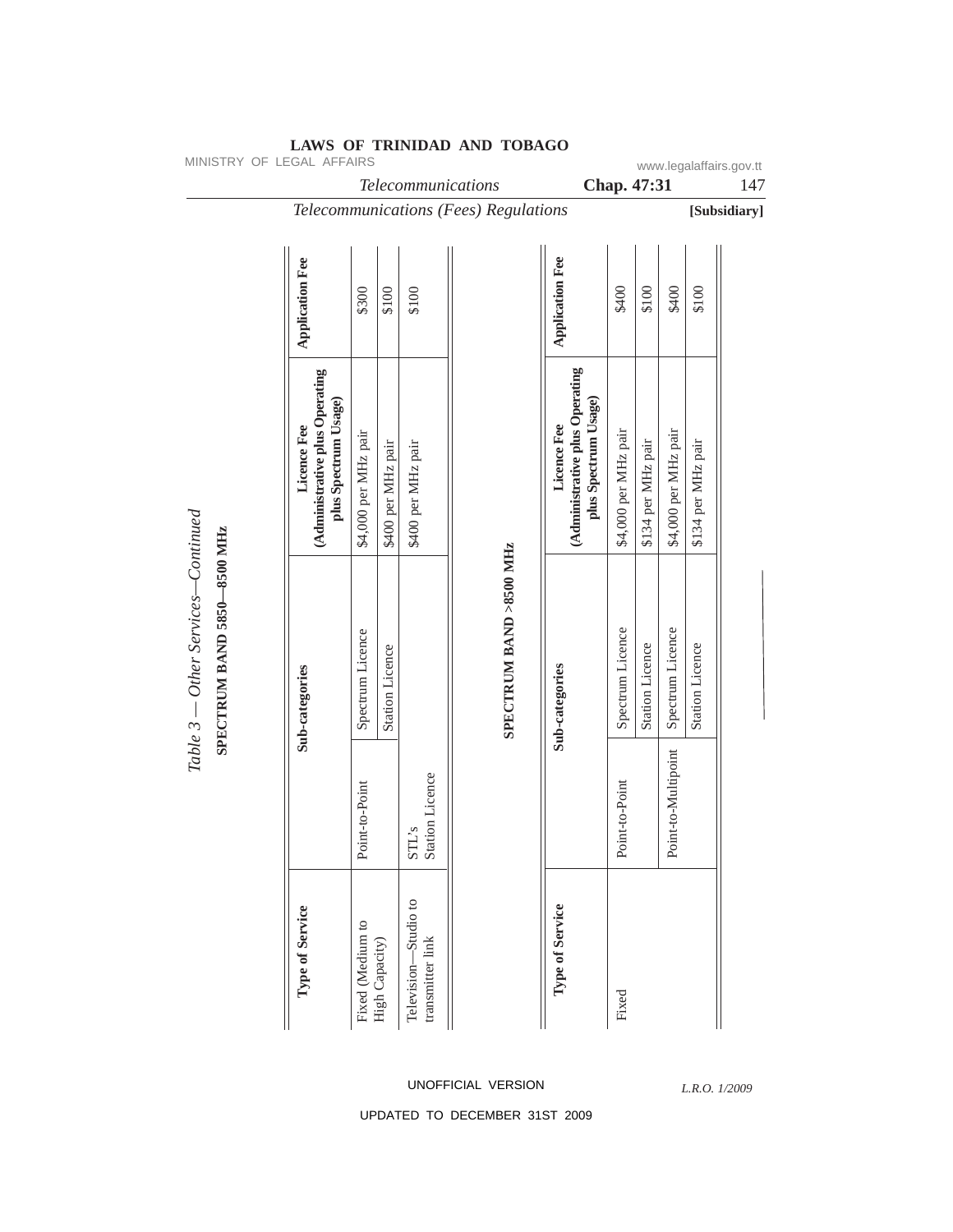| 148          |                  | Chap. 47:31    |                 |                     | Telecommunications    |                            |                                                 |                            |                                       | www.legalaffairs.gov.tt |
|--------------|------------------|----------------|-----------------|---------------------|-----------------------|----------------------------|-------------------------------------------------|----------------------------|---------------------------------------|-------------------------|
| [Subsidiary] |                  |                |                 |                     |                       |                            |                                                 |                            | Telecommunications (Fees) Regulations |                         |
|              | (Regulation 14). |                |                 |                     |                       |                            |                                                 |                            |                                       |                         |
|              |                  |                | Numbering Fee   | Ten cents (\$0.10)  | Twenty cents (\$0.20) | Thirty-five cents (\$0.35) | Thirty-five cents (\$0.35)                      | Thirty-five cents (\$0.35) | Thirty-five cents (\$0.35)            |                         |
|              | THIRD SCHEDULE   | NUMBERING FEES | Number Category | Fixed Line Services | Mobile Services       | N00 numbers                | Information/Premium/Number Translation Services | Plant Test Code Services   | 555-хххх, 666-хххх                    |                         |

### UNOFFICIAL VERSION